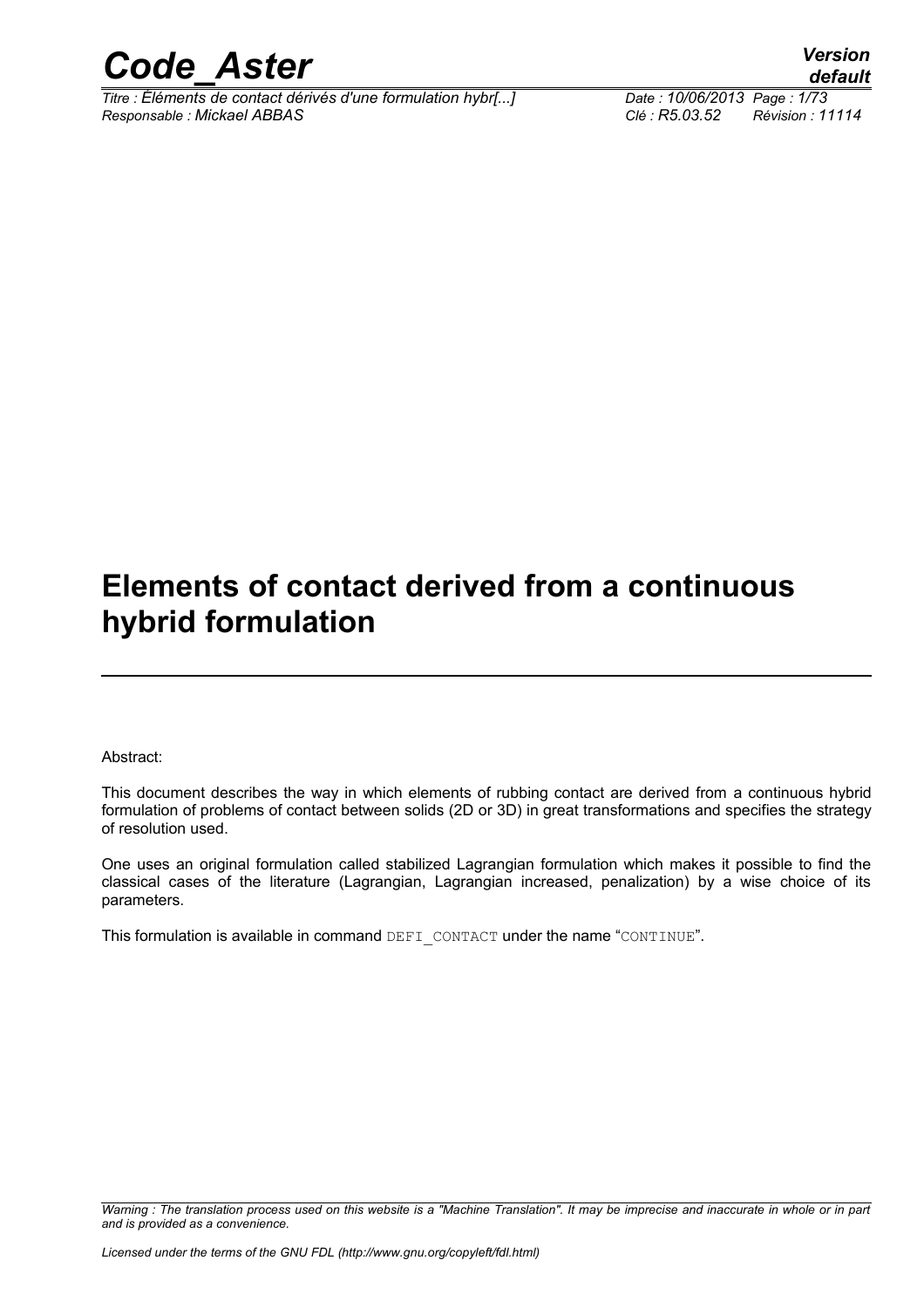# **Code Aster**

Titre : Éléments de contact dérivés d'une formulation hybr[...] Responsable : Mickael ABBAS

Révision : 11114

Clé : R5.03.52

**Version** 

### **Contents**

| 3.3.3 Differences between Augmented Lagrangian and Lagrangian stabilisé24 |
|---------------------------------------------------------------------------|
|                                                                           |
|                                                                           |
|                                                                           |
|                                                                           |

Warning: The translation process used on this website is a "Machine Translation". It may be imprecise and inaccurate in whole or in part and is provided as a convenience.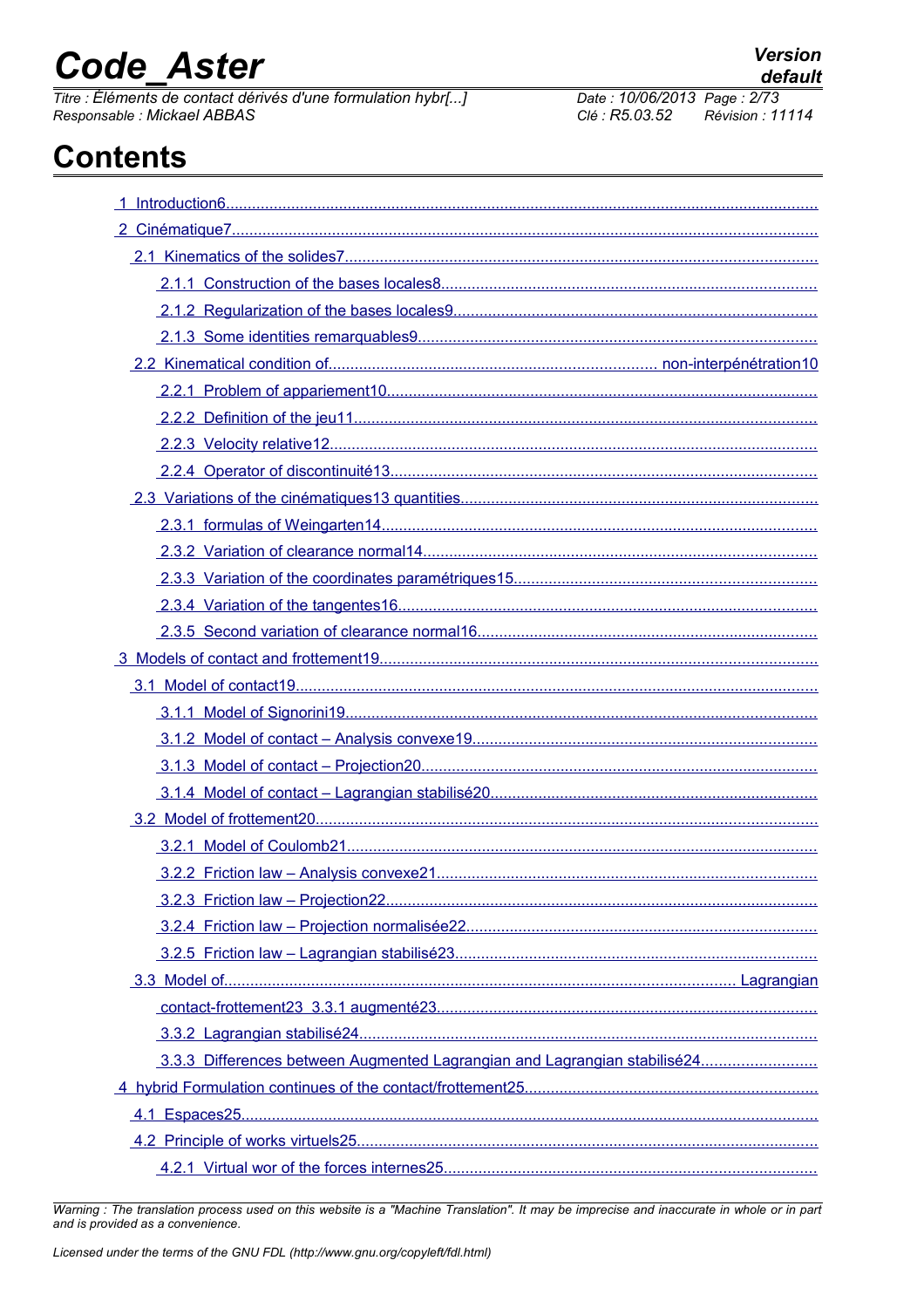| Titre : Éléments de contact dérivés d'une formulation hybr[]<br>Responsable : Mickael ABBAS | Date: 10/06/2013 Page: 3/73<br>Clé : R5.03.52 | Révision : 11114 |
|---------------------------------------------------------------------------------------------|-----------------------------------------------|------------------|
|                                                                                             |                                               |                  |
|                                                                                             |                                               |                  |
|                                                                                             |                                               |                  |
|                                                                                             |                                               |                  |
|                                                                                             |                                               |                  |
|                                                                                             |                                               |                  |
|                                                                                             |                                               |                  |
|                                                                                             |                                               |                  |
|                                                                                             |                                               |                  |
|                                                                                             |                                               |                  |
|                                                                                             |                                               |                  |
|                                                                                             |                                               |                  |
|                                                                                             |                                               |                  |
|                                                                                             |                                               |                  |
|                                                                                             |                                               |                  |
|                                                                                             |                                               |                  |
|                                                                                             |                                               |                  |
|                                                                                             |                                               |                  |
|                                                                                             |                                               |                  |
|                                                                                             |                                               |                  |
|                                                                                             |                                               |                  |
|                                                                                             |                                               |                  |
|                                                                                             |                                               |                  |
|                                                                                             |                                               |                  |
|                                                                                             |                                               |                  |
|                                                                                             |                                               |                  |
|                                                                                             |                                               |                  |
|                                                                                             |                                               |                  |
|                                                                                             |                                               |                  |
|                                                                                             |                                               |                  |
|                                                                                             |                                               |                  |
|                                                                                             |                                               |                  |
|                                                                                             |                                               |                  |
|                                                                                             |                                               |                  |
|                                                                                             |                                               |                  |
|                                                                                             |                                               |                  |
|                                                                                             |                                               |                  |
|                                                                                             |                                               |                  |
|                                                                                             |                                               |                  |
|                                                                                             |                                               |                  |

 [6.3.4 Integration numérique49 ......................................................................................................](#page-48-0) *Warning : The translation process used on this website is a "Machine Translation". It may be imprecise and inaccurate in whole or in part and is provided as a convenience.*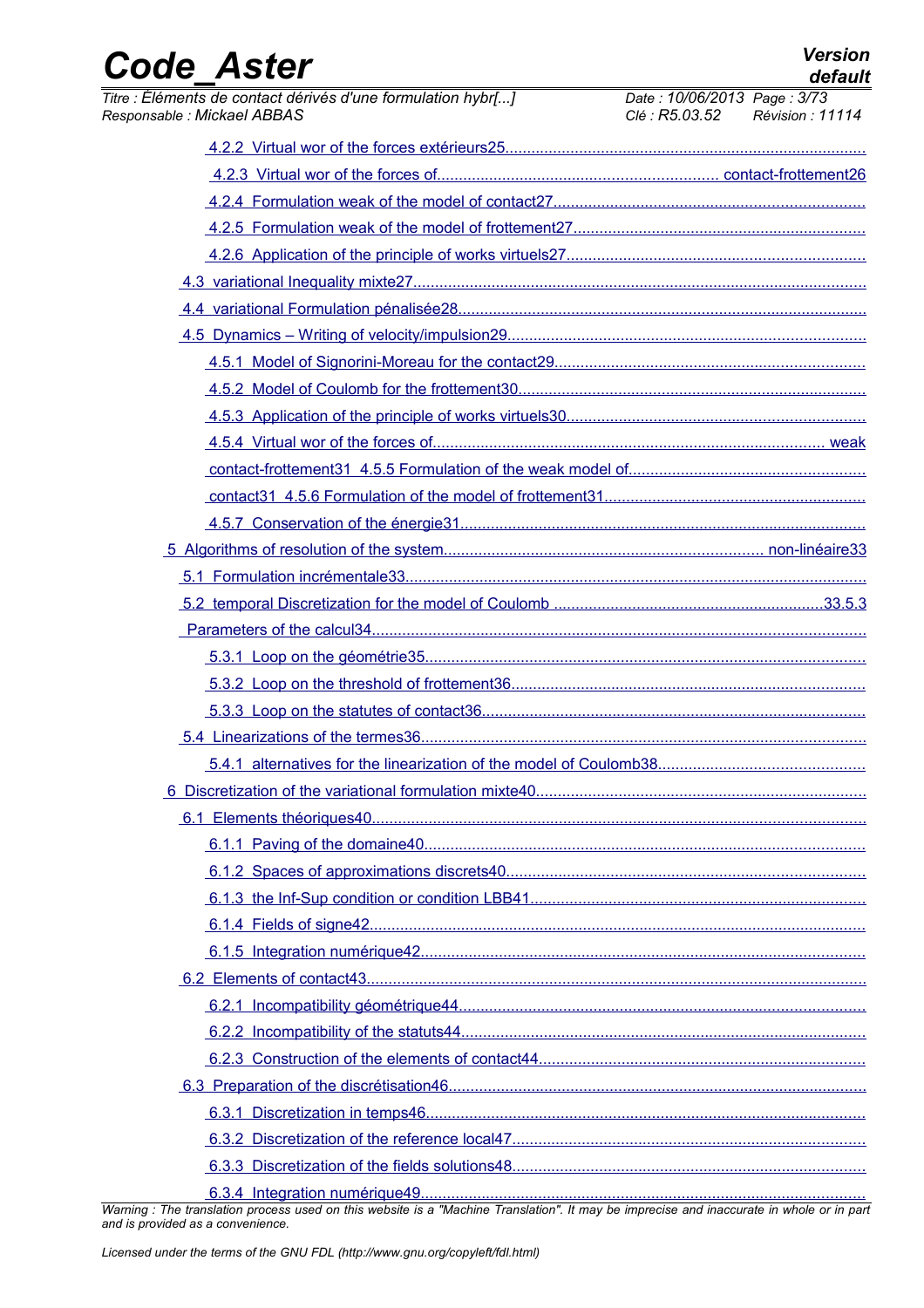| <b>Code Aster</b>                                                                           |                                              | <b>Version</b><br>default |
|---------------------------------------------------------------------------------------------|----------------------------------------------|---------------------------|
| Titre : Éléments de contact dérivés d'une formulation hybr[]<br>Responsable : Mickael ABBAS | Date: 10/06/2013 Page: 4/73<br>Clé: R5.03.52 | Révision : 11114          |
|                                                                                             |                                              |                           |
|                                                                                             |                                              |                           |
|                                                                                             |                                              |                           |
|                                                                                             |                                              |                           |
|                                                                                             |                                              |                           |
|                                                                                             |                                              |                           |
| 7.1 Redundancy enters the boundary conditions and the conditions of contact-frottement54    |                                              |                           |
|                                                                                             |                                              |                           |
|                                                                                             |                                              |                           |
|                                                                                             |                                              |                           |
|                                                                                             |                                              |                           |
|                                                                                             |                                              |                           |
|                                                                                             |                                              |                           |
|                                                                                             |                                              |                           |
|                                                                                             |                                              |                           |
|                                                                                             |                                              |                           |
|                                                                                             |                                              |                           |
|                                                                                             |                                              |                           |
|                                                                                             |                                              |                           |
|                                                                                             |                                              |                           |
|                                                                                             |                                              |                           |
|                                                                                             |                                              |                           |
|                                                                                             |                                              |                           |
|                                                                                             |                                              |                           |
|                                                                                             |                                              |                           |
|                                                                                             |                                              |                           |
|                                                                                             |                                              |                           |
|                                                                                             |                                              |                           |
|                                                                                             |                                              |                           |
|                                                                                             |                                              |                           |
|                                                                                             |                                              |                           |
|                                                                                             |                                              |                           |
|                                                                                             |                                              |                           |
|                                                                                             |                                              |                           |
|                                                                                             |                                              |                           |
|                                                                                             |                                              |                           |
|                                                                                             |                                              |                           |
|                                                                                             |                                              |                           |

*Warning : The translation process used on this website is a "Machine Translation". It may be imprecise and inaccurate in whole or in part and is provided as a convenience.*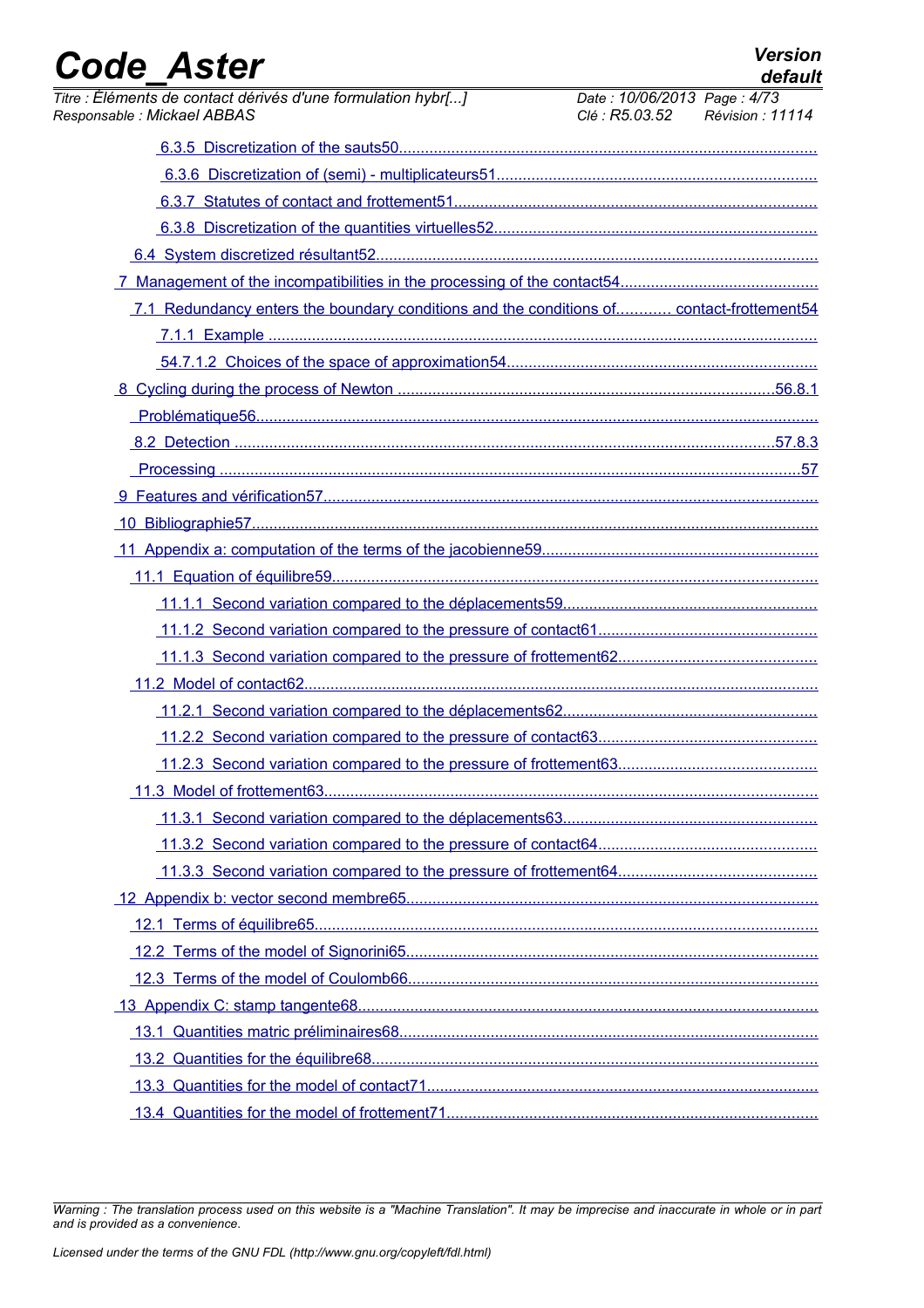*Titre : Éléments de contact dérivés d'une formulation hybr[...] Date : 10/06/2013 Page : 5/73 Responsable : Mickael ABBAS Clé : R5.03.52 Révision : 11114*

### **Array of the illustrations**

*Warning : The translation process used on this website is a "Machine Translation". It may be imprecise and inaccurate in whole or in part and is provided as a convenience.*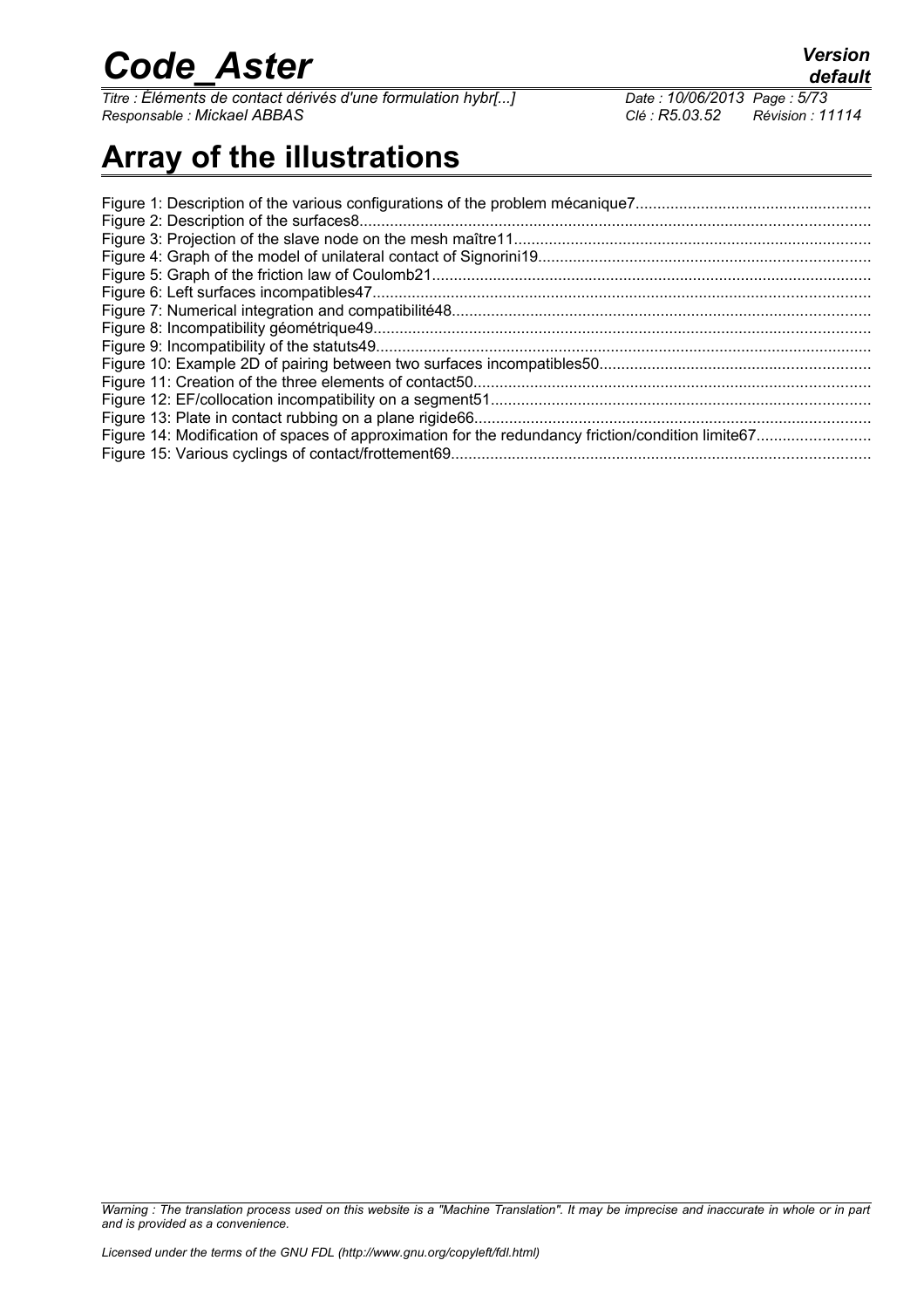*Titre : Éléments de contact dérivés d'une formulation hybr[...] Date : 10/06/2013 Page : 6/73 Responsable : Mickael ABBAS Clé : R5.03.52 Révision : 11114*

### <span id="page-5-0"></span> **1 Introduction**

There exists, for the processing of the problem of contact-friction, an important difference between the "discrete" formulations known as and the formulation known as "continuous". The implementations in the computer codes are founded on models such those developed by Hallquist [\[1\]](#page-56-4), Alart and Curnier [\[2\]](#page-56-10), Laursen and Simo ([\[3\]](#page-56-9)).

The two essential objects of this document are, on the one hand, the description of derivative of elements of contact from a variational mixed formulation of a problem of contact between three-dimensional, deformable solids and undergoing great transformations, and, on the other hand, the detail of the strategy of resolution.

This document gradually builds the problem of contact-friction established in *Code\_Aster* under the name of "continuous method for contact-friction" activable via keyword FORMULATION=' CONTINUE' in DEFI CONTACT, initially proposed by Ben-Dhia and Zarroug [\[4\]](#page-56-8).

One will find an abundant bibliography at the end of the document. In particular, four theses supported on the subject by M.Zarroug [\[5\]](#page-56-7), C.Zammali [\[6\]](#page-56-6), M.Torkhani [\[7\]](#page-56-5) and D.Kudawoo [\[9\]](#page-57-0).

*Warning : The translation process used on this website is a "Machine Translation". It may be imprecise and inaccurate in whole or in part and is provided as a convenience.*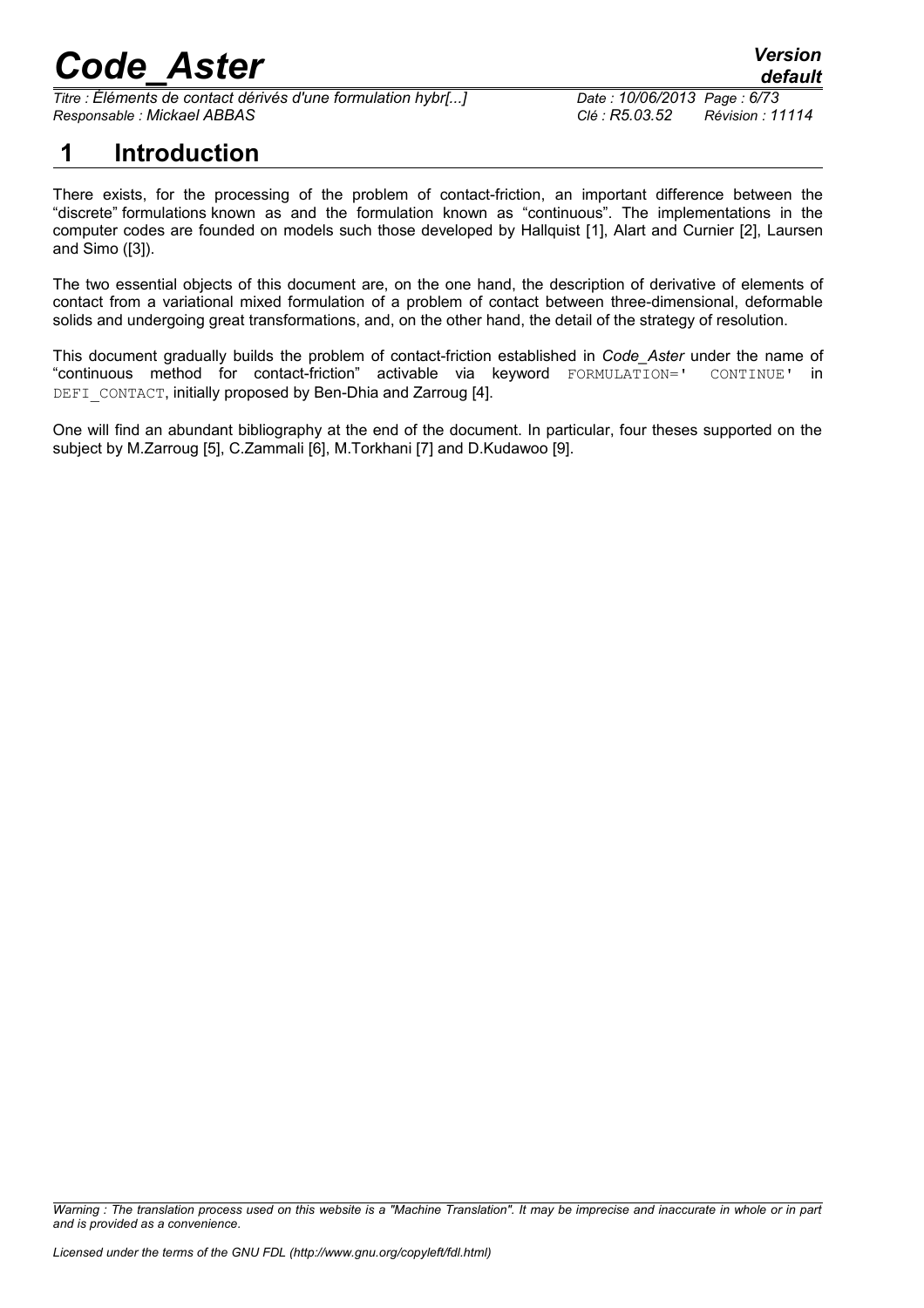*Titre : Éléments de contact dérivés d'une formulation hybr[...] Date : 10/06/2013 Page : 7/73 Responsable : Mickael ABBAS Clé : R5.03.52 Révision : 11114*

### *default*

### <span id="page-6-1"></span> **2 Kinematical**

### <span id="page-6-0"></span> **2.1 kinematics of solids**

One considers two deformable  $B^i(i=1,2)$  solids in rubbing contact. These two solids occupy in their initial configuration the dependancy of two fields  $\,\Omega^1_0\,$  and  $\,\Omega^2_0$  of  $\,\R^3\,$  and, in their current configuration at time  $\,$  t, the dependancy of  $\,\Omega_t^1\,$  and  $\,\Omega_t^2\,$  (also understood in  $\,\R^3$  ), respectively. One supposes that, in their initial configuration, these two solids are in a natural state, i.e. without residual stresses or predeformations. Let us consider a material particle  $\ M^i$  of solid  $\ B^i$  , located by the vector  $\ \bm p^i$  in the initial configuration. One indicates by  $\bm{\varphi}_t^i$  the transformation at the time of  $t$  solid  $B^i$ , this application transports the particle  $\bm{M}^i$  towards the position  $\mathbf{x}_t^i$  in the current configuration. One a:

$$
\boldsymbol{\varphi}_t^i(\boldsymbol{p}^i, t): \quad \Omega_0^i \times [0, t] \to \Omega_t^i \subset \mathbb{R}^3
$$
\n
$$
\boldsymbol{p}^i \to \boldsymbol{x}_t^i = \boldsymbol{\varphi}_t^i(\boldsymbol{p}^i, t) \tag{1}
$$

During their motion, the solids can come into contact, as indicated on [Figure 1.](#page-6-2) The border  $\ \Gamma^i\!=\!\partial\,\Omega^i\,$  of each solid  $B^i$  is broken up into parts  $\Gamma^i_u$  ,  $\Gamma^i_g$  and  $\Gamma^i_c$  in the initial configuration, whose intersections are empty two to two:

$$
\Gamma_u^i \cap \Gamma_g^i = \varnothing
$$
\n
$$
\Gamma_u^i \cap \Gamma_c^i = \varnothing
$$
\n
$$
\Gamma_c^i \cap \Gamma_g^i = \varnothing
$$
\n
$$
\Gamma_u^i \cup \Gamma_g^i \cup \Gamma_c^i = \Gamma^i
$$
\n(2)

borders 2) become deformed in the current configuration in  $y^i_u$  ,  $y^i_g$  and  $y^i_c$  . The solid  $B^i$  is embedded on  $\Gamma^i_u$  and subjected to one density nominal of surface forces noted  $\bm g^i$  on the part  $\varGamma^i_g$  . In addition, one notes  $f^i$  the voluminal field of density of forces applied to solids  $B^i$  . The parts of surfaces  $\overline{I}^i$  likely to make contact at the time of the strain of two solids are noted  $\overline{\Gamma}_c^i$  . These surfaces are not known <u>a priori</u> (it is one of non-linearities of the problem to be solved as it further will be seen).



<span id="page-6-2"></span>**Figure 1: Description of the various configurations of the mechanical problem**

One supposes the existence of noted regular cards  $\boldsymbol{\varPhi}^i$  describing surfaces  $\varGamma^i$  . These cards are defined as follows:

*Warning : The translation process used on this website is a "Machine Translation". It may be imprecise and inaccurate in whole or in part and is provided as a convenience.*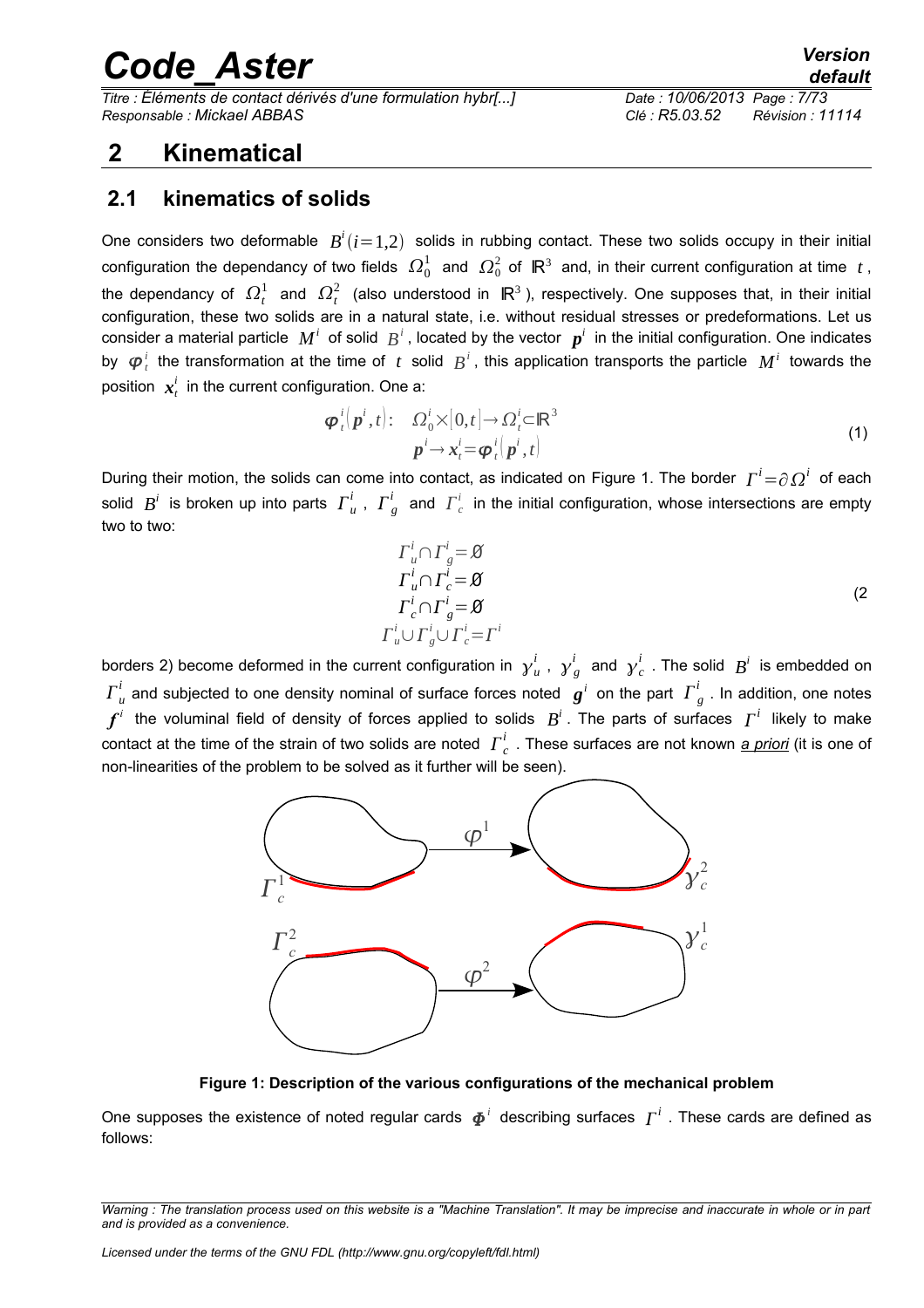*Titre : Éléments de contact dérivés d'une formulation hybr[...] Date : 10/06/2013 Page : 8/73 Responsable : Mickael ABBAS Clé : R5.03.52 Révision : 11114*

$$
\boldsymbol{\Phi}^{i}(\boldsymbol{\zeta}); \quad \boldsymbol{\omega} \subset \mathbb{R}^{2} \to \Omega^{i} \subset \mathbb{R}^{3} \\
 \boldsymbol{\zeta}(\boldsymbol{\zeta}_{1}, \boldsymbol{\zeta}_{2}) \to \boldsymbol{p}^{i} = \boldsymbol{\Phi}^{i}(\boldsymbol{\zeta})
$$
\n(3)

where  $\,\omega\,$  is a field limited (of reference) contents in  $\,\mathbb{R}^2$  , to see [Figure 2.](#page-7-1)



<span id="page-7-1"></span>**Figure 2: Description of surfaces**

the coordinates of contact surfaces  $\overline{\Gamma}_c^i$  are transported by application of the strain, at time  $\;t$  *.* They are thus built by composition of the two functions:

$$
\begin{array}{ll}\n\stackrel{i}{\left(\mathbf{\boldsymbol{\zeta}},t\right)}: & \Gamma^i_c \times [0,T] \to \mathbf{y}_c^i \\
& \left(\mathbf{\boldsymbol{\zeta}},t\right) \to \boldsymbol{\Phi}_t^i(\mathbf{\boldsymbol{\zeta}}) = \boldsymbol{\varphi}_t^i \circ \boldsymbol{\Phi}^i(\mathbf{\boldsymbol{\zeta}})\n\end{array} \tag{4}
$$

One defines the tensor gradient of the transformation  $|F_t^i|$  by:

*δ* 

$$
\underline{F}^i_{\underline{t}} = \frac{\partial x^i_t}{\partial p^i} \tag{5}
$$

If one indicates by  $\boldsymbol{u}^i$  the field of displacements of solid  $B^i$ :

$$
x_t^i = p^i + u^i \tag{6}
$$

Then the tensor gradient of the transformation is rewritten:

$$
\underline{F}_{\underline{t}}^i = \nabla \otimes u^i + \underline{I} \tag{7}
$$

By means of the function  $\left\langle \bm{\varphi}_t^i \right\rangle$ , one can write:

$$
\underline{\boldsymbol{F}}_t^i = \frac{\partial \boldsymbol{\varphi}_t^i(\boldsymbol{p}^i, t)}{\partial \boldsymbol{p}^i} = \nabla_{\boldsymbol{p}^i} \otimes \boldsymbol{\varphi}_t^i
$$
\n(8)

Where  $~\otimes~$  is the tensor product and  $~\nabla_{~p'}~$  the operator gradient (in space). The jacobian of the transformation is introduced:

<span id="page-7-2"></span>
$$
J_t^i = det\left(\underline{F_t^i}\right) \tag{9}
$$

One will note  $\overline{\Omega^i}$  the strict interior of  $\Omega^i$  and  $\overline{\Gamma}^i$  his border:

$$
\Omega^i = \overline{\Omega^i} \cup \Gamma^i \tag{10}
$$

#### <span id="page-7-0"></span> **2.1.1 Construction of the local bases**

the two applications  $\bm{\phi}^i$  and  $\bm{\phi}^i_t$  make it possible to define the local coordinate system on solid  $~i$  . This local coordinate system is established by construction of the tangent plane at the point considered and thus, by the data of the two tangent vectors  $\; \pmb{t}^i_{\alpha=1,2} \;$  on the deformed configuration of surface  $\; \gamma^i \;$  :

*Warning : The translation process used on this website is a "Machine Translation". It may be imprecise and inaccurate in whole or in part and is provided as a convenience.*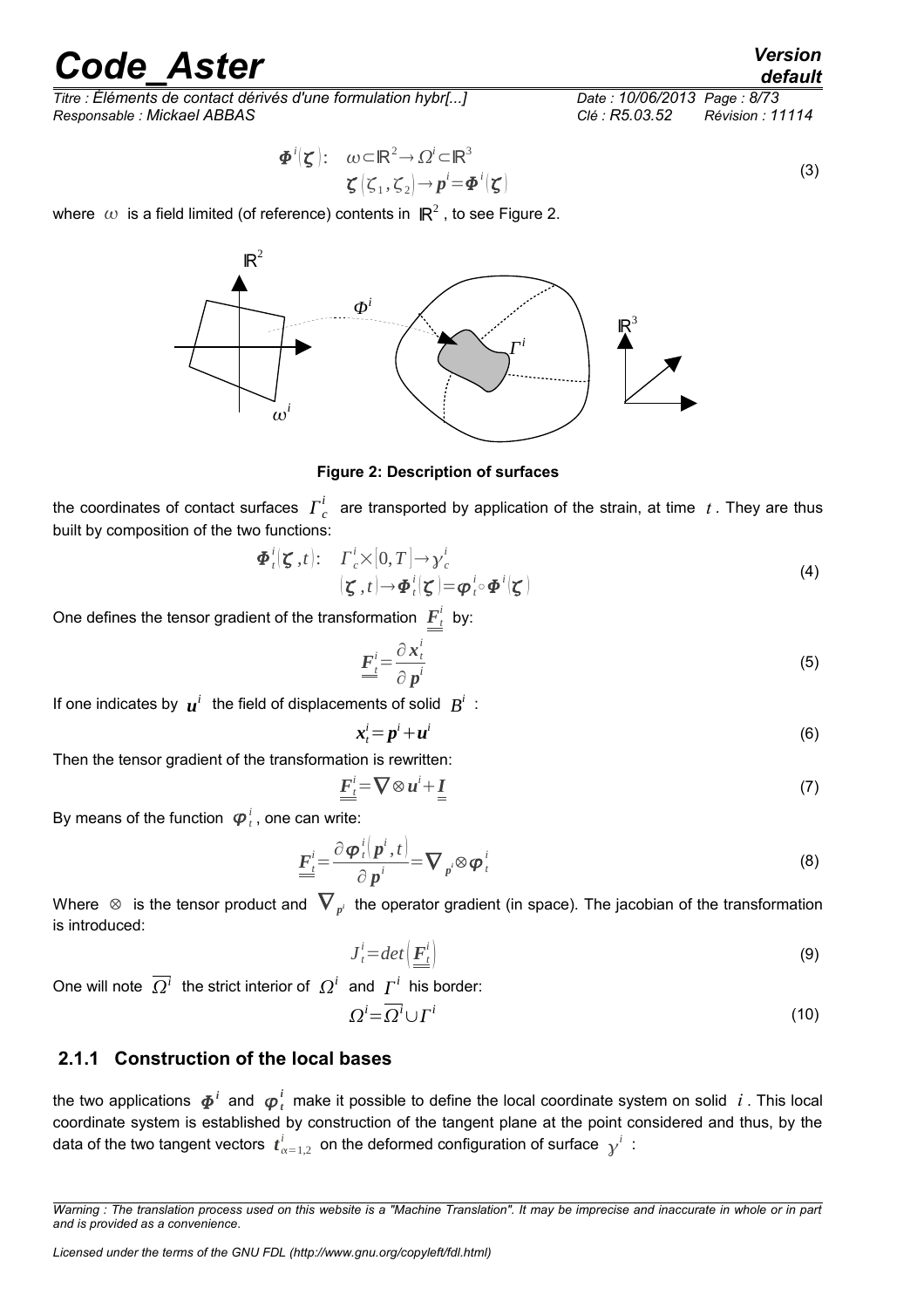*Titre : Éléments de contact dérivés d'une formulation hybr[...] Date : 10/06/2013 Page : 9/73 Responsable : Mickael ABBAS Clé : R5.03.52 Révision : 11114*

$$
\boldsymbol{t}_{\alpha}^{i}\left(\boldsymbol{\zeta}_{c}^{i}\right) = \frac{\partial \boldsymbol{\varPhi}_{t}^{i}}{\partial \boldsymbol{\zeta}_{\alpha}} = \frac{\partial \boldsymbol{\varphi}_{t}^{i}\left(\boldsymbol{p}^{i}, t\right)}{\partial \boldsymbol{p}^{i}} \cdot \frac{\partial \boldsymbol{\varPhi}^{i}\left(\boldsymbol{\zeta}\right)}{\partial \boldsymbol{\zeta}_{\alpha}} \quad \text{for } \alpha = 1, 2
$$
\n(11)

One can in the same way define the basic vectors of initial surface  $\overline{\varGamma}_{c}^{i}$  :

$$
T_{\alpha}^{i}(\zeta) = \frac{\partial \boldsymbol{\Phi}^{i}(\zeta)}{\partial \zeta_{\alpha}} \quad \text{for} \quad \alpha = 1,2
$$
 (12)

By means of the definition of the tensor gradient of the transformation [\(8\)](#page-7-2), one expresses the relation explicitly enters  $\boldsymbol{T}^i_\alpha$  and  $\boldsymbol{t}^i_\alpha$  :

$$
\boldsymbol{t}_{\alpha}^{i} = \underline{\boldsymbol{F}}^{i} \boldsymbol{T}_{\alpha}^{i} \tag{13}
$$

There is no reason which  $\bm{t}^i_\alpha$  are unit and which the reference  $\left(t^i_1,t^i_2\right)$  is orthogonal. We obtain the norms by simple cross product:

$$
n^{i} = \frac{t_{1}^{i} \times t_{2}^{i}}{\left\| t_{1}^{i} \times t_{2}^{i} \right\|} \text{ and } N^{i} = \frac{T_{1}^{i} \times T_{2}^{i}}{\left\| T_{1}^{i} \times T_{2}^{i} \right\|}
$$
(14)

In *Code\_Aster*, the norm is always obtained according to the algorithm below:

- Computation of the tangent vectors on the present configuration ;
- Modification of the tangent vectors (according to options  $VECT$  MAIT, VECT  $ESCL$ );
- Computation of the normal vector by cross product at the point considered.

By construction, the tangent vectors  $\bm{t}^i_\alpha$  are orthogonal with the norm  $\bm{n}^i$  .

#### <span id="page-8-1"></span> **2.1.2 Regularization of the local bases**

It is sometimes necessary to use a field of norms "smoothed" to minimize the risks of instabilities of the problem of contact when surface is described by polynomial fields (typically the case of the finite elements). For that, a very simple strategy was implemented in the code (activable via option LISSAGE). The algorithm is described below:

•For each element *e* of surface, for each node *s* of this element divided by  $k(s)$  elements, one calculates the unit  $n^e(s)$  norm in this node s;

•For each node *s* , one makes the average *n<sup>L</sup>* (*s*) between the norms of each element sharing this common node:

$$
\boldsymbol{n}_{L}(s) = \frac{\sum_{e=1}^{k(s)} \boldsymbol{n}^{e}(s)}{\left\| \sum_{e=1}^{k(s)} \boldsymbol{n}^{e}(s) \right\|}
$$
(15)

•One smoothes the norm obtained by an interpolation in conformity with the degree of surface (linear or quadratic). If one indicates by  $N_e^s$   $\emph{no}(e)$  the shape functions of the element  $e$  , then the norm smoothed  $n_{\text{lin}}(\overline{\zeta})$  in a point  $\overline{\zeta}$  of the element is written simply:

$$
\boldsymbol{n}_{\text{lis}}[\boldsymbol{\vec{\zeta}}] = \sum_{s=1}^{nno(e)} N_e^s(\boldsymbol{\vec{\zeta}}, \boldsymbol{n}_L(s))
$$
\n(16)

**Note::** given that one makes an arithmetic mean NON-balanced between the norms, if two adjacent elements are serious and of very different norms, the lissage obtained can be of poor quality.

#### <span id="page-8-0"></span> **2.1.3 Some remarkable identities**

In this paragraph, we will present a certain number of remarkable identities relating to the properties of the base  $(\boldsymbol{t}_1, \boldsymbol{t}_2, \boldsymbol{n})$  . We point out initially the definition of the tangent vectors:

### *default*

*Warning : The translation process used on this website is a "Machine Translation". It may be imprecise and inaccurate in whole or in part and is provided as a convenience.*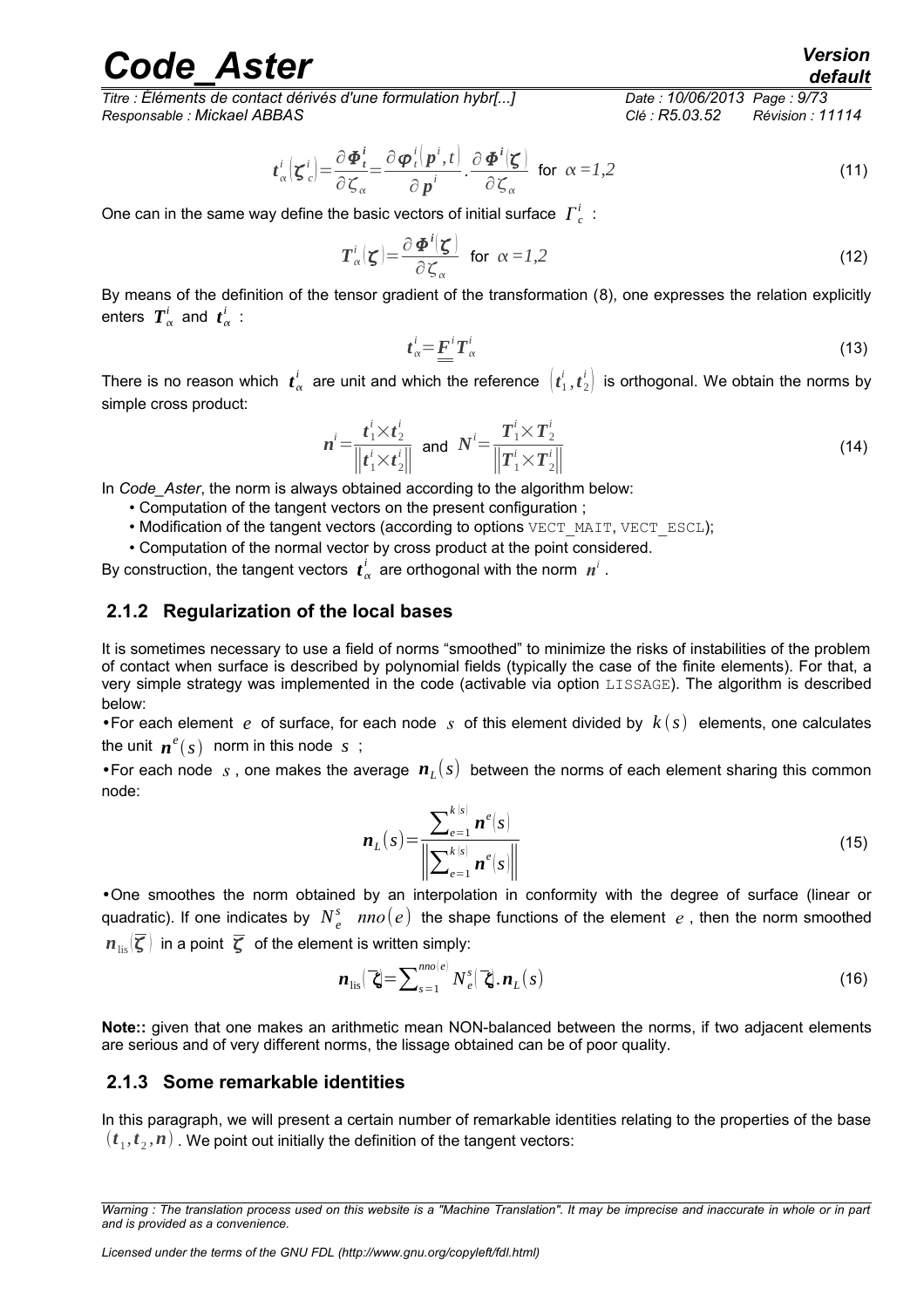*Titre : Éléments de contact dérivés d'une formulation hybr[...] Date : 10/06/2013 Page : 10/73 Responsable : Mickael ABBAS Clé : R5.03.52 Révision : 11114*

$$
t_{\alpha} = \frac{\partial \overline{x}}{\partial \zeta_{\alpha}}
$$
 (17)

L are vectors  $t_{\alpha}$  and *n* are ortho gona ux between them, therefore their scalar product is null:

<span id="page-9-7"></span><span id="page-9-5"></span>
$$
t_{\alpha} \cdot n = 0 \tag{1818}
$$

) E vector  $n$  is unit by definition, its product by itself is a constant (which is worth  $1$ ) :

<span id="page-9-6"></span>
$$
n \cdot n = 1 \tag{19}
$$

One defines L has matrix of the first form fundamental or tensor metric *m* whose components are :

$$
m_{\alpha\beta} = t_{\alpha} \cdot t_{\beta} \tag{20}
$$

If the base were orthonormal, this tensor would be reduced to the tensor identity. The reverse of the metric tensor is also the first fundamental form of dual space, its components are worth :

$$
\frac{1}{m_{\alpha\beta}} = m^{\alpha\beta} = t^{\alpha} \cdot t^{\beta} = \frac{\partial \overline{x}}{\partial \zeta^{\alpha}} \cdot \frac{\partial \overline{x}}{\partial \zeta^{\beta}}
$$
(21)

to pass from the tangent vectors of the base covariante at the base contravariante, one uses the metric tensor  $1$ :

<span id="page-9-4"></span>
$$
t^{\alpha} = m^{\alpha \beta} t_{\beta} \tag{22}
$$

With:

<span id="page-9-8"></span>
$$
m_{\alpha\beta}m^{\alpha\beta}=1\tag{23}
$$

One defines also the tensor of the second fundamental form, related to the curvature, whose components are the following ones:

$$
\kappa_{\alpha\beta} = \frac{\partial^2 \overline{x}}{\partial \zeta_{\alpha} \partial \zeta_{\beta}} \cdot n \tag{24}
$$

### <span id="page-9-1"></span> **2.2 Kinematical condition of NON-interpenetration**

to translate the NON-interpenetration, one proceeds as follows:

- One couples the points of contact surfaces two to two: it is *pairing;*
- One imposes between the two points paired a condition of NON-interpenetration according to a given direction (generally the norm with the one of two surfaces at the point concerned).

#### <span id="page-9-0"></span> **2.2.1 Problem of pairing**

Per convention, one will call surface slave the contact surface defined on solid 1 and surfaces main surface paired definite on solid  $2$  . One carries out pairing while searching, for any point  $x$  of the border  $y_c^1$  , the point  $\overline{\mathbf{x}}$  of  $\left| y_{c}^{2}\right|$  nearest. That amounts solving the problem of minimization according to:

<span id="page-9-3"></span>
$$
\forall x \in \mathcal{Y}_c \text{ et } \forall t \ge 0 \text{ with}
$$
  
\n
$$
x_t = \varphi_t^1(\mathbf{p}^1, t) \text{ and } \mathbf{p}^1 = \varphi_1^1(\mathbf{z}) \quad \mathbf{\zeta} \left( \mathbf{\zeta}_1, \mathbf{\zeta}_2 \right) \in \omega
$$
  
\nto find  $\overline{\mathbf{\zeta}} \in \omega \times [0, t]$  such as:  
\n
$$
\overline{\mathbf{\zeta}} = \operatorname{ArgMin}\left\{ \frac{1}{2} . \left\| \boldsymbol{\varphi}_t^1(\boldsymbol{\varphi}^1(\mathbf{\zeta}), t) - \boldsymbol{\varphi}_t^2(\boldsymbol{\varphi}^2(\mathbf{\zeta}), t) \right\|^2 \right\}
$$
\n(25)

the solution  $\bar{\zeta}$  is the position within the space of parametric reference of the projection M of the slave node *P* on the master mesh.

<span id="page-9-2"></span>tensor metric is often described "as elevator of index"

*Warning : The translation process used on this website is a "Machine Translation". It may be imprecise and inaccurate in whole or in part and is provided as a convenience.*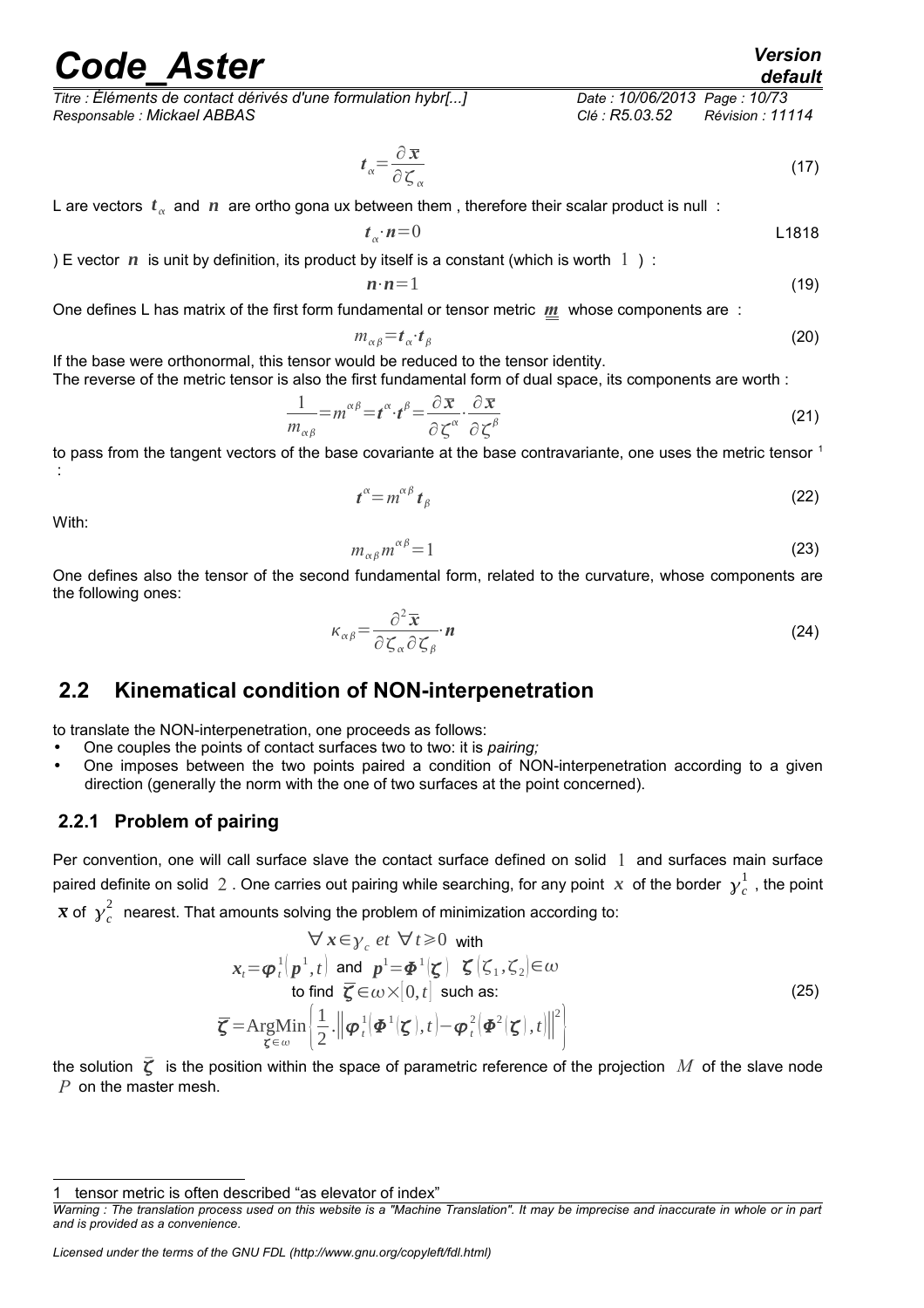*Titre : Éléments de contact dérivés d'une formulation hybr[...] Date : 10/06/2013 Page : 11/73 Responsable : Mickael ABBAS Clé : R5.03.52 Révision : 11114*



**Figure 3: Projection of the slave node on the master mesh**

the details of the implementation of the algorithm used for the problem of pairing are available in the document [R5.03.50] (the method of pairing is strictly equivalent between the discrete methods and the continuous method).

#### <span id="page-10-0"></span> **2.2.2 Definition of clearance**

pairing makes it possible to define the point  $\bar{\bm p}$  of surface  $\int^2_c$ , paired with  $\bm p$  at time  $t$  in the configuration of origin, and the point  $\bar{x}$  paired with  $x$  at the moment T in the present configuration. The vector outdistances  $\bm{d}$ between the paired points is quite simply:

$$
d = x - \overline{x} = \Phi_t^1(\zeta) - \Phi_t^2(\overline{\zeta})
$$
\n(26)

It is result of the minimization described in the system [\(25\)](#page-9-3):

$$
\overline{\mathbf{d}} = \min_{\mathbf{\zeta} \in \omega} \left\{ \frac{1}{2} \cdot \left\| \boldsymbol{\varphi}_t^1 \left( \boldsymbol{\varPhi}^1(\mathbf{\zeta}), t \right) - \boldsymbol{\varphi}_t^2 \left( \boldsymbol{\varPhi}^2(\mathbf{\zeta}), t \right) \right\|^2 \right\}
$$
(27)

the first condition of optimality is written:

$$
\left[\boldsymbol{\Phi}_t^1(\boldsymbol{\zeta}) - \boldsymbol{\Phi}_t^2(\boldsymbol{\overline{\zeta}})\right] \cdot \boldsymbol{t}_{\alpha}(\boldsymbol{\overline{\zeta}}) = 0 \text{ for } \alpha = 1,2
$$
\n(28)

With the definition of the tangent vectors on deformed surface  $\,\,{\overline{\jmath}}_c^{\,2}\,$  :

$$
\boldsymbol{t}_{\alpha}[\overline{\boldsymbol{\zeta}}] = \frac{\partial \boldsymbol{\Phi}_{t}^{2}}{\partial \boldsymbol{\zeta}_{\alpha}} = \frac{\partial \boldsymbol{\phi}_{t}^{2}}{\partial \overline{\boldsymbol{p}}} \cdot \frac{\partial \boldsymbol{\Phi}^{2}(\overline{\boldsymbol{\zeta}})}{\partial \boldsymbol{\zeta}_{\alpha}} \quad \text{for } \alpha = 1, 2
$$
\n(29)

One can go back to the basic vectors of initial surface  $\; \varGamma^2_{c} \,$  :

$$
T_{\alpha}\left(\overline{\zeta}_{t}\right) = \frac{\partial \Phi^{2}(\overline{\zeta}_{t})}{\partial \zeta_{\alpha}} \text{ for } \alpha = 1,2
$$
 (30)

By means of the definition of the tensor gradient of the transformation, one expresses the relation explicitly enters  $T_{\alpha}$  and  $t_{\alpha}$  :

<span id="page-10-3"></span><span id="page-10-2"></span><span id="page-10-1"></span>
$$
t_{\alpha} = \underline{F}^2 T_{\alpha} \tag{31}
$$

We obtain the norm by simple cross product:

$$
n\left(\overline{\zeta}_{t}\right) = \frac{t_{1} \times t_{2}}{\left\|t_{1} \times t_{2}\right\|} \tag{32}
$$

the base built by the three vectors  $\, (t_{_1},t_{_2},n)\,$  does not have any reason *a priori* to be orthonormal. On the other hand, by construction, the norm  $n$  is unit and normal with the plane defined by the vectors  $(t_1, t_2)$  which define the tangent plane in deformed surface  $\,\mathcal{y}_{c}^2$  . By taking again the equality [\(28\)](#page-10-1) one necessarily has:

$$
\left[\boldsymbol{\Phi}_t^1(\boldsymbol{\zeta}) - \boldsymbol{\Phi}_t^2(\boldsymbol{\overline{\zeta}})\right] = d_n \boldsymbol{n}
$$
\n(33)

*Licensed under the terms of the GNU FDL (http://www.gnu.org/copyleft/fdl.html)*

*Warning : The translation process used on this website is a "Machine Translation". It may be imprecise and inaccurate in whole or in part and is provided as a convenience.*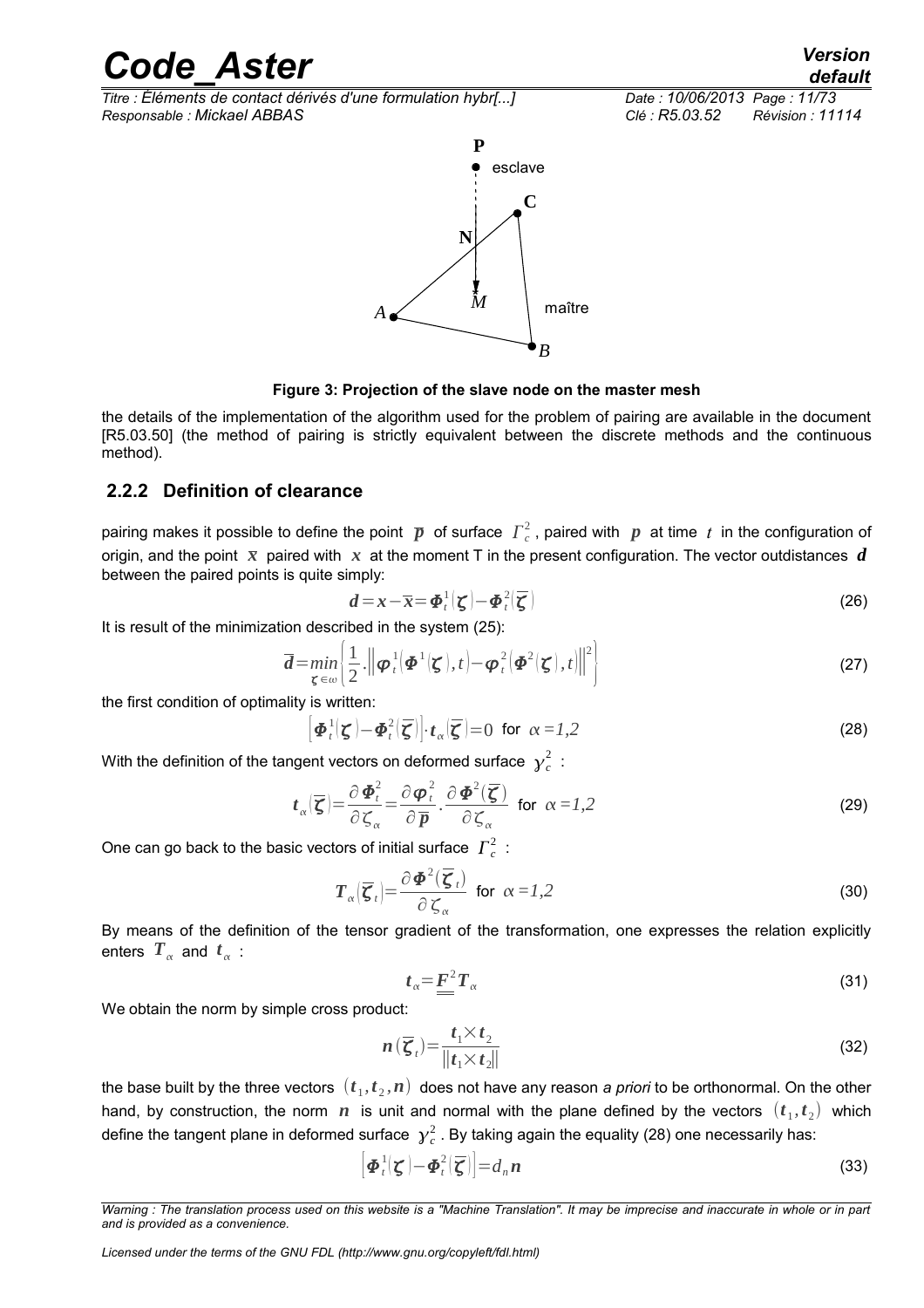*Titre : Éléments de contact dérivés d'une formulation hybr[...] Date : 10/06/2013 Page : 12/73 Responsable : Mickael ABBAS Clé : R5.03.52 Révision : 11114*

 $d_{n}^{\phantom{\dag}}$  is a signed algebraic quantity. Like  $\phantom{.}x\!=\!\boldsymbol{\varPhi}^{1}_{t}(\boldsymbol{\zeta})\phantom{.}$  , O N obtains:

$$
x = \Phi_t^2(\overline{\zeta}) + d_n n \tag{34}
$$

*dn* clearance **between** two solids at the point is called *x* . What gives us the relation between the base  $(t_1^1, t_2^1, n^1)$  defined on the tangent plane in the point slave and the basis  $(t_1, t_2, n)$  built by the projection of the point  $\boldsymbol{\mathrm{x}}$  on deformed surface (main)  $\gamma_c^2$  :

$$
\boldsymbol{t}_{\alpha}^{1}(\overline{\boldsymbol{\zeta}})=\boldsymbol{t}_{\alpha}(\overline{\boldsymbol{\zeta}})+d_{n}\frac{\partial\boldsymbol{n}}{\partial\boldsymbol{\zeta}_{\alpha}}(\overline{\boldsymbol{\zeta}}) \text{ for } \alpha=1,2
$$
\n
$$
\boldsymbol{n}^{1}=\boldsymbol{n}
$$
\n(35)

the two references are coïncidents if the points are in contact (if  $d_n = 0$ ). The distance breaks up into a normaleet part  $d_{_n}$  a tangential part  $|d_{_{\tau}}|$  :

$$
d = d_n n + d_\tau \tag{36}
$$

One obtains for the statement of  $\,d_{\,\tau}\,$  :

$$
d_{\tau} = \underline{P}^{\tau} d = \underline{P}^{\tau} (x - \overline{x})
$$
 (37)

With  $P^{\tau}$  the matrix of projection on the tangent level:

<span id="page-11-4"></span>
$$
\underline{P}^{\tau} = \underline{I} - n \otimes n \tag{38}
$$

One can write the condition of NON-interpenetration enters  $x \in y_c^1$  and  $\bar{x} \in y_c^2$  according to the direction of search  $\bm{n}{=}{-}\bm{n}^2|\overline{\bm{\chi}})$  , norm entering unit at the point  $\overline{\bm{\chi}}$  (directed towards the interior of  $\varOmega_t^2$  ):

$$
d_n = |\mathbf{x} - \overline{\mathbf{x}}| \cdot \mathbf{n} \le 0 \tag{39}
$$

This quantity is objective.

#### **Note:**

•Taking into account the choice of the norm, clearance "is reversed" compared to the case of the contact in discrete formulation in *Code\_Aster* : there is interpenetration if  $d_n \geq 0$ ;

#### <span id="page-11-0"></span> **2.2.3 Relative velocity**

to write the friction law of Coulomb, we will need the notion relative velocity of sliding between two solids. We take again for that the definition of normal clearance [\(33\)](#page-10-3):

<span id="page-11-2"></span><span id="page-11-1"></span>
$$
\left[\boldsymbol{\Phi}_t^1(\boldsymbol{\zeta}) - \boldsymbol{\Phi}_t^2(\boldsymbol{\overline{\zeta}})\right] = d_n \boldsymbol{n}
$$
\n(40)

One starts by deriving the term from right compared to time:

$$
\frac{d}{dt}\left(d_n\mathbf{n}\right) = \dot{d}_n\mathbf{n} + d_n \left(\frac{\partial \mathbf{n}}{\partial t} + \frac{\partial \mathbf{n}}{\partial \overline{\zeta}^{\alpha}} \frac{\partial \overline{\zeta}^{\alpha}}{\partial t}\right)
$$
(41)

With the usual convention of summation on the dumb indices  $\alpha$ . Then one derives the term from left:

$$
\frac{d}{dt}\left(\boldsymbol{\Phi}_t^1\middle|\boldsymbol{\zeta}\right) - \boldsymbol{\Phi}_t^2\middle|\boldsymbol{\overline{\zeta}}\right) = \frac{\partial \boldsymbol{\Phi}_t^1}{\partial t} - \frac{\partial \boldsymbol{\Phi}_t^2}{\partial t} - \frac{\partial \boldsymbol{\Phi}_t^2}{\partial \boldsymbol{\overline{\zeta}}^{\alpha}} \frac{\partial \boldsymbol{\overline{\zeta}}^{\alpha}}{\partial t}
$$
(42)

One recognizes the definition of  $t_{\alpha}$  in the term  $\frac{\partial \Phi_{\epsilon}^2}{\partial \zeta_{\epsilon}}$  $\frac{\partial \mathcal{L}_t}{\partial \zeta_\alpha}$  (see [\(29\)](#page-10-2)). One equalizes the two terms [\(41\)](#page-11-2) and [\(42\)](#page-11-1):

$$
\dot{d}_n \cdot \boldsymbol{n} + d_n \cdot \left( \frac{\partial \boldsymbol{n}}{\partial t} + \frac{\partial \boldsymbol{n}}{\partial \overline{\zeta}^{\alpha}} \cdot \frac{\partial \overline{\zeta}}{\partial t} \right) = \frac{\partial \boldsymbol{\Phi}_t^1}{\partial t} - \frac{\partial \boldsymbol{\Phi}_t^2}{\partial t} - \frac{\partial \overline{\zeta}_{\alpha}}{\partial t} \boldsymbol{t}_{\alpha}
$$
(43)

By posing  $v(x, t)$  the velocity of the point x and  $\overline{v}(\overline{x}, t)$  the velocity of the point  $\overline{x}$  paired:

<span id="page-11-3"></span>

*Warning : The translation process used on this website is a "Machine Translation". It may be imprecise and inaccurate in whole or in part and is provided as a convenience.*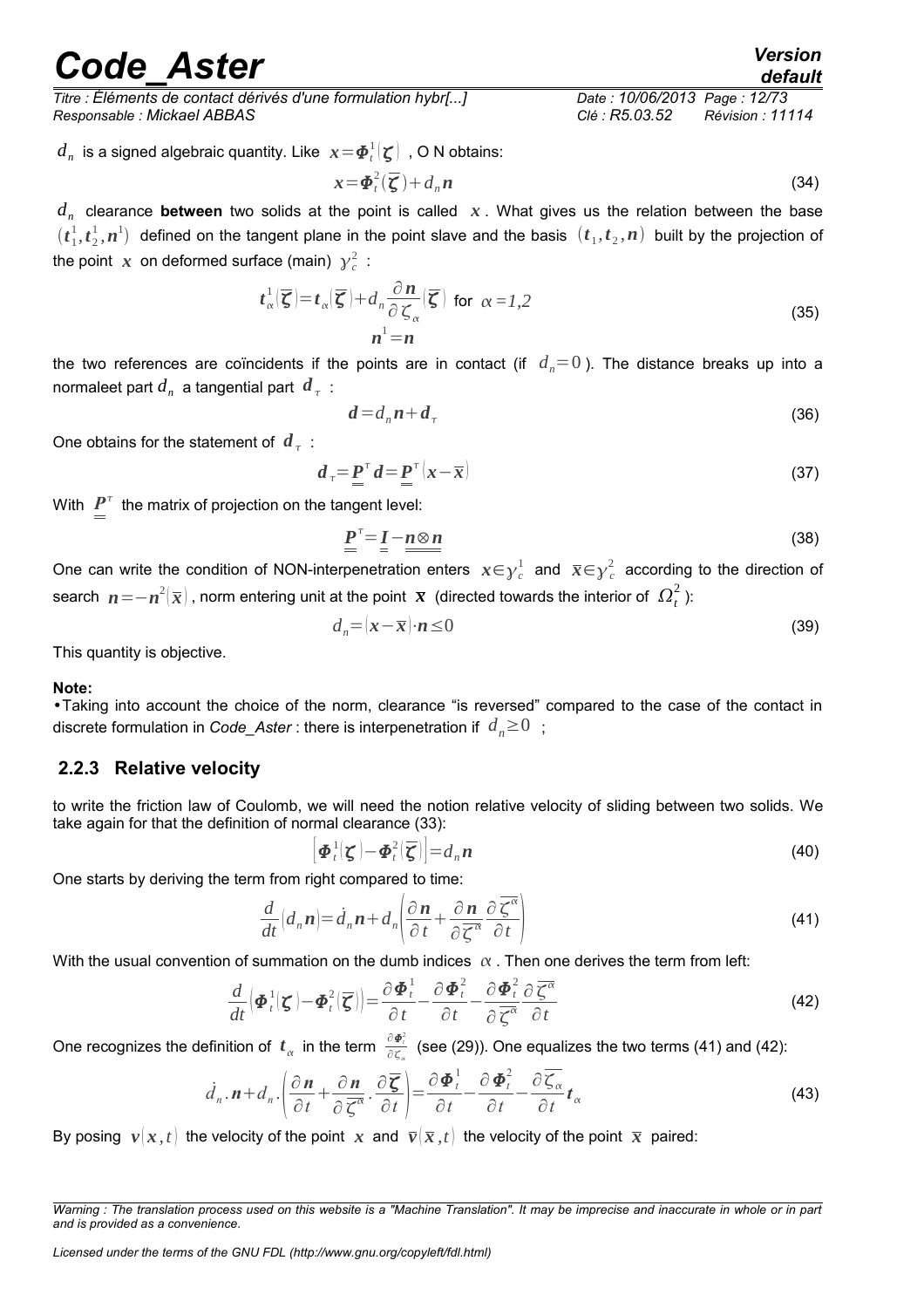*Titre : Éléments de contact dérivés d'une formulation hybr[...] Date : 10/06/2013 Page : 13/73 Responsable : Mickael ABBAS Clé : R5.03.52 Révision : 11114*

$$
\mathbf{v}(\mathbf{x},t) = \frac{\partial \boldsymbol{\Phi}_t^1}{\partial t} \text{ and } \overline{\mathbf{v}}(\overline{\mathbf{x}},t) = \frac{\partial \boldsymbol{\Phi}_t^2}{\partial t}
$$
 (44)

One obtains finally by means of [\(35\)](#page-11-3):

$$
\dot{d}_n \mathbf{n} + d_n \frac{\partial \mathbf{n}}{\partial t} + \frac{\partial \overline{\zeta_{\alpha}}}{\partial t} t_{\alpha}^1 = \mathbf{v}^1 - \overline{\mathbf{v}}
$$
\n(45)

One notes *vgliss* the velocity of sliding:

$$
\mathbf{v}_{\text{gliss}} = \mathbf{v} - \left(\overline{\mathbf{v}} + d_n \frac{\partial \mathbf{n}}{\partial t}\right)
$$
 (46)

This quantity is objective because it is invariant by change of reference. The relative velocity of sliding is identified unlike velocity of two solids, only when they are in contact ( $d_n = 0$ ).

#### <span id="page-12-1"></span> **2.2.4 Operator of discontinuity**

One notes  $\|g(p)\|$  the discontinuity of the quantity g between solid 1 and the solid 2. This discontinuity is written at the point  $p$  on 1 which is projected in  $\bar{p}$  on 2 according to the application of pairing:

$$
\llbracket g(p) \rrbracket = g^1(p) - g^2(\overline{p}) \tag{47}
$$

Thereafter one will give up the notation  $\|q(p)\|$  with the profit of  $\|q\|$  by making the implicit assumption that discontinuity is written on the couple  $(p, \overline{p})$  paired points. One can break up this discontinuity into a normal part  $\llbracket\bm{g}\rrbracket_{n}$  and a tangential part  $\llbracket\bm{g}\rrbracket_{\tau}$  :

$$
\llbracket g \rrbracket = \llbracket g \rrbracket_n n + \llbracket g \rrbracket_r \tag{48}
$$

With:

$$
\llbracket g \rrbracket_n = \llbracket g \rrbracket \cdot n \tag{49}
$$

Where *n* is the norm on the surface Master, directed towards the interior of solid 2. The tangential part:

$$
\llbracket g \rrbracket_r = \underline{P}^\top \llbracket g \rrbracket \tag{50}
$$

With the introduced notations, clearance  $\,d_{_n}\,$  can be written:

$$
d_n = [x]_n = [p + u]_n \tag{51}
$$

It is appropriate to notice that the quantities projected on the norm are necessarily scalar, from where the notation in  $\llbracket g \rrbracket_n$  and not in  $\llbracket \bm{g} \rrbracket_n$  .

### <span id="page-12-0"></span> **2.3 Variations of the kinematical quantities**

contact surfaces are described by a set of four parameters  $\left(\zeta_1^1,\zeta_2^1,\zeta_1^2,\zeta_2^2\right)$ , within the space of reference (parametric) of the finite elements. The approach Master/slave makes it possible to reduce this number by describing the kinematical variables  $\zeta$  compared to a body taken as reference (in fact, the body defined as "Master"). The adequate choice of the surface of reference is not immediate and remains an assumption of modelization to be taken into account, especially in the cases of a great relative sliding of two surfaces. It is necessary to distinguish Lagrangian derivatives from eulerian derivatives. This paragraph aims at evaluating the various variations. One defines the variation  $\delta f(x_0)$  of a function  $f(x)$  in a variable in a point given  $x_0$  by the quantity:

$$
\delta f(x_0) = \lim_{\delta x \to 0} |f(x_0 + \delta_x) - f(x_0)| = \frac{\partial f}{\partial x}\bigg|_{x_0} \delta x
$$
formulate5  
252

) a function with several variables, one distinguishes the total (compared to all its variables), noted variation  $\delta f$ and the partial *variation* compared to a variable  $x$  , noted  $\delta_x f$  . The total variation is the sum of all the partial

*Licensed under the terms of the GNU FDL (http://www.gnu.org/copyleft/fdl.html)*

*Warning : The translation process used on this website is a "Machine Translation". It may be imprecise and inaccurate in whole or in part and is provided as a convenience.*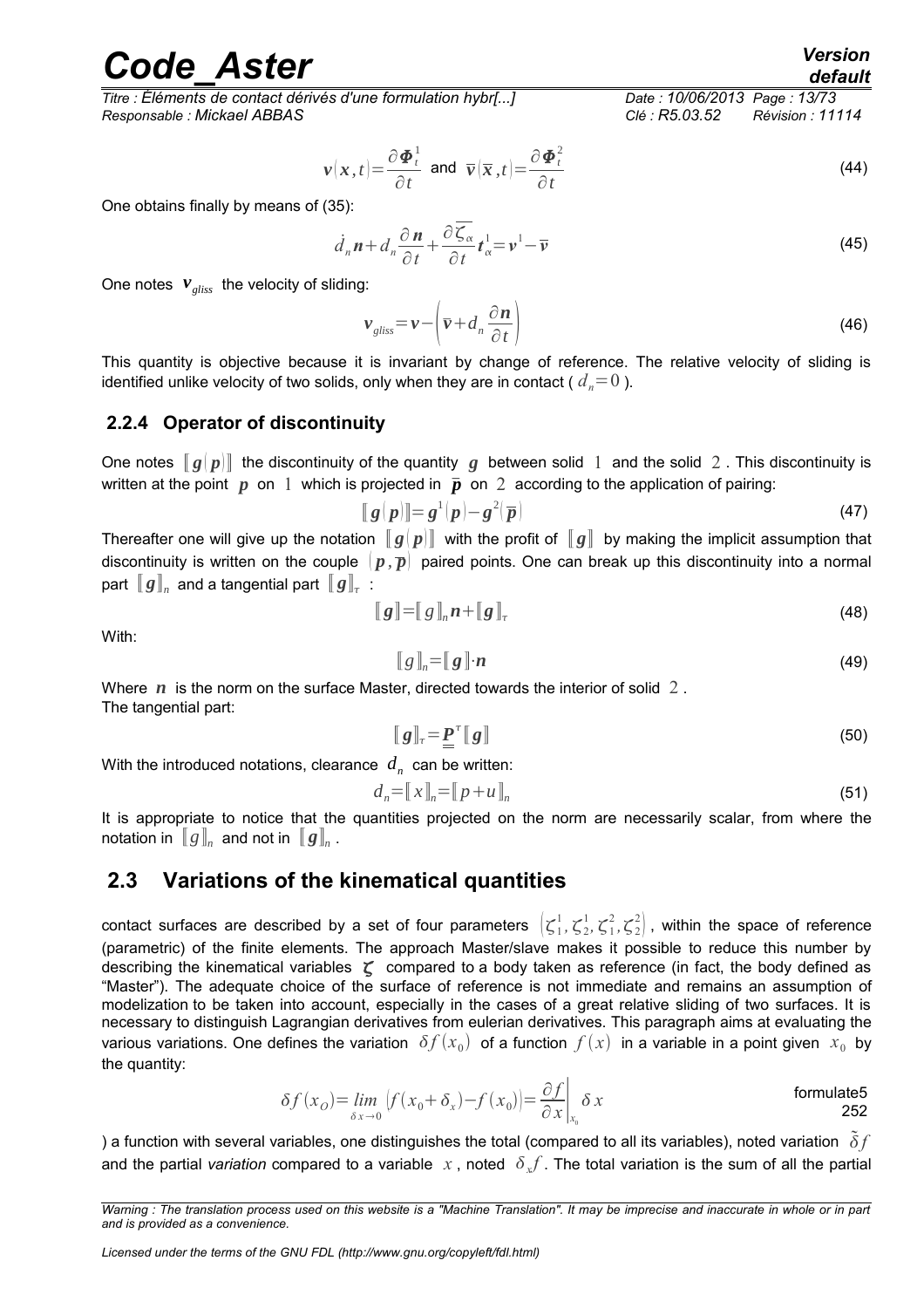*Titre : Éléments de contact dérivés d'une formulation hybr[...] Date : 10/06/2013 Page : 14/73 Responsable : Mickael ABBAS Clé : R5.03.52 Révision : 11114*

variations. Let us note  $\tilde{\delta}$  the total variation of a kinematical quantity. If  $t$  variable time is noted, one will have, in the case of an eulerian quantity  $\bar{a}$ :

$$
\tilde{\delta}\,\overline{a} = \frac{\partial\,\overline{a}}{\partial\,t}\,\delta\,t + \frac{\partial\,\overline{a}}{\partial\,\zeta_{\alpha}}\,\delta\,\zeta^{\alpha} \tag{53}
$$

It is thus the sum of a variation  $\delta_t$  compared to time t and variation  $\delta_{\zeta}$  compared to the parametric coordinates:

$$
\tilde{\delta}\,\bar{a} = \delta_{\iota}\,\bar{a} + \delta_{\zeta_{\alpha}}\,\bar{a} \tag{54}
$$

If a Lagrangian quantity now is considered  $a$ , its variation compared to the parametric coordinates  $\zeta$  is null:

$$
\tilde{\delta} a = \delta_t a \text{ car } \delta_{\zeta_a} a = 0 \tag{55}
$$

the quantities related to surface slave are Lagrangian quantities, those related to surface Master are eulerian quantities.

#### <span id="page-13-0"></span> **2.3.1 The formulas of Weingarten**

One uses initially the fact that the variation of a constant is null some is the parameter which varies. However according to [\(19\)](#page-9-6) the product  $(n \cdot n)$  is constant, therefore:

$$
\frac{1}{2}\delta(\mathbf{n}\cdot\mathbf{n})=0\tag{56}
$$

While developing [\(56\)](#page-13-3) one obtains:

<span id="page-13-5"></span><span id="page-13-3"></span>
$$
\delta n \cdot n = 0 \tag{57}
$$

the product is null if, and only if,  $\delta n$  is orthogonal with  $n$ , and thus  $\delta n$  belongs to the tangent plane:

$$
\delta n = at_1 + bt_2 \quad \forall \ a, b \in \mathbb{R} \times \mathbb{R} \tag{58}
$$

One by means of notices that the variation of the norm belongs to the tangent plane, the constants  $c_{\beta}$ :

$$
\delta n = c_{\beta} t_{\beta} \quad \forall \ c_{\beta} \in \mathbb{R} \tag{59}
$$

We now will establish very practical formulas which one will need later. The first thing to be made is to give the formula establishing the value of the coefficients  $c<sub>β</sub>$ . One starts by establishing the following scalar product:

$$
\delta n \cdot t_{\alpha} = c_{\beta} t_{\beta} \cdot t_{\alpha} = c_{\beta} m_{\alpha\beta} \tag{60}
$$

Then, one leaves the property [\(18\)](#page-9-5):

$$
\frac{\partial \bar{x}}{\partial \zeta_{\alpha}} \cdot n = 0 \tag{61}
$$

One calculates its first variation, the variation of a constant is null some is the parameter which varies:

$$
\delta \left( \frac{\partial \overline{x}}{\partial \zeta_{\alpha}} \right) \cdot n + \frac{\partial \overline{x}}{\partial \zeta_{\alpha}} \cdot \delta n = 0 \to \frac{\partial \overline{x}}{\partial \zeta_{\alpha}} \cdot \delta n = -\delta \left( \frac{\partial \overline{x}}{\partial \zeta_{\alpha}} \right) \cdot n = -\kappa_{\alpha\beta} \tag{62}
$$

One finds the components of the second fundamental form, except for the sign. By identification with [\(60\)](#page-13-2), there is the following relation:

$$
c_{\beta}m_{\alpha\beta}=-\kappa_{\alpha\beta}\rightarrow c_{\beta}=-m^{\alpha\beta}\kappa_{\alpha\beta}
$$
\n(63)

the variation of the norm is thus worth:

$$
\delta n = -m^{\alpha\beta} \kappa_{\alpha\beta} t_{\beta} \tag{10}
$$

) rear application of ( [22](#page-9-4) ), one a:

$$
\delta n = -\kappa_{\alpha\beta} t^{\alpha} \tag{65}
$$

By means of ( [62](#page-13-1) ) , one a:

$$
\delta n = -\left(\delta \left(\frac{\partial \overline{x}}{\partial \zeta_{\alpha}}\right) n \right) \frac{\partial \overline{x}}{\partial \zeta^{\alpha}}
$$
(66)

*Warning : The translation process used on this website is a "Machine Translation". It may be imprecise and inaccurate in whole or in part and is provided as a convenience.*

*Licensed under the terms of the GNU FDL (http://www.gnu.org/copyleft/fdl.html)*

<span id="page-13-7"></span><span id="page-13-2"></span><span id="page-13-1"></span>formulate6

<span id="page-13-6"></span><span id="page-13-4"></span>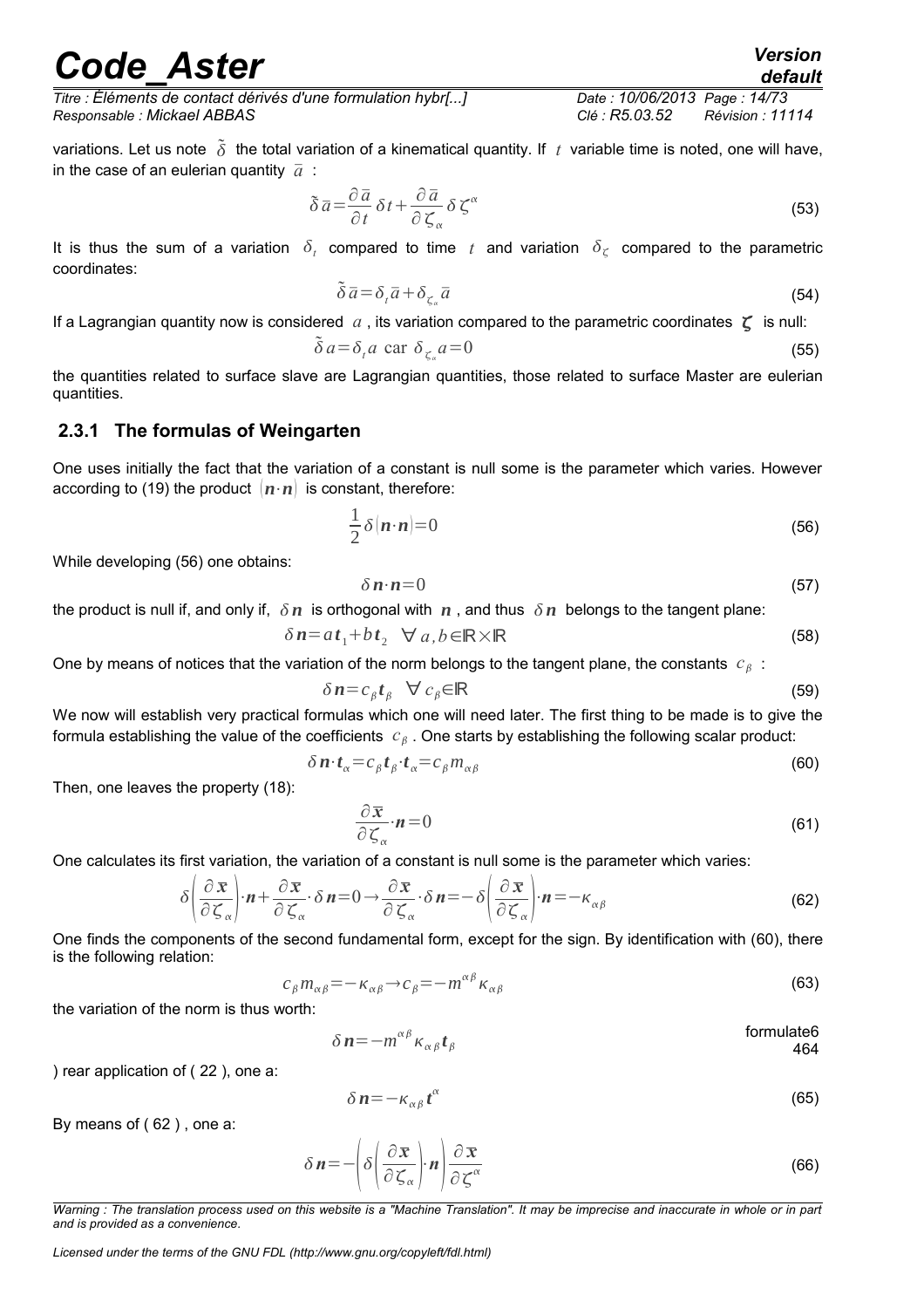*Titre : Éléments de contact dérivés d'une formulation hybr[...] Date : 10/06/2013 Page : 15/73 Responsable : Mickael ABBAS Clé : R5.03.52 Révision : 11114*

It is the formula of Weingarten.

#### <span id="page-14-1"></span> **2.3.2 Variation of normal clearance**

From the definition of normal clearance [\(33\)](#page-10-3):

$$
x - \overline{x} = d_n n \tag{67}
$$

One applies the first total variation :

$$
\tilde{\delta} \, \mathbf{x} = \tilde{\delta} \, \overline{\mathbf{x}} + \tilde{\delta} \, d_n \, \mathbf{n} + d_n \, \tilde{\delta} \, \mathbf{n} \tag{68}
$$

By definition  $\bar{x}$  is an eulerian quantity, its variation thus expresses itself by the formula [\(53\)](#page-13-6):

$$
\tilde{\delta}\,\overline{\mathbf{x}} = \delta_t\,\overline{\mathbf{x}} + \frac{\partial\,\overline{\mathbf{x}}}{\partial\,\zeta_\alpha}\,\delta\,\zeta^\alpha\tag{69}
$$

In the same way for the variation of the norm:

$$
\tilde{\delta} n = \delta_{\iota} n + \frac{\partial n}{\partial \zeta_{\alpha}} \delta \zeta^{\alpha} \tag{70}
$$

As *x* is a Lagrangian quantity,  $\tilde{\delta} x = \delta_{i} x$ . Finally:

$$
\delta_t \mathbf{x} = \delta_t \overline{\mathbf{x}} + \frac{\partial \overline{\mathbf{x}}}{\partial \zeta_\alpha} \delta \zeta^\alpha + \tilde{\delta} d_n \mathbf{n} + d_n \bigg( \delta_t \mathbf{n} + \frac{\partial \mathbf{n}}{\partial \zeta_\alpha} \delta \zeta^\alpha \bigg)
$$
(71)

If one makes the product of this identity with the norm *n* :

$$
\delta_t \mathbf{x} \cdot \mathbf{n} = \delta_t \overline{\mathbf{x}} \cdot \mathbf{n} + \delta \zeta^{\alpha} \frac{\partial \overline{\mathbf{x}}}{\partial \zeta_{\alpha}} \cdot \mathbf{n} + \tilde{\delta} d_n \mathbf{n} \cdot \mathbf{n} + d_n \left( \delta_t \mathbf{n} + \delta \zeta^{\alpha} \frac{\partial \mathbf{n}}{\partial \zeta_{\alpha}} \right) \cdot \mathbf{n}
$$
\n(72)

One considers the properties [\(18\)](#page-9-5), [\(19\)](#page-9-6) and [\(57\)](#page-13-5), i.e.:

$$
\frac{\partial \bar{x}}{\partial \zeta_{\alpha}} \cdot n = 0 \ , \ n \cdot n = 1 \ \text{and} \ \delta n \cdot n = 0 \tag{73}
$$

What simplifies the statement:

<span id="page-14-3"></span>
$$
\tilde{\delta} d_n = \mathbf{n} \cdot (\delta_t \mathbf{x} - \delta_t \overline{\mathbf{x}}) = \delta_t d_n \tag{74}
$$

the first variation of clearance does not involve the appearance of terms of transport (as in equation [55\)](#page-13-4).  $\,d_{_n}\,$  is thus a purely Lagrangian quantity.

#### <span id="page-14-0"></span> **2.3.3 Variation of the parametric coordinates**

One sets out again of L has first variation D E the statement ( [71](#page-14-2) ) (by taking account owing to the fact that *d<sup>n</sup>* is a Lagrangian quantity) :

$$
\delta_t \mathbf{x} = \delta_t \overline{\mathbf{x}} + \frac{\partial \overline{\mathbf{x}}}{\partial \zeta_\alpha} \delta \zeta^\alpha + \delta d_n \mathbf{n} + d_n \bigg( \delta_t \mathbf{n} + \frac{\partial \mathbf{n}}{\partial \zeta_\alpha} \delta \zeta^\alpha \bigg)
$$
formulate7  
575

) ue one multiplies this time by  $\frac{\partial \bar{x}}{\partial \zeta_{\beta}}$  :

$$
\delta_t \mathbf{x} \cdot \frac{\partial \overline{\mathbf{x}}}{\partial \zeta_\beta} = \delta_t \overline{\mathbf{x}} \cdot \frac{\partial \overline{\mathbf{x}}}{\partial \zeta_\beta} + \left( \delta \zeta^\alpha \frac{\partial \overline{\mathbf{x}}}{\partial \zeta_\alpha} \right) \cdot \frac{\partial \overline{\mathbf{x}}}{\partial \zeta_\beta} + \delta \, d_n \mathbf{n} \cdot \frac{\partial \overline{\mathbf{x}}}{\partial \zeta_\beta} + d_n \left( \delta_t \mathbf{n} \cdot \frac{\partial \overline{\mathbf{x}}}{\partial \zeta_\beta} + \left( \delta \zeta^\alpha \frac{\partial \mathbf{n}}{\partial \zeta_\alpha} \right) \cdot \frac{\partial \overline{\mathbf{x}}}{\partial \zeta_\beta} \right) \tag{76}
$$

One finds L E tensor metric *m* whose components covariantes are worth :

$$
m_{\alpha\beta} = t_{\alpha} \cdot t_{\beta} \tag{77}
$$

If O N C one S id è R E L has property ([18](#page-9-5)), i.e.:

<span id="page-14-4"></span>
$$
\frac{\partial \bar{x}}{\partial \zeta_{\alpha}} \cdot n = 0 \tag{78}
$$

the statement is simplified:

<span id="page-14-2"></span>

*Warning : The translation process used on this website is a "Machine Translation". It may be imprecise and inaccurate in whole or in part and is provided as a convenience.*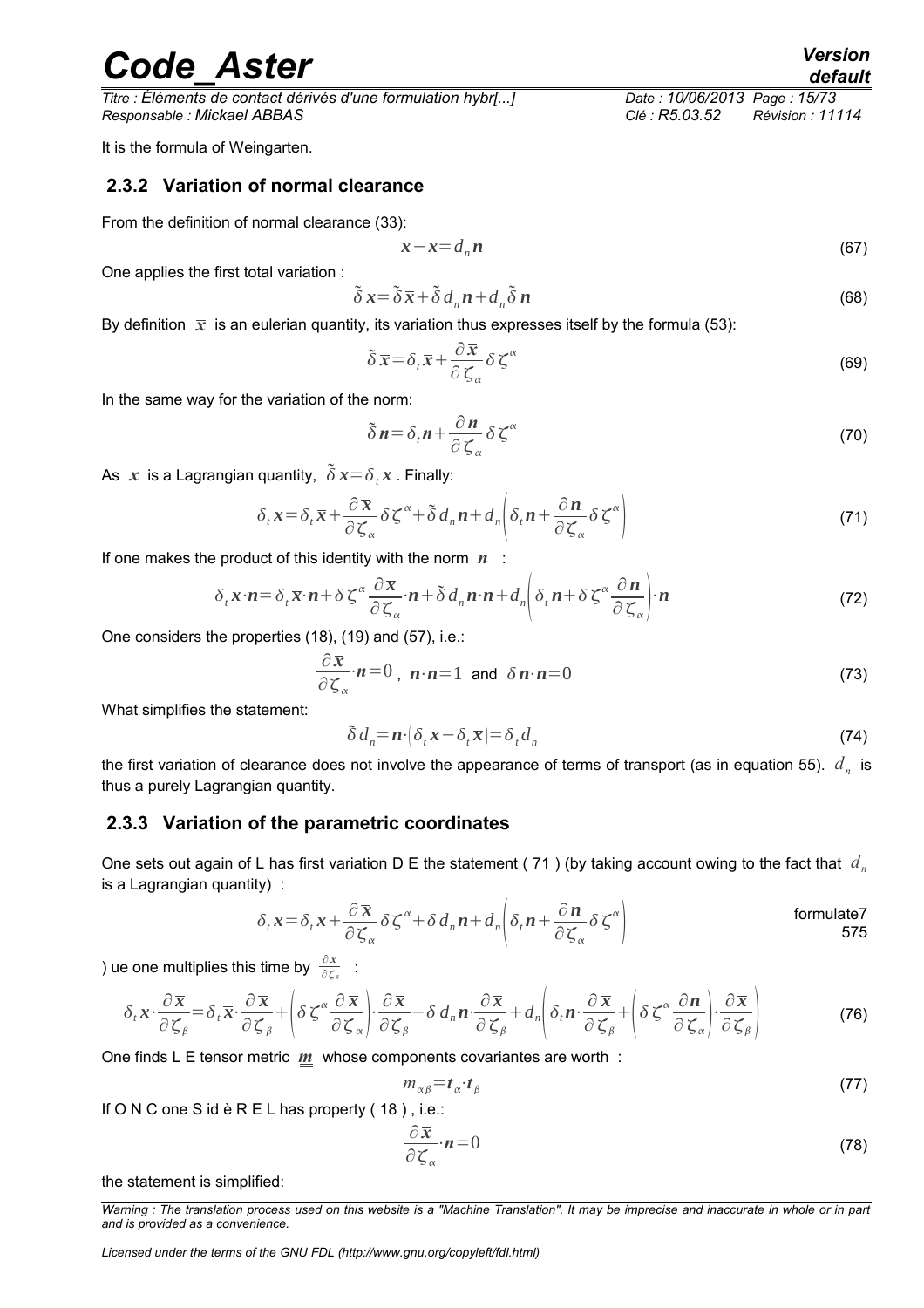*Titre : Éléments de contact dérivés d'une formulation hybr[...] Date : 10/06/2013 Page : 16/73 Responsable : Mickael ABBAS Clé : R5.03.52 Révision : 11114*

# *default*

$$
\frac{\partial \overline{\mathbf{x}}}{\partial \zeta_{\beta}} \cdot \left( \delta_{t} \mathbf{x} - \delta_{t} \overline{\mathbf{x}} \right) - d_{n} \delta_{t} \mathbf{n} \cdot \frac{\partial \overline{\mathbf{x}}}{\partial \zeta_{\beta}} = \delta \zeta^{\alpha} \left( m_{\alpha\beta} + d_{n} \frac{\partial \mathbf{n}}{\partial \zeta_{\alpha}} \cdot \frac{\partial \overline{\mathbf{x}}}{\partial \zeta_{\beta}} \right)
$$
(79)

One sets out again of the statement [\(78\)](#page-14-4) which one will differentiate:

$$
\frac{\partial \overline{x}}{\partial \zeta_{\alpha}} \cdot n = 0 \to \frac{\partial}{\partial \zeta_{\beta}} \left( \frac{\partial \overline{x}}{\partial \zeta_{\alpha}} \cdot n \right) = 0 \tag{80}
$$

While developing:

$$
\frac{\partial}{\partial \zeta_{\beta}}\left(\frac{\partial \overline{x}}{\partial \zeta_{\alpha}}\cdot n\right) = \frac{\partial^2 \overline{x}}{\partial \zeta_{\alpha}\partial \zeta_{\beta}}\cdot n + \frac{\partial \overline{x}}{\partial \zeta_{\alpha}}\cdot \frac{\partial n}{\partial \zeta_{\beta}} = 0 \rightarrow \frac{\partial \overline{x}}{\partial \zeta_{\alpha}}\cdot \frac{\partial n}{\partial \zeta_{\beta}} = -\frac{\partial^2 \overline{x}}{\partial \zeta_{\alpha}\partial \zeta_{\beta}}\cdot n \tag{81}
$$

It is the tensor of curvature [\(24\)](#page-9-8) except for the sign. To find  $\delta\zeta^\alpha$  , should be solved the following system:

$$
C_{\alpha\beta}\delta\zeta^{\alpha} = B_{\beta} \tag{82}
$$

With:

$$
C_{\alpha\beta} = \left[ m_{\alpha\beta} - d_{n} \kappa_{\alpha\beta} \right] \text{ and } B_{\beta} = \frac{\partial \bar{\mathbf{x}}}{\partial \zeta_{\beta}} \cdot \left[ \delta_{t} \mathbf{x} - \delta_{t} \bar{\mathbf{x}} \right] - d_{n} \delta_{t} \mathbf{n} \cdot \frac{\partial \bar{\mathbf{x}}}{\partial \zeta_{\beta}}
$$
(83)

#### <span id="page-15-1"></span> **2.3.4 Variation of the tangents**

As  $t_{\alpha}$  is an eulerian quantity, one appliqu E ([53](#page-13-6)) out of ([17](#page-9-7)):

$$
\tilde{\delta} t_{\alpha} = \tilde{\delta} \left( \frac{\partial \overline{x}}{\partial \zeta_{\alpha}} \right) = \frac{\partial (\delta_{\iota} \overline{x})}{\partial \zeta_{\alpha}} + \frac{\partial^2 \overline{x}}{\partial \zeta_{\alpha} \partial \zeta_{\beta}} \delta \zeta^{\beta}
$$
(84)

#### <span id="page-15-0"></span> **2.3.5 Second variation of normal clearance**

the second variation will be noted  $\Delta \delta$  in order to preserve the distinction between derivatives Lagrangian and eulerian (and the notation  $\tilde{\ }$ ). To compute: the second variation of normal clearance, one does not leave the statement [\(74\)](#page-14-3) but directly [\(33\)](#page-10-3) :

<span id="page-15-4"></span><span id="page-15-3"></span><span id="page-15-2"></span>
$$
d_n n = |\mathbf{x} - \overline{\mathbf{x}}| \tag{85}
$$

the first variation of the term of right of [\(85\)](#page-15-2) is worth:

$$
\tilde{\delta}\left(\mathbf{x}-\overline{\mathbf{x}}\right) = \left(\delta_t \mathbf{x} - \delta_t \overline{\mathbf{x}} - \frac{\partial \overline{\mathbf{x}}}{\partial \zeta_\alpha} \delta \zeta^\alpha\right)
$$
\n(86)

One now will calculate the second variation (total) by applying the operator  $\tilde{\Delta}$  to [\(86\)](#page-15-3). Initially, the fact is used that  $\delta_t x$  is a Lagrangian quantity, one thus has:

<span id="page-15-5"></span>
$$
\tilde{\Delta} \delta_t x = \Delta_t \delta_t x \tag{87}
$$

On the other hand,  $\delta_{\tau} \overline{x}$  is an eulerian quantity:

$$
\tilde{\Delta} \, \delta_t \overline{x} = \Delta_t \delta_t \overline{x} + \frac{\partial \left[ \delta_t \overline{x} \right]}{\partial \zeta_\alpha} \Delta \zeta^\alpha \tag{88}
$$

Second variation of the convective term of [\(86\)](#page-15-3):

$$
\tilde{\Delta} \left( \frac{\partial \bar{\mathbf{x}}}{\partial \zeta_{\alpha}} \delta \zeta^{\alpha} \right) = \tilde{\Delta} \left( \frac{\partial \bar{\mathbf{x}}}{\partial \zeta_{\alpha}} \right) \delta \zeta^{\alpha} + \frac{\partial \bar{\mathbf{x}}}{\partial \zeta_{\alpha}} \tilde{\Delta} \delta \zeta^{\alpha}
$$
formulate8  
989

), the second variation of [\(86\)](#page-15-3) is worth:

$$
\tilde{\Delta}\,\tilde{\delta}\left(\mathbf{x}-\overline{\mathbf{x}}\right)=\left(\Delta_{t}\,\delta_{t}\,\mathbf{x}-\Delta_{t}\,\delta_{t}\,\overline{\mathbf{x}}-\frac{\partial\left(\delta_{t}\,\overline{\mathbf{x}}\right)}{\partial\,\zeta_{\alpha}}\,\Delta\,\zeta^{\alpha}-\tilde{\Delta}\left(\frac{\partial\,\overline{\mathbf{x}}}{\partial\,\zeta_{\alpha}}\right)\delta\,\zeta^{\alpha}-\frac{\partial\,\overline{\mathbf{x}}}{\partial\,\zeta_{\alpha}}\,\tilde{\Delta}\,\delta\,\zeta^{\alpha}\right) \tag{90}
$$

#### the first variation of the term of left of [\(85\)](#page-15-2) is worth:

*Warning : The translation process used on this website is a "Machine Translation". It may be imprecise and inaccurate in whole or in part and is provided as a convenience.*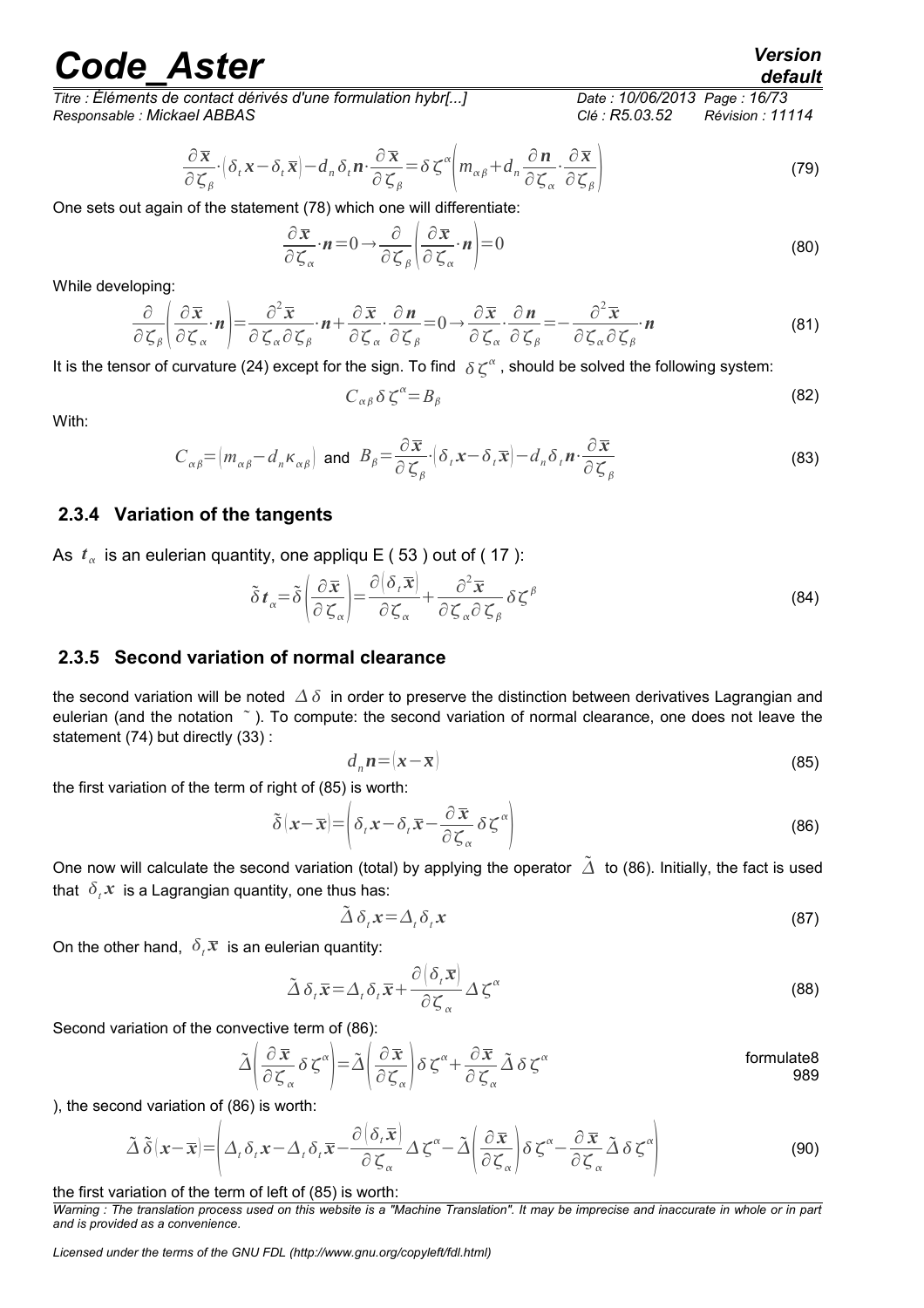*Titre : Éléments de contact dérivés d'une formulation hybr[...] Date : 10/06/2013 Page : 17/73 Responsable : Mickael ABBAS Clé : R5.03.52 Révision : 11114*

$$
\tilde{\delta}\left(d_n n\right) = \tilde{\delta} d_n n + d_n \tilde{\delta} n \tag{91}
$$

One now will calculate the second variation by applying the operator  $\tilde{\Delta}$  on [\(91\)](#page-16-2). She is written:

$$
\tilde{\Delta}\,\tilde{\delta}\left(d_n\mathbf{n}\right) = \tilde{\Delta}\,\tilde{\delta}\,d_n\mathbf{n} + \tilde{\delta}\,d_n\tilde{\Delta}\,\mathbf{n} + \tilde{\Delta}\,d_n\tilde{\delta}\,\mathbf{n} + d_n\tilde{\Delta}\,\tilde{\delta}\,\mathbf{n}
$$
\n(92)

By equalizing the two equations [\(90\)](#page-15-5) and [\(92\)](#page-16-1), one obtains:

$$
\left| \Delta_{t} \delta_{t} \mathbf{x} - \Delta_{t} \delta_{t} \overline{\mathbf{x}} - \frac{\partial (\delta_{t} \overline{\mathbf{x}})}{\partial \zeta_{\alpha}} \Delta \zeta^{\alpha} - \tilde{\Delta} \left( \frac{\partial \overline{\mathbf{x}}}{\partial \zeta_{\alpha}} \right) \delta \zeta^{\alpha} - \frac{\partial \overline{\mathbf{x}}}{\partial \zeta_{\alpha}} \tilde{\Delta} \delta \zeta^{\alpha} \right) =
$$
\n
$$
\left( \tilde{\Delta} \tilde{\delta} d_{n} \mathbf{n} + \tilde{\delta} d_{n} \tilde{\Delta} \mathbf{n} + \tilde{\Delta} d_{n} \tilde{\delta} \mathbf{n} + d_{n} \tilde{\Delta} \tilde{\delta} \mathbf{n} \right)
$$
\n(93)

One will multiply [\(93\)](#page-16-0) by the norm *n* . One considers the properties [\(18\)](#page-9-5) and [\(19\)](#page-9-6), i.e.:

$$
\frac{\partial \bar{\mathbf{x}}}{\partial \zeta_{\alpha}} \cdot n = 0 \text{ and } n \cdot n = 1 \tag{94}
$$

What gives us, after simplifications:

$$
\left(\Delta_{t}\delta_{t}\mathbf{x}-\Delta_{t}\delta_{t}\overline{\mathbf{x}}-\frac{\partial\left(\delta_{t}\overline{\mathbf{x}}\right)}{\partial\zeta_{\alpha}}\Delta\zeta^{\alpha}-\tilde{\Delta}\left(\frac{\partial\overline{\mathbf{x}}}{\partial\zeta_{\alpha}}\right)\delta\zeta^{\alpha}\right)\cdot\mathbf{n}=\tilde{\Delta}\,\tilde{\delta}\,d_{n}+\left(\tilde{\delta}\,d_{n}\tilde{\Delta}\,\mathbf{n}\right)\cdot\mathbf{n}+\left(d_{n}\tilde{\Delta}\,\tilde{\delta}\,\mathbf{n}\right)\cdot\mathbf{n}\tag{95}
$$

One knows that  $\,d_{n}\,$  is a purely Lagrangian quantity ([§15\)](#page-14-1), therefore:

$$
\tilde{\delta} d_n = \delta_t d_n \text{ and } \tilde{\Delta} \tilde{\delta} d_n = \tilde{\Delta} \delta_t d_n = \Delta_t \delta_t d_n \tag{96}
$$

One supposes that the variations  $\ \Delta_t\,\delta_t x\,$  and  $\ \Delta_t\,\delta_t\overline x\,$  are null. Moreover, by analogy with [\(57\)](#page-13-5), one a:

$$
\tilde{\Delta} n \cdot n = 0 \tag{97}
$$

What gives us:

$$
\Delta_t \delta_t d_n = \left( -\frac{\partial (\delta_t \overline{x})}{\partial \zeta_\alpha} \Delta \zeta^\alpha - \tilde{\Delta} \left( \frac{\partial \overline{x}}{\partial \zeta_\alpha} \right) \delta \zeta^\alpha \right) \cdot n - \left( d_n \tilde{\Delta} \tilde{\delta} n \right) \cdot n \tag{98}
$$

One uses [\(84\)](#page-15-4):

$$
\tilde{\Delta} \left( \frac{\partial \bar{\mathbf{x}}}{\partial \zeta_{\alpha}} \right) = \frac{\partial (\Delta_{i} \bar{\mathbf{x}})}{\partial \zeta_{\alpha}} + \frac{\partial^{2} \bar{\mathbf{x}}}{\partial \zeta_{\alpha} \partial \zeta_{\beta}} \Delta \zeta^{\beta}
$$
formulate9  
999

):

$$
\Delta_{t}\delta_{t}d_{n} = \left(-\frac{\partial(\delta_{t}\overline{x})}{\partial\zeta_{\alpha}}\Delta\zeta^{\alpha} - \delta\zeta^{\alpha}\frac{\partial^{2}\overline{x}}{\partial\zeta_{\alpha}\partial\zeta_{\beta}}\Delta\zeta^{\beta} - \frac{\partial(\Delta_{t}\overline{x})}{\partial\zeta_{\alpha}}\delta\zeta^{\alpha}\right)\cdot n - \left(d_{n}\tilde{\Delta}\tilde{\delta}n\right)\cdot n
$$
\n(100)

One recognizes the tensor of curvature ( [24](#page-9-8) ):

$$
\Delta_{t}\delta_{t}d_{n} = -\boldsymbol{n}\cdot\left(\Delta\zeta_{\alpha}\frac{\partial(\delta_{t}\overline{\mathbf{x}})}{\partial\zeta_{\alpha}} + \frac{\partial(\Delta_{t}\overline{\mathbf{x}})}{\partial\zeta_{\alpha}}\delta\zeta_{\alpha}\right) \n- \delta\zeta_{\alpha}\kappa_{\alpha\beta}\Delta\zeta_{\beta} \n- (d_{n}\tilde{\Delta}\tilde{\delta}\boldsymbol{n})\cdot\boldsymbol{n}
$$
\n(101)

It remains to specify the statement of  $\tilde{\Delta} \tilde{\delta} n \cdot n$ . One a:

$$
\tilde{\delta} n \cdot n = 0 \to \tilde{\Delta} (\tilde{\delta} n \cdot n) = 0 \to \tilde{\Delta} \tilde{\delta} n \cdot n = -\tilde{\delta} n \cdot \tilde{\Delta} n \tag{102}
$$

the formula of Weingarten [\(66\)](#page-13-7) gives us:

$$
\tilde{\Delta}\,\tilde{\delta}\,\mathbf{n}\cdot\mathbf{n} = -\bigg(\tilde{\delta}\bigg(\frac{\partial\,\overline{\mathbf{x}}}{\partial\,\zeta_{\alpha}}\bigg)\cdot\mathbf{n}\bigg)\cdot\frac{\partial\,\overline{\mathbf{x}}}{\partial\,\zeta^{\alpha}}\cdot\bigg(\tilde{\Delta}\bigg(\frac{\partial\,\overline{\mathbf{x}}}{\partial\,\zeta_{\beta}}\bigg)\cdot\mathbf{n}\bigg)\cdot\frac{\partial\,\overline{\mathbf{x}}}{\partial\,\zeta^{\beta}}
$$
\n(103)

the scalar product being commutative, by means of the metric tensor contravariant, one obtains:

<span id="page-16-2"></span><span id="page-16-1"></span><span id="page-16-0"></span>*default*

*Warning : The translation process used on this website is a "Machine Translation". It may be imprecise and inaccurate in whole or in part and is provided as a convenience.*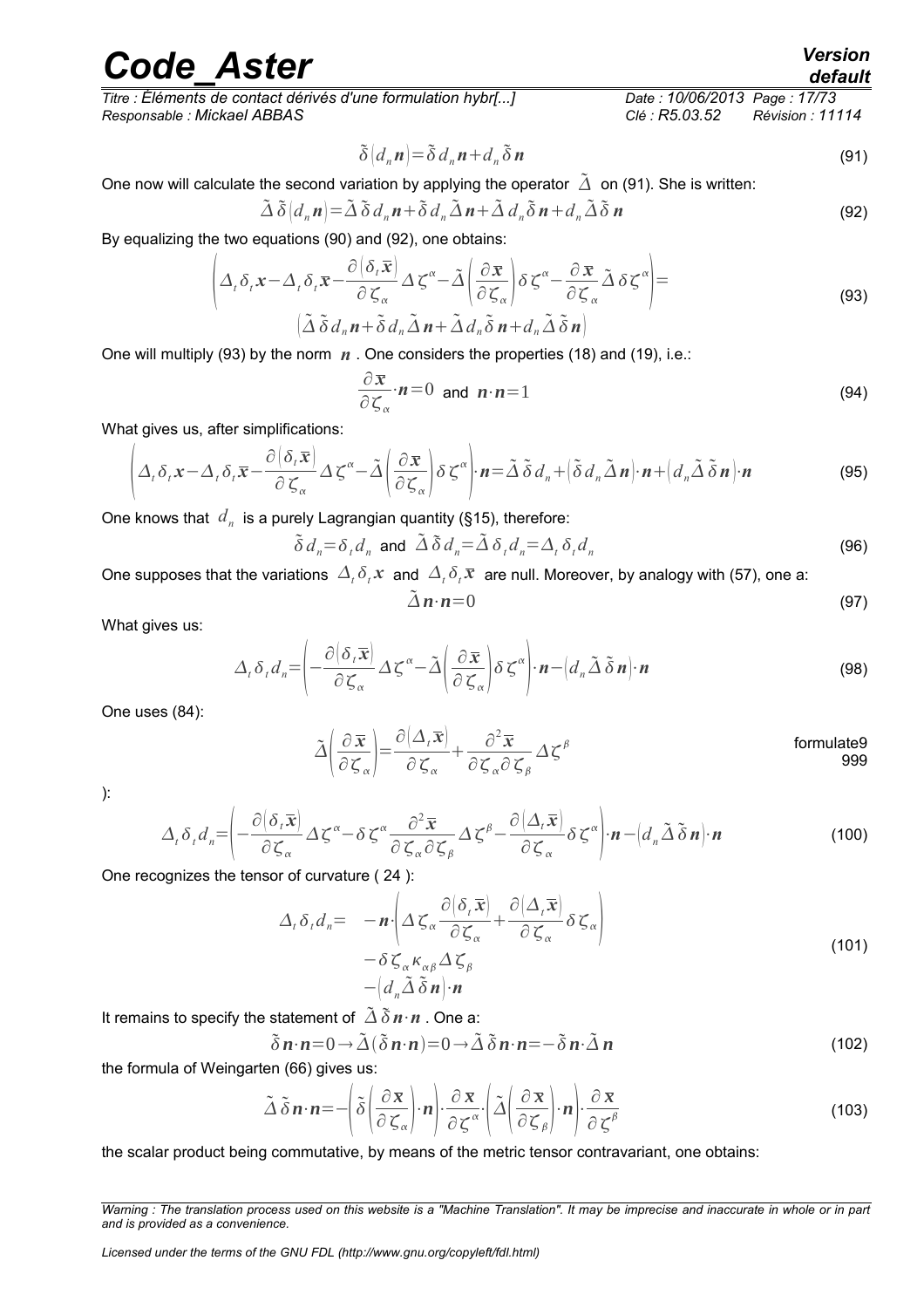*Titre : Éléments de contact dérivés d'une formulation hybr[...] Date : 10/06/2013 Page : 18/73 Responsable : Mickael ABBAS Clé : R5.03.52 Révision : 11114*

$$
\tilde{\Delta}\,\tilde{\delta}\,\mathbf{n}\cdot\mathbf{n} = -m^{\alpha\beta}\Bigg(\tilde{\delta}\Bigg(\frac{\partial\,\overline{\mathbf{x}}}{\partial\,\zeta_{\alpha}}\Bigg)\cdot\mathbf{n}\Bigg)\Bigg(\tilde{\Delta}\Bigg(\frac{\partial\,\overline{\mathbf{x}}}{\partial\,\zeta_{\beta}}\Bigg)\cdot\mathbf{n}\Bigg)
$$
\n(104)

It is necessary to develop the variations by application of the statements of [\(84\)](#page-15-4):

$$
\tilde{\Delta}\,\tilde{\delta}\,\mathbf{n}\cdot\mathbf{n} = -m^{\alpha\beta}\mathbf{n}\cdot\left(\frac{\partial(\delta_t\,\overline{\mathbf{x}})}{\partial\,\zeta_\alpha} + \frac{\partial^2\,\overline{\mathbf{x}}}{\partial\,\zeta_\alpha\,\partial\,\zeta_\gamma}\,\delta\,\zeta^\gamma\right)\left(\frac{\partial(\delta_t\,\overline{\mathbf{x}})}{\partial\,\zeta_\beta} + \frac{\partial^2\,\overline{\mathbf{x}}}{\partial\,\zeta_\beta\,\partial\,\zeta_\sigma}\,\delta\,\zeta^\sigma\right)\cdot\mathbf{n}
$$
\n(105)

Once more, one finds the tensor of curvature:

$$
\tilde{\Delta}\,\tilde{\delta}\,\mathbf{n}\cdot\mathbf{n} = -m^{\alpha\beta}\Bigg(\mathbf{n}\cdot\frac{\partial(\delta_t\,\overline{\mathbf{x}})}{\partial\,\zeta_\alpha} + \kappa_{\alpha\gamma}\,\delta\,\zeta^\gamma\Bigg)\Bigg(\mathbf{n}\cdot\frac{\partial(\delta_t\,\overline{\mathbf{x}})}{\partial\,\zeta_\beta} + \kappa_{\beta\sigma}\,\delta\,\zeta^\sigma\Bigg)
$$
(106)

Finally:

$$
\Delta_{t}\delta_{t}d_{n} = -\boldsymbol{n}\cdot\left(\Delta\zeta_{\alpha}\frac{\partial(\delta_{t}\overline{\mathbf{x}})}{\partial\zeta_{\alpha}} + \frac{\partial(\Delta_{t}\overline{\mathbf{x}})}{\partial\zeta_{\alpha}}\delta\zeta_{\alpha}\right) \n- \delta\zeta_{\alpha}\kappa_{\alpha\beta}\Delta\zeta_{\beta} \n- d_{n}\boldsymbol{m}^{\alpha\beta}\left(\boldsymbol{n}\cdot\frac{\partial(\delta_{t}\overline{\mathbf{x}})}{\partial\zeta_{\alpha}} + \kappa_{\alpha\gamma}\delta\zeta^{\gamma}\right)\left(\boldsymbol{n}\cdot\frac{\partial(\delta_{t}\overline{\mathbf{x}})}{\partial\zeta_{\beta}} + \kappa_{\beta\sigma}\delta\zeta^{\sigma}\right)
$$
\n(107)

### *default*

*Warning : The translation process used on this website is a "Machine Translation". It may be imprecise and inaccurate in whole or in part and is provided as a convenience.*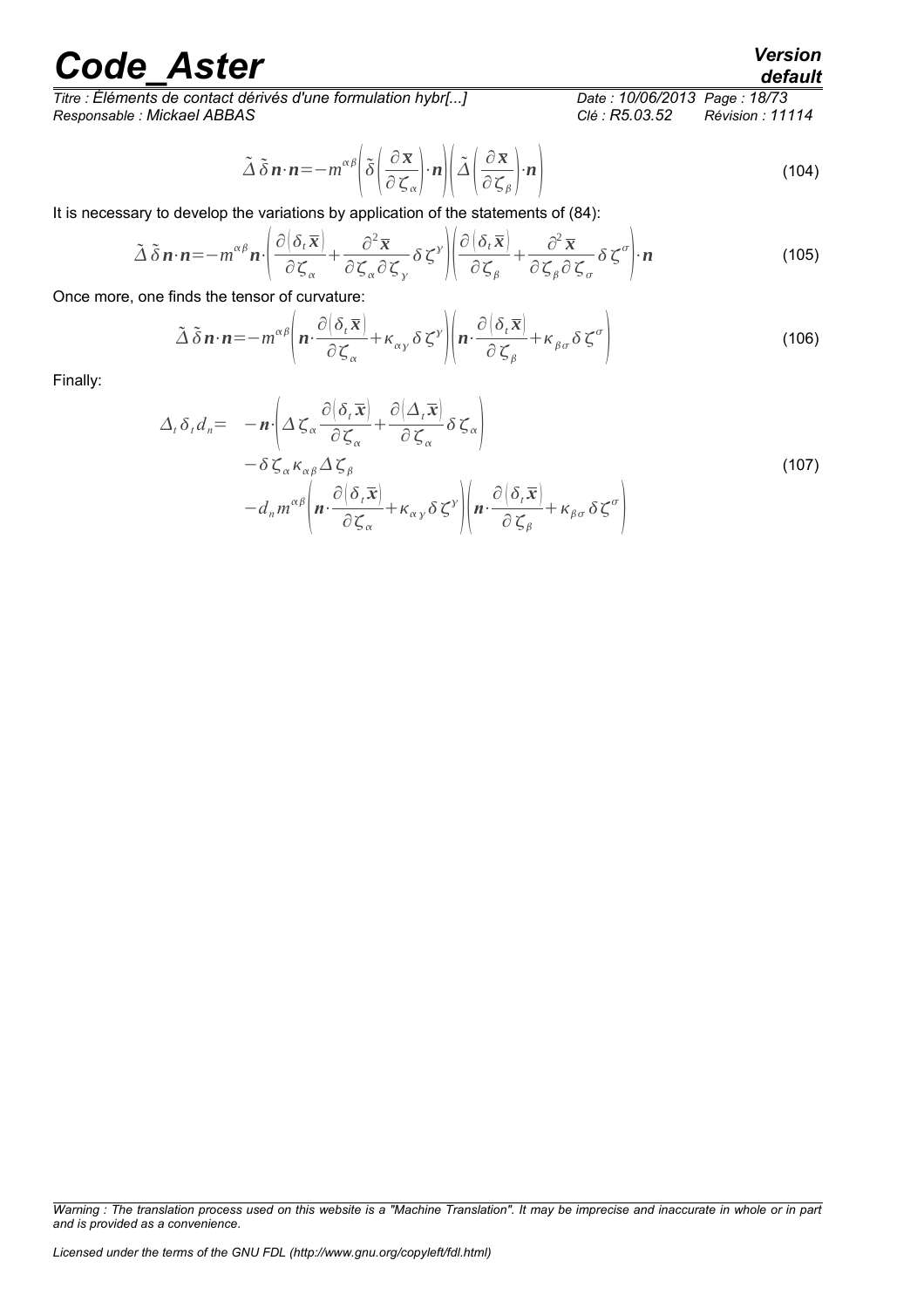*Titre : Éléments de contact dérivés d'une formulation hybr[...] Date : 10/06/2013 Page : 19/73 Responsable : Mickael ABBAS Clé : R5.03.52 Révision : 11114*

<span id="page-18-5"></span>

### <span id="page-18-3"></span> **3 Models of contact and from friction**

In this chapter, we will write the various forms equivalent to the models of standard contact-friction (model of Signorini and model of Coulomb). The demonstration of equivalence between the various forms (Signorini, Coulomb, Lagrangian increased, Lagrangian stabilized) is available in [\[9\]](#page-57-0). In *Code\_Aster* , in fact the forms "Lagrangian stabilized" are used.

### <span id="page-18-2"></span> **3.1 Model of contact**

### <span id="page-18-1"></span> **3.1.1 Model of Signorini**

*the model of Signorini* for the unilateral contact is written:

$$
\left[P^{C}\right] \equiv \begin{cases} \lambda_{n} \leq 0 & (a) \\ d_{n} \leq 0 & (b) \\ \lambda_{n} d_{n} = 0 & (c) \end{cases} \tag{108}
$$

where  $|d_n|$  is the algebraic clearance defined by the equation [\(39\)](#page-11-4) and  $|\lambda_n|$  is the contact pressure. The graph of the model of Signorini is represented on [Figure 4.](#page-18-4) The first condition retranscribes the condition of NONdependancy and the second condition translates impenetrability.



<span id="page-18-4"></span>**Figure 4: Graph of the model of unilateral contact of Signorini**

the problem of contact thus posed introduced a relation *NON-univocal* (  $\lambda_n$  is not a function of  $d_n$  ), semi*definite positive* and *NON-differentiable* in  $\lambda_n = d_n = 0$ . The model of contact of Signorini is equivalent to a constitutive law. It is similar to the case of perfect rigid plasticity. It is thus advisable to note that clearance  $\ d_n$  is equivalent worthy of a strain and that he must thus be objective.

### <span id="page-18-0"></span> **3.1.2 Model of contact – convex Analysis**

By means of the tools of the convex analysis, one can write the model of Signorini in the following form:

$$
\left\{ P_{\text{coxe}}^C \right\} \equiv \begin{cases} \lambda_n \in \partial I_{\mathbb{R}} \cdot \left( d_n \right) & (a) \\ d_n \in \partial I_{\mathbb{R}} \cdot \left( \lambda_n \right) & (b) \end{cases} \tag{109}
$$

∂ indicating the under-differential and  $I_K$  the indicating function of the convex one  $K$  :

$$
I_K(x) = \begin{cases} 0 & \text{si } x \in K \\ \infty & \text{si } x \notin K \end{cases} \tag{110}
$$

the model of contact of Signorini consists of inequalities (search for solution in convex given), one uses this writing when one solves the problem of contact by methods of optimization under stresses: it is the privileged methodology of the discrete *formulations* in *Code\_Aster*. In the continuous method, one uses a form of semiregularization by means of operators of projection in convex given.

*Licensed under the terms of the GNU FDL (http://www.gnu.org/copyleft/fdl.html)*

*Warning : The translation process used on this website is a "Machine Translation". It may be imprecise and inaccurate in whole or in part and is provided as a convenience.*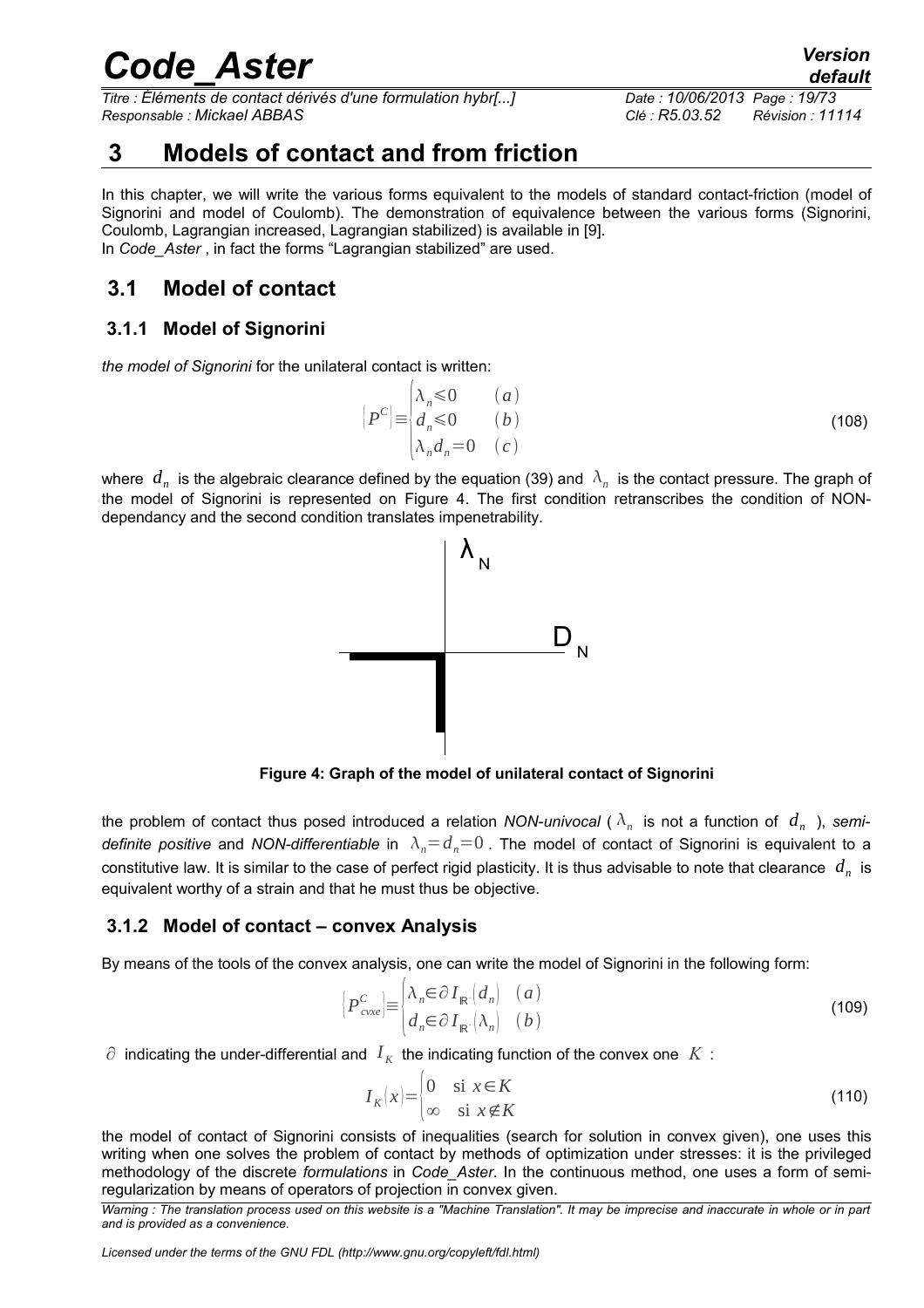*Titre : Éléments de contact dérivés d'une formulation hybr[...] Date : 10/06/2013 Page : 20/73 Responsable : Mickael ABBAS Clé : R5.03.52 Révision : 11114*

#### <span id="page-19-2"></span> **3.1.3 Model of contact – Projection**

the method of Lagrangian increased applied to the contact consists in using projection on the convex one  $\mathbb{R}^+$  of a quantity called multiplier of contact *increased g<sup>n</sup>* , defined by:

$$
g_n = \lambda_n - \rho_n d_n \tag{111}
$$

where  $\left| \rho_n \right|$  is a strictly positive reality, homogeneous with a force on a unit of volume:

$$
[\rho_n] = \frac{[F]}{[L]^3}
$$
\n(112)

the problem of Signorini  $\mathit{P}^{C}$  rewrites itself then:

$$
\left\{ P_{Proj_{R} \mid g_{n}}^{C} \right\} \equiv \begin{cases} \lambda_{n} = Proj_{R} \mid g_{n} \end{cases} \quad (a)
$$
\n
$$
\left\{ P_{Proj_{R} \mid g_{n} \leq \lambda_{n} - \rho_{n} d_{n}}^{C} \quad (b)
$$
\n
$$
(113)
$$

the idea of this formulation is of the contact to replace the energy part NON-differentiable, by the square of the projection of *g<sup>n</sup>* in convex suitable, which returns the functional energy of Lagrangian increased differentiable. The operator of projection is worth explicitly:

$$
Proj_{\mathbb{R}}(g_n) = \begin{cases} g_n \text{ si } g_n \leq 0 \\ 0 \text{ si } g_n > 0 \end{cases}
$$
\n(114)

the multiplier of contact *increased*  $g_n$  is a line in space  $\big(d_n,\lambda_n\big)$  . With the operator of projection  $\;Proj_{\mathbb{R}^*}(x)\,,$ one brings back itself on the graph of Signorini.  $\mathit{Proj}_{\mathbb{R}}(x)$  is continuous on  $\mathbb{R}^-$  and almost everywhere differentiable.

#### <span id="page-19-1"></span> **3.1.4 Model of contact – Lagrangian stabilized**

the idea of the formulation by field of sign (also called stabilized *formulation*) is to dissociate the statute of a point of contact of the value of Lagrangian increased. The same multiplier as *g<sup>n</sup>* in the case of the Lagrangian one increased is introduced (equation [111\)](#page-19-3). One defines the field of sign ("level-set") noted  $S^x_u$  by the following statement:

$$
S_u^{g_n} = \begin{cases} 1 & \text{si } g_n \le 0 \\ 0 & \text{si } g_n > 0 \end{cases} \tag{115}
$$

This operator is the function characteristic of the variable  $g_n$  on the convex  $\mathbb{R}^+$ . He is not differentiable. The problem of Signorini  $\mathcal{P}^C$  is rewritten then:

$$
\left\{ P_{stab}^c \right\} = \begin{cases} \n\lambda_n - S_u^{g_n} (\lambda_n - \rho_n d_n) = 0 & (a) \\ \ng_n = \lambda_n - \rho_n d_n & (b) \\ \nS_u^{g_n} = \begin{cases} \n1 & \text{si } g_n \le 0 \\ \n0 & \text{si } g_n > 0 \n\end{cases} & (c) \n\end{cases} \tag{116}
$$

the multiplier of increased *contact*  $g_n$  is a line. The non-regular character of the model of contact is the NONdifferentiable character coming from the field of sign.  $S_u^x$  is almost everywhere continuous (except in  $x=0$  ) and almost everywhere differentiable. The two operators  $S^x_u$  and  $\;Proj_{\mathbb{R}}(x)\;$  are bound by a simple relation:

$$
x S_u^x = \text{Proj}_{\mathbb{R}^2}(x) \tag{117}
$$

It is this form which is used in *Code\_Aster* .

#### <span id="page-19-0"></span> **3.2 Friction law**

*Warning : The translation process used on this website is a "Machine Translation". It may be imprecise and inaccurate in whole or in part and is provided as a convenience.*

<span id="page-19-4"></span><span id="page-19-3"></span>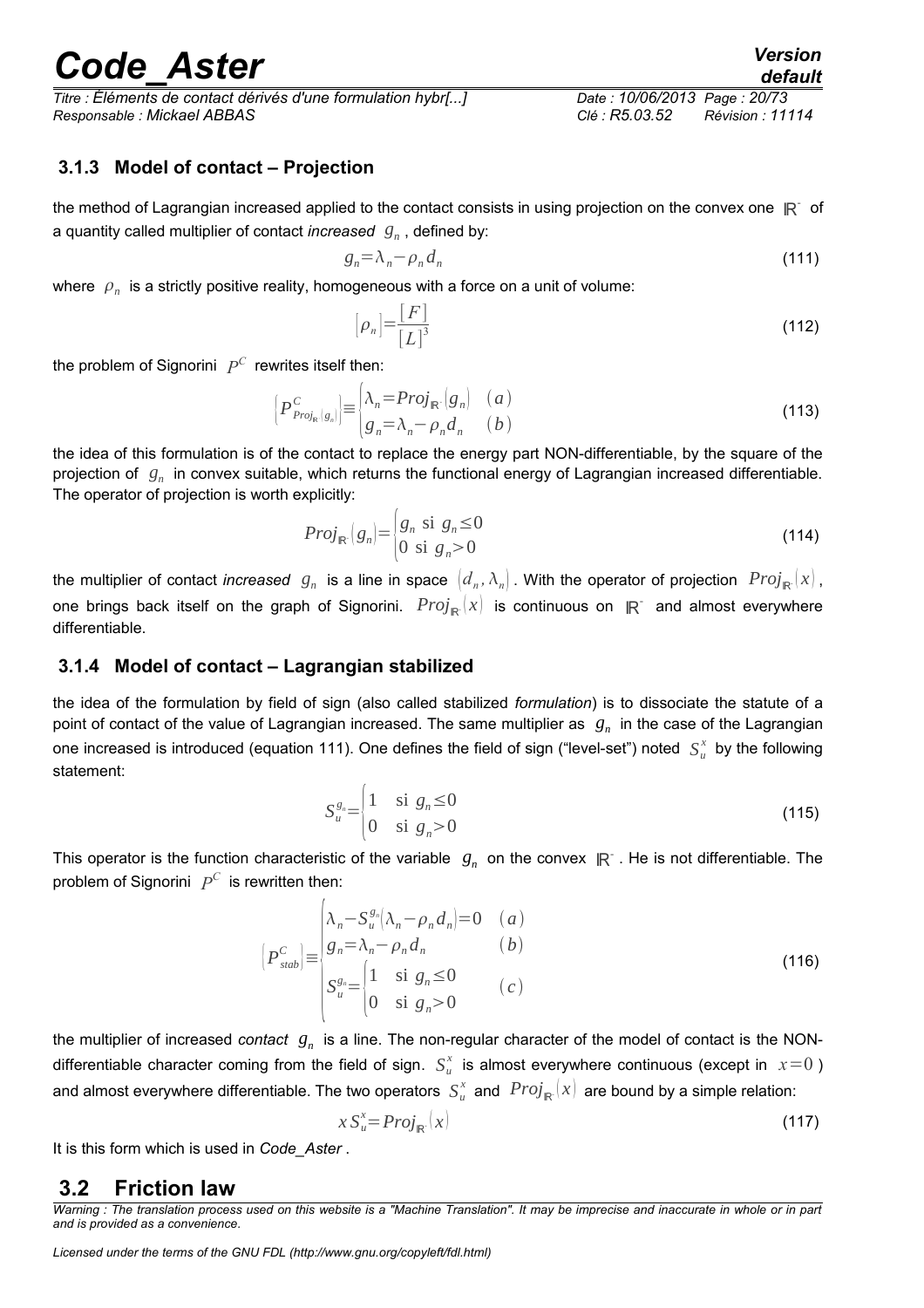*Titre : Éléments de contact dérivés d'une formulation hybr[...] Date : 10/06/2013 Page : 21/73 Responsable : Mickael ABBAS Clé : R5.03.52 Révision : 11114*

### <span id="page-20-1"></span> **3.2.1 Model of Coulomb**

to represent the phenomena of friction, one uses *the model of Coulomb* which is written as follows:

$$
\left| P^{F} \right| \equiv \begin{cases} \n\text{Si} \left\| \lambda_{\tau} \right\| < \mu \left| \lambda_{n} \right| \text{ alors } \mathbf{v}_{\tau} = \mathbf{0} & (a) \\ \n\text{Si} \left\| \lambda_{\tau} \right\| = \mu \left| \lambda_{n} \right| \text{ alors } \frac{\mathbf{v}_{\tau}}{\|\mathbf{v}_{\tau}\|} = -\frac{\lambda_{\tau}}{\|\lambda_{\tau}\|} & (b) \\ \n\mathbf{v}_{\tau} \left( \|\lambda_{\tau}\| - \mu \left| \lambda_{n} \right| \right) = \mathbf{0} & (c) \n\end{cases} \tag{118}
$$

where  $\mu$  is called *coefficient of kinetic friction of Coulomb* (presumedly constant and isotropic), and  $v_\tau$  is *tangent relative velocity*, definite like projection in the tangent plane on the surface at the point of contact of the jump of velocity of solid  $1$  compared to solid  $2$  . When the contact is slipping, as  $\vert\lambda_n\vert$  is always negative by assumption, one can write:

$$
\lambda_{\tau} = \mu \lambda_n \frac{\nu_{\tau}}{\|\nu_{\tau}\|} \tag{119}
$$

the formula  $\frac{v_\tau}{\|v_\tau\|}$  corresponds to the direction of sliding, unknown, but which one knows that it takes place in the tangent plane made up by both vectors  $\, [t_{\scriptscriptstyle 1}, t_{\scriptscriptstyle 2}]$  . The third model, similar to that of the equation [\(108\)](#page-18-5) introduced for the contact, imposes the nullity of the frictional forces when there is not contact. The graph of the friction law of Coulomb is represented on [Figure 5.](#page-20-2)



<span id="page-20-2"></span>**Figure 5: Graph of the friction law of Coulomb**

friction induces the notion of threshold. The relation introduced by the friction of Coulomb is *NON-univocal* and *NON-differentiable*. The statement of  $\mathbf{v}_\tau$  is given by:

$$
\mathbf{v}_{\tau}(\mathbf{p}^{1},t) = [\![\mathbf{v}]\!]_{\tau} = [\![\mathbf{v}]\!] - [\![\mathbf{v}]\!]_{n}\mathbf{n} \tag{120}
$$

the jump tangential velocity *v*  **is not objective** (see [\[12\]](#page-57-1))*.* In any rigor, formula would have *vgliss* (see p.1[212\)](#page-11-0). However, these two definitions are identical when there is contact (formula  $d_n=0$ . The friction law of Coulomb is written of *velocity* and not in *displacement*, contrary to the model of Signorini. This constitutes one of the difficulties in the case of considering a quasi-static resolution of the problem of contact-friction. One cannot directly replace the velocity by displacement without making the assumption that the loading in the contact zone varies in a monotonous way, which, in practice, is an assumption impossible to satisfy for an unspecified loading with structure.

Nevertheless, one can write the model of Signorini in incremental form, by considering *the displacement increment*, this way make is correct as regards respect of the model of Coulomb. But the difficulty is that by not knowing *a priori* the value of the total quantity of the contact pressure, the problem of Coulomb must be solved in two times.

#### <span id="page-20-0"></span> **3.2.2 Friction law – convex Analysis**

*Warning : The translation process used on this website is a "Machine Translation". It may be imprecise and inaccurate in whole or in part and is provided as a convenience.*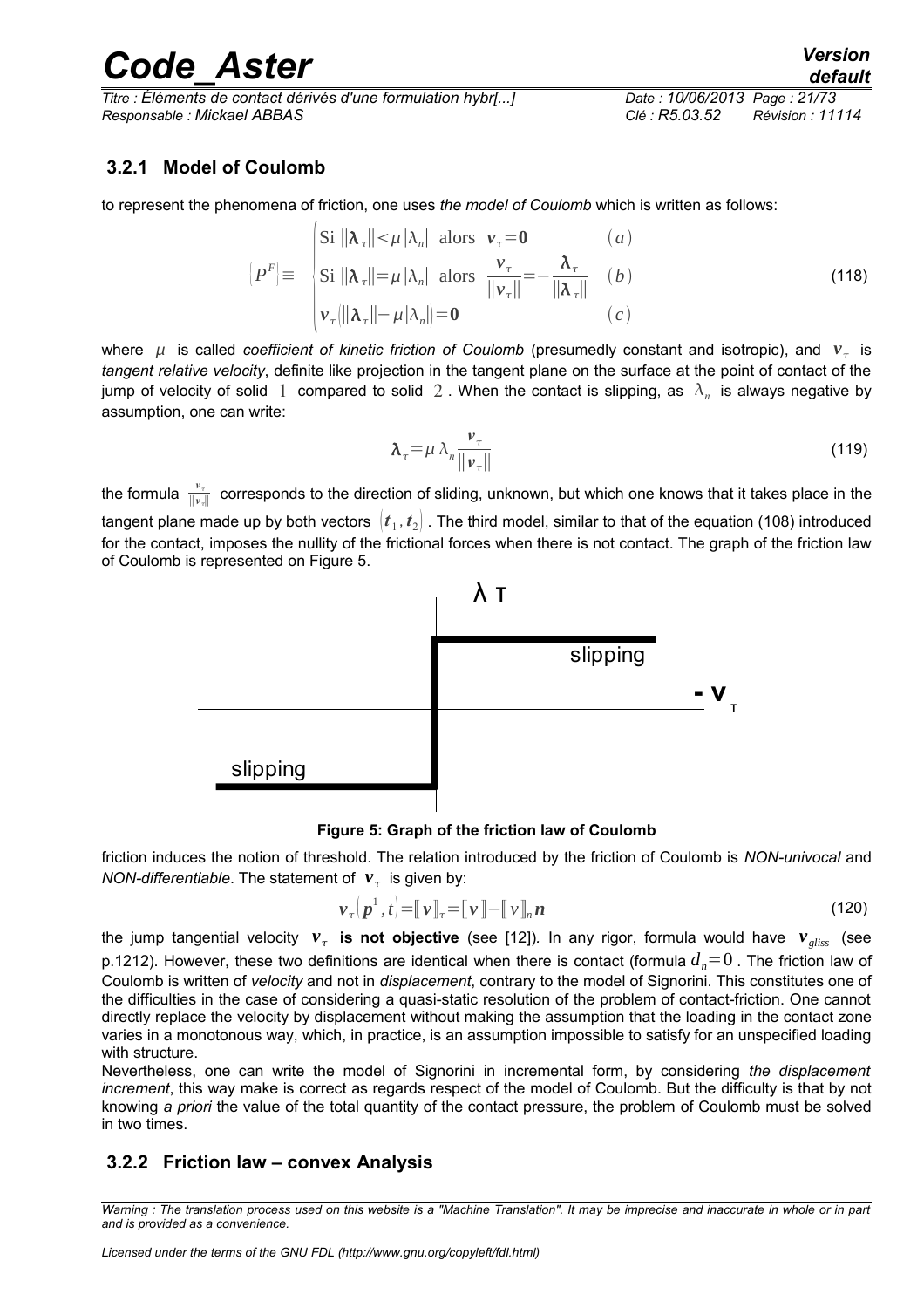*Titre : Éléments de contact dérivés d'une formulation hybr[...] Date : 10/06/2013 Page : 22/73 Responsable : Mickael ABBAS Clé : R5.03.52 Révision : 11114*

By means of the tools of the convex analysis, one can write the model of Coulomb in the following form:

$$
\left\{ P_{\text{c}vxe}^F \right\} \equiv \begin{cases} \lambda_\tau \in \partial I_{C(\lambda_n)}(\mathbf{v}_\tau) & (a) \\ \mathbf{v}_\tau \in \partial I_{C(\lambda_n)}(\lambda_\tau) & (b) \end{cases} \tag{121}
$$

With the convex  $C(\lambda_n)$  which represents the cone of Coulomb:

$$
C(\lambda_n) = \left[ \forall \lambda_{\tau} \text{ tel que } ||\lambda_{\tau}|| < \mu |\lambda_n| \right]
$$
 (122)

#### <span id="page-21-1"></span> **3.2.3 Friction law – Projection**

the method of Lagrangian increased applied to friction is similar to the case of the contact, except that the convex one considered changes. Let us consider the multiplier of friction *increased g* , defined by:

$$
\boldsymbol{g}_{\tau} = \lambda_{\tau} + \rho_{\tau} \boldsymbol{v}_{\tau} \tag{123}
$$

where  $|\rho_\tau|$  is a strictly positive reality, homogeneous with a force on a unit of volume:

$$
\left[\rho_{\tau}\right] = \frac{\left[F\right]}{\left[L\right]^3} \tag{124}
$$

the problem of Coulomb  $\mathcal{P}^F$  rewrites itself then:

$$
\left\{ P_{Proj_{C[\lambda_i]}}^F \right\} = \begin{cases} \lambda_{\tau} = Proj_{C[\lambda_i]}(\boldsymbol{g}_{\tau}) & (a) \\ \boldsymbol{g}_{\tau} = \lambda_{\tau} + \rho_{\tau} \boldsymbol{v}_{\tau} & (b) \end{cases}
$$
\n(125)

the operator of projection is not orthogonal:

$$
Proj_{C(\lambda_n)}(\boldsymbol{g}_{\tau}) = \begin{cases} \boldsymbol{g}_{\tau} \text{ si } \boldsymbol{g}_{\tau} \in C(\lambda_n) \\ \frac{\mu|\lambda_n - \rho_n \boldsymbol{d}_n|\boldsymbol{g}_{\tau}}{||\boldsymbol{g}_{\tau}||} \text{ si } \boldsymbol{g}_{\tau} \notin C(\lambda_n) \end{cases}
$$
(126)

#### <span id="page-21-0"></span> **3.2.4 Friction law – Projection standardized**

In the contact, we used the same definition of the multiplier increased between the increased Lagrangian formulation and the stabilized Lagrangian formulation. On the other hand for friction, we will proceed differently. Initially, one introduces a quantity  $\Lambda$  called **semi-multiplier of Lagrange**:

<span id="page-21-3"></span>
$$
\lambda_{\tau} = \mu \lambda_n A \tag{127}
$$

This standardized quantity belongs to the ball unit:

$$
\Lambda \in B[0,1] \subset \mathbb{R}^2 \tag{128}
$$

One calls it **semi-multiplier** of Lagrange because this quantity has two meanings:

1.In the case of adherent friction,  $\Lambda$  represents the density of force of dependancy. It is thus formally the multiplier of Lagrange associated with the condition with dependancy (tangential relative velocity null);

2.In the case of the sliding,  $|\Lambda|$  indicates the direction of sliding (standardized) and one has  $|\Lambda|=\frac{1}{||\Lambda||}$  $\|\lambda_\tau\|$  $=\frac{v_{\tau}}{||v_{\tau}||}$ ∥*v*∥

; what is not the definition of a multiplier of Lagrange to the "classical" meaning (see p[.22\)](#page-21-1);

It is noticed that  $\,\lambda_n\,$  being always negative or null (convention of usual pressure),  $\,\lambda_\tau\,$  is well of sign opposed to  $\Lambda$ , which indicates the direction of sliding. This change of variable makes it possible to pass from the unknown in tangent force towards the direction of this force. Consequently, one introduces the semi-multiplier increased of friction  $\ h_{_{\tau}}\,$  (to distinguish it from  $\ g_{_{\tau}}\,$  the "classic", to see [\(123\)](#page-21-2) such as:

$$
h_{\tau} = \Lambda + \rho_t v_{\tau} \tag{129}
$$

It should be noted that the coefficient of increase  $\rho_t$  has a unit different from  $\rho_\tau$  in the case of the Lagrangian one increased. Indeed, he is written like the ratio of a time over a length:

<span id="page-21-2"></span>

*Warning : The translation process used on this website is a "Machine Translation". It may be imprecise and inaccurate in whole or in part and is provided as a convenience.*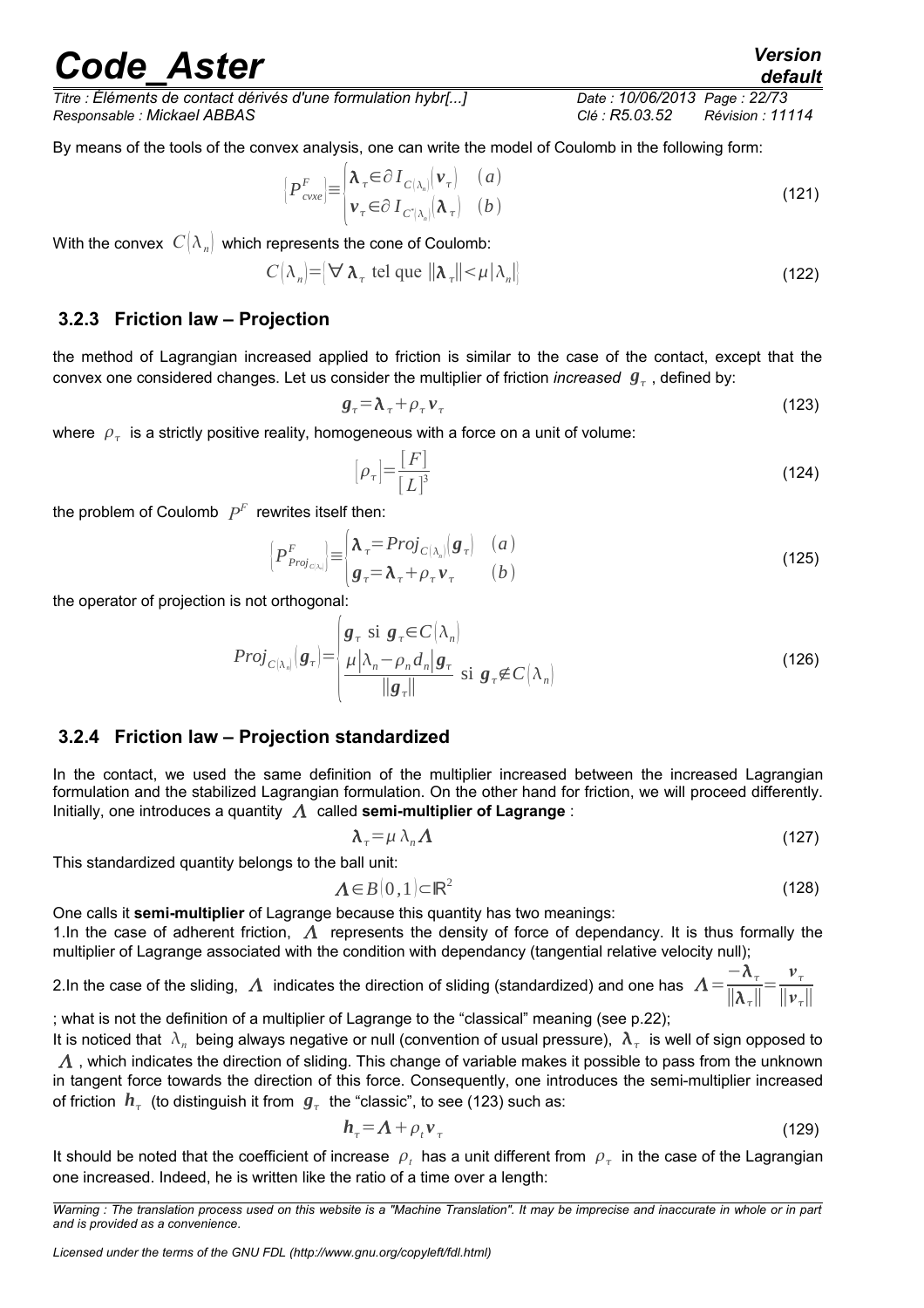*Titre : Éléments de contact dérivés d'une formulation hybr[...] Date : 10/06/2013 Page : 23/73 Responsable : Mickael ABBAS Clé : R5.03.52 Révision : 11114*

$$
[\rho_t] = \frac{[T]}{[L]} \tag{130}
$$

In the increased Lagrangian formulation, the coefficient of increase  $\rho_{\tau}$  is same unit as the coefficient of increase in contact (see [112\)](#page-19-4). The problem of Coulomb  $\ p^F$  is rewritten  $\colon$ 

$$
\left\{ P_{Proj_{B(0,1]}}^F \right\} \equiv \begin{cases} \boldsymbol{\Lambda} = Proj_{B(0,1]} \big(\boldsymbol{h}_{\tau}\big) & (a) \\ \boldsymbol{h}_{\tau} = \boldsymbol{\Lambda} + \rho_t \boldsymbol{v}_{\tau} & (b) \end{cases} \tag{131}
$$

This operator of projection is orthogonal:

$$
Proj_{B(0,1)}(\boldsymbol{h}_{\tau}) = \begin{cases} \boldsymbol{h}_{\tau} \text{ si } \boldsymbol{h}_{\tau} \in B(0,1) \\ \tau = \frac{\boldsymbol{h}_{\tau}}{||\boldsymbol{h}_{\tau}||} \text{ si } \boldsymbol{h}_{\tau} \notin B(0,1) \end{cases}
$$
(132)

One will note:

$$
\tau = \frac{h_{\tau}}{||h_{\tau}||} \tag{133}
$$

One will proceed to the calculus of the variation compared to the variable  $\vert\bm{h}_{\tau}\vert$ :

$$
\delta_{\boldsymbol{h}_{\tau}} Proj_{B(0,1)}(\boldsymbol{h}_{\tau}) = \begin{cases} \frac{1}{2} \sin \boldsymbol{h}_{\tau} \in B(0,1) \\ \frac{\underline{P}^{B(0,1)}}{\underline{S}} \sin \boldsymbol{h}_{\tau} \notin B(0,1) \end{cases}
$$
(134)

One will note the matrix of projection on the ball unit:

$$
\underline{\underline{P}}^{B(0,1)} = \frac{1}{\left\| \underline{\underline{h}}_{\tau} \right\|} \left( \underline{\underline{1}} - \frac{\underline{\underline{h}}_{\tau} \otimes \underline{\underline{h}}_{\tau}}{\left\| \underline{\underline{h}}_{\tau} \right\|^2} \right) \tag{135}
$$

#### <span id="page-22-2"></span> **3.2.5 Friction law – Lagrangian stabilized**

One defines the field of sign ("level-set") noted  $\ S^{h_\tau}_f$  by the following statement:

$$
S_f^{h_\tau} = \begin{cases} 1 & \text{si } h_\tau \in B(0,1) \\ 0 & \text{sinon} \end{cases} \tag{136}
$$

This operator is the function characteristic of the variable  $\,h_\tau\,$  on the convex  $\,B\,[0,1)$  . He is not differentiable. The problem of Coulomb  $P^F$  is rewritten then:

$$
\left\{ P_{stab}^{F} \right\} = \begin{vmatrix} \left( 1 - S_u^{g_n} \right) \Lambda + S_u^{g_n} \left[ \left( 1 - S_f^{h_r} \right) \Lambda - \rho_t \mathbf{v}_\tau S_f^{h_r} - (1 - S_f^{h_r}) \tau \right] = 0 & (a) \\ \mathbf{h}_\tau = \Lambda + \rho_t \mathbf{v}_\tau & (b) \\ S_f = \begin{vmatrix} 1 & \sinh \Lambda_\tau \in B(0, 1) \\ 0 & \sin \lambda \end{vmatrix} & (c) \end{vmatrix}
$$
 (137)

the stabilized Lagrangian form is an exact *formulation* of the problem of friction. It is this form which is used in *Code\_Aster*.

#### <span id="page-22-1"></span> **3.3 Model of Augmented Lagrangian**

#### <span id="page-22-0"></span> **3.3.1 contact-friction**

We write the Lagrangian one increased problem of contact-friction. Let us consider the convex one *K* such as:

$$
K = \begin{bmatrix} \lambda \cdot \lambda = \lambda_{\tau} + \lambda_n n \quad \text{avec} \quad \lambda_n \in \mathbb{R}^+ \quad \text{et} \quad \lambda_{\tau} \in C\big(\lambda_n\big) \end{bmatrix}
$$
 (138)

*Warning : The translation process used on this website is a "Machine Translation". It may be imprecise and inaccurate in whole or in part and is provided as a convenience.*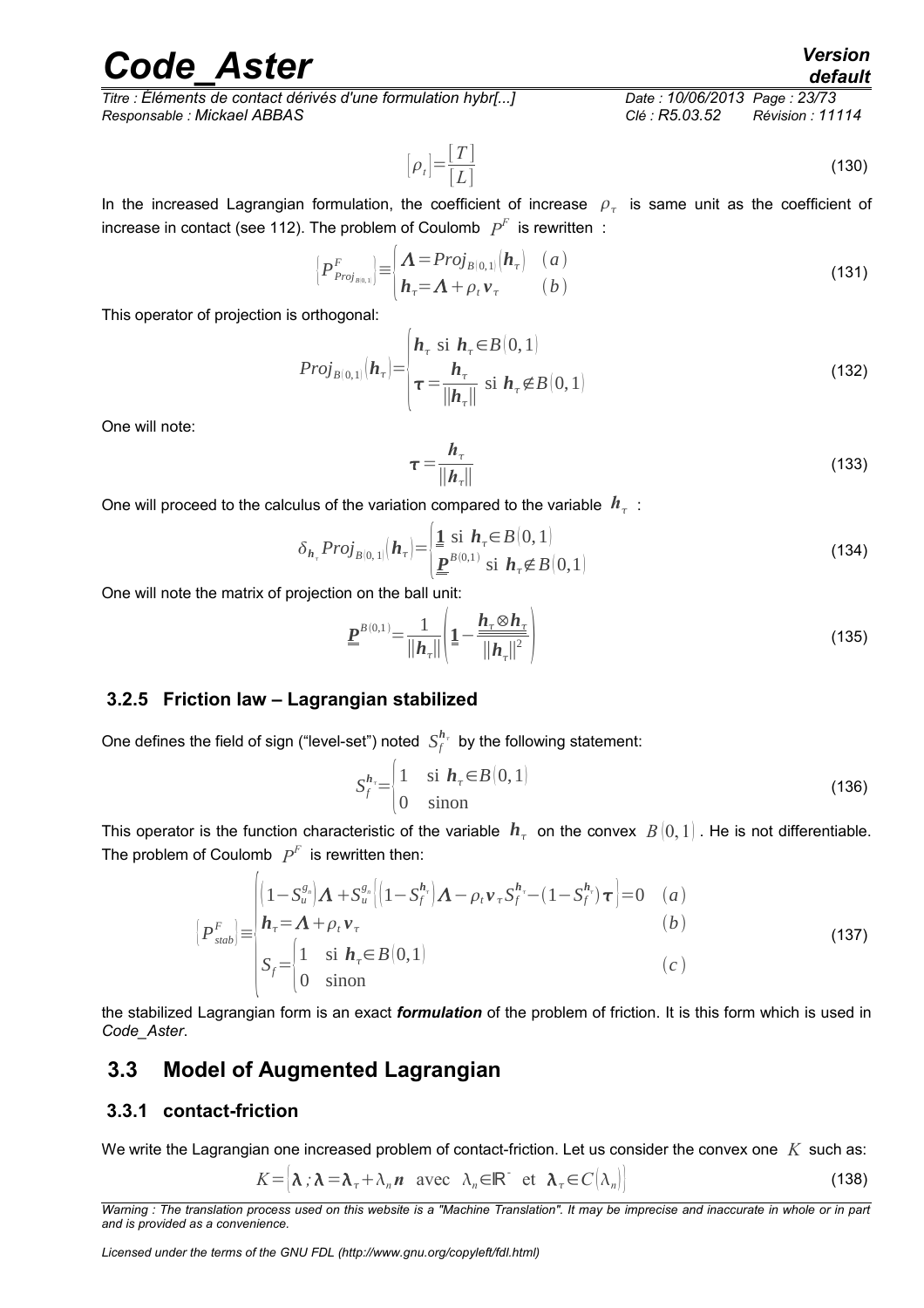*Titre : Éléments de contact dérivés d'une formulation hybr[...] Date : 10/06/2013 Page : 24/73 Responsable : Mickael ABBAS Clé : R5.03.52 Révision : 11114*

Then the Lagrangian one increased problem of contact/friction is written:

$$
\left\{ P_{augm}^{CF} \right\} \equiv \begin{cases} \lambda - Proj_K(\hat{\lambda}) = 0 & (a) \\ \hat{\lambda} = g_{\tau} + g_n \mathbf{n} & (b) \\ g_n = \lambda_n - \rho_n d_n & (c) \\ g_{\tau} = \lambda_{\tau} + \rho_t \mathbf{v}_{\tau} & (d) \end{cases}
$$
(139)

projection on the convex one *K* is worth explicitly:

$$
Proj_{K}(\hat{\lambda}) = \begin{vmatrix} \hat{\lambda} & si & \hat{\lambda} \in K \\ g_{n}n + \mu \lambda_{n} \frac{g_{\tau}}{\|g_{\tau}\|} & si & g_{n} \leq 0 \ et \ \|g_{\tau}\| > \mu \lambda_{n} \ (b) \\ 0 & si & \lambda_{n} > 0 \end{vmatrix} \tag{140}
$$

the case [\(140\)](#page-23-2) corresponds to the adherent contact, the case [\(140\)](#page-23-2) is the slipping contact and the case [\(140\)](#page-23-2) is the case without contact (nor friction).

#### <span id="page-23-1"></span> **3.3.2 Lagrangian stabilized**

We write the Lagrangian one stabilized problem of contact/friction:

<span id="page-23-3"></span>∥*h*∥

$$
\left\{ P_{stab}^{CF} \right\} = \begin{cases} \n\lambda_n - S_u^{g_n} (\lambda_n - \rho_n d_n) = 0 & (a) \\
\left( 1 - S_u^{g_n} \right) \Lambda + S_u^{g_n} \left( \left( 1 - S_f^{h_n} \right) \Lambda - \rho_t \mathbf{v}_\tau S_f^{h_n} - \left( 1 - S_f^{h_n} \right) \tau \right) = 0 & (b) \\
g_n = \lambda_n - \rho_n d_n & (c) \\
h_\tau = \Lambda + \rho_t \mathbf{v}_\tau & (d) \\
\lambda_\tau = \mu \lambda_n \Lambda & (e) \\
\tau = \frac{h_\tau}{\|\mathbf{v}_\tau\|} & (f) \n\end{cases} \tag{141}
$$

With the two fields of sign:

$$
S_u^{g_n} = \begin{cases} 1 & \text{si } g_n \le 0 \\ 0 & \text{si } g_n > 0 \end{cases} \text{ and } S_f^{h_n} = \begin{cases} 1 & \text{si } h_n \in B(0, 1) \\ 0 & \text{sinon} \end{cases} \tag{142}
$$

It is this form which is used in *Code\_Aster* .

#### <span id="page-23-0"></span> **3.3.3 Differences between Augmented Lagrangian and Lagrangian stabilized**

the two writings belong to the category of the methods of optimization without stresses. The principal differences come from the use of a "field of sign" (or level-set), and, for friction, of a change of variable reducing the disc of Coulomb to a disc of radius unit.

•By dissociating the writing of Lagrangian increased that of the statute (contact/separation and member/sliding), this enables us to introduce the unknowns of statutes *explicitly* in the case of the Lagrangian one stabilized;

•In the Lagrangian one stabilized, one uses a semi-multiplier of friction, which has for principal effect to have a different unit between the Lagrangian one increased friction  $\rho_t^+$  and the Lagrangian one increased contact  $\rho_n^+$ ; It is this form which east uses in *Code\_Aster*.

One will find the demonstration of equivalence between these two writings in [\[9\]](#page-57-0).

<span id="page-23-2"></span>

*Warning : The translation process used on this website is a "Machine Translation". It may be imprecise and inaccurate in whole or in part and is provided as a convenience.*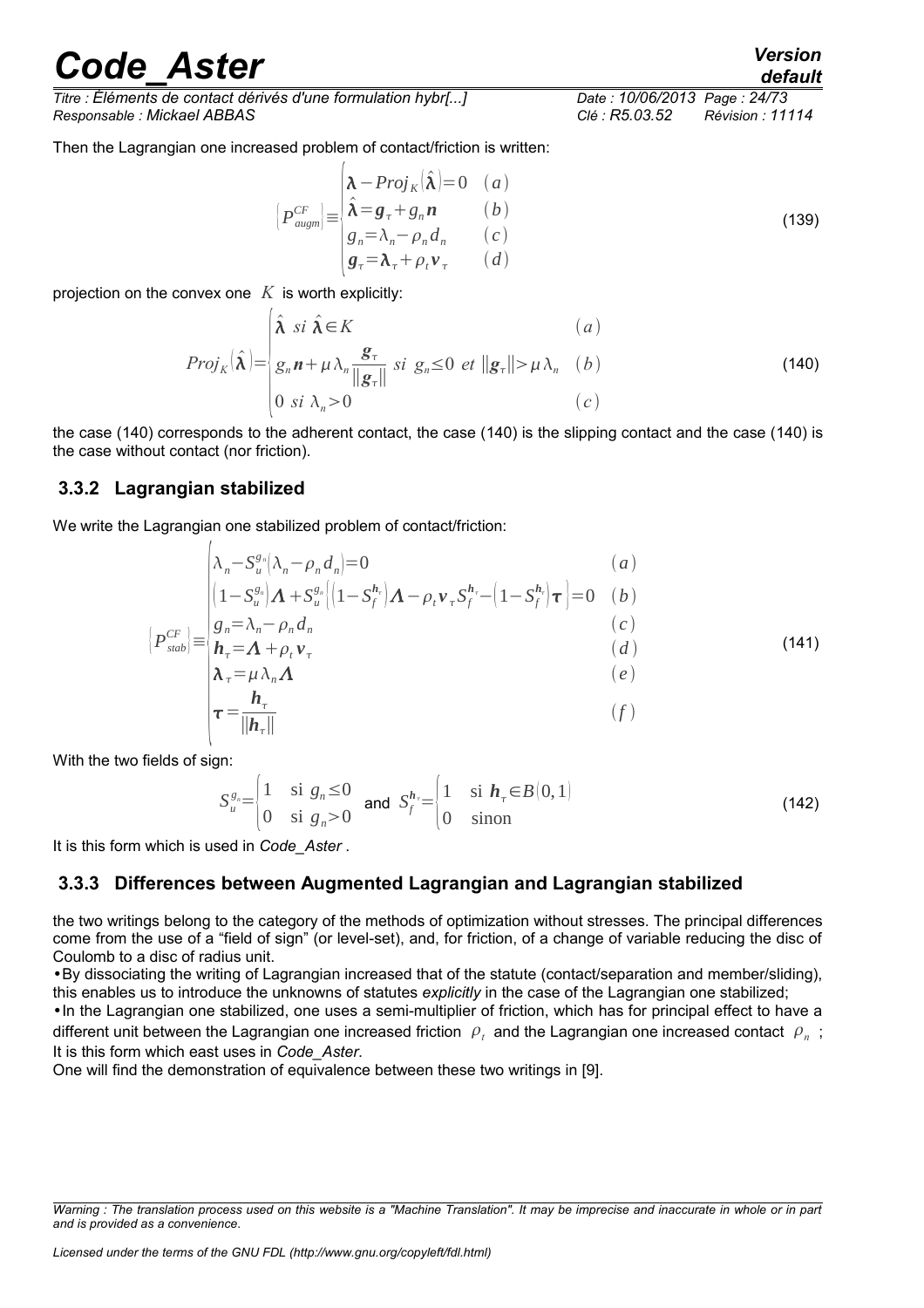*Titre : Éléments de contact dérivés d'une formulation hybr[...] Date : 10/06/2013 Page : 25/73 Responsable : Mickael ABBAS Clé : R5.03.52 Révision : 11114*

### <span id="page-24-3"></span> **4 Hybrid formulation continues of the contact/friction**

to express the equilibrium of structure, in taking into account contact-friction, we have two ways proceed: 1.One expresses the classical form of the principle of the virtual wors by regarding the contact as a force of interaction of surface (one integrates it in the statement of the work of the internal forces); To supplement the system, one adds to it the weak statement of the models of contact-friction;

2.One directly writes the energy of the system in the form of variational inequality mixed (without forcing the space of the solutions by the conditions of contact/friction). The statement of the criteria of optimality by the use of Lagrangian increased (problem of POINT-saddles) makes it possible to find the system established starting from the PTV;

### <span id="page-24-2"></span> **4.1 Spaces**

the space of Hilbert  $\ H^1(\varOmega)$  , complete vector space, usually the space of Sobolev provided with a suitable norm (the scalar product), is the space of the measurable functions of square  $|L^2|$  and whose derivative with the weak meaning also belongs to  $\ L^2$  . The dual space of  $\ H^1(\varOmega)$  will be noted  $\ H^{-1}$  . One indicates by  $\ CA^i$ space containing the kinematically admissible functions such as:

$$
CAi = \left| \boldsymbol{u}^{i} \in H^{1}(\Omega^{i}) ; \boldsymbol{u}^{i} = \boldsymbol{0} \text{ sur } \Gamma_{u}^{i} \right|
$$
\n(143)

 $H^{1/2}(\Gamma)$  is the space of the traces of functions (pertaining to  $\ H^1$  ) on the border  $\ \Gamma\,$  and  $\ H^{-1/2}(\Gamma)$  is its dual space. To simplify, one will note  $\;H\!=\!H^{-1/2}(\varGamma)\;$  and  $\;{\bm H}\!=\!\!\left(H^{-1/2}(\varGamma)\right)^{\!2}$  his counterpart with two dimensions (for friction).

### <span id="page-24-1"></span> **4.2 Principle of the virtual wors**

the equations for the equilibrium of the body  $\overline{B}^i$  are:

$$
\begin{vmatrix}\n\mathbf{div}\underline{\mathbf{\Pi}}^{i} + \mathbf{f}_{v}^{i} = 0 & \text{dans }\Omega_{0}^{i} & (a) \\
\underline{\mathbf{\Pi}}^{i} N^{i} = \mathbf{f}_{s}^{i} & \text{sur } \Gamma_{g}^{i} & (b) \\
\mathbf{u}^{i} = \mathbf{0} & \text{sur } \Gamma_{u}^{i} & (c) \\
\underline{\mathbf{\Pi}}^{i} N^{i} = \lambda^{i} & \text{sur } \Gamma_{c}^{i} & (d)\n\end{vmatrix}
$$
\n(144)

Where  $\bm{\Pi}^i$  indicates the first *tensor of the Piola-Kirchhoff stresses* (NON-symmetric),  $\bm{u}^i$  the field of displacements and  $\vert \lambda^i \vert$  density of force due to the interactions of contact rubbing between two solids.

### <span id="page-24-0"></span> **4.2.1 Virtual wor of the internal forces**

the principle of virtual wors (PTV) makes it possible to express the bilinear form of the internal forces :

$$
G_{\text{int}}^i = \int_{\Omega_0^i} \left( \underline{\mathbf{E}}^i \, \underline{\mathbf{S}}^i \, : \, \underline{\text{grad}} \, \widetilde{\mathbf{u}}^i \right) d \, \Omega \tag{145}
$$

Where  $\tilde{\bm{u}}^i$  indicates the field of virtual displacements.  $\underline{\mathbf{S}}^i$  is the second tensor of the Piola-Kirchhoff stresses, symmetric and purely Lagrangian, related to the first tensor  $\varPi^i$  by the relation:

$$
\underline{\mathbf{S}}^i = \left(\underline{\mathbf{E}}^i\right)^{-1} \underline{\mathbf{H}}^i \tag{146}
$$

#### <span id="page-24-4"></span> **4.2.2 Virtual wor of the external forces**

the density of the volume forces  $\ f_{\nu}^i$  and surface  $\ f_{\ s}^i$  applied to two solids produce a work  $\ G_{\rm ext}^i$  :

$$
G_{\text{ext}}^i = \int_{\Omega_0^i} f_v^i \left( \mathbf{u}^i \right) \tilde{\mathbf{u}}^i d\Omega + \int_{\Gamma_g^i} f_s^i \left( \mathbf{u}^i \right) \tilde{\mathbf{u}}^i d\Gamma \tag{147}
$$

*Warning : The translation process used on this website is a "Machine Translation". It may be imprecise and inaccurate in whole or in part and is provided as a convenience.*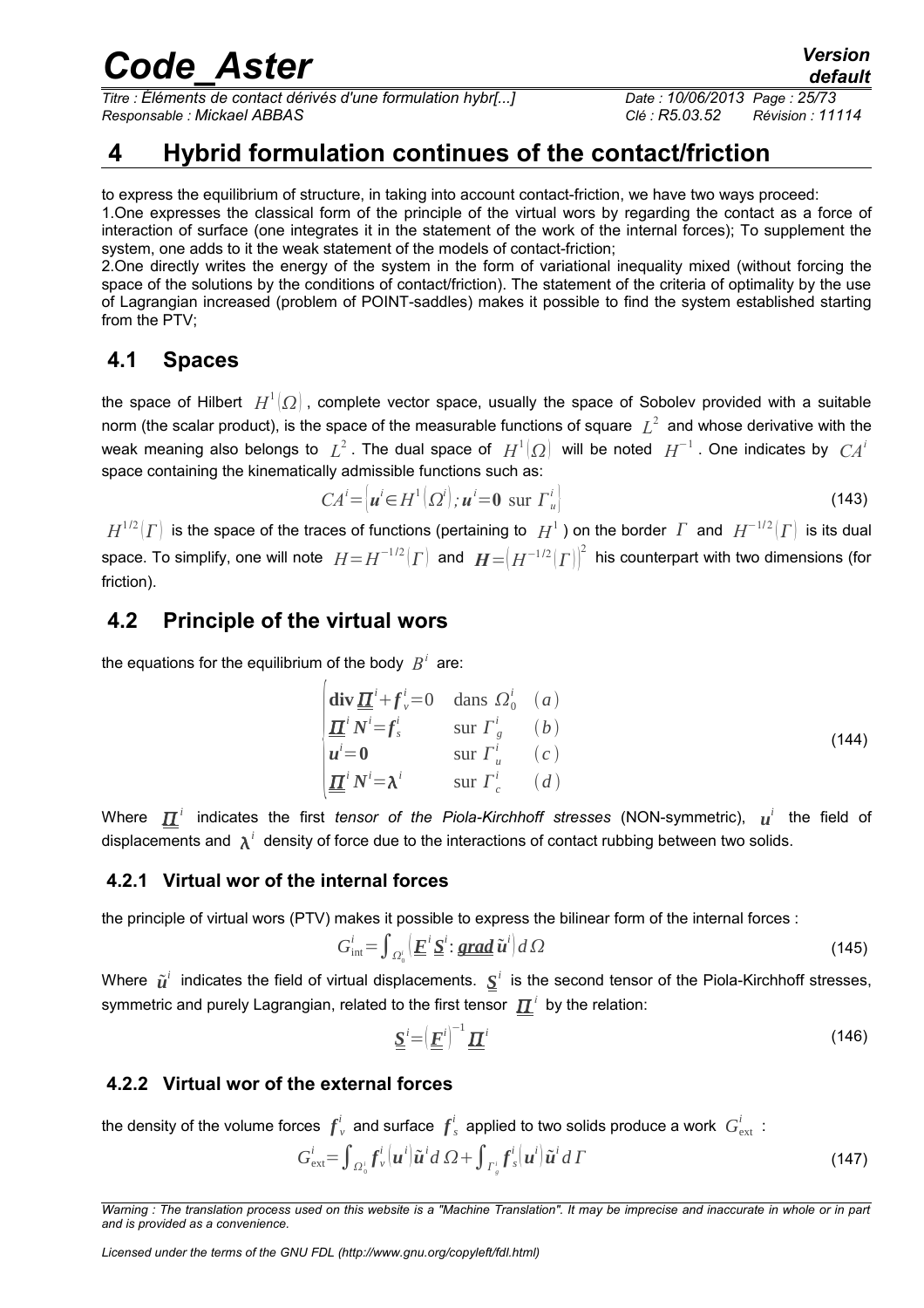*Titre : Éléments de contact dérivés d'une formulation hybr[...] Date : 10/06/2013 Page : 26/73 Responsable : Mickael ABBAS Clé : R5.03.52 Révision : 11114*

### <span id="page-25-0"></span> **4.2.3 Virtual wor of the forces of contact-friction**

 $G_{\text{cf}}^{i}$  is the work of the forces of contact-friction on solid  $B^{i}$ :

$$
G_{\rm cf}^i = \int_{\Gamma_c^i} \lambda^i (p^i, t) \tilde{u}^i d\Gamma \tag{148}
$$

 $\lambda^i$  is the density of the forces of contact-friction undergone by solid  $B^i$  . By means of the procedure of pairing, described with the subparagraph §2.2.[12.2.1,](#page-9-0) *the principle of the action and the reaction* is written locally, on the initial configurations in the following form:

$$
\lambda^1\left(\mathbf{p}^1,t\right)d\varGamma_c^1+\lambda^2\left(\mathbf{\bar{p}},t\right)d\varGamma_c^2=0\tag{149}
$$

One poses  $\| \varGamma_c \!=\! \varGamma_c^1 \,$  and  $\| \lambda^1 \!=\! \lambda \|$  and one can thus take:

$$
\lambda^1 d \Gamma_c^1 = -\lambda^2 d \Gamma_c^2 = \lambda d \Gamma_c \tag{150}
$$

What of the contact gives us a new form of the term of reaction:

$$
G_{\rm cf}^i \to G_{\rm cf} = \int_{\Gamma_c} \lambda \left( \tilde{u}^1 - \tilde{u}^2 \right) d\Gamma_c = \int_{\Gamma_c} \lambda \left[ \tilde{u} \right] d\Gamma_c \tag{151}
$$

 $\tilde{\pmb{u}}^i$  are the fields of virtual displacements, kinematically admissible on each solid. Moreover, one posed  $\Gamma_c = \Gamma_c^1$  and  $\Lambda^1 = \Lambda$  . It is announced that the density of forces  $\Lambda^2$  is prolonged by zero at the points of  $\Gamma_c^2$ without opposite on  $\Gamma_c^1$ . One breaks up the density of force of contact  $\,\lambda\,$  into a normal part  $\,\lambda_n.\,n\,$  and a tangential part  $\vert \lambda_\tau \vert$  such as:

$$
\lambda = \lambda_{\tau} + \lambda_n n \tag{152}
$$

While projecting on the ball unit (see [\(127\)](#page-21-3) in the [§22\)](#page-21-0), one a:

<span id="page-25-4"></span><span id="page-25-3"></span>
$$
\lambda_{\tau} = \mu \lambda_n \Lambda \tag{153}
$$

the reaction is discontinuous and takes two values (contact or not). One uses the field of sign  $|S^g_u\rangle$  introduced with the [§20:](#page-19-1)

$$
\lambda = S_u^{g_n} \big( \lambda_n n + \mu \lambda_n \Lambda \big) \tag{154}
$$

the semi-multiplier of friction is also discontinuous and takes two values (slipping or adherent). By means of the field of sign  $\ S_f^{h_\tau}$  introduced with the [§23](#page-22-2) :

$$
\Lambda = S_f^{h_r} \Lambda + \left(1 - S_f^{h_r}\right) \tau \tag{155}
$$

By reinjecting equation [155](#page-25-4) in equation [154](#page-25-3) :

$$
\lambda = S_u^{g_n} \left[ \lambda_n \mathbf{n} + \mu \lambda_n \left( S_f^{h_\tau} \Lambda + \left( 1 - S_f^{h_\tau} \right) \tau \right) \right]
$$
 (156)

We will add here the term known as "of stabilization", which will make it possible to find the behavior of Lagrangian increased standard. The idea is the following one, in the event of contact with dependancy (  $S_u^{g_a}\!\!=\!1$ and  $S_f^{h_+}=1$  ), the reaction of contact friction [\(156\)](#page-25-2) is written:

<span id="page-25-2"></span><span id="page-25-1"></span>
$$
\lambda = \lambda_n n + \mu \lambda_n \Lambda \tag{157}
$$

One can modify the writing of the reaction of contact/friction:

$$
\lambda = S_u^{g_n} \left\{ \left( \lambda_n - \rho_n d_n \right) \mathbf{n} + \mu \lambda_n \left[ S_f^{h_r} \mathbf{h}_r + \left( 1 - S_f^{h_r} \right) \mathbf{\tau} \right] \right\}
$$
(158)

This addition does not change anything in the case of the adherent contact, because, in this case,  $d_n = 0$  and  $v_r=0$ , which makes it possible to find [\(157\)](#page-25-1). On the other hand, in the other cases (not of contact or slipping contact), the parameters  $\rho_n$  and  $\rho_t$  make it possible to avoid the zero on the diagonal of the matrix. Finally, the term of reaction of contact-friction in the PTV can break up into a component for the contact:

<span id="page-25-5"></span>
$$
G_c = \int_{\Gamma_c} S_u^{g_n} g_n \llbracket \tilde{u} \rrbracket_n d \Gamma_c \tag{159}
$$

And a component for friction:

*Warning : The translation process used on this website is a "Machine Translation". It may be imprecise and inaccurate in whole or in part and is provided as a convenience.*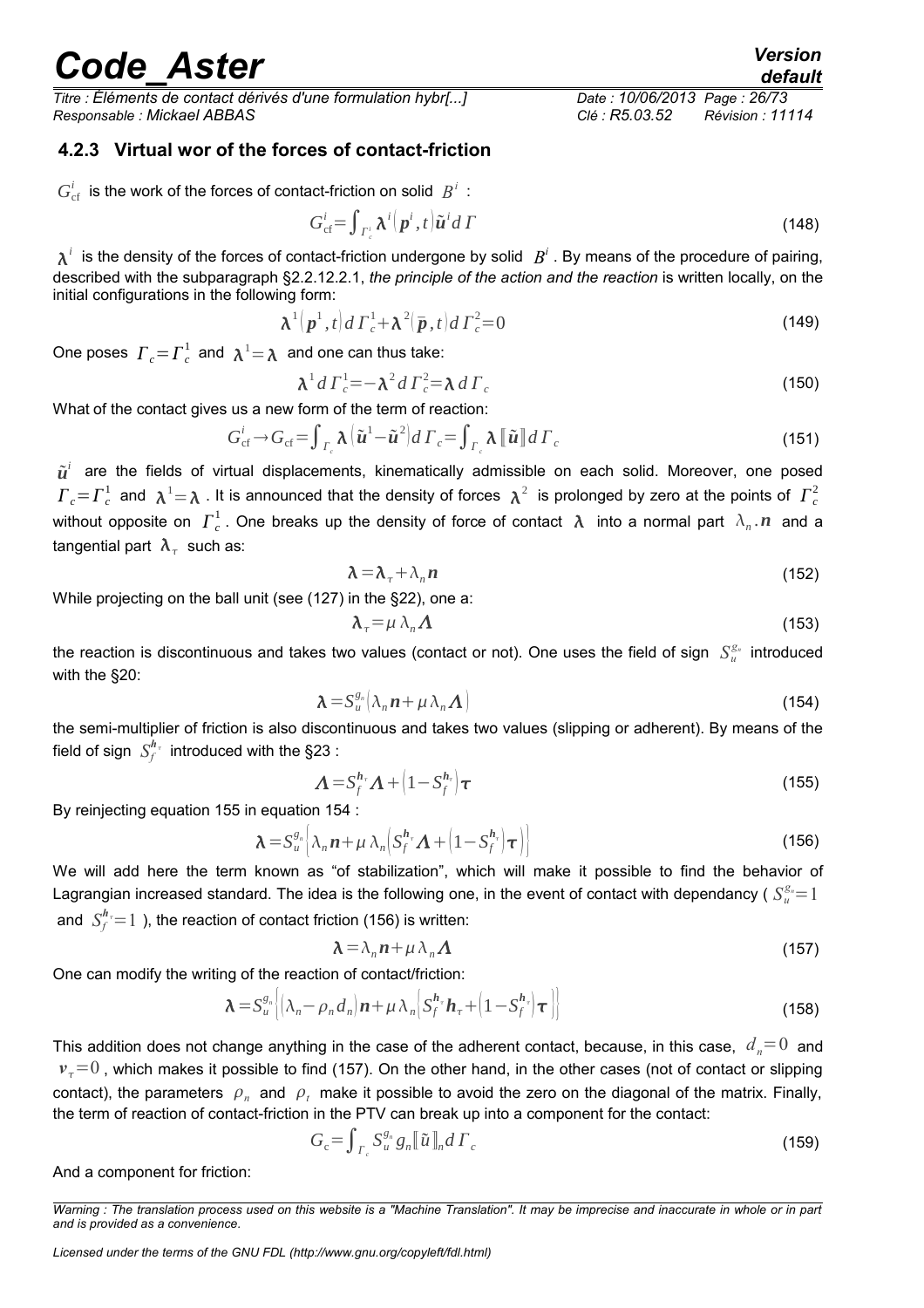*Titre : Éléments de contact dérivés d'une formulation hybr[...] Date : 10/06/2013 Page : 27/73 Responsable : Mickael ABBAS Clé : R5.03.52 Révision : 11114*

$$
G_{\rm f} = \int_{\Gamma_c} \mu \,\lambda_n S_u^{g_n} S_f^{h_r} h_r \cdot [\tilde{u}]_{\tau} d\Gamma_c + \int_{\Gamma_c} \mu \,\lambda_n S_u^{g_n} (1 - S_f^{h_r}) \tau \cdot [\tilde{u}]_{\tau} d\Gamma_c \tag{160}
$$

#### <span id="page-26-3"></span> **4.2.4 weak Formulation of the model of contact**

We introduce the weak form of the model of contact. It is enough for that to take again the equation [\(141\)](#page-23-3) by multiplying it by the field-test of the Lagrange of contact:

$$
\tilde{G}_c = -\frac{1}{\rho_n} \int_{\Gamma_c} \left[ \lambda_n - S_u^{g_n} g_n \right] \tilde{\lambda}_n d\Gamma_c \tag{161}
$$

#### <span id="page-26-2"></span> **4.2.5 weak Formulation of the friction law**

We introduce the weak form of the friction law. It is enough for that to take again the equation [\(141\)](#page-23-3) by multiplying it by the field-test of the Lagrange of friction:

$$
\tilde{G}_{f} = \frac{1}{\rho_{t}} \int_{\Gamma_{c}} \mu \lambda_{n} S_{u}^{g_{n}} \Lambda \cdot \tilde{\Lambda} d\Gamma_{c} -
$$
\n
$$
\frac{1}{\rho_{t}} \int_{\Gamma_{c}} \mu \lambda_{n} S_{u}^{g_{n}} S_{f}^{h} \mathbf{h}_{\tau} \cdot \tilde{\Lambda} d\Gamma_{c} -
$$
\n
$$
\frac{1}{\rho_{t}} \int_{\Gamma_{c}} \mu \lambda_{n} S_{u}^{g_{n}} (1 - S_{f}^{h_{n}}) \tau \cdot \tilde{\Lambda} d\Gamma_{c} +
$$
\n
$$
\int_{\Gamma_{c}} (1 - S_{u}^{g_{n}}) \Lambda \cdot \tilde{\Lambda} d\Gamma_{c}
$$
\n(162)

#### <span id="page-26-1"></span> **4.2.6 Application of the principle of the virtual wors**

If the quasi-static problem is considered, one seeks to solve the equilibrium in weak form by application of the principle of the virtual wors:

To find the fields  $\;\mathbf{W}\!=\!\!\left(\boldsymbol{u}^{1},\boldsymbol{u}^{2},\!\lambda_{n},\boldsymbol{\Lambda}\right)\!\!\in\!\!\mathbf{CA}^{1}\!\!\times\!\mathbf{CA}^{2}\!\!\times\!H\!\times\!H\;$  such as

$$
\begin{vmatrix} \sum_{i=1}^{2} \left[ G_{\text{ext}}^{i}(\boldsymbol{W}, \tilde{\boldsymbol{W}}) - G_{\text{int}}^{i}(\boldsymbol{W}, \tilde{\boldsymbol{W}}) \right] - G_{\text{c}}(\boldsymbol{W}, \tilde{\boldsymbol{W}}) - G_{\text{f}}(\boldsymbol{W}, \tilde{\boldsymbol{W}}) = 0 & (a) \\ \tilde{G}_{\text{c}}(\boldsymbol{W}, \tilde{\boldsymbol{W}}) = 0 & (b) \\ \tilde{G}_{\text{f}}(\boldsymbol{W}, \tilde{\boldsymbol{W}}) = 0 & (b) \end{vmatrix}
$$
(163)

<span id="page-26-7"></span>
$$
\forall \tilde{W} = \nvert \tilde{u}^1, \tilde{u}^2, \tilde{\lambda}_n, \tilde{\Lambda}\nvert \in \text{CA}^1 \times \text{CA}^2 \times H \times H
$$

#### <span id="page-26-0"></span> **4.3 mixed variational Inequality**

 $\overline{t}$ 

All in all, it acts to find the solution of the following problem (mixed variational inequality):

To find the fields 
$$
W = (u^1, u^2, \lambda_n, \Lambda) \in CA^1 \times CA^2 \times H \times H
$$
 such as  
\n
$$
(u^1, u^2, \lambda_n, \Lambda) = \underset{(\tilde{u}^1, \tilde{u}^2)}{\text{argmin}} \underset{(\tilde{\lambda}_n, \tilde{\Lambda})}{\text{argmin}} \left\{ \sum_{i=1}^2 \left[ W_{\text{int}}^i - W_{\text{ext}}^i \right] - W_{\text{c}} - W_f \right\}
$$
\n(164)

 $W^i_{\rm int}$  and  $\ W^i_{\rm ext}$  correspond to internal energy and external energy. We will write the statement of the energy of contact and friction. That is to say  $\;l_n\;$  the density continues and differentiable energy of contact:

<span id="page-26-6"></span><span id="page-26-5"></span><span id="page-26-4"></span>

*Warning : The translation process used on this website is a "Machine Translation". It may be imprecise and inaccurate in whole or in part and is provided as a convenience.*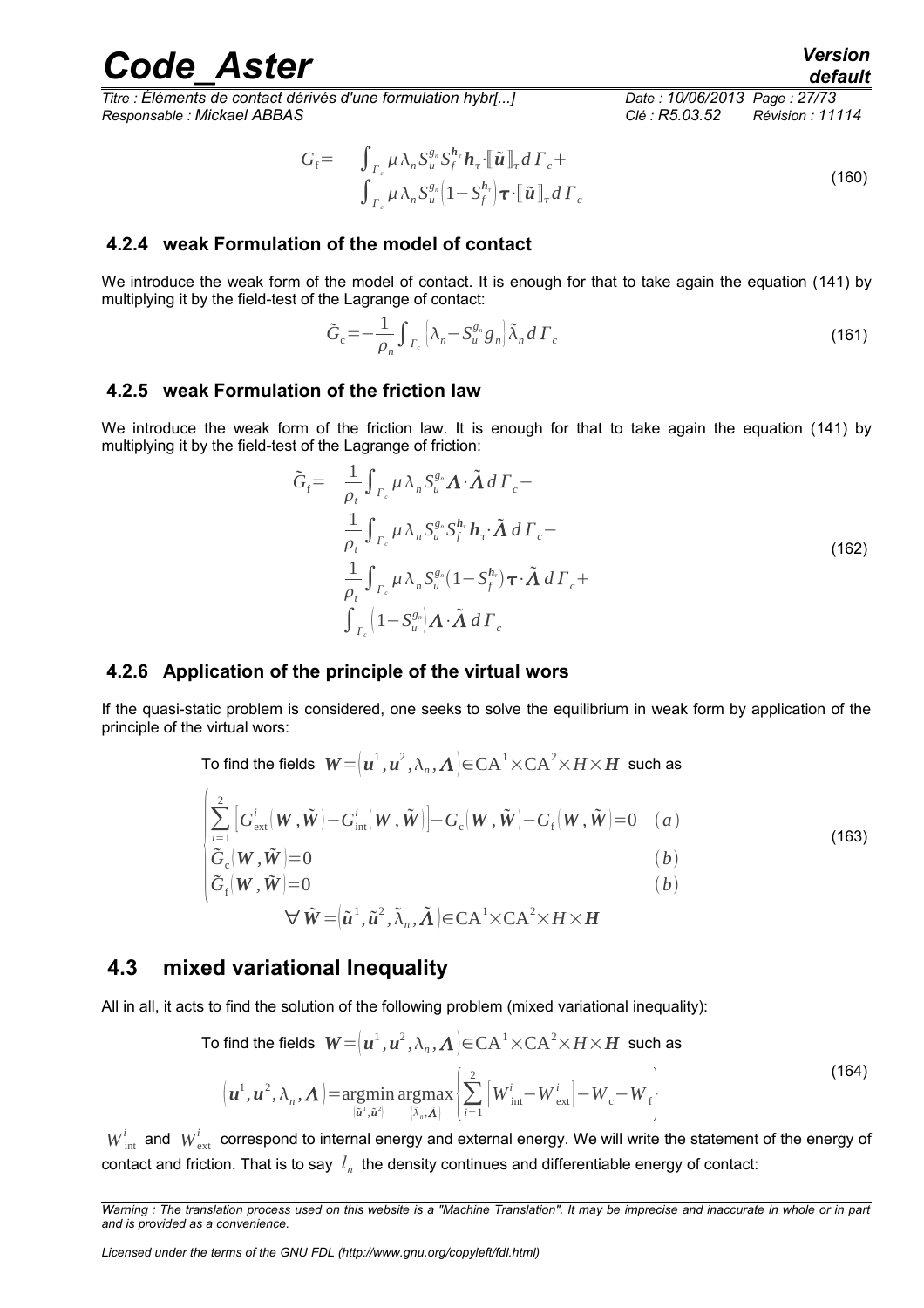*Titre : Éléments de contact dérivés d'une formulation hybr[...] Date : 10/06/2013 Page : 28/73 Responsable : Mickael ABBAS Clé : R5.03.52 Révision : 11114*

$$
W_c = \int_{\Gamma_c} l_n d\Gamma_c \tag{165}
$$

And  $\,l_{_t}\,$  the density continues and differentiable energy of friction:

$$
W_f = \int_{\Gamma_c} \mu \,\lambda_n l_t \, d\,\Gamma_c \tag{166}
$$

Compared to a classical increased Lagrangian formulation, one carried out the change of variable  $|\lambda_1 = \mu \lambda_n \Lambda$ (see [§22\)](#page-21-0). For the density of energy of contact:

$$
l_n = \frac{1}{2\rho_n} \left( S_u^{g_n} g_n^2 - \lambda_n^2 \right) \tag{167}
$$

One recalls that L E normal clearance *d<sup>n</sup>* is written:

$$
d_n = [x]_n = (x - \overline{x}) \cdot n \tag{168}
$$

In the same way, the field of sign depends on the fields of displacements and Lagrangian of contact:

$$
S_u^{g_n} = \begin{cases} 1 & \text{si } g_n \le 0 \\ 0 & \text{si } g_n > 0 \end{cases} \tag{169}
$$

For the density of energy of friction:

$$
l_{t} = \frac{1}{2 \rho_{\tau}} \left( 1 - S_{u}^{g_{n}} \right) \Lambda \cdot \Lambda +
$$
  
\n
$$
\frac{1}{2 \rho_{\tau}} S_{u}^{g_{n}} S_{f}^{h_{t}} \left[ \boldsymbol{h}_{\tau} \cdot \boldsymbol{h}_{\tau} - \Lambda \cdot \Lambda \right] +
$$
  
\n
$$
\frac{1}{2 \rho_{\tau}} S_{u}^{g_{n}} \left( 1 - S_{f}^{h_{\tau}} \right) \boldsymbol{\tau} \cdot \boldsymbol{\tau} +
$$
  
\n
$$
\frac{1}{2 \rho_{\tau}} S_{u}^{g_{n}} \left( 1 - S_{f}^{h_{\tau}} \right) \left( -2 \left\| \boldsymbol{h}_{\tau} \right\| + \Lambda \cdot \Lambda \right)
$$
\n(170)

to find the statement of the equilibrium to the weak meaning, it is enough to apply the condition of optimality [\(164\)](#page-26-7) out of [\(165\)](#page-27-2) and [\(166\)](#page-27-1). By variation  $|\delta_{u^i}|$  on the energy of contact  $|W_{\rm c}|$ , one obtains:

$$
\delta_{u^i} W_c = \delta_{u^i} \left( \int_{\Gamma_c} l_n d\Gamma_c \right) = \int_{\Gamma_c} S_u^{g_n} g_n \delta d_n d\Gamma_c \tag{171}
$$

One finds the statement of the virtual wor of the forces of contact [\(159\)](#page-25-5). In the same way, by variation  $|\delta_{u^i}|$  on the energy of contact  $\,W_{\rm f}$  , one obtains the statement of the virtual wor of the forces of friction [\(160\)](#page-26-6):

$$
\delta_{u^i} W_f = \delta_{u^i} \Big( \int_{\Gamma_c} \mu \, \lambda_n l_t d \Gamma_c \Big)
$$
  
= 
$$
\int_{\Gamma_c} S_u^{g_n} \mu \, \lambda_n S_f^{h_r} \mathbf{h}_r \cdot \delta \, \mathbf{v}_r d \Gamma_c + \int_{\Gamma_c} S_u^{g_n} \mu \, \lambda_n \Big( 1 - S_f^{h_r} \Big) \tau \cdot \delta \, \mathbf{v}_r d \Gamma_c
$$
 (172)

to find the statement of the virtual wor of the model of contact (equation [161\)](#page-26-5), one calculates the variation from  $W_c$  the Lagrangian one of contact  $\Lambda_n$  and for the virtual wor of the friction law (equation [162\)](#page-26-4), one expresses the variation from  $\mathscr{W}_f$  the Lagrangian one of standardized friction  $\vert\bm{\Lambda}\vert$  .

### <span id="page-27-0"></span> **4.4 Variational formulation penalized**

to write the penalized variational formulation, one regularizes the models of contact and friction while writing:

<span id="page-27-3"></span>
$$
\lambda_n = -(\kappa_n d_n)^+ \n\Lambda = P^{B(0,1)}(\kappa_\tau \mathbf{v}_\tau)
$$
\n(173)

<span id="page-27-2"></span><span id="page-27-1"></span>*default*

*Warning : The translation process used on this website is a "Machine Translation". It may be imprecise and inaccurate in whole or in part and is provided as a convenience.*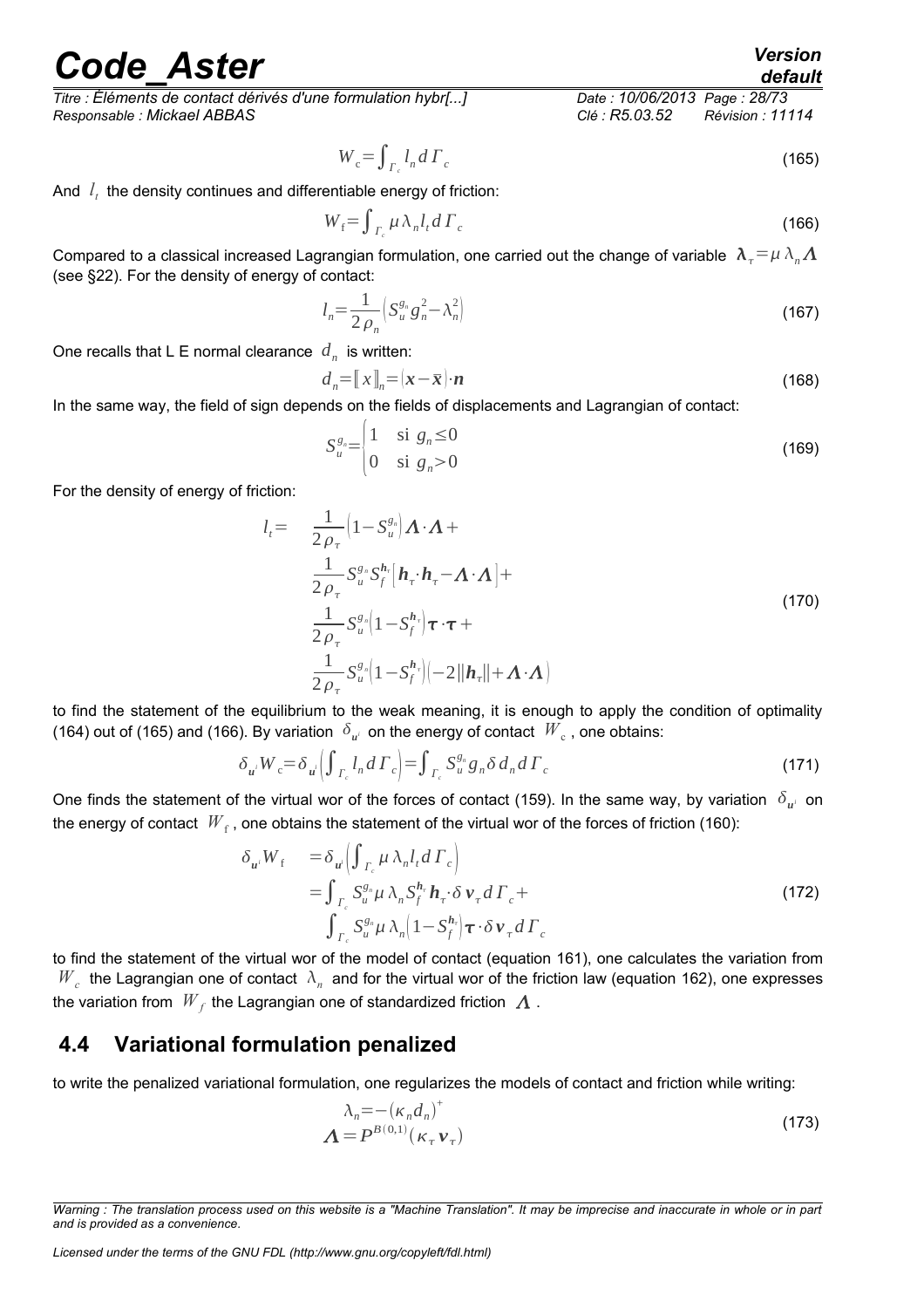*Titre : Éléments de contact dérivés d'une formulation hybr[...] Date : 10/06/2013 Page : 29/73 Responsable : Mickael ABBAS Clé : R5.03.52 Révision : 11114*

the two parameters  $\kappa_n$  and  $\kappa_\tau$  are strictly positive parameters of penalization.  $(.)^+$  the positive part and  $Proj_{B(0,1)}$  projection on the ball unit (see definition with the [§22\)](#page-21-0). The weak form of the reaction of contact is written:

$$
G_c = \int_{\Gamma_c} \kappa_n d_n S_u^{g_n} [\![\tilde{u}\!]_n d\Gamma_c \tag{174}
$$

For the reaction of friction:

$$
G_{\rm f} = -\int_{\Gamma_c} \mu \lambda_n \kappa_\tau \tilde{S}_u^{g_n} \tilde{S}_f^{h_\tau} \mathbf{v}_\tau \cdot [\tilde{\mathbf{u}}]_{\tau} d\Gamma_c
$$
  
 
$$
- \int_{\Gamma_c} \mu \lambda_n \tilde{S}_u^{g_n} \left(1 - \tilde{S}_f^{h_\tau}\right) \frac{\kappa_t \mathbf{v}_\tau}{\|\kappa_t \mathbf{v}_\tau\|} \cdot [\tilde{\mathbf{u}}]_{\tau} d\Gamma_c
$$
 (175)

the fields of signs are modified:

$$
\tilde{S}_{u}^{g_n} = \begin{cases}\n1 & \text{si } -d_n \le 0 \text{ (contact)} \\
0 & \text{si } -d_n > 0 \text{ (décollement)}\n\end{cases}
$$
\n
$$
\tilde{S}_{f}^{h_n} = \begin{cases}\n1 & \text{si } ||\kappa_t \mathbf{v}_{\tau}|| \le 1 \text{ (adhérence)} \\
0 & \text{si } ||\kappa_t \mathbf{v}_{\tau}|| > 1 \text{ (décollement)}\n\end{cases}
$$
\n(176)

In the penalized formulation, the multipliers of contact  $\lambda_n$  and the semi-multipliers of friction  $\Lambda$  do not have theoretically more raison d'être but one preserves them for reasons of data-processing architecture. One thus writes a weak form corresponding to the model of contact/friction [\(173\)](#page-27-3) : one thus has access to contact pressures in penalized formulation:

$$
\tilde{G}_c = -\frac{1}{\kappa_n} \int_{\Gamma_c} \left( \lambda_n + \tilde{S}_u^{g_n} \kappa_n d_n \right) \tilde{\lambda}_n d\Gamma_c \tag{177}
$$

Like with the density of force of dependancy thanks to the weak form of the model of Coulomb:

$$
\tilde{G}_{f} = \frac{1}{\kappa_{t}} \int_{\Gamma_{c}} \mu \lambda_{n} \tilde{S}_{u}^{g_{n}} \Lambda \cdot \tilde{\Lambda} d\Gamma_{c} -
$$
\n
$$
\frac{1}{\kappa_{t}} \int_{\Gamma_{c}} \mu \lambda_{n} \tilde{S}_{u}^{g_{n}} \tilde{S}_{f}^{h_{r}} \kappa_{t} \mathbf{v}_{\tau} \cdot \tilde{\Lambda} d\Gamma_{c} -
$$
\n
$$
\frac{1}{\kappa_{t}} \int_{\Gamma_{c}} \mu \lambda_{n} \tilde{S}_{u}^{g_{n}} (1 - \tilde{S}_{f}^{h_{\tau}}) \frac{\kappa_{t} \mathbf{v}_{\tau}}{||\kappa_{t} \mathbf{v}_{\tau}||} \cdot \tilde{\Lambda} d\Gamma_{c} +
$$
\n
$$
\int_{\Gamma_{c}} (1 - \tilde{S}_{u}^{g_{n}}) \Lambda \cdot \tilde{\Lambda} d\Gamma_{c}
$$
\n(178)

### <span id="page-28-1"></span> **4.5 Dynamic – Writing of velocity/impulse**

The model of Signorini is unsuited to the problems of contact-impact, i.e. with the problems of contact in dynamics. As the fields of displacements are irregular (field of sign), their temporal integration by classical diagrams of finite differences of Newmark type causes parasitic oscillations (NON-physics) at the time of the shocks. These oscillations are all the more important as the order of the diagram is high.

#### <span id="page-28-0"></span> **4.5.1 Model of Signorini-Moreau for the Moreau**

contact rewrote the model of Signorini to adapt it to the case of the dynamics:

$$
\begin{cases} \n\lambda_n = 0 & \text{si } d_n < 0 \quad (a) \\ \n\lbrack\!\lbrack\!\lbrack v \rbrack\!\rbrack_n \leq 0 & \text{et } \lambda_n \leq 0 \quad \text{et } \lambda_n v = 0 & \text{si } d_n \geq 0 \quad (b) \n\end{cases} \tag{179}
$$

With the normal velocity defined by:

$$
\llbracket \nu \rrbracket_n = \llbracket \nu \rrbracket \cdot n \tag{180}
$$

*Warning : The translation process used on this website is a "Machine Translation". It may be imprecise and inaccurate in whole or in part and is provided as a convenience.*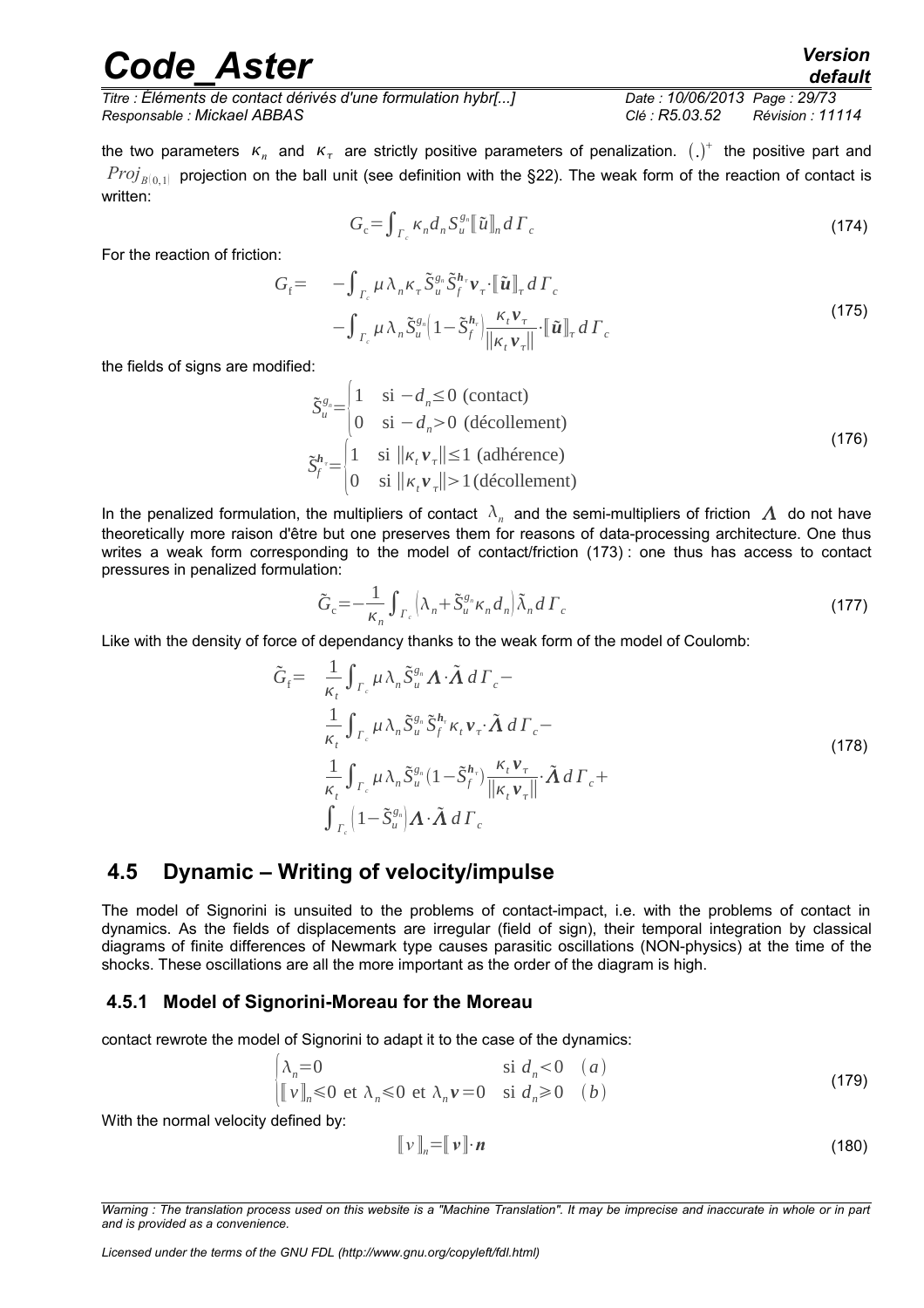*Titre : Éléments de contact dérivés d'une formulation hybr[...] Date : 10/06/2013 Page : 30/73 Responsable : Mickael ABBAS Clé : R5.03.52 Révision : 11114*

The model of Moreau justifies itself by writing that so the model of Signorini is true at initial time  $t_0$ , then the respect of the conditions of Moreau amounts solving the problem of Signorini for any  $t > t_0$ . For  $t = t_0$ , the models of Signorini-Moreau are strictly equivalent to those introduced into the [§19](#page-18-1) :

$$
\lambda_n = S_u^{g_n} g_n \text{ formulate } S_u^{g_n} = \begin{cases} 1 & \text{si } g_n \le 0 \\ 0 & \text{si } g_n > 0 \end{cases} \tag{1181}
$$

) with the multiplier of contact increased  $g_n$  defined by:

$$
g_n = \lambda_n - \rho_n \, d_n \tag{182}
$$

For  $t > t_0$ , the models of Signorini are written:

$$
\lambda_n = S_u^{d_n} S_v^{\dot{g}_n} \dot{g}_n \tag{183}
$$

with the two fields of following signs:

$$
S_u^{d_n} = \begin{cases} 1 & \text{si } -d_n \le 0 \\ 0 & \text{si } -d_n > 0 \end{cases} \text{ and } S_v^{g_n} = \begin{cases} 1 & \text{si } \dot{g}_n \le 0 \\ 0 & \text{si } \dot{g}_n > 0 \end{cases}
$$
 (184)

And the multiplier of contact increased *of velocity*  $\dot{g}_n$  , definite by:

<span id="page-29-2"></span>
$$
\dot{g}_n = \lambda_n - \rho_n \|\mathbf{v}\|_n \tag{185}
$$

One will notice that the stress on clearance moved partly on the normal velocity  $\llbracket v \rrbracket_n$ . It is also necessary to note the change of nature of the parameter of increase  $\rho_n^+$  which has from now on the dimension of a force on a velocity (and either of a force on a displacement).

#### <span id="page-29-1"></span> **4.5.2 Model of Coulomb for the friction**

The model of Coulomb for friction is already naturally written of velocity:

$$
\left(1 - S_u^{d_n}\right)\Lambda + S_u^{d_n}\left\lvert \left(1 - S_f^{h_\tau}\right)\Lambda - \rho_\tau v_\tau S_f^{h_\tau} - \left(1 - S_f^{h_\tau}\right)\frac{h_\tau}{\lVert h_\tau \rVert}\right\rvert = 0 \text{ sur } \Gamma_c
$$
\n(186)

#### <span id="page-29-0"></span> **4.5.3 Application of the principle of the virtual wors**

For the problem in dynamics, one adds the term of inertia  $\ G_{\rm dyn}^i\,$  with the balance equation. The system to be solved is thus:

To find the fields  $\;\mathbf{W}\!=\!\!\left(\boldsymbol{u}^{1},\boldsymbol{u}^{2},\!\lambda_{n},\boldsymbol{\varLambda}\right)\!\!\in\!\!\mathbf{CA}^{1}\!\!\times\!\mathbf{CA}^{2}\!\!\times\!H\!\times\!H\;$  such as

$$
\begin{cases}\n\sum_{i=1}^{2} \left[ G_{\text{dyn}}^{i}(\boldsymbol{W}, \tilde{\boldsymbol{W}}) + G_{\text{int}}^{i}(\boldsymbol{W}, \tilde{\boldsymbol{W}}) - G_{\text{ext}}^{i}(\boldsymbol{W}, \tilde{\boldsymbol{W}}) \right] - G_{\text{cf}}(\boldsymbol{W}, \tilde{\boldsymbol{W}}) = 0 \quad (a) \\
\tilde{G}_{\text{cf}}(\boldsymbol{W}, \tilde{\boldsymbol{W}}) = 0 \quad & (b) \\
\forall \tilde{\boldsymbol{W}} = (\tilde{\boldsymbol{u}}^{1}, \tilde{\boldsymbol{u}}^{2}, \tilde{\lambda}_{n}, \tilde{\boldsymbol{\Lambda}}) \in \text{CA}^{1} \times \text{CA}^{2} \times \boldsymbol{H} \times \boldsymbol{H}\n\end{cases}
$$
\n(187)

 $G_{\text{dyn}}^i$  is the work of the forces of inertia:

$$
G_{\text{dyn}}^i = \int_{\Omega_0^i} \left( \rho_p^i \frac{\partial^2 u^i}{\partial t^2} \cdot \tilde{u}^i \right) d\Omega^i \tag{188}
$$

It is appropriate to add to the system of the initial conditions:

$$
\mathbf{u}_t^i = \mathbf{u}_0^i \text{ dans } \Omega_0^i
$$
  

$$
\mathbf{v}_t^i = \mathbf{v}_0^i \text{ dans } \Omega_0^i
$$
 (189)

*Licensed under the terms of the GNU FDL (http://www.gnu.org/copyleft/fdl.html)*

<span id="page-29-3"></span>

*Warning : The translation process used on this website is a "Machine Translation". It may be imprecise and inaccurate in whole or in part and is provided as a convenience.*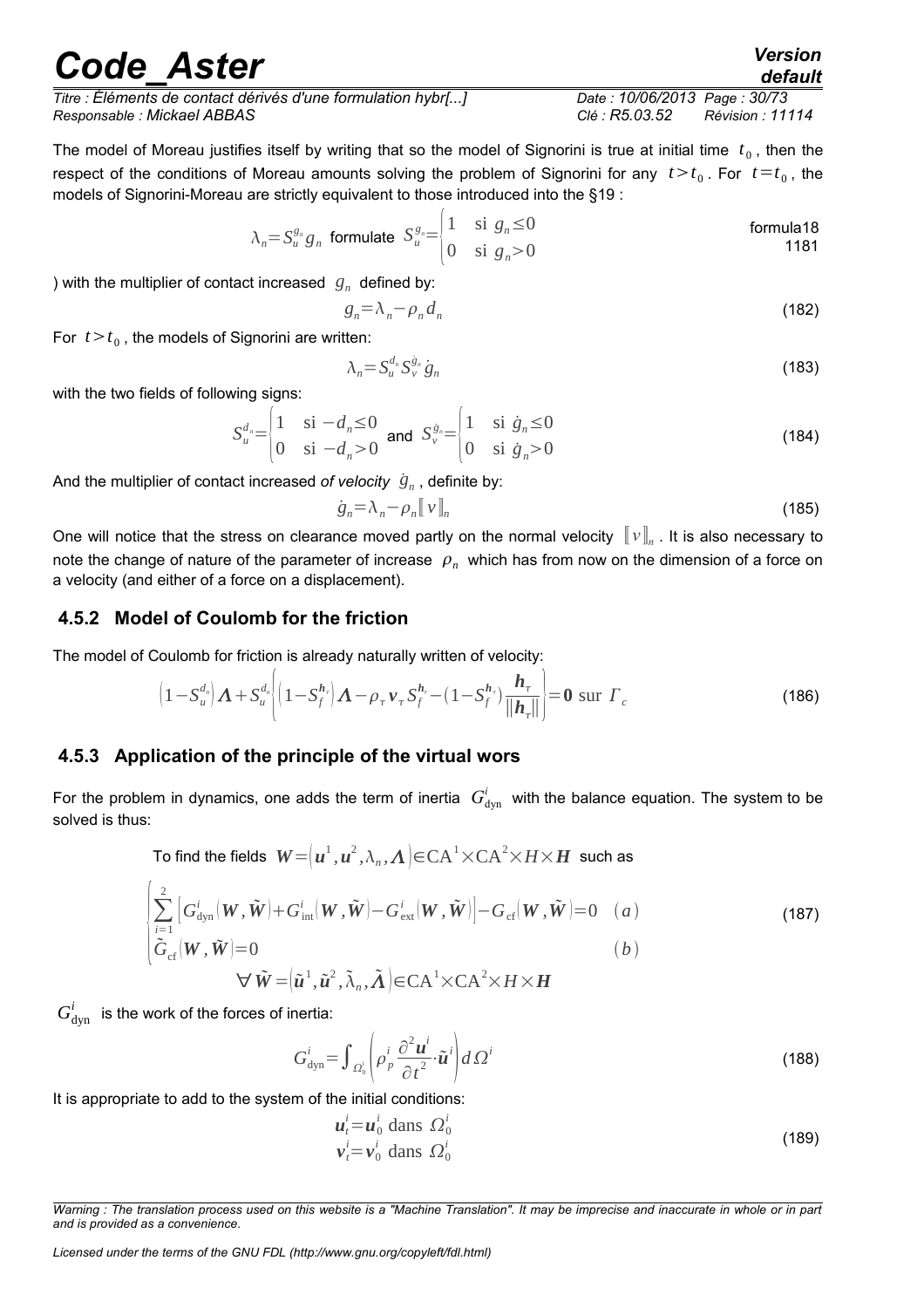*Titre : Éléments de contact dérivés d'une formulation hybr[...] Date : 10/06/2013 Page : 31/73 Responsable : Mickael ABBAS Clé : R5.03.52 Révision : 11114*

to supplement the system, it is also necessary to describe the diagram of temporal integration, which connects displacements at the speeds:

$$
\boldsymbol{u}_t^i = \boldsymbol{u}_0^i + \int_{t_0}^t \boldsymbol{v}_s^i \, d\,\tau \tag{190}
$$

By leaning on works of Jean [\[10\]](#page-57-2), we will use a diagram theta of order one:

$$
\boldsymbol{u}_{k+1}^{i} = \boldsymbol{u}_{k}^{i} + \Delta t_{k} \left[ (1 - \theta) \boldsymbol{v}_{k}^{i} + \theta \boldsymbol{v}_{k+1}^{i} \right] \text{ and } \boldsymbol{v}_{k+1}^{i} = \frac{\boldsymbol{v}_{k+1}^{i} - \boldsymbol{v}_{k}^{i}}{\Delta t_{k}}
$$
(191)

If  $\theta=0$ , one finds a purely explicit diagram. If  $\theta=1$ , one finds a purely implicit diagram of Eulerian type (one indeed finds the approximation velocity produced into quasi-static):

$$
\boldsymbol{v}_{k+1} = \frac{1}{\Delta t_k} \left( \boldsymbol{u}_{k+1} - \boldsymbol{u}_k \right)
$$
\n(192)

the diagram is stable if:

$$
\theta \geq 0 \text{ et } 1 - \theta \leq \frac{2}{\omega_m \Delta t_k} \tag{193}
$$

where  $\omega_m$  is the maximum pulsation of the dynamic system. In practice, one recommends to choose  $\theta$ between  $0.5$  and  $1$ .

#### <span id="page-30-2"></span> **4.5.4 Virtual wor of the forces of contact-friction**

We now will write the virtual wor of the forces of contact-friction in strong form. There is a component for the contact:

$$
G_{\rm c} = -\int_{\Gamma_{\rm c}} \lambda_n S_u^{d_n} S_{\nu}^{\dot{g}_n} [\![\tilde{u}]\!]_n d\Gamma_c \tag{194}
$$

And a component for friction:

$$
G_{\rm f} = \int_{\Gamma_c} \mu \,\lambda_n S_u^{d_n} S_f^{h_\tau} \Lambda \cdot \llbracket \tilde{\mathbf{u}} \rrbracket_{\tau} d \Gamma_c + \int_{\Gamma_c} \mu \,\lambda_n S_u^{d_n} (1 - S_f^{h_\tau}) \boldsymbol{\tau} \cdot \llbracket \tilde{\mathbf{u}} \rrbracket_{\tau} d \Gamma_c \tag{195}
$$

One does not see the field of sign velocities  $S_v^{\dot{g}_n}$  in the statement of the strong form of the reaction due to friction, but it is present implicitly in the statement of the multiplier of contact  $\left| \lambda_n \right|$ .

#### <span id="page-30-1"></span> **4.5.5 Weak formulation of the model of contact**

We now write the weak form of the model of contact established by the equation [\(183\)](#page-29-3):

$$
\tilde{G}_c = -\frac{1}{\rho_n} \int_{\Gamma_c} \lambda_n - S_u^{d_n} S_v^{g_n} \left( \lambda_n - \rho_n \left[ \mathbf{v} \right]_n \right) \tilde{\lambda}_n d\Gamma_c \tag{196}
$$

#### <span id="page-30-0"></span> **4.5.6 weak Formulation of the friction law**

We now write the weak form of the friction law drawn up by the equation [\(186\)](#page-29-2):

$$
\tilde{G}_{f} = \frac{1}{\rho_{t}} \int_{\Gamma_{c}} \mu \lambda_{n} S_{u}^{d_{n}} \Lambda \cdot \tilde{\Lambda} d\Gamma_{c} -
$$
\n
$$
\frac{1}{\rho_{t}} \int_{\Gamma_{c}} \mu \lambda_{n} S_{u}^{d_{n}} S_{f}^{h_{n}} \mathbf{h}_{\tau} \cdot \tilde{\Lambda} d\Gamma_{c} -
$$
\n
$$
\frac{1}{\rho_{t}} \int_{\Gamma_{c}} \mu \lambda_{n} S_{u}^{d_{n}} (1 - S_{f}^{h_{n}}) \frac{\mathbf{h}_{\tau}}{\|\mathbf{h}_{\tau}\|} \cdot \tilde{\Lambda} d\Gamma_{c} +
$$
\n
$$
\int_{\Gamma_{c}} (1 - S_{u}^{d_{n}}) \Lambda \tilde{\Lambda} d\Gamma_{c}
$$
\n(197)

*Warning : The translation process used on this website is a "Machine Translation". It may be imprecise and inaccurate in whole or in part and is provided as a convenience.*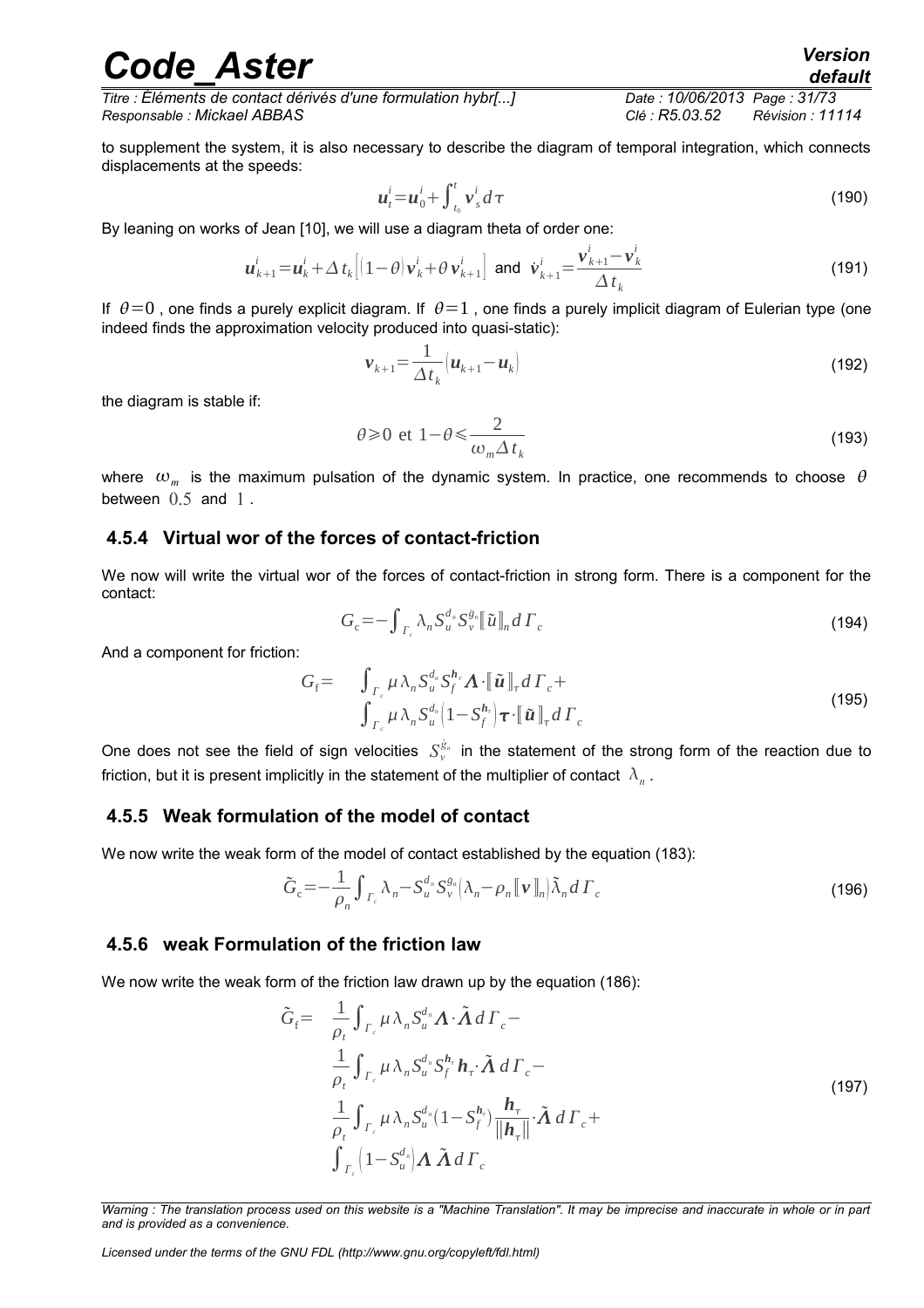*Titre : Éléments de contact dérivés d'une formulation hybr[...] Date : 10/06/2013 Page : 32/73 Responsable : Mickael ABBAS Clé : R5.03.52 Révision : 11114*

### <span id="page-31-0"></span> **4.5.7 Conservation of energy**

the Lagrangian formulation stabilized for the contact preserves the total energy of the system, the linear linear momentum and the angular linear momentum. In the case of friction, energy is preserved if friction is adherent (  $S^{d_n}_u S^{g_n}_v=1$  and  $S^{h_r}_f=1$  ), on the other hand it in the case of the reduction (dissipation) slipping friction (  $S_u^{d_n} S_v^{g_n} = 1$  and  $S_f^{h_n} = 0$ ).

*Warning : The translation process used on this website is a "Machine Translation". It may be imprecise and inaccurate in whole or in part and is provided as a convenience.*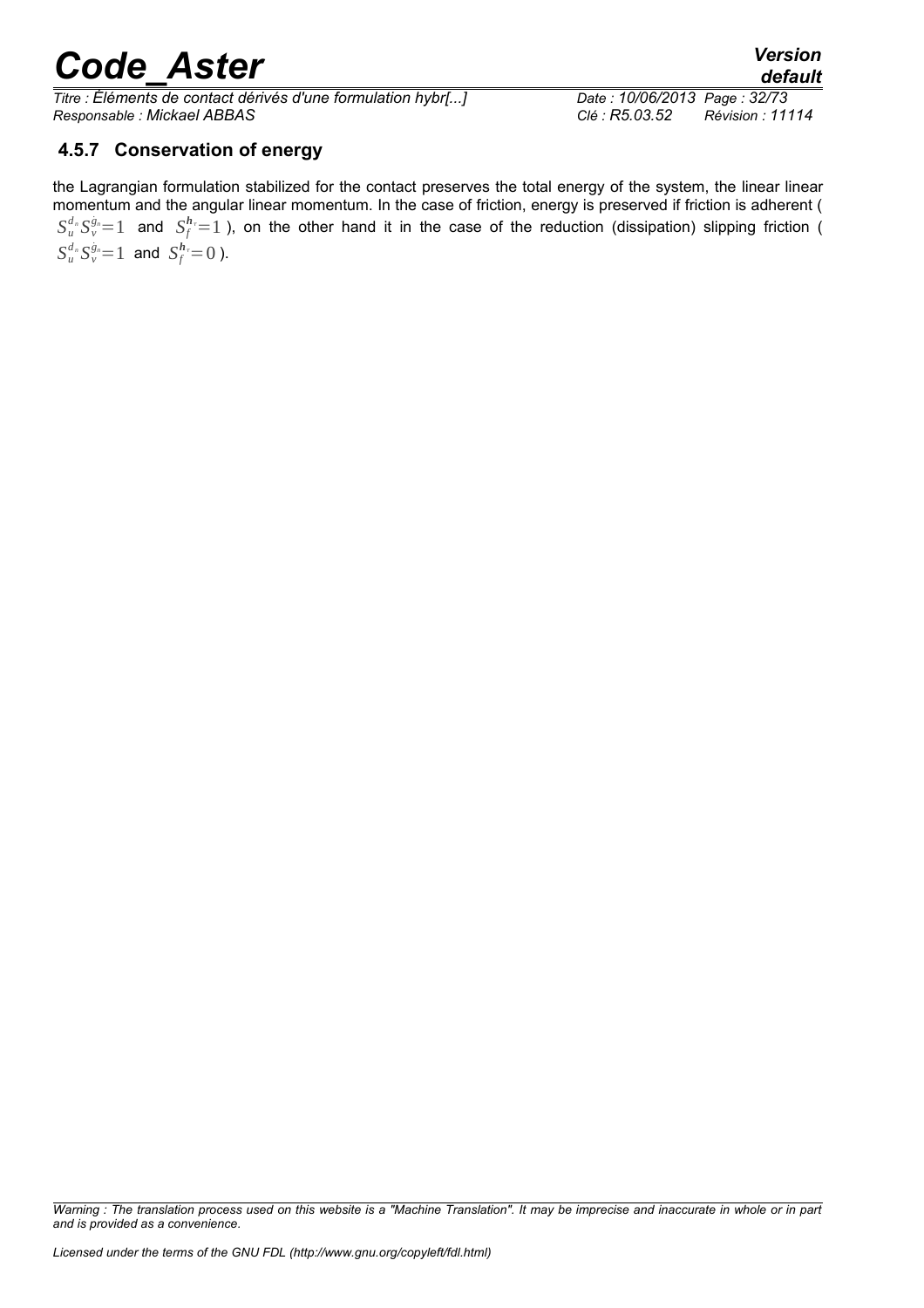*Titre : Éléments de contact dérivés d'une formulation hybr[...] Date : 10/06/2013 Page : 33/73 Responsable : Mickael ABBAS Clé : R5.03.52 Révision : 11114*

### <span id="page-32-2"></span> **5 Algorithms of resolution of the nonlinear system**

### <span id="page-32-1"></span> **5.1 incremental Formulation**

We will transform the continuous mixed variational formulations into an incremental form, because the problem is always solved in this form, whether it is into quasi-static or dynamics. One gives oneself a discretization of the time interval  $I = \vert 0, T \vert$  with calculating:

$$
0 = t0 < t1 < \cdots < tnT = T
$$
\n
$$
(198)
$$

With a stage  $\,k\,$  loading given, corresponding to fictitious time  $\,t_{\,k}$  , for  $\,k \!\in\!\! \big[1,n_{T} \big],$  one supposes known the fields at time  $t_{k-1}$  noted  $W_{k-1} = (u_{k-1}^1,u_{k-1}^2,\lambda_{n,k-1},\Lambda_{k-1})$ . One seeks the new fields solutions at time  $t_k$ noted  $\,\,W_k\!=\!\bigl(\bm{u}_k^1,\bm{u}_k^2,\lambda_{n,k},\bm{\Lambda}_k\bigr)$  . The hybrid formulation is written then in the following generic form:

To find the fields  $W_k \in CA^1 \times CA^2 \times H \times H$  such as:

$$
\begin{cases}\n\sum_{i=1}^{2} \left[ G_{\text{int},k}^{i} \left( \boldsymbol{W}_{k}, \tilde{\boldsymbol{W}}_{k} \right) - G_{\text{ext},k}^{i} \left( \boldsymbol{W}_{k}, \tilde{\boldsymbol{W}}_{k} \right) \right] - G_{\text{c},k} \left( \boldsymbol{W}_{k}, \tilde{\boldsymbol{W}}_{k} \right) - G_{\text{f},k} \left( \boldsymbol{W}_{k}, \tilde{\boldsymbol{W}}_{k} \right) = 0 \quad (a) \\
\tilde{G}_{\text{c},k} \left( \boldsymbol{W}_{k}, \tilde{\boldsymbol{W}}_{k} \right) = 0 \\
\tilde{G}_{\text{f},k} \left( \boldsymbol{W}_{k}, \tilde{\boldsymbol{W}}_{k} \right) = 0\n\end{cases}
$$
\n(199)

<span id="page-32-3"></span>
$$
\forall \tilde{W}_k \in CA^1 \times CA^2 \times H \times H
$$

the variational formulation given by the system [\(199\)](#page-32-3) is strongly nonlinear. Indeed, in addition to "classical" nonlinearities due to the large deformations or the nonlinear behaviors of the materials, several levels of nonlinearity inherent in contact-friction can be in addition distinguished:

•A geometrical non-linearity due to the ignorance *a priori* of the couples of points in contact between two surfaces;

•A non-linearity due to the ignorance of the state of contact of the paired points;

•A non-linearity due to the dependence in  $\lambda_n$  threshold of friction  $\lambda_s = \mu \lambda_n$ .

The group is written in the form of a nonlinear system:

$$
F\big(\boldsymbol{W}_k, p\big(\boldsymbol{W}\big)\big)=0\tag{200}
$$

With  $\,W_{\,k}\,$  which represents the unknowns of the system and  $\,p\big(\bm{W}\big)\,$  the parameters of the problem. The general idea is to solve this nonlinear system by fixing certain parameters of contact-friction then to linearize the system by a method of Newton:

1.To fix the parameters of computation  $p_0 \mid W_0 \mid$ ;

2.To solve the system by the method of Newton  $\bm{F}[\bm{W}, p_0|\bm{W}_0] = 0$ ;

3.To buckle into 1 as long as  $p_0 \neq p(W)$ ;

L method of Newton has consists in applying a development of Taylor to the first order:

$$
F\big|W_{k-1} + \delta W\big| \approx F\big|W_{k-1}\big| + \frac{\partial F\big|W_{k-1}\big|}{\partial W_{k-1}} \delta W \tag{201}
$$

According to the parameters which will be fixed, the method of resolution declines itself in several alternatives: •Method of the fixed points;

•Partial method of Newton;

•Method of Newton generalized;

### <span id="page-32-0"></span> **5.2 Temporal discretization for the model of Coulomb**

It is appropriate to notice that the friction law of Coulomb introduces the notion relative velocity of sliding  $v<sub>r</sub>$ between two solids. Into quasi-static, an implicit diagram of Eulerian is used. On the other hand, in dynamics, two situations arise:

*Warning : The translation process used on this website is a "Machine Translation". It may be imprecise and inaccurate in whole or in part and is provided as a convenience.*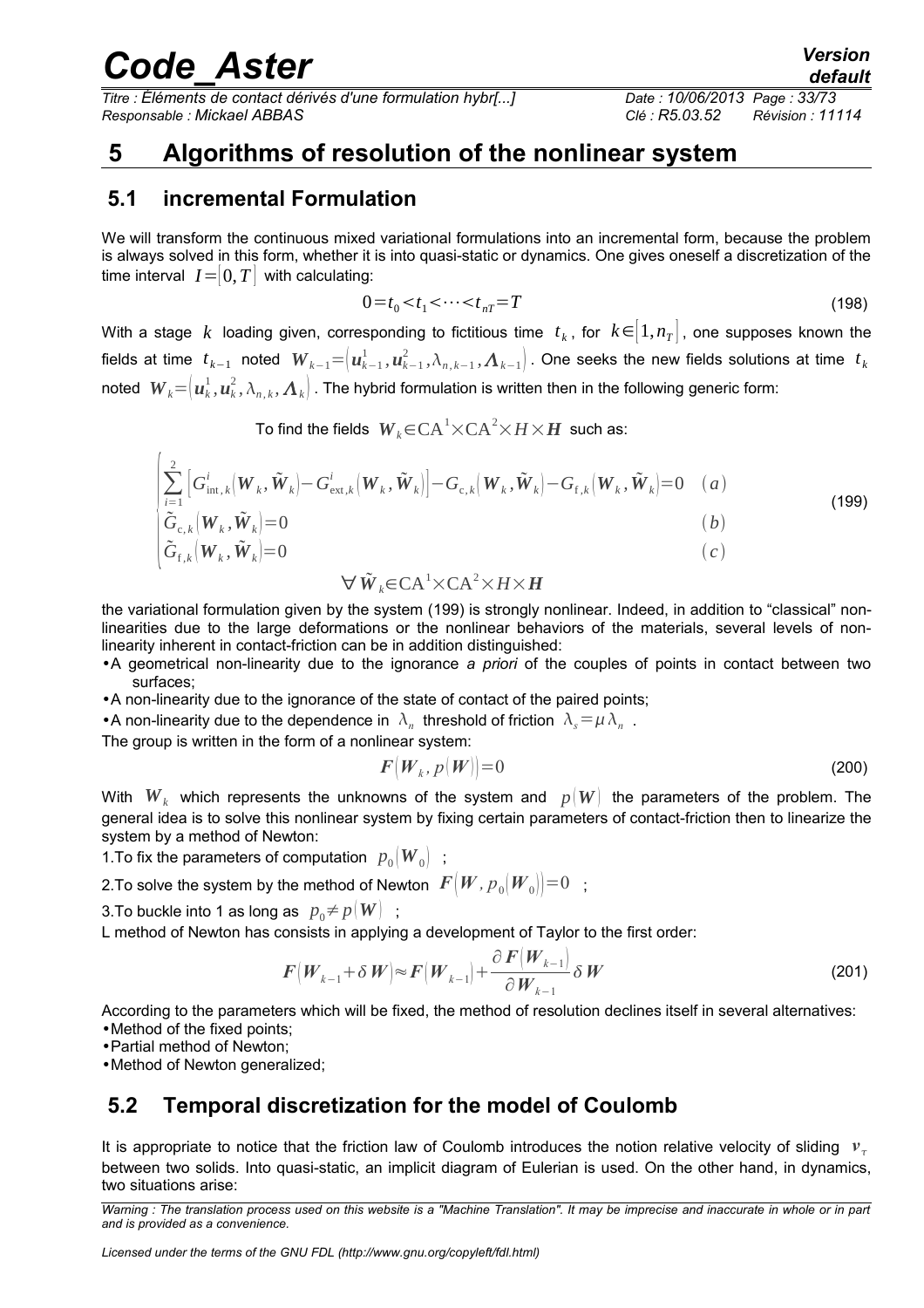*Titre : Éléments de contact dérivés d'une formulation hybr[...] Date : 10/06/2013 Page : 34/73 Responsable : Mickael ABBAS Clé : R5.03.52 Révision : 11114*

•One uses the formulation of velocity/impulse suggested in p[.29](#page-28-1) ;

•One uses a diagram of standard Newmark in displacement;

In this last case, one will not use the velocity given by the diagram, but the incremental form of implicit Eulerian type, as in static. This velocity is written in incremental form:

$$
\nu_{\tau} = \frac{1}{\Delta t} \left[ \Delta u \right]_{\tau} \tag{202}
$$

where  $\[\!\;\Delta\,u\,\!]_{\tau}$  represents the increment of the projection of the jump of displacement  $\,\bm u\,$  on the tangent level at contact surface at the point of contact considered. This incremental writing in displacement of the problem of Coulomb is equivalent to the original formulation of velocity. In practice, it in  $\Delta t$  the parameter is integrated  $\rho_\tau$  , i.e. one asks to the user to choose them in taking into account that one must integrate into it  $\|\Delta t\|^2$  typical" problem. One must thus take care so that the parameter  $\rho_t$  which one introduces *via* COEF\_FROT is worth  $\overline{\rho}_t = \frac{\rho_t}{\Delta}$  $\frac{\rho_t}{\Delta t}$  and not  $\rho_t$ .

### <span id="page-33-0"></span> **5.3 Parameters of computation**

the parameters of computation come from the way treat non-linearities of the problems of contact-friction. According to the assumptions of resolution, there exist several algorithms of resolution. In the initial algorithm (see [\[5\]](#page-56-7), [\[6\]](#page-56-6) and [\[7\]](#page-56-5)), three non-linearities of the contact/friction are solved by a series of overlapping fixed points. The algorithm uses five overlapping loops:

Buckle  $\langle K \rangle$  on time step

the Loop  $\leq J$  on the geometry Buckles  $\leq l$  > on the threshold of friction Buckles  $\leq$   $>$  on the statute of contact Buckles  $\langle N \rangle$  on Fine Newton buckles <N> End buckles  $\leq$  > End buckles  $\langle I \rangle$ End buckles <I> End buckles  $\langle K \rangle$ 

It remains on the level  $\langle N \rangle$  only the nonlinear terms not having been able to be treated. There are thus only the internal forces and dependant non-linearity at the end NON-differentiable of projection on the ball unit of the model of Coulomb.

There are three parameters which one can fix or not by key keys ALGO\_RESO\_\*, corresponding to the loops J, L and I, therefore eight algorithms. They do not have the role to be all used. In practice only three are useful.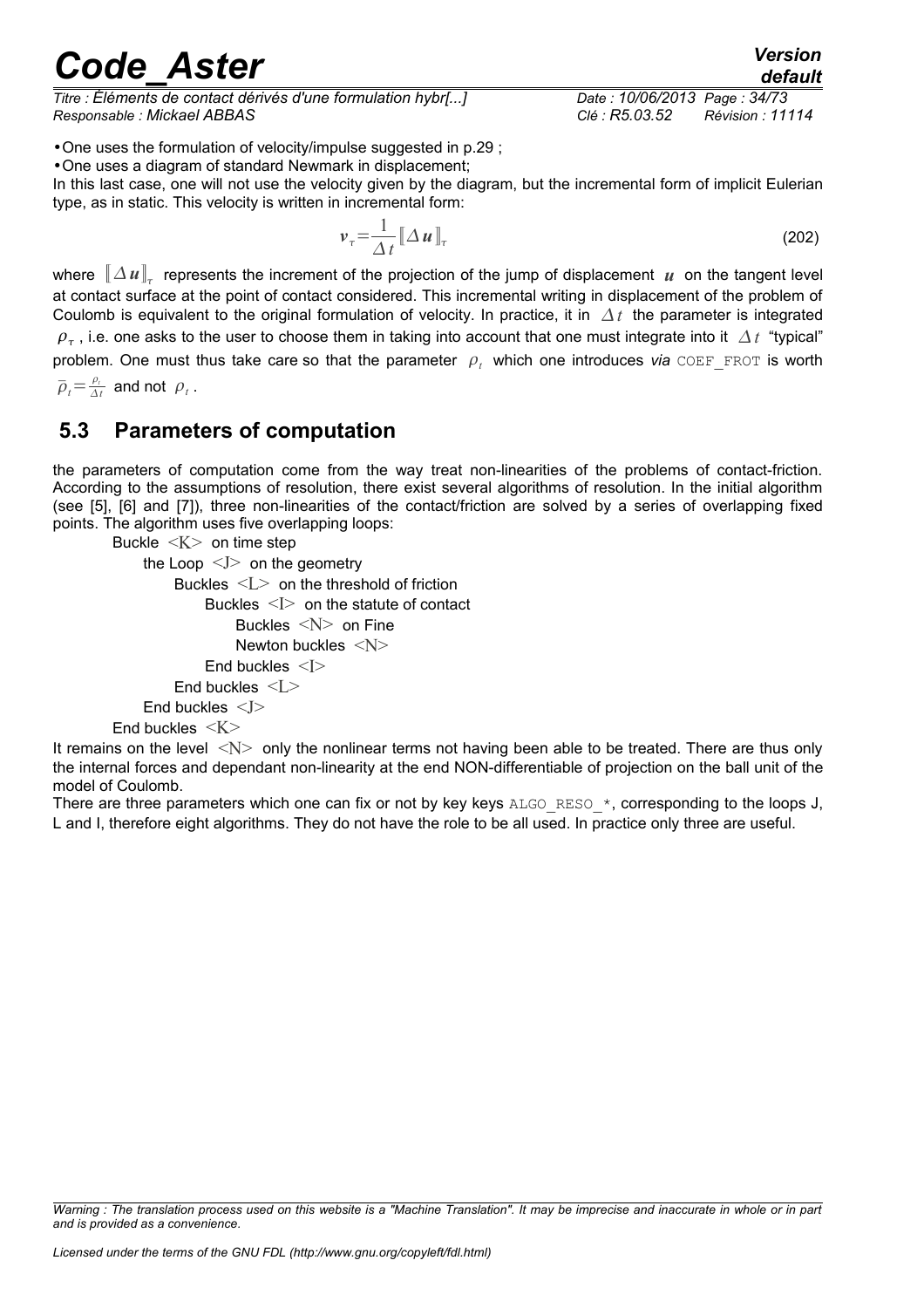*Titre : Éléments de contact dérivés d'une formulation hybr[...] Date : 10/06/2013 Page : 35/73 Responsable : Mickael ABBAS Clé : R5.03.52 Révision : 11114*

|                                                    | Code                    | Geometry<br>( <j> buckles)<br/>ALGO RESO GEOM</j> | Threshold of friction<br>( <l> buckles)<br/>ALGO RESO FROT</l> | Statutes of contact<br>( <l>buckles)<br/>ALGO RESO CONT</l> |
|----------------------------------------------------|-------------------------|---------------------------------------------------|----------------------------------------------------------------|-------------------------------------------------------------|
| Newton generalized                                 | <b>GNM</b>              | NEWTON                                            | NEWTON                                                         | NEWTON                                                      |
| partial Newton<br>in geometry<br>(Mode by default) | <b>PNM</b>              | POINT FIXE                                        | NEWTON                                                         | NEWTON                                                      |
| Points fixed                                       | <b>FPM</b>              | POINT FIXE                                        | POINT FIXE                                                     | POINT FIXE                                                  |
| partial Newton                                     | Mode not<br>recommended | to POINT FIXE                                     | POINT FIXE                                                     | NEWTON                                                      |
| partial Newton                                     | Mode not<br>recommended | to NEWTON                                         | NEWTON                                                         | POINT FIXE                                                  |
| partial Newton                                     | Mode not<br>recommended | to NEWTON                                         | POINT FIXE                                                     | <b>NEWTON</b>                                               |
| partial Newton                                     | Mode not<br>recommended | to POINT FIXE                                     | NEWTON                                                         | POINT FIXE                                                  |
| Newton partial                                     | Mode not<br>recommended | POINT FIXE                                        | POINT FIXE                                                     | NEWTON                                                      |

In the algorithm of generalized Newton (see [\[9\]](#page-57-0)), no parameter is fixed and the entirety of nonthe linearities is treated within the same iteration of Newton.

Buckle  $\langle K \rangle$  on time step

the Loop  $\langle N \rangle$  on Fine Newton buckles <N>

End buckles  $\langle K \rangle$ 

In practice, only three versions are interesting:

•Newton generalized GNM is the algorithm which gives the results most quickly, but it misses sometimes robustness (and thus causes failures of convergence). Moreover, it is very depend on the choice of the parameters of increase and requires a control of the cycles to be powerful (see p[.56\)](#page-55-1);

•Algorithm FPM is most robust, but it is very expensive (many iterations of Newton). Moreover of pathologies of cycling can appear in certain situations. On the other hand, it is relatively insensitive with the choice of the parameters of increase;

•Intermediate algorithm PNM proposes to keep the geometrical parameter in the fixed loop of point and to solve other non-linearities by Newton. It is an excellent compromise between the two preceding algorithms.

#### <span id="page-34-0"></span> **5.3.1 Buckle on the geometry**

the problem of geometrical non-linearity comes owing to the fact that one does not know *a priori* which will be the couples of points in contact. This ignorance also involves that of the local coordinate system (normal and plane tangent) in each potential point of contact.

This non-linearity is particularly marked for the problems with the left contact surfaces (i.e. nonplane) and/or potentially subjected to *great transformations (great relative slidings)*. In practice, only one correction is often sufficient if contact surfaces undergo little geometrical variation (small displacements).

It is important to understand what implies the geometrical reactualization: it is, with each iteration, a completely new problem of contact-friction which one solves, and where it is necessary to set out again of the determination of the couples of paired points. This is why the loop of geometry is most external.

The non-linearity of pairing involves also the NON-knowledge of the local coordinate system. However the local coordinate system running (the norm  $|n|$  and the two tangents  $|t_1|$  and  $|t_2|$  in 3D, in the deformed configuration) is present several time in the writing of the equations of Signorini-Coulomb. If the case of the norm is taken, that means that she is written, during displacement  $\boldsymbol{\mathit{u}}^1$  :

$$
n(\bar{x}) = n(\bar{p} + u^{1}(\bar{p}))
$$
\n(203)

*Warning : The translation process used on this website is a "Machine Translation". It may be imprecise and inaccurate in whole or in part and is provided as a convenience.*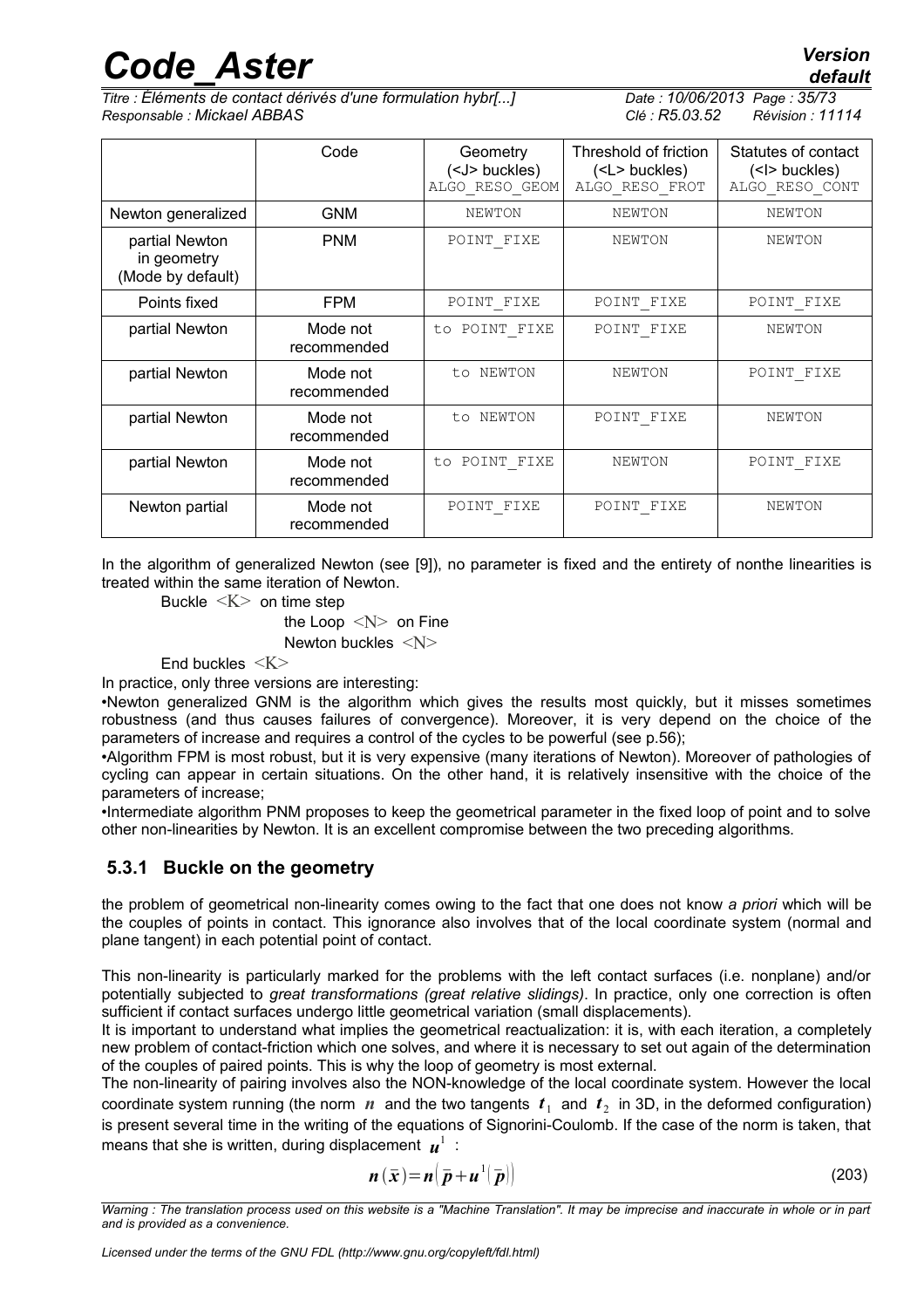| <b>Code Aster</b>                                            | <b>Version</b>               |
|--------------------------------------------------------------|------------------------------|
|                                                              | default                      |
| Titre : Éléments de contact dérivés d'une formulation hybr[] | Date: 10/06/2013 Page: 36/73 |

*Titre : Éléments de contact dérivés d'une formulation hybr[...] Date : 10/06/2013 Page : 36/73 Responsable : Mickael ABBAS Clé : R5.03.52 Révision : 11114*

the norm is thus nonlinear in displacement. This non-linearity can be derived in the equations or one can make the assumption that the norm remains constant during the loop *<J>* on the geometry:

$$
n(\bar{x}) \approx n(\bar{p} + u_j^1(\bar{p}))
$$
 (204)

In our case, one makes the assumption that the norm (and the tangent) remains constant during the loop on the geometry. The nombre of iterations of the loop is automatically given by the code but one can fix it by NB\_ITER\_GEOM. It should be noted that there is always at least a pairing at the beginning of time step, even if NB\_ITER\_GEOM=0.

### <span id="page-35-2"></span> **5.3.2 Buckle on the threshold of friction**

the non-linearity of threshold (friction of Coulomb) comes owing to the fact that the threshold of friction depends on the normal density of the force of contact  $|\lambda_n|$ , which is itself an unknown of the problem. The loop of POINTfixes <L> on the threshold of friction  $\ket{\lambda_s}$  comes down to dealing with the problem of contact-friction with a threshold of fixed *friction*, which returns to each iteration to dealing *with a problem of Tresca*. This strategy is very current to solve the friction of Coulomb, and is justified theoretically: by fixing the threshold of friction, one can derive *a convex potential associated* with the model with Coulomb, which makes it possible to connect the unknowns of displacement to their associated dual variables, the frictional forces.

#### <span id="page-35-1"></span> **5.3.3 Buckle on the statutes of contact**

last non-linearity relates to the ignorance of the effective state of contact. We adopted a method derived from the method of the active stresses implemented in *Code\_Aster* for the discrete contact (see [R5.03.50]). By default, the initial statute of the nodes of contact is lack of contact in *Code\_Aster*. In addition  $|\lambda_s|$  is initialized to zero (except if one uses SEUIL INIT). That returns starting with solving a problem without contact with the first iteration, then with contact but without friction and finally to activate friction with a threshold of fixed  $\ket{\lambda_s}$  friction (problem of Tresca). One can nevertheless start from a state initially contacting by means of option CONTACT INIT. In this case, it is possible to solve geometrically unstable problems with the formulation continues. It is an important advantage of the continuous formulation of the contact compared to the discrete formulations which do not support a mechanical problem which "is held" only by the contact.

Moreover, the method "slide" makes it possible to simulate of the contact bilateral by supposing that the nodes making contact will remain it throughout the transient (functionality activable by the keyword SLIDE).

### <span id="page-35-0"></span> **5.4 Linearizations of the terms**

the nonlinear algebraic system [\(199\)](#page-32-3) will be solved by linearization of the Newton type. We take again the statements of the equilibrium (PTV, to see p[.25\)](#page-24-1) and of the model of Signorini and Coulomb in weak form. The virtual quantities are then infinitesimal variations, therefore the quantities expressed in term of brought up to date coordinates (of the kind  $\delta x$ ) are transformed into variation on displacements  $\delta u$ :

$$
x = p + u \rightarrow \delta x = \delta u \text{ and } x = p + u \rightarrow \Delta x = \Delta u \tag{205}
$$

**important Note: the linearization of the terms in the following paragraphs implies the use of a diagram of Newmark in dynamics or the quasi-static case, which uses the incremental writing in displacement of the friction law.**

The PTV understands in particular the reaction of contact, which will be written with the variation of normal clearance:

$$
G_c = \int_{\Gamma_c} S_u^{g_n} g_n \, \tilde{\delta} \, d_n d \, \Gamma_c \tag{206}
$$

For the reaction of friction in the PTV:

$$
G_f = \int_{\Gamma_c} \mu \,\lambda_n S_u^{g_n} S_f^{h_\tau} \mathbf{h}_\tau \cdot \tilde{\delta} \, \mathbf{d}_\tau \, \mathbf{d} \, \Gamma_c + \int_{\Gamma_c} \mu \,\lambda_n S_u^{g_n} \left(1 - S_f^{h_\tau}\right) \tau \cdot \tilde{\delta} \, \mathbf{d}_\tau \, \mathbf{d} \, \Gamma_c \tag{207}
$$

It is important to understand the meaning of the notations. In the two preceding cases,  $\tilde{\delta}$  gets along like the total variation compared to displacements (statements drawn up with p[.13\)](#page-12-0).

*Warning : The translation process used on this website is a "Machine Translation". It may be imprecise and inaccurate in whole or in part and is provided as a convenience.*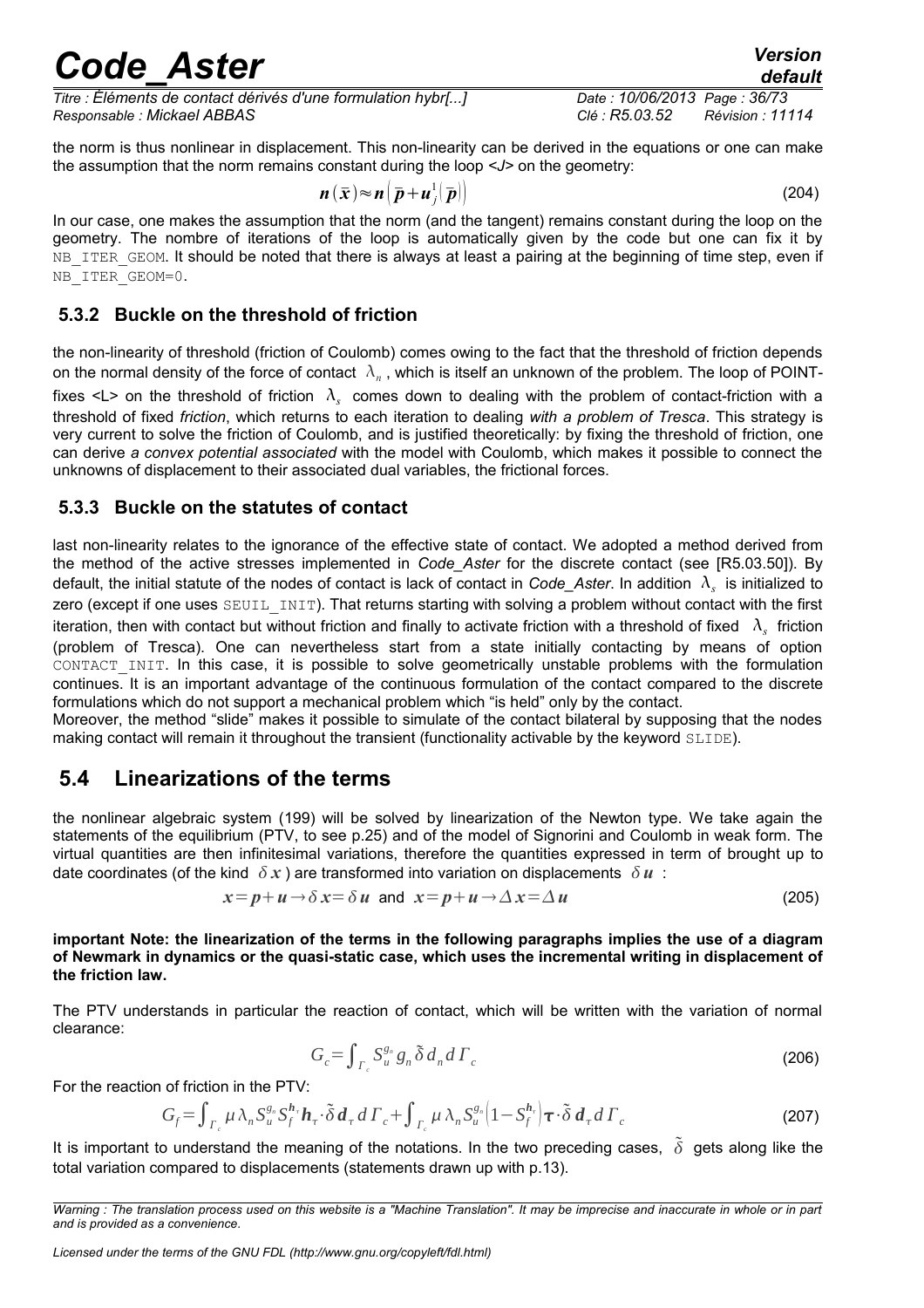*Titre : Éléments de contact dérivés d'une formulation hybr[...] Date : 10/06/2013 Page : 37/73 Responsable : Mickael ABBAS Clé : R5.03.52 Révision : 11114*

<span id="page-36-1"></span><span id="page-36-0"></span>

For the model of Signorini in weak form one considers:

$$
\tilde{G}_c = -\frac{1}{\rho_n} \int_{\Gamma_c} \left[ \lambda_n - S_u^{g_n} g_n \right] \delta \lambda_n d\Gamma_c \tag{208}
$$

In this case,  $\delta$  compared to the means like the variation contact pressure  $\lambda_n$ .

Finally for the model of Coulomb in weak form:

$$
\tilde{G}_f = \frac{1}{\rho_t} \int_{\Gamma_c} \mu \lambda_n S_u^{g_n} \Lambda \cdot \delta \Lambda \, d\Gamma_c -
$$
\n
$$
\frac{1}{\rho_t} \int_{\Gamma_c} \mu \lambda_n S_u^{g_n} S_f^{h_n} h_\tau \cdot \delta \Lambda \, d\Gamma_c -
$$
\n
$$
\frac{1}{\rho_t} \int_{\Gamma_c} \mu \lambda_n S_u^{g_n} (1 - S_f^{h_n}) \tau \cdot \delta \Lambda \, d\Gamma_c +
$$
\n
$$
\int_{\Gamma_c} (1 - S_u^{g_n}) \Lambda \cdot \delta \Lambda \, d\Gamma_c
$$
\n(209)

 $\delta$  gets along like the variation compared to the Lagrange of friction  $\Lambda$ .

By adding the terms corresponding to the equilibrium of structure (  $G^i_{int}$  and  $G^i_{ext}$ ), there is the following nonlinear system to solve:

$$
\begin{cases}\nL_u(\boldsymbol{W}_k, \delta \boldsymbol{W}_k) = L_{u,k} = 0 & (a) \\
L_c(\boldsymbol{W}_k, \delta \boldsymbol{W}_k) = L_{c,k} = 0 & (b) \\
L_f(\boldsymbol{W}_k, \delta \boldsymbol{W}_k) = L_{f,k} = 0 & (c)\n\end{cases}
$$
\n(210)

With  $W_k$  which represents the unknowns of the system and  $\delta\,W_k$  the virtual quantities. The first equation represents the equilibrium of structure with contact-friction, as the variation thus gets along compared to displacements, one a:

$$
L_{u,k} = G_{\text{ext},k}^i - G_{\text{int},k}^i - G_{\text{c},k} - G_{\text{f},k} \quad \forall \delta \, u_k^i \in \text{CA}_h^i \tag{211}
$$

L `following equation is the form of the model of contact of Signorini. The variation gets along compared to Lagrangian contact :

$$
L_{c,k} = \tilde{G}_{c,k} \quad \forall \delta \lambda_{n,k} \in H_h(\Gamma_c)
$$
\n(212)

For the friction law of Coulomb. The variation gets along compared to Lagrangian friction:

$$
L_{f,k} = \tilde{G}_{f,k} \quad \forall \delta \Lambda_k \in H_h(\Gamma_c)
$$
\n(213)

We already made an assumption in these two last equations: the Lagrange multipliers of the contact  $\|\lambda_n\|$  and the semi-multipliers of friction  $~\Lambda~$  were written only on one of two solids. It was thus supposed that  $~\varGamma_c$   $=$   $\varGamma_c^1~$  or  $\Gamma_c$ = $\Gamma_c^2$ . Privileged surface is called surface slave. One will evaluate the integrals on this surface. The linearization introduces in particular terms corresponding to the generalized jacobian of contact-friction. For the equilibrium:

$$
L_{u,k} \approx G_{ext,k-1}^{i} - G_{int,k-1}^{i} - G_{c,k-1} - G_{f,k-1} +
$$
\n
$$
\left| \frac{\partial G_{ext}^{i}}{\partial u^{i}} \bigg|_{X_{k-1}} - \frac{\partial G_{int}^{i}}{\partial u^{i}} \bigg|_{X_{k-1}} - \frac{\partial G_{c}}{\partial u^{i}} \bigg|_{X_{k-1}} - \frac{\partial G_{f}}{\partial u^{i}} \bigg|_{X_{k-1}} \right| \Delta u^{i}
$$
\n
$$
\left| -\frac{\partial G_{c}}{\partial \lambda_{n}} \bigg|_{X_{k-1}} - \frac{\partial G_{f}}{\partial \lambda_{n}} \bigg|_{X_{k-1}} \right| \Delta \lambda_{n}
$$
\n
$$
\left| -\frac{\partial G_{c}}{\partial \Lambda} \bigg|_{X_{k-1}} - \frac{\partial G_{f}}{\partial \Lambda} \bigg|_{X_{k-1}} \right| \Delta \Lambda
$$
\n(214)

*Warning : The translation process used on this website is a "Machine Translation". It may be imprecise and inaccurate in whole or in part and is provided as a convenience.*

*Licensed under the terms of the GNU FDL (http://www.gnu.org/copyleft/fdl.html)*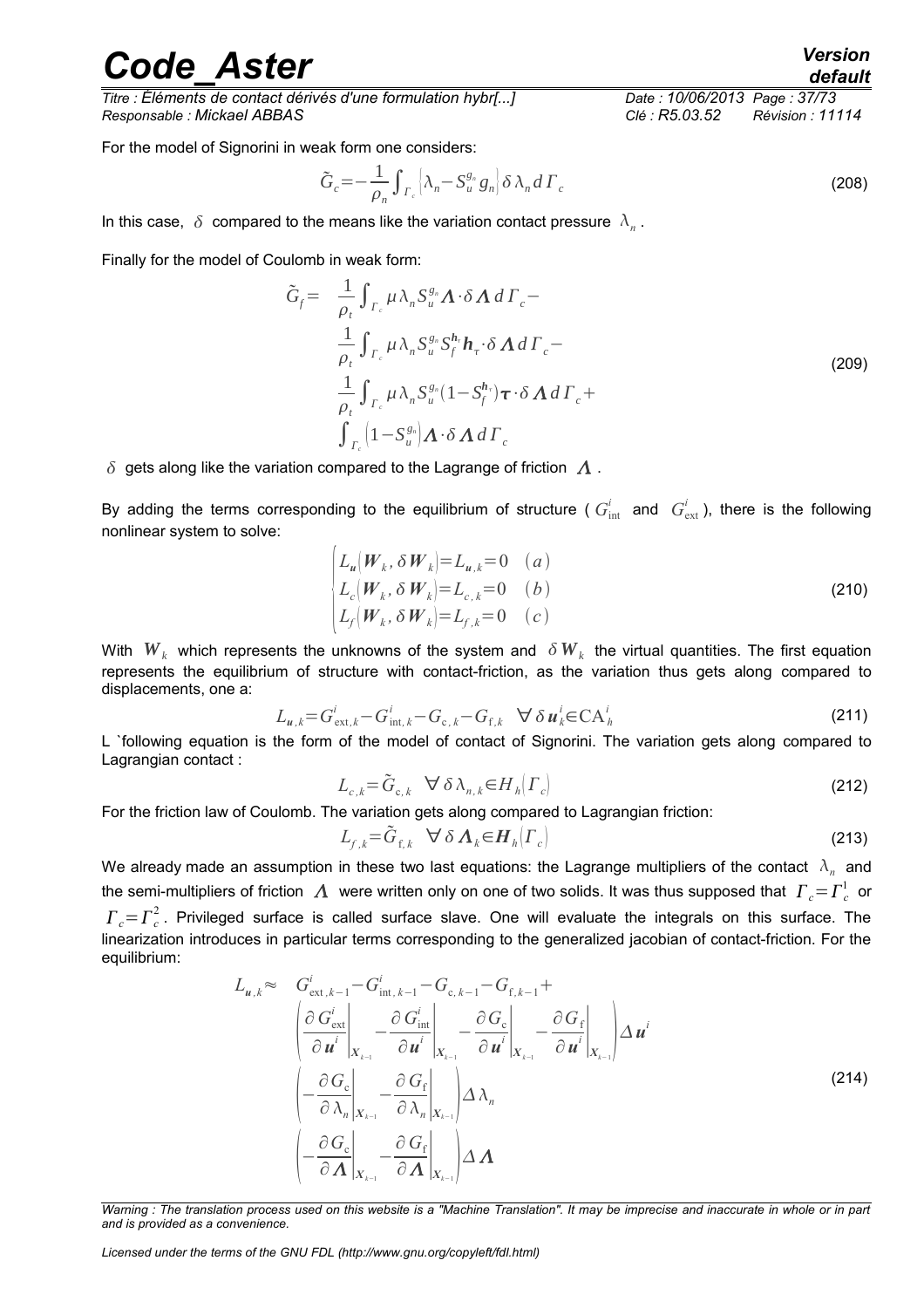*Titre : Éléments de contact dérivés d'une formulation hybr[...] Date : 10/06/2013 Page : 38/73 Responsable : Mickael ABBAS Clé : R5.03.52 Révision : 11114*

For the model of contact of Signorini:

$$
L_{c,k} \approx \tilde{G}_{c,k-1} + \frac{\partial \tilde{G}_c}{\partial u^i} \left|_{X_{k-1}} \Delta u^i + \frac{\partial \tilde{G}_c}{\partial \lambda_n} \right|_{X_{k-1}} \Delta \lambda_n + \frac{\partial \tilde{G}_c}{\partial \Lambda} \left|_{X_{k-1}} \Delta \Lambda \right)
$$
(215)

For the friction law of Coulomb:

$$
L_{f,k} \approx \tilde{G}_{f,k-1} + \frac{\partial \tilde{G}_f}{\partial u^i} \left|_{X_{k-1}} \Delta u^i + \frac{\partial \tilde{G}_f}{\partial \lambda_n} \right|_{X_{k-1}} \Delta \lambda_n + \frac{\partial \tilde{G}_f}{\partial \Lambda} \left|_{X_{k-1}} \Delta \Lambda \right)
$$
(216)

With final, we will obtain the following linearized system:

$$
\begin{cases}\nL_{u,k} \\
L_{c,k} \\
L_{f,k}\n\end{cases}\n\approx\n\begin{bmatrix}\nL_{u,k-1} \\
L_{c,k-1} \\
L_{f,k-1}\n\end{bmatrix} +\n\begin{bmatrix}\nJ_{uu} & J_{uc} & J_{uf} \\
J_{cu} & J_{cc} & J_{cf} \\
J_{fu} & J_{fc} & J_{ff}\n\end{bmatrix}\n\begin{bmatrix}\n\Delta u^i \\
\Delta \lambda_n \\
\Delta \Lambda\n\end{bmatrix} =\n\begin{bmatrix}\nL_{u,k-1} \\
L_{c,k-1} \\
L_{f,k-1}\n\end{bmatrix} + [J][\Delta W_k]\n\tag{217}
$$

We must evaluate all the terms of the jacobian matrix  $|J|$ .

### <span id="page-37-0"></span> **5.4.1 The alternatives for the linearization of the model of Coulomb**

the model of Coulomb connects the contact pressure to two quantities:

•Intensity of the shear stresses (frictional forces);

• Direction of friction  $\tau$  ;

The dependence of the direction of friction compared to the intensity of the contact pressure is an important point and which shows the difficulty of taking into account of the model of Coulomb. This dependence is paramount in 3D, on curved surfaces.

If one takes again the statement of the equilibrium, with integration of the reaction of friction *G<sup>f</sup>* , one thus has, in any rigor, a dependence with the contact pressure  $\lambda_n$   $\|\lambda_{\tau}\|$  and of  $\tau$ , but also, by the form of the weak model of friction, a dependence of  $\,\tilde{G}_f^{}\,$  to the contact pressure  $\,\lambda_n^{}\,$ . Three quantities are thus variable:

$$
\Delta_{\lambda_n}(|\lambda_{\tau}|| \neq 0 \quad \Delta_{\lambda_n}(\tau) \neq 0 \quad \Delta_{\lambda_n}(\tilde{G}_f) \neq 0 \tag{218}
$$

It is the most general case, however, one can distinguish in any rigor 8 possible configurations:

| Alternative | $\Delta_{\lambda_n}(  \boldsymbol{\lambda}_\tau  ) = 0$ | $\Delta_{\lambda_n}(\boldsymbol{\tau})$ | $\Delta_{\lambda_n}[\tilde G_f]$ | Stamps     |
|-------------|---------------------------------------------------------|-----------------------------------------|----------------------------------|------------|
|             | 0                                                       | 0                                       | $\mathbf 0$                      | Symmetric  |
| 2           | 0                                                       | 0                                       | $\neq 0$                         | Asymmetric |
| 3           | $\mathbf 0$                                             | $\neq 0$                                | $\mathbf 0$                      | Asymmetric |
| 4           | 0                                                       | $\neq 0$                                | $\neq 0$                         | Asymmetric |
| 5           | $\neq 0$                                                | 0                                       | $\mathbf 0$                      | Asymmetric |
| 6           | $\neq 0$                                                | 0                                       | $\neq 0$                         | Asymmetric |
|             | $\neq 0$                                                | $\neq 0$                                | 0                                | Asymmetric |
| 8           | $\neq 0$                                                | $\neq 0$                                | $\neq 0$                         | Asymmetric |

All these alternatives are numerically acceptable (they are alternatives of Newton) but only some have a true physical meaning. The alternative 1 corresponds if the contact pressure is constant: it is the model of Tresca or the alternative known as "fixed point on the threshold of friction", it is the only one which produces a symmetric tangent matrix. Alternative 8 is the most general case (method of Newton generalized). Except for these two cases, only two other alternatives have a physical meaning:

•Alternative 4 supposes that one compared to the neglects the dependence of the intensity of friction contact pressure but which one can have of the variations of direction of the tangential directions "abrupt". The typical case is that of a curved surface in 3D with low intensities of contact pressure (shaving contact);

*Warning : The translation process used on this website is a "Machine Translation". It may be imprecise and inaccurate in whole or in part and is provided as a convenience.*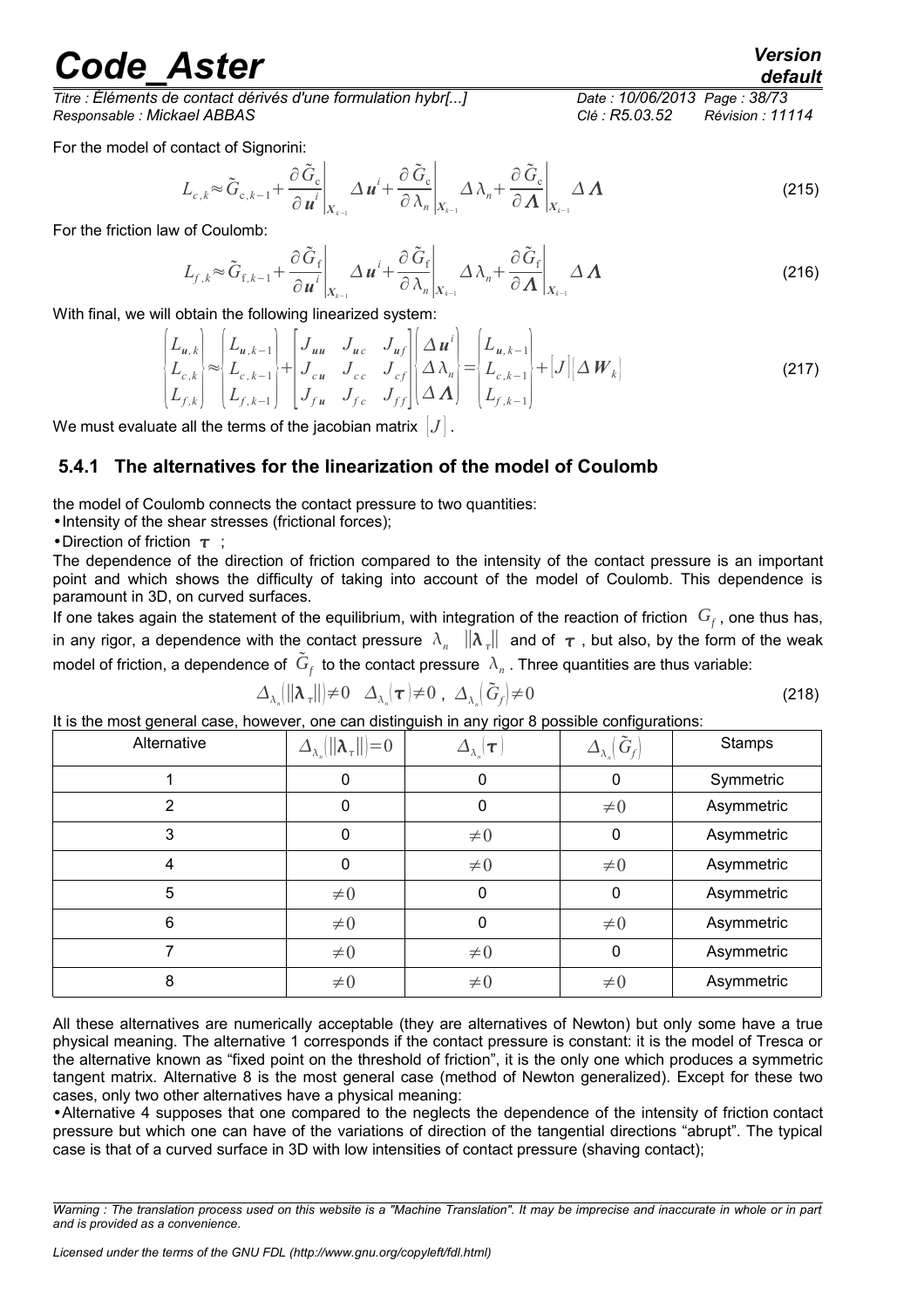*Titre : Éléments de contact dérivés d'une formulation hybr[...] Date : 10/06/2013 Page : 39/73 Responsable : Mickael ABBAS Clé : R5.03.52 Révision : 11114*

•Alternative 6 supposes that one can compared to the neglect the dependence of the direction of friction contact pressure (case 2D or 3D plane) but not the dependence of the frictional force. The typical case is that of a plane surface 3D or 2D, with a strong intensity of contact pressure;

In practice, alternative 8 introduced of the terms numerically badly conditioned which slow down convergence. The dependence with the direction of friction couples geometrical terms with terms in pressure. We thus introduced the alternative 5 which seems to be a good compromise. The computation terms of the jacobienne is deferred in appendix (see p.5[959\)](#page-58-0)

On the assumptions of simplification, one neglected the second variation of tangent clearance (equation [313\)](#page-59-0) because the equations which result from this are very complex and do not seem to bring a significant gain on the velocity of convergence. Of course, one thus loses the theoretical quadratic convergence of the algorithm of Newton.

*Warning : The translation process used on this website is a "Machine Translation". It may be imprecise and inaccurate in whole or in part and is provided as a convenience.*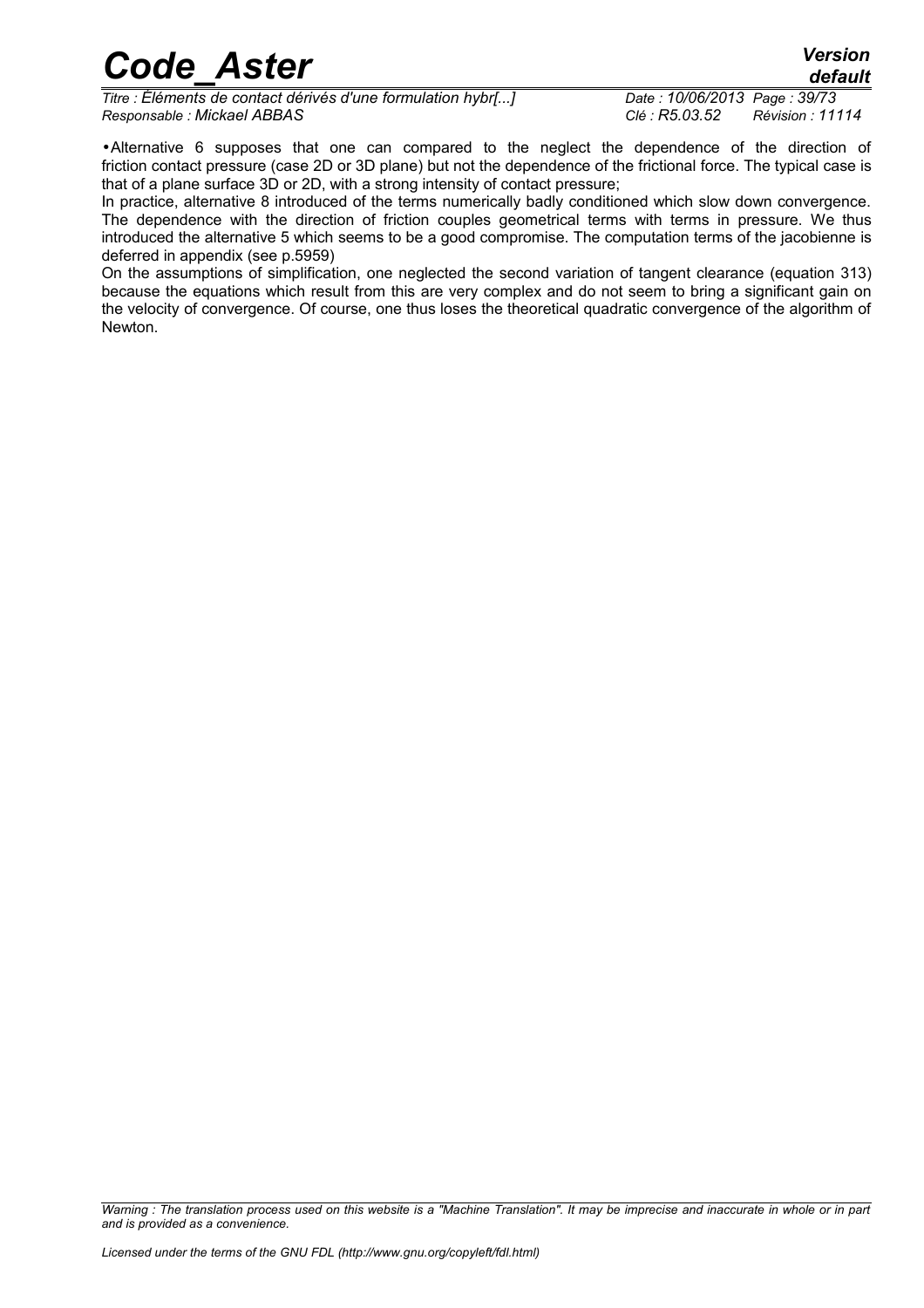*Titre : Éléments de contact dérivés d'une formulation hybr[...] Date : 10/06/2013 Page : 40/73 Responsable : Mickael ABBAS Clé : R5.03.52 Révision : 11114*

## **6 Discretization of the mixed variational formulation**

One describes in this section the discretization of the problem defined by the variational formulations data p[.25.](#page-24-0) The variational formulations used have the following common points:

- The writing of PTV for the equilibrium of structure, by means of a weak formulation of the balance equation;
- A vector field of unknowns: that of the primal variables representative either displacements, or velocities (in dynamics, in the case of the theta-diagram);
- The geometry is represented by a regular triangulation (classical polynomial finite elements);
- An unknown scalar field representing the multiplier of Lagrange of contact  $\lambda$ ;
- U N unknown vector field representing the semi-multiplier of Lagrange of friction  $\Lambda$  ;
- The model of contact of Signorini is applied in a weak way, with an increased Lagrangian formulation;
- The model of friction of Coulomb is applied in a weak way, with an increased Lagrangian formulation;
- Fields of sign, discontinuous, for the contact and friction were introduced into the formulation.

In this chapter, we will introduce all the ingredients necessary to the fabrication of the discretized model, then, in the following chapter, we will see the way solve the problem.

Important: from now on, we will note  $\,\lambda\,$  and either  $\,\lambda_n\,$  the contact pressure to reduce the notations. The pressure of friction is always noted  $\Lambda$  .

## **6.1 Theoretical elements**

### **6.1.1 Paving of the field**

the formula  $\,\varOmega^i\,$  are approached by fields  $\,\varOmega^i_h\,$  polygonal. With each formula  $\,\varOmega^i\,$  a family with triangulations is associated  $T_{h'}$  with the parameter  $h^i$  which is the step of the mesh of the field  $\Omega^i$ . By noting  $K^i_{j}$   $NE^i$ elements of each triangulation, we can write:

<span id="page-39-1"></span>
$$
\Omega_h^i = \bigcup_{j=1}^{NE^i} K_j^i \tag{219}
$$

For the discretization of the border of contact  $\int_{c}^{i}$ , we are vis-a-vis a first important assumption. Indeed, this border can be discretized of two ways:

• One takes the geometrical trace of the mesh of the field  $\Omega^i$  subjacent;

• One creates a new independent mesh, with his own step of discretization.

In practice, the mesh of the border is almost always built on the first assumption, because that would imply if not a work of mesh difficult to implement, particularly in 3D. One will thus use always the geometrical trace of the mesh of the field  $\Omega^i$  like mesh for the border of contact. The trace of  $T_{h^i}$  forms a mesh  $T^F_{h^i}$  of  $T^i_c$ . The discretized border  $\overline{\varGamma}^i_{c,h}$  is made up of  $\overline{\textit{NE}}^i_c$  elements  $\overline{\textit{k}}^i_j$  :

<span id="page-39-0"></span>
$$
\Gamma_{c,h}^i = \bigcup_{j=1}^{N E_c^i} k_j^i \tag{220}
$$

### **6.1.2 discrete Spaces of approximations**

the discrete version of space  $\ H^1\big(\varOmega^i\big)$  , on the field  $\ \varOmega^i$  , which one will note  $\ H_h^{i,q}$  , is such as:

$$
H_h^{i,q} = \left[ \boldsymbol{u}^i \in \left| C\left(\bar{\Omega}^i\right) \right|^d; \boldsymbol{u}_{|K_j^i}^i \in \left| P_q \left( K_j^i \right) \right|^d \text{ pour } 1 \leq j \leq N E^i \right] \tag{221}
$$

with  $NE<sup>i</sup>$  the number of elements coming from the triangulation [\(219\)](#page-39-1),  $d$  the dimension of the problem,  $C(\bar{\Omega}^i)$  the space of the continuous functions on the dependancy of  $\Omega^i$  and  $P_q[K^i_j]$  the space of polynomials of degree lower or equal to  $q$  on the field. One indicated by  $CA^i$  space containing the kinematically admissible functions. The discrete version of this space, noted  $\;CA_{h}^{i,q}\;$  is built like [\(221\)](#page-39-0):

*Warning : The translation process used on this website is a "Machine Translation". It may be imprecise and inaccurate in whole or in part and is provided as a convenience.*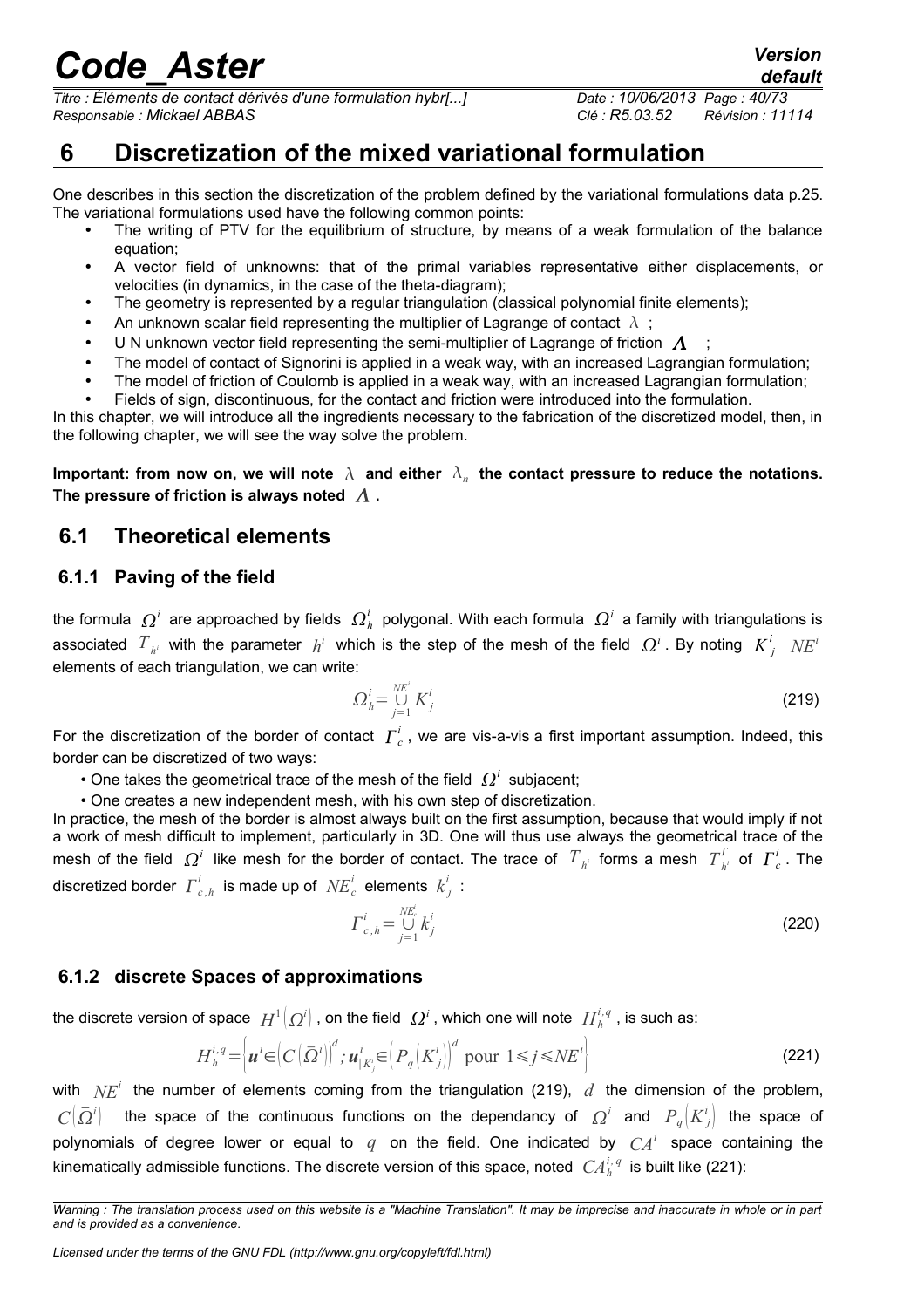*Titre : Éléments de contact dérivés d'une formulation hybr[...] Date : 10/06/2013 Page : 41/73 Responsable : Mickael ABBAS Clé : R5.03.52 Révision : 11114*

$$
CA_h^{i,q} = \left\{ \boldsymbol{u}^i \in \left(C\left(\overline{\Omega}^i\right)\right)^d : \boldsymbol{u}_{|K_j'}^i \in \left(P_q\left(K_j^i\right)\right)^d \text{ pour } 1 \leq j \leq NE^i \text{ et } \boldsymbol{u}_{|T_u'}^i = 0 \right\}
$$
\n(222)

We will write the discrete version as of the space of the traces of functions on the border:

$$
CA_h^{\gamma,i} = \left| \operatorname{trace} \left( \mathbf{u}^i \right) \text{ sur } \Gamma_c^i; \mathbf{u}^i \in CA_h^{i,q} \right| \tag{223}
$$

From now on, one will forget the notation  $q$  the order of the polynomials to indicate.

### **6.1.3 The Inf-Sup** *condition* **or condition LBB**

the mixed character of the formulation imposes *a dependence* between spaces finite elements of the multipliers of contact and friction and space finite elements of displacements. This choice concerns the compatibility condition (or Inf-Sup condition or condition LBB of Ladyzenskaya-Babuska-Brezzi). A mechanical problem is in general brought back to solve *a variational equation* of the type:

Trouver 
$$
u \in U
$$
 tel que  $\forall u^* \in U$ 

\n
$$
\begin{cases}\n a(u, u^*) = \langle I, u^* \rangle & \text{dans } U \\
 u = g & \text{sur } \partial U\n\end{cases}
$$
\n(224)

where *U* is a space of Hilbert. He is often more convenient to rewrite this problem in a form known as *mixed*, with two unknowns  $u \in U$  etformule  $\lambda \in M$ :

\n
$$
\text{Trouver } u \in U \text{ et } \lambda \in M \text{ tel que } \forall u^* \in U \text{ et } \forall \lambda^* \in M
$$
\n

\n\n $\begin{cases}\n a(u, u^*) + b(u^*, \lambda) = \langle l, u^* \rangle & \text{dans } U \\
 b(u^*, \lambda) = \langle g, \lambda^* \rangle & \text{sur } \partial U\n \end{cases}$ \n

\n\n (225)\n

where *M* is also a space of Hilbert, dual of *U* by the bilinear form *b* . The problem is that the formulation given by [\(224\)](#page-40-1) is not equivalent to the formulation given by [\(225\)](#page-40-0). Thus, in this very general frame, *the equivalence* of the two formulations, as well as *a requirement and sufficient of existence and unicity* (moreover, of course, classical assumptions on *the ellipticity* and *the coercity* of the bilinear form *a* ) solution of [\(225\)](#page-40-0), is given by the condition known as of *Ladyzenskaya*, *Babuska* and *Brezzi* (LBB):

$$
\exists \alpha \in \mathbb{R} > 0, \inf_{\lambda^* \in M} \sup_{\mathbf{u}^* \in U} \frac{|b(\mathbf{u}^*, \lambda^*)|}{\|\lambda^*\|_{M} \cdot \|\mathbf{u}^*\|_{U}} \ge \alpha > 0
$$
\n(226)

This condition indicates *how* space should be chosen *M* , so that the formulations are equivalent. However, it is necessary to acknowledge that from an operational point of view, one is not so much more advanced, because this condition, very abstract, is also very technical to implement. The more so as this condition is expressed in the continuous frame and that its transition in the discrete frame is not guaranteed! One will be satisfied to give implementing rules resulting from the literature.

The application of condition LBB to our problem of contact depends on the nature of the interfaces:

•If the interface is left, obtaining a Inf-Sup *condition* with a discontinuous discretization of the multipliers of contact requires a very fine discretization of these multipliers;

•If the interface is plane, the space  $CA_h^{\gamma,i}$  of the traces of the fields of displacements on the interface of contact as spaces discretization of the field of multiplier of contact meets condition LBB;

The continuous method uses the space of the traces of the fields of displacements, knowing that stability (with meaning LBB) will not be guaranteed for the nonplane interfaces.

One takes fields of multipliers in space  $CA_h^{\gamma,i}$  on all the interface of contact[2](#page-40-2)Sauf<sup>2</sup>. For left *surfaces* [\(Figure 6\)](#page-41-0), this choice is convenient (since we discretize the field of multipliers in a way identical to the field of displacement), but it does not have no proof *of stability there*. Indeed, the problem comes from what the choice of one of two surfaces as surfaces integration constitutes a more or less rough approximation, like illustrates it [Figure 6.](#page-41-0) The experiment shows however that this difficulty can be circumvented by the use of fields of approximation as smooth as possible (lissage of the norms, continuity of the fields of multipliers). We will see later that the respect of the Inf-Sup condition is also strongly related to the numerical diagram of squaring used to evaluate the integrals.

<span id="page-40-1"></span><span id="page-40-0"></span>

<span id="page-40-2"></span><sup>2</sup> if one wants to treat certain incompatibilities between contact-friction and the limiting conditions *Warning : The translation process used on this website is a "Machine Translation". It may be imprecise and inaccurate in whole or in part and is provided as a convenience.*

*Licensed under the terms of the GNU FDL (http://www.gnu.org/copyleft/fdl.html)*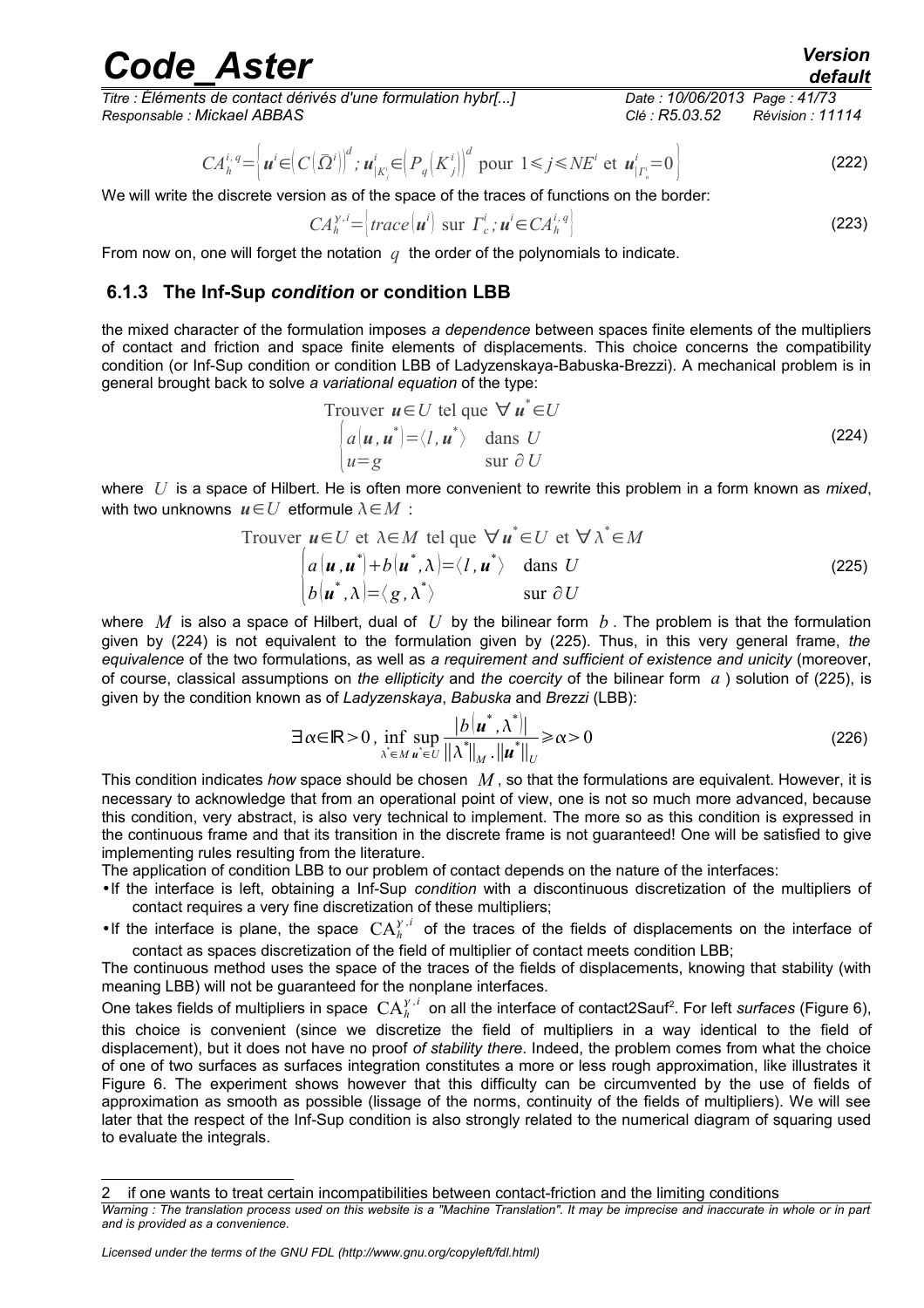*Code\_Aster Version default Titre : Éléments de contact dérivés d'une formulation hybr[...] Date : 10/06/2013 Page : 42/73 Responsable : Mickael ABBAS Clé : R5.03.52 Révision : 11114* interpenetration zone slave surface master surface

<span id="page-41-0"></span>**Figure 6: Incompatible left surfaces**

For the user of the contact in *Code\_Aster*, this choice means that it is likely to have difficulties of convergence since the interfaces of contact are left, that the relative sliding is significant or that the difference in discretization is important between two surfaces.

### <span id="page-41-1"></span> **6.1.4 Fields of sign**

the choice of spaces of approximations (of polynomial finite elements type) for the field of displacement, the field of multiplier of Lagrange of contact and the field of the semi-multipliers of friction are not sufficient to build the discrete problem. There remains the case of the fields of signs (for the contact, friction, the velocity field, etc) which are naturally in infinite spaces. One uses a collocation method to approximate these fields of sign. One thus chooses a finished collection of points of discretized contact surface  $\overline{\varGamma}^i_{c,h}$  :

$$
\left(p^i_j\right)_{1\leq j\leq n_c'}\in\Gamma^i_{c,h} \tag{227}
$$

a field of sign  $|S|$  will thus be approached by  $|S_h|$ , which is the following discrete sum:

$$
S_h = \sum_{j=1}^{n_c} \omega_j S(p_j)
$$
 (228)

Attention! The number of collocation points  $n_c^i$  is not necessarily the same one as the number of points resulting from the discretization finite elements from the multipliers from contact/friction (which rests, one recalls it, on the geometrical trace of discretized volume).

### **6.1.5 Numerical integration**

to numerically evaluate the integrals, it is appropriate to choose a diagram of numerical squaring suitable. One is based for that on the integration of the discontinuous terms (fields of sign) which "guide" the best diagram to be adopted. Question thus moves towards the choice of the optimal collocation points to obtain forces of precise contact.

The respect of the Inf-Sup condition was approached in the frame of the choice of the functions of approximation of the fields of multipliers of contact and friction. In optics to always observe this condition, it was known as that it was strongly related to the accuracy of the numerical integration which one is able to obtain. The phenomenon is understood when one makes the analogy with the methods of numerical under-integration sometimes employed to solve problems of numerical blockings due to a too great wealth of the approximation, while then making "lower" the degree of interpolation of the fields into under-integral. The reasoning can thus be reversed easily: if numerical integration "distorts" (while enriching or while impoverishing) the polynomial interpolation of the fields of multipliers, one is likely to leave the field of stability of condition LBB.

*Warning : The translation process used on this website is a "Machine Translation". It may be imprecise and inaccurate in whole or in part and is provided as a convenience.*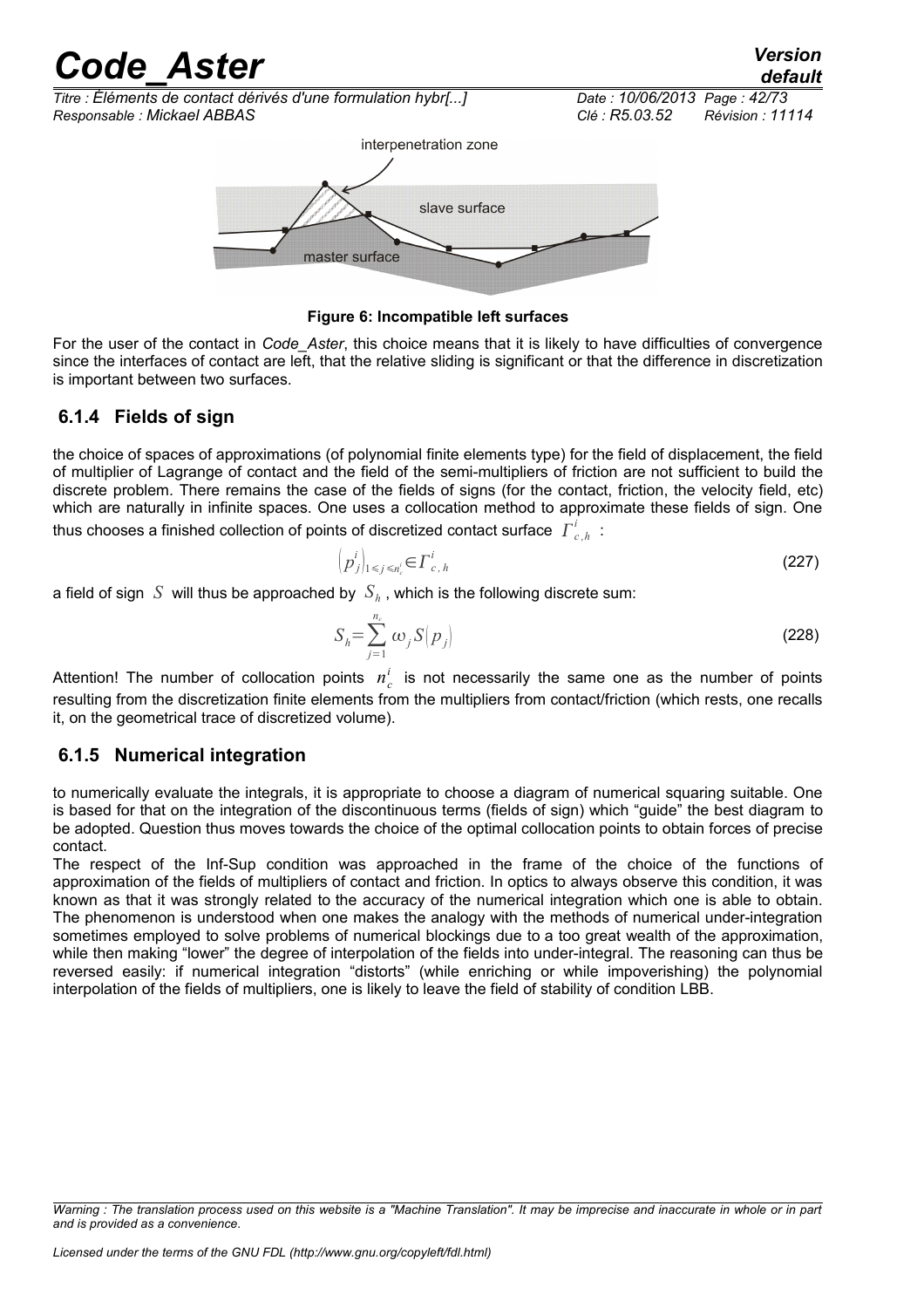*Titre : Éléments de contact dérivés d'une formulation hybr[...] Date : 10/06/2013 Page : 43/73 Responsable : Mickael ABBAS Clé : R5.03.52 Révision : 11114*



<span id="page-42-0"></span>nonpolynomial quadratic

**Figure 7: Numerical integration and compatibility**

It is the case, in particular in the event of incompatibility. Let us imagine that the elementary area of integration on surface slave recovers several elements of main surface. As the function-test have as a support NON-no one a finite element, the fact of integrating numerically, by a squaring of Gauss, a nonpolynomial function, but identically null on part of the area of integration, is clearly not exact, because squaring is completely inappropriate (see [Figure 7\)](#page-42-0). However it is what one does when one tries to integrate a functional field of a main element on *an element slave much wider* (not compatible). By reversing the choice of surfaces, result is clearly better [\(Figure 7](#page-42-0) on the right), but still without guarantee to have a satisfactory integration. Thereafter, we will describe the method adopted for *Code\_Aster*, based on a subdivision of the element *which is used only for integration*. This method, which consists in refining the surface of integration, limits the error of numerical integration, and has especially the advantage of being extremely simple to implement.

Several ways were explored to try to minimize these problems of incompatibilities between surfaces. That which was retained in Code Aster is to propose various diagrams of numerical integration, usable according to the needs. There are several types of diagrams:

- Numerical integration with the nodes;
- Numerical integration with Gauss points ;
- Numerical integration by the method of *Simpson* with 3,5 or 9 points of integration;
- Integration by the method of *Newton-Dimensions* with 4,5 or 10 points of integration;

The integration of Simpson makes it possible to improve the results in the event of incompatibility of mesh between two contact surfaces, thanks to the subdivision of the elements of integration which we already evoked above.

The integration of Newton-Dimensions makes it possible to integrate exactly polynomials of a high nature (higher than three). It proves very useful when the interpolation functions used on one of two contact surfaces are of order higher than one ( *P1*−*P2* , *P2*−*P2* …). Moreover, squarings of Newton-Dimensions also allow (like those of Simpson) a subdivision of the element of integration, and thus apply in the event of incompatibility of meshes.

However, one will take care well not to believe that a systematic use of a richer squaring (Simpson, Newton-Dimensions) is always a good choice. Initially because, in most case, squaring with the nodes proves in practice sufficient ( *P1*−*P1* with sufficiently fine meshes). Then because the richer one squaring is (of many points of integration), the more important the computational loads are, and one will realize well quickly that, for example, the use of the squaring of Newton-Dimensions is quickly crippling. There is thus no systematic rule a priori as for the choice of a squaring, except the few indications which we gave: it is necessary to take account of the specificity of the model and the mechanical problem studied, and to make a compromise between the accuracy wanted for the solution and the time computing necessary.

## **6.2 Elements of contact**

*Warning : The translation process used on this website is a "Machine Translation". It may be imprecise and inaccurate in whole or in part and is provided as a convenience.*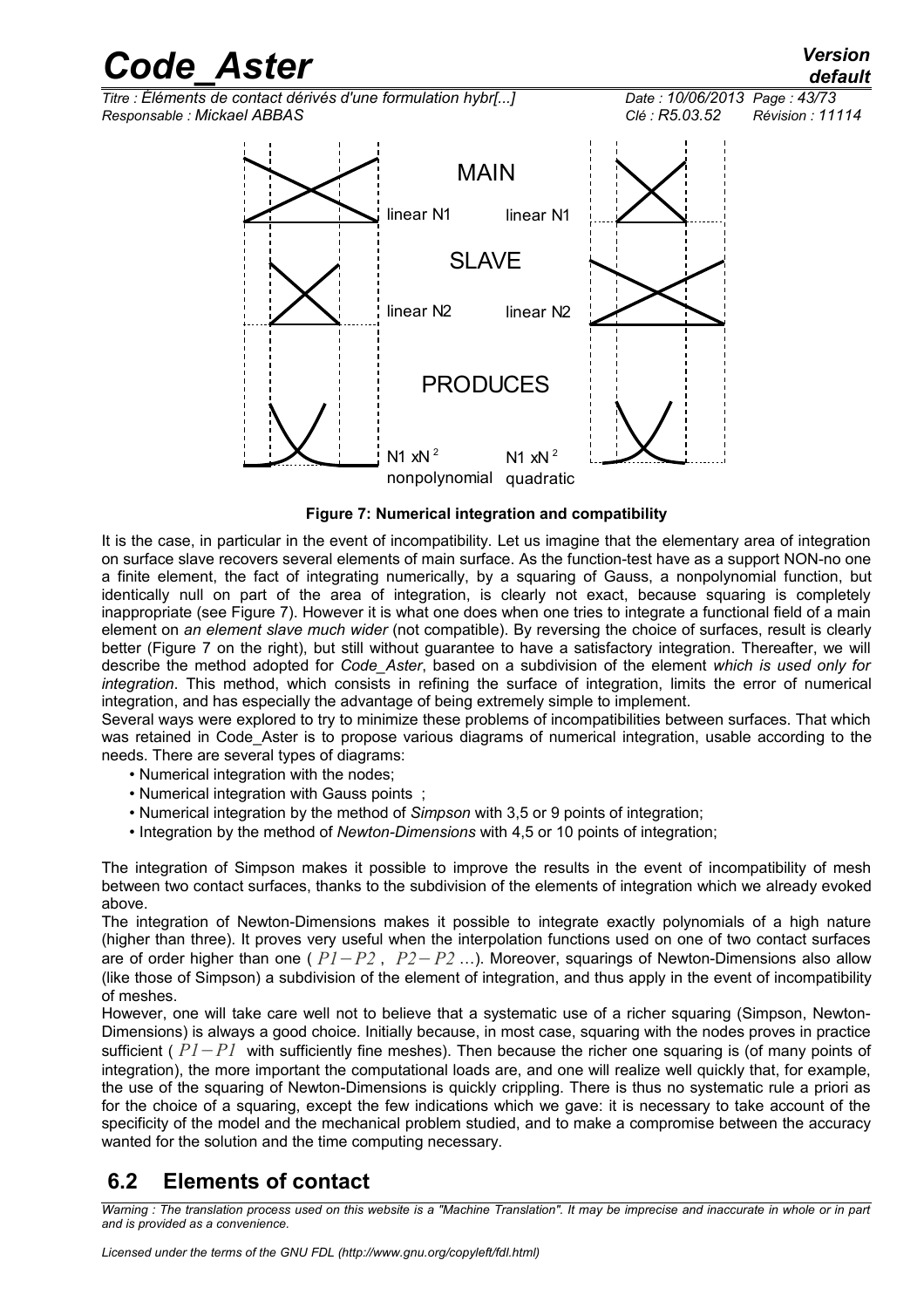*Titre : Éléments de contact dérivés d'une formulation hybr[...] Date : 10/06/2013 Page : 44/73 Responsable : Mickael ABBAS Clé : R5.03.52 Révision : 11114*

After having discretized the mixed variational formulation and after having given the diagrams of numerical integration, it any more but does not remain us of the finite elements to set up for contact-friction.

The idea to use of the finite elements is not immediate. For example, in the discrete methods of contact friction [R5.03.50], the kinematical conditions of contact are imposed without using finite elements and while intervening directly on the algebraic system to solve. Such a strategy has the disadvantage of returning the programming and architecture completely dependant on the formulation, which prohibits in contact with to profit from improvements (architecture, performance) which would be carried out in the rest of the code finite elements. A contrario, we will see that to develop contact-friction of the finite elements implies to leave the standard diagram of the finite elements and that it is a sub-optimal strategy from the point of view of the performances.

To determine the stiffness matrix (and the second member) of the discretized system, one must of the finite elements calculate the elementary terms before carrying out the assembly of it. This elementary level (classical) is not enough for the processing to our problem of contact-friction. Several incompatibilities come to return the problem NON-standard within the meaning of the finite elements.

## **6.2.1 Geometrical incompatibility**

One notes already a geometrical incompatibility [\(Figure 8\)](#page-43-1) between the discretizations of two contact surfaces in opposite, an element slave, being able for example to overlap several main elements.



**Figure 8: Geometrical incompatibility**

### **6.2.2 Incompatibility of the statutes**

the discontinuous character of the states of contact/friction involves an incompatibility of the statutes [\(Figure 9\)](#page-43-0). Within the same element of contact, can coexist several states of contact-friction;

<span id="page-43-1"></span>

<span id="page-43-0"></span>**Figure 9: Incompatibility of the statutes**

This incompatibility is regulated easily because the assumption is made that the field of sign (thus indicating the statute of contact and friction) is discretized by collocation and that the collocation points were selected to be those of numerical integration. What wants to say that the statute of contact is not carried by an element of contact, but by a point of integration of an element of contact.

## **6.2.3 Construction of the elements of contact**

It remains to build these elements of contact. We 2D will illustrate the principle on a case.

*Warning : The translation process used on this website is a "Machine Translation". It may be imprecise and inaccurate in whole or in part and is provided as a convenience.*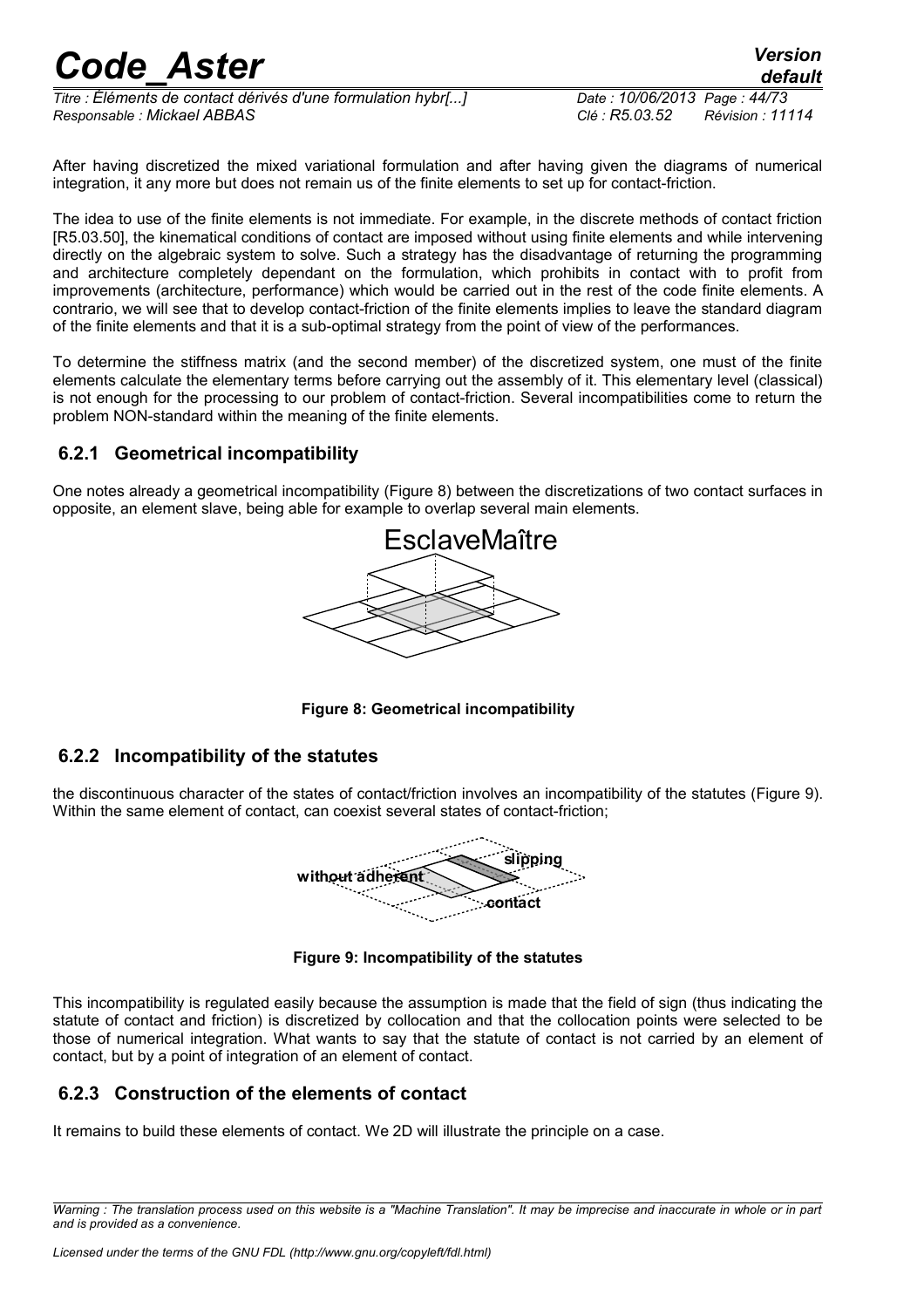*Titre : Éléments de contact dérivés d'une formulation hybr[...] Date : 10/06/2013 Page : 45/73 Responsable : Mickael ABBAS Clé : R5.03.52 Révision : 11114*



<span id="page-44-1"></span>**Figure 10: Example 2D of pairing between two incompatible surfaces**

On figure [10,](#page-44-1) we represent an example 2D surfaces geometrically incompatible. The systems represent the points of integration and here pairings and the statutes of contact:

| Not integration | <b>Element slave</b> | main Element paired | <b>Statute</b> |
|-----------------|----------------------|---------------------|----------------|
| $\alpha$        | $e_1 - e_2$          | $m_2 - m_3$         | Adherent       |
| h               | $e_1-e_2$            | $m_2 - m_3$         | Slipping       |
| $\mathcal{C}$   | $e_2 - e_3$          | $m_3 - m_4$         | Slipping       |
| $\overline{d}$  | $e_2 - e_3$          | $m_4 - m_5$         | Not contact    |
| $\epsilon$      | $e_3 - e_4$          | $m_4 - m_5$         | a contact      |
|                 | $e_3 - e_4$          | no                  | No contact     |

| Table 6.2.3-1 |
|---------------|
|---------------|

There are thus three elements of contact which one represents on figure [11.](#page-44-0) Each element is geometrically defined by the nodes slaves and Masters. The statute is represented by the collocation point which acts like a point of integration for each element of contact.



<span id="page-44-0"></span>**Figure 11: Creation of the three elements of contact**

We put the collocation points  $(a, b, c, d)$  like Gauss points, but their site of course will depend on the diagram of integration. Each element of contact thus represents a matrix or an elementary vector on the degrees of freedom carried by the nodes slaves and the main nodes. In 3D, the largest mesh of surface is the QUAD9 (quadrangle with nine nodes), which makes  $2\times9\times3=54$  degrees of freedom for displacements. In the case

*Warning : The translation process used on this website is a "Machine Translation". It may be imprecise and inaccurate in whole or in part and is provided as a convenience.*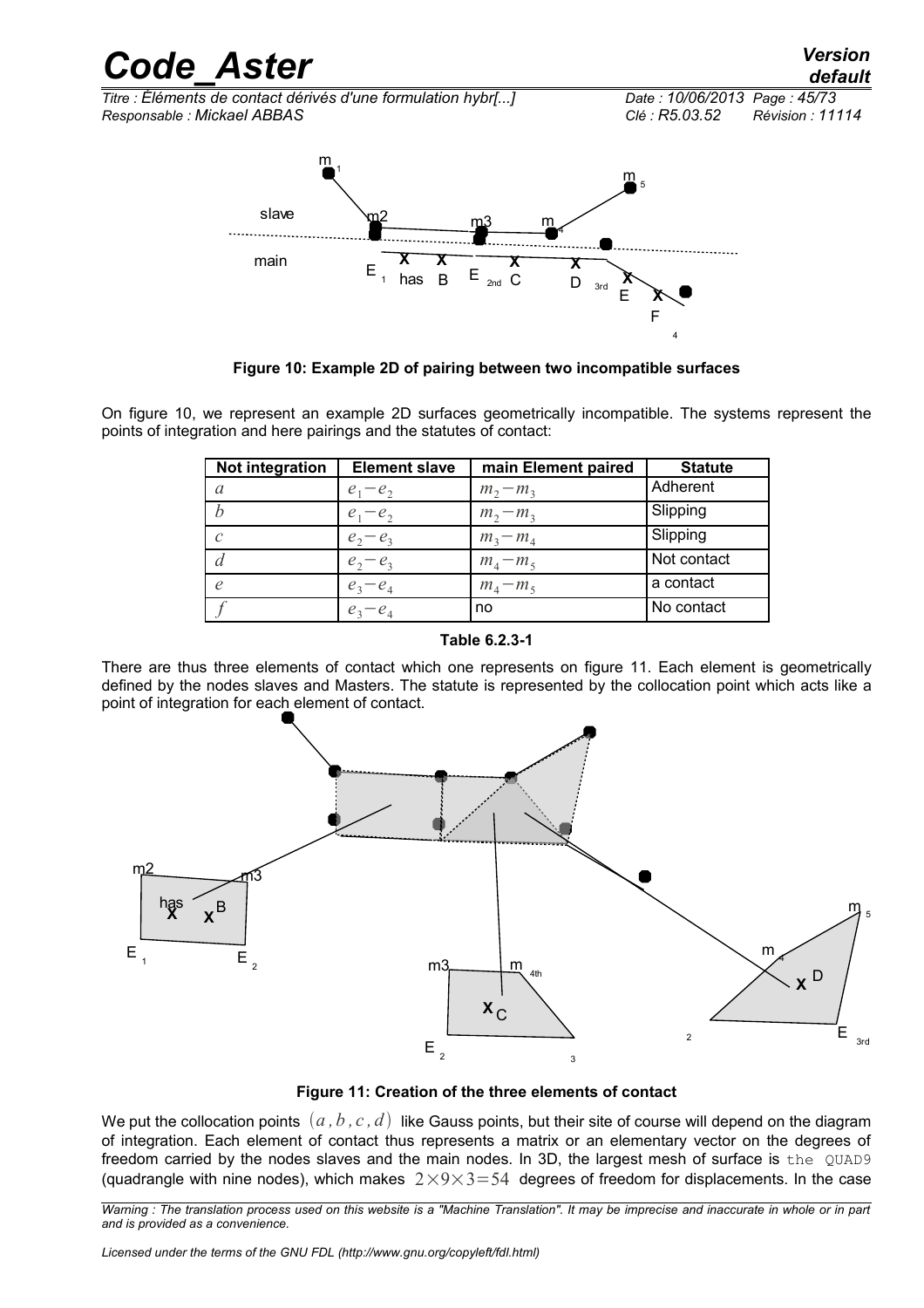*Titre : Éléments de contact dérivés d'une formulation hybr[...] Date : 10/06/2013 Page : 46/73 Responsable : Mickael ABBAS Clé : R5.03.52 Révision : 11114*

*default*

of the contact with friction in 3D, one adds on surface slave three additional degrees of freedom by the node is outside the field of definition with a right profile of the EXCLU type node: the Lagrange of the multiplier of contact and the two Lagrange of the semi-multiplier of friction, which gives  $9 \times 3=27$  additional degrees of freedom. Therefore, in 3D, for the element of contact with friction, the maximum size of the elementary matrix is of 81 by 81 degrees of freedom.

In practice the method is the following one:

- •Creation of the element of contact on the main nodes and slaves;
- •For each element of contact, buckles on the collocation points;
- •For each collocation point, computation of the matrix (or vector) elementary.

It is because of last point that the creation of the finite element is sub-optimal. Indeed, one calls the computation of the elementary matrix for each collocation point. However, for the conventional finite elements, the loop on the points of integration is inside elementary computation.

We thus see that the use of a diagram of collocation makes it possible to make coexist different states of contact within the same element. However, there remains a problem of compatibility between the approximation EF of the shape functions and the diagram of integration. Let us take the example of a segment (figure [12\)](#page-45-0).



<span id="page-45-0"></span>**Figure 12: EF/collocation incompatibility on a segment**

On this segment, displacement is approached by a linear shape function and it is worth 0 with the node of left and it is higher than zero with the node of right. From the point of view of the contact, that means that point located in the middle of the segment necessarily will fall apart. However the diagram of integration per collocation does not indicate this state inevitably. There is a decoupling between the polynomial approximation of displacements and the discretization by collocation of the fields of sign. What means that the collocation method is perfect for zones with constant states of contact on the element but which it is much less relevant if the state of contact varies. Such a situation generates oscillations in the zones of transition. These oscillations cannot be reduced by means of more collocation points but by refining the mesh in this zone.

### **Note:**

•The elements of contact-friction not having a geometrical meaning, they are not in conformity, without any impact on the quality of result: they are infinitely flattened when there is contact, they can be very distorted and to have "strange" connectivities in the case of connection between surfaces of different degrees;

•The fact of using the diagram of integration to the nodes does not make the elements of contact more powerful from the point of view of their use, since the principle describes above is generic for all the diagrams of integration;

•There is no procedure dedicated to the perfectly compatible meshes. Two meshes chosen to be compatible will not give results faster than two incompatible meshes;

•The fact of having to build of the finite elements late results in a refactorisation of the total matrix to each iteration of Newton, since the topology of the matrix will be modified.

## **6.3 Preparation of the discretization**

### <span id="page-45-1"></span> **6.3.1 Discretization in time**

the discretization (pseudonym) - temporal will be indicated by the index  $k$  . For example, displacement  $\bm u_k^+$  with time step running is written as the sum of the displacement cumulated  $\bm{\ u}_k^{cum}$  since the beginning of the process of Newton of time step running and of the displacement increment of the current iteration of Newton  $\Delta u$  which one seeks:

*Warning : The translation process used on this website is a "Machine Translation". It may be imprecise and inaccurate in whole or in part and is provided as a convenience.*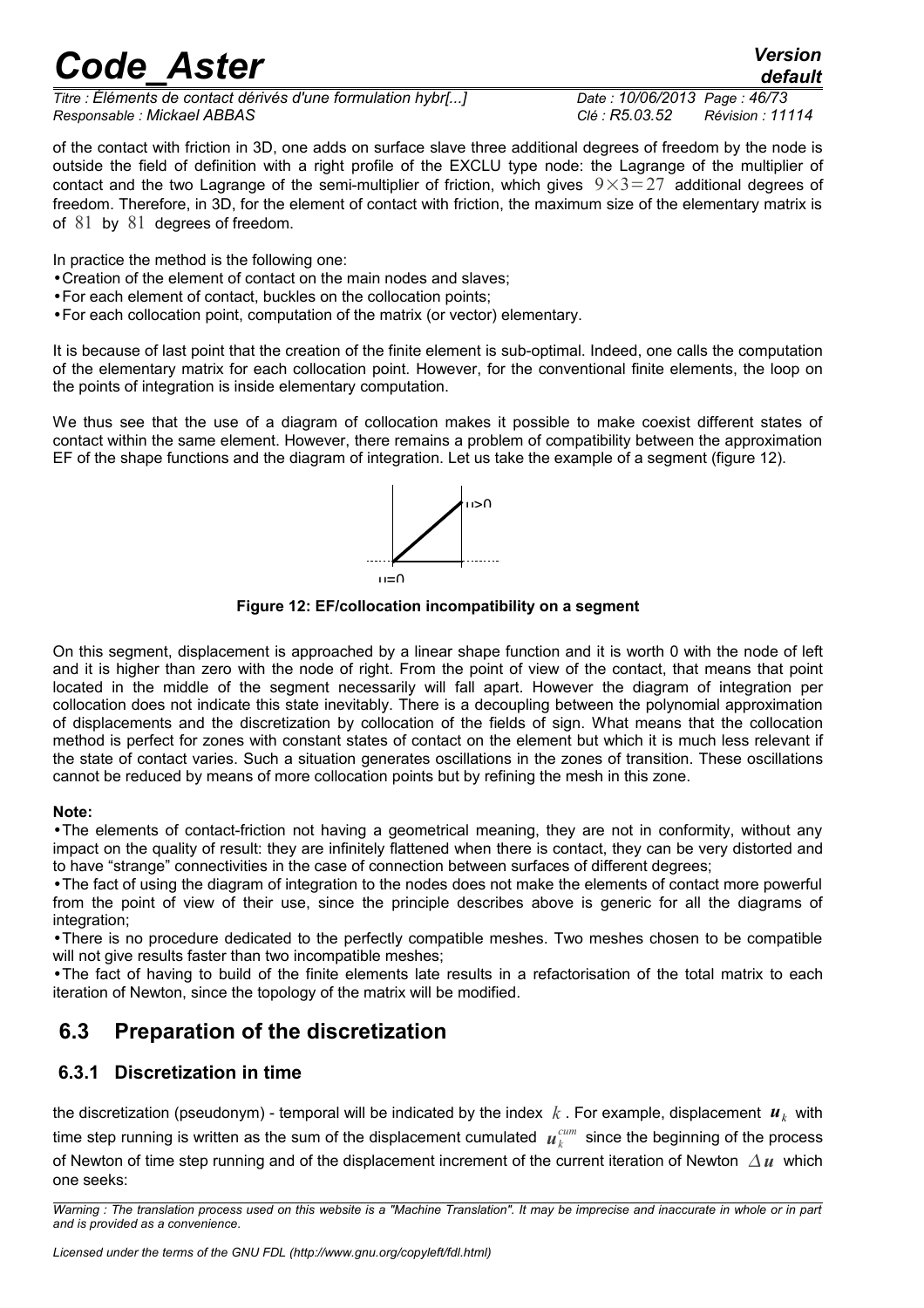*Titre : Éléments de contact dérivés d'une formulation hybr[...] Date : 10/06/2013 Page : 47/73 Responsable : Mickael ABBAS Clé : R5.03.52 Révision : 11114*

$$
u_k = u_{k-1} + u_k^{cum} + \Delta u \tag{229}
$$

This iterative writing is also valid for the other nodal unknowns (field of the Lagrange multipliers):

$$
\lambda_k = \lambda_{k-1} + \lambda_k^{cum} + \Delta \lambda \tag{230}
$$

And:

$$
\Lambda_k = \Lambda_{k-1} + \Lambda_k^{cum} + \Delta \Lambda
$$
\n(231)

In *Code Aster*, one made the choice to work in quantity total (and nonincremental) for the Lagrange multipliers, they are thus initialized to zero at each beginning of time step and one thus has:

$$
\lambda_{k-1} = 0 \to \lambda_k = \lambda_k^{cum} + \Delta \lambda \tag{232}
$$

And:

$$
\Lambda_{k-1} = 0 \to \Lambda_k = \Lambda_k^{cum} + \Delta \Lambda
$$
\n(233)

One will use a notation which separates with time step running  $k$  the quantities *known*  $\hat{\bm{u}}_k$  and the unknown *quantities*  $\Delta$ *u* :

$$
\begin{aligned}\n\overline{\mathbf{u}}_k &= \hat{\mathbf{u}}_k + \Delta \mathbf{u} \quad \text{with} \quad \hat{\mathbf{u}}_k = \mathbf{u}_{k-1} + \mathbf{u}_k^{\text{cum}} \\
\overline{\mathbf{u}}_k &= \hat{\overline{\mathbf{u}}}_k + \Delta \overline{\mathbf{u}} \quad \text{with} \quad \hat{\overline{\mathbf{u}}}_k = \overline{\mathbf{u}}_{k-1} + \overline{\mathbf{u}}_k^{\text{cum}}\n\end{aligned} \tag{234}
$$

For the brought up to date coordinates, as one has  $x = p + u$ :

$$
x_k = \hat{x}_k + \Delta x \text{ with } \hat{x}_k = p + u_{k-1} + u_k^{cum} = p + \hat{u}_k
$$
  
\n
$$
\bar{x}_k = \hat{\bar{x}}_k + \Delta \bar{x} \text{ with } \hat{\bar{x}}_k = \bar{p} + \bar{u}_{k-1} + \bar{u}_k^{cum} = \bar{p} + \hat{\bar{u}}_k
$$
\n(235)

For the field of contact pressure:

$$
\lambda_k = \hat{\lambda}_k + \Delta \lambda \quad \text{with} \quad \hat{\lambda}_k = \lambda_k^{\text{cum}} \tag{236}
$$

For the field of pressure of friction:

$$
\Lambda_k = \hat{\Lambda}_k + \Delta \Lambda \quad \text{with} \quad \hat{\Lambda}_k = \Lambda_k^{\text{cum}} \tag{237}
$$

This notation remains valid for other quantities like the increased multiplier of contact:

$$
g_{n,k} = \hat{g}_{n,k} + \Delta g_n \text{ with } \hat{g}_{n,k} = \hat{\lambda}_k - \rho_n \hat{d}_{n,k}
$$
 (238)

And the increased semi-multiplier of friction:

$$
\boldsymbol{h}_{\tau,k} = \hat{\boldsymbol{h}}_{\tau,k} + \Delta \boldsymbol{h}_{\tau} \quad \text{with} \quad \hat{\boldsymbol{h}}_{\tau,k} = \hat{\boldsymbol{\Lambda}}_k + \overline{\rho}_t \left[ \hat{\boldsymbol{u}} \right]_{\tau,k} \tag{239}
$$

For the operator of projection on the ball unit:

<span id="page-46-2"></span><span id="page-46-1"></span>
$$
\hat{\boldsymbol{\tau}}_{k} = \frac{\hat{\boldsymbol{h}}_{\tau,k}}{\left\| \hat{\boldsymbol{h}}_{\tau,k} \right\|}
$$
\n(240)

#### **6.3.2 Discretization of the local coordinate system**

One does not specify the way in which are interpolated the norms and the tangent, because all will depend on the options specified in DEFI\_CONTACT (activation of the lissage for example). It should simply be known that one uses the same shape functions as the description of the geometry. It will be written directly that the norm or the tangents is quantities expressed at the current point of integration:

$$
\begin{array}{l}\n n \stackrel{Discr\'etisation}{\rightarrow} \left\{ n_h \right\} \\
 t^{1 \stackrel{Discr\'etisation}{\rightarrow} \left\{ t_h^1 \right\}} \\
 t^{2 \stackrel{Discr\'etisation}{\rightarrow} \left\{ t_h^2 \right\}}\n \end{array}
$$
\n(241)

One will need to transform unknowns of space 3D usual towards the tangent plane. One uses for that the rectangular matrix [*Th*] such as:

<span id="page-46-0"></span>
$$
\begin{bmatrix} T_h \end{bmatrix} = \begin{bmatrix} t_h^1 \end{bmatrix} \begin{bmatrix} t_h^2 \end{bmatrix}
$$
 (242)

*Licensed under the terms of the GNU FDL (http://www.gnu.org/copyleft/fdl.html)*

*Warning : The translation process used on this website is a "Machine Translation". It may be imprecise and inaccurate in whole or in part and is provided as a convenience.*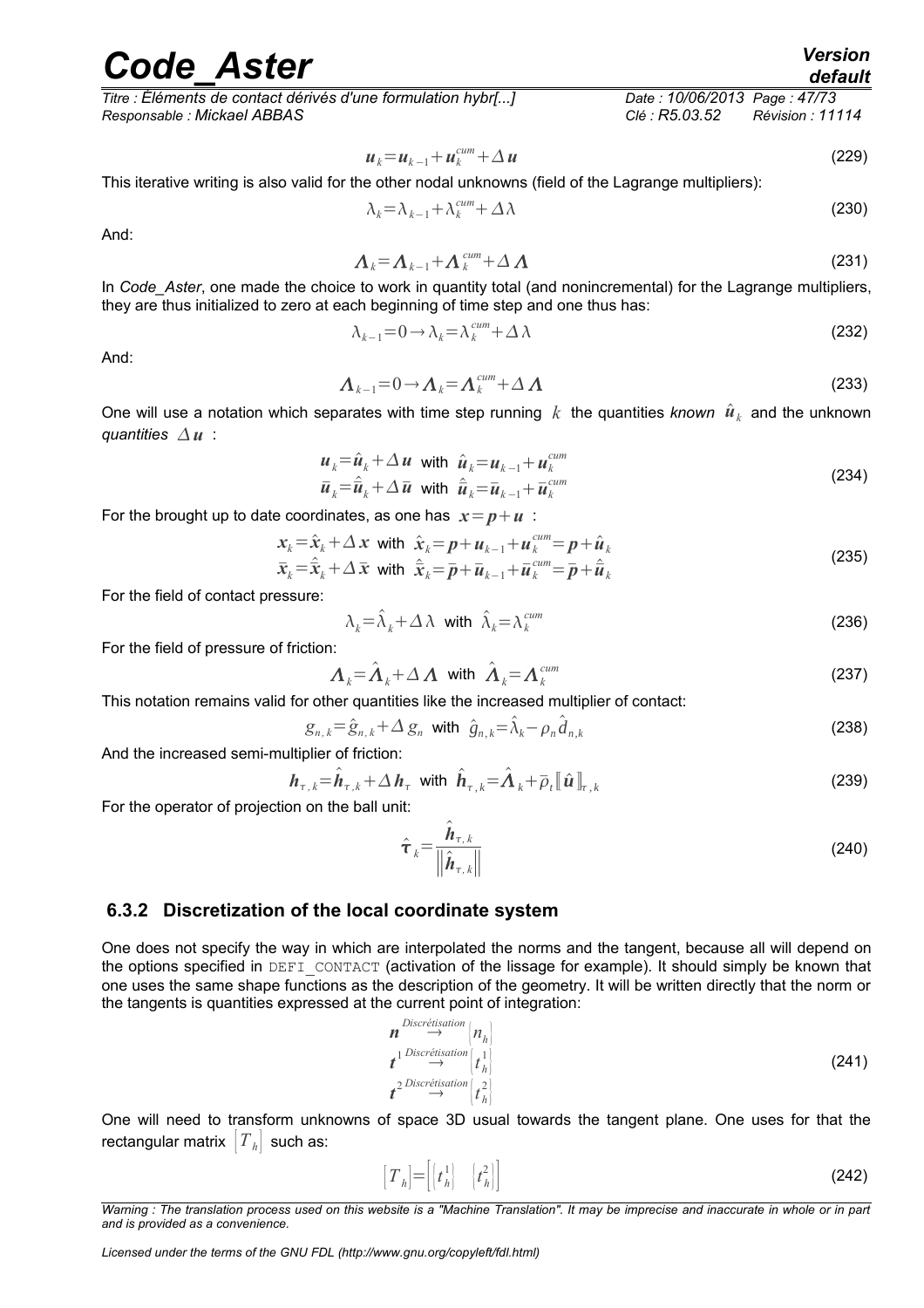*Titre : Éléments de contact dérivés d'une formulation hybr[...] Date : 10/06/2013 Page : 48/73 Responsable : Mickael ABBAS Clé : R5.03.52 Révision : 11114*

the discretization of the matrix of normal projection notes itself:

$$
\underline{\underline{\boldsymbol{P}}}^{n\text{Discr\'etisation}}\Big[P_n^n\Big]
$$
\n(243)

By developing the terms of the norm  $n$  (discretized) and its three components in the total reference  $(x, y, z)$ , one a:

$$
\left[P_n^n\right] = \begin{bmatrix} n_x^2 & n_x n_y & n_x n_z \\ n_x n_y & n_y^2 & n_y n_z \\ n_x n_z & n_y n_z & n_z^2 \end{bmatrix}
$$
 (244)

Lastly, the discretization of the matrix of tangent projection is noted:

$$
\underline{\underline{\boldsymbol{P}}}^{\tau \text{Discr\'etisation}} \Big[ P_h^{\tau} \Big] \tag{245}
$$

Attention not to confuse  $\left|P_h^{\tau}\right|$  with the matrix  $\left|T_{\,h}\right|$  [\(242\)](#page-46-0) on the tangent level.  $\left|P_h^{\tau}\right|$  is worth:

$$
\begin{bmatrix} P_h^{\tau} \end{bmatrix} = \begin{bmatrix} 1 - n_x^2 & -n_x n_y & -n_x n_z \\ -n_x n_y & 1 - n_y^2 & -n_y n_z \\ -n_x n_z & -n_y n_z & 1 - n_z^2 \end{bmatrix} \text{ or } \begin{bmatrix} P_h^{\tau} \end{bmatrix} = \begin{bmatrix} 1 \end{bmatrix} - \begin{bmatrix} P_h^n \end{bmatrix}
$$
 (246)

the matrixes  $\left|P_h^{\tau}\right|$  and  $\left|P_h^{\eta}\right|$  are symmetric:

$$
\left[P_n^{\tau}\right] = \left[P_n^{\tau}\right]^T \text{ and } \left[P_n^n\right] = \left[P_n^n\right]^T \tag{247}
$$

#### **6.3.3 Discretization of the fields solutions**

Consider the vector field describing the geometry (coordinated nodes) on the element slave  $p^e$ . This field has two or three components according to the dimension of space, we will note it in the following form:

> $p^e =$  $\left| \begin{array}{c} \rho \\ n e \end{array} \right|$ *px e*  $p_y^e$  $p_z^e$ (248)

the component  $p_x^e$  is approximated by:

$$
p_x^e = \sum_{j=1}^{NN_e} p_{x,j}^e N_j^e
$$
 (249)

With  $\ket{NN_e}$  the number of nodes on the element slave,  $\ket{p^e_{x,j}}$  J-ième nodal value of the field following dimension  $x$  and  $N_f^e$  the shape functions. While projecting on the bases finite elements, the shape functions being identical for three dimensions of space:

$$
\boldsymbol{p}^{e} = \begin{bmatrix} p_{x}^{e} \\ p_{y}^{e} \\ p_{z}^{e} \end{bmatrix} = \sum_{j=1}^{NN_{e}} \begin{bmatrix} N_{j}^{e} & 0 & 0 \\ 0 & N_{j}^{e} & 0 \\ 0 & 0 & N_{j}^{e} \end{bmatrix} \begin{bmatrix} p_{x,j}^{e} \\ p_{y,j}^{e} \\ p_{z,j}^{e} \end{bmatrix}
$$
(250)

One will write in more compact form the nodal values  $\left|p^e_h\right|$  :

$$
\boldsymbol{p}^e = [N^e][p_h^e]
$$
 (251)

In a similar way for the main element:

$$
p^m = |N^m| \left[ p_n^m \right] \tag{252}
$$

For the fields of displacements:

*Warning : The translation process used on this website is a "Machine Translation". It may be imprecise and inaccurate in whole or in part and is provided as a convenience.*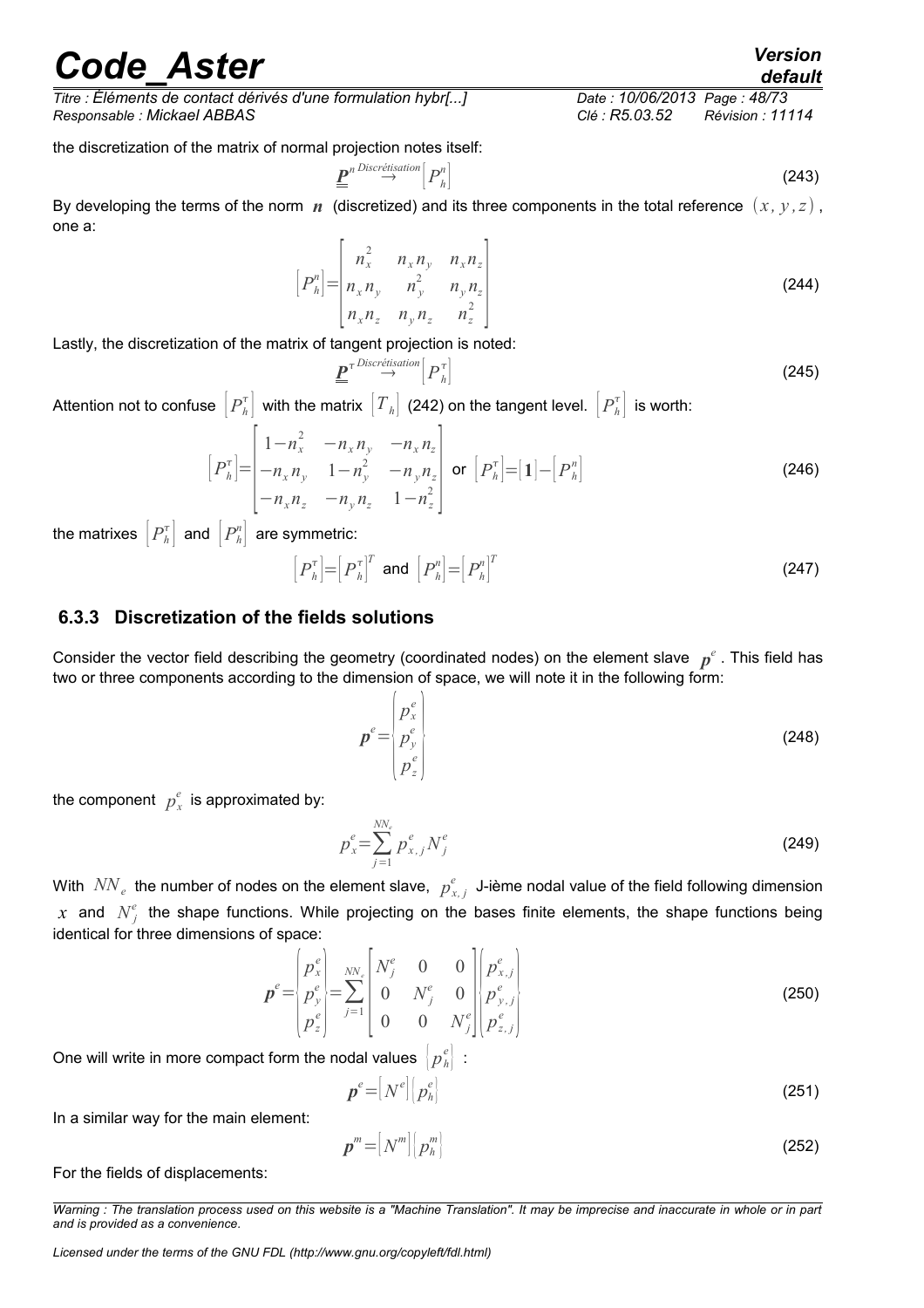*Titre : Éléments de contact dérivés d'une formulation hybr[...] Date : 10/06/2013 Page : 49/73 Responsable : Mickael ABBAS Clé : R5.03.52 Révision : 11114*

$$
\boldsymbol{u}^{e} = [N^e][u^e] \text{ and } \boldsymbol{u}^m = [N^m][u^m] \tag{253}
$$

And for the current coordinate:

$$
\mathbf{x}^{e} = [N^e][x_h^e] \text{ and } \mathbf{x}^m = [N^m][x_h^m]
$$
 (254)

the field of multiplier of contact is scalar:

$$
\lambda = \sum_{j=1}^{N N_e} \lambda_j \psi_j \tag{255}
$$

With  $\ket{\psi_j}$  the shape functions used for the Lagrange multipliers. One will write in more compact form:

$$
\lambda = \langle \psi \rangle [\lambda_h] = \langle \lambda_h \rangle [\psi]
$$
 (256)

the norm and the tangent must also be discretized. One leaves the definition of the tangent reference on the master mesh, and one interpolates the norms and the tangent thanks to the same shape functions. One will note  $\Lambda\setminus\{t_h^1\}$  and  $\Ket{t_h^2}$  these quantities discretized. At the time of the writing of the various relations, we supposed that the density of normal force of friction was a total quantity, defined in the total reference:

$$
\Lambda = \begin{vmatrix} \Lambda_x \\ \Lambda_y \\ \Lambda_z \end{vmatrix}
$$
 (257)

the component  $\,A_{x}\,$  on an edge element, is written as follows:

$$
A_x = \sum_{j=1}^{NN_c} A_{x,j} \phi_j
$$
\n(258)

With  $\ket{NN_c}$  the number of nodes on the edge element,  $\ket{A_{x,j}}$  J-ième nodal value of the component  $\ket{x}$  field of pressure of friction and  $\ket{\phi_j}$  the shape functions. In fact, as there exists naturally a close connection between the contact and friction (that of the definition of the local coordinate system), the elementary functions  $\ket{\psi_j}$  and  $\phi_j$  are not independent, and one will break up the semi-multiplier of Lagrange of total friction  $|\varLambda|$  in two components (in 3D) on the tangent level defined in the point of contact per  $\,left\vert t^{1}\,,t^{2}\right\rangle :$ 

$$
\boldsymbol{\Lambda} = \begin{vmatrix} \Lambda_x \\ \Lambda_y \\ \Lambda_z \end{vmatrix} = \sum_{j=1}^{NN_e} \left[ \begin{bmatrix} t_h^1 \end{bmatrix} \begin{bmatrix} t_h^2 \end{bmatrix} \right] \begin{bmatrix} \boldsymbol{\psi}_j & 0 \\ 0 & \boldsymbol{\psi}_j \end{bmatrix} \begin{bmatrix} \Lambda_j^1 \\ \Lambda_j^2 \end{bmatrix}
$$
(259)

That one will rewrite in more compact form:

$$
\Lambda = [T_h][\psi][\Lambda_h]
$$
 (260)

If one considers 3D case, the field of the semi-multiplier of friction  $\Lambda$  is thus of dimension three times the number of nodes slaves. Its discrete version {*h*} , projection on the tangent level is of dimension twice the number of nodes slaves. We thus have nothing any more but three bases finite elements a priori independent:

- The base describing the geometry of structure;
- The base describing the primal field of unknowns (displacement or velocity);
- The base describing the multiplier of Lagrange of the contact and the projection of semi-multiplier of friction on the tangent level at the point of contact.

#### **6.3.4 Numerical integration**

the transformation of the integral continues of a scalar quantity  $f$  in discrete integral is written:

$$
\int_{\Omega_h} f \, d\Omega \approx \sum_{c=1}^{NP} f \big| \boldsymbol{\zeta}_c \big| \omega_c J_c \tag{261}
$$

<span id="page-48-0"></span>

*Warning : The translation process used on this website is a "Machine Translation". It may be imprecise and inaccurate in whole or in part and is provided as a convenience.*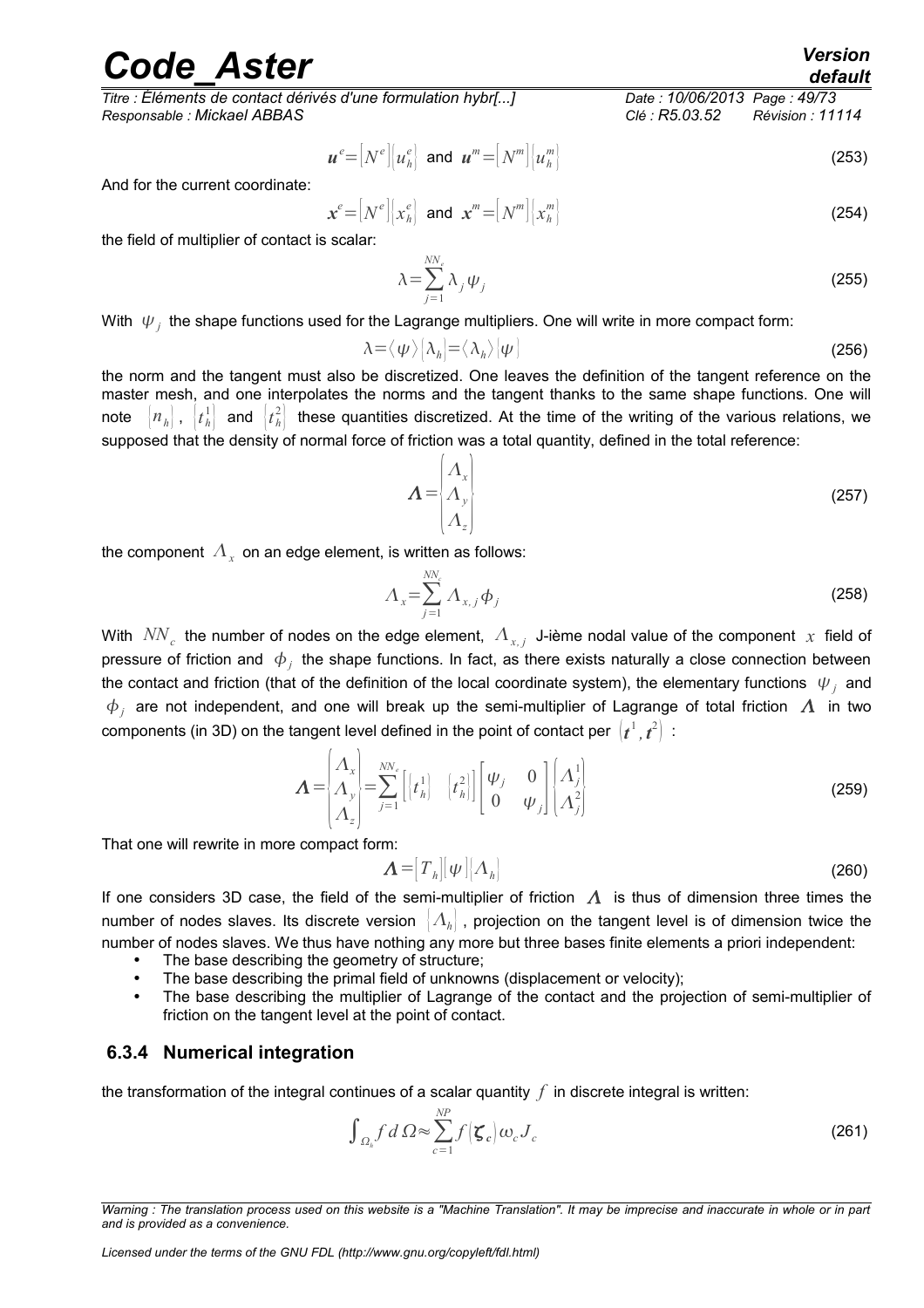| <b>Code Aster</b>                                            | <b>Version</b><br>default          |
|--------------------------------------------------------------|------------------------------------|
| Titre : Éléments de contact dérivés d'une formulation hybr[] | Date: 10/06/2013 Page: 50/73       |
| Responsable : Mickael ABBAS                                  | Clé : R5.03.52<br>Révision : 11114 |

With  $\ NP$  the number of points of integrations,  $\bm{\zeta}_c$  the parametric coordinate of the point of integration on the slave mesh,  $\omega_c$  the weight of integration of this point and  $J_c$  the jacobian of the transformation of the field of integration. This point is project of surface slave towards surface Master by the application of pairing  $|A_t|$ . The evaluating on surface Master of the "paired" quantities noted  $\bar{f}$ , is thus written simply:

$$
\int_{\Omega_{b}} \overline{f} d\Omega \approx \sum_{c=1}^{NP} \overline{f} \Big( A_{t}(\zeta_{c}) \Big) \omega_{c} J_{c}
$$
formulate2  
62262

) the contact, it is appropriate to notice that each point of contact is also a point of integration (method of discretization of the field of sign by collocation). All the continuous integrals will thus be discretized by a numerical diagram confused with the collocation method of the fields of sign.

### **6.3.5 Discretization of the jumps**

the various quantities related to the "jump" are functions of a quantity on surface slave with his projection on their surface Master. Let us consider initially the projection of the jump on the norm:

$$
\llbracket u \rrbracket_n = \llbracket u \rrbracket \cdot n = (u - \overline{u}) \cdot n \tag{263}
$$

By recalling that  $u$  is a quantity defined on surface slave and  $\bar{u}$  his projection on surface Master. We will need also to develop terms of the tangential type:

$$
\llbracket u \rrbracket_{\tau} = \left[ P^{\tau} \right] \llbracket u \rrbracket = \left[ P^{\tau} \right] \llbracket u - \overline{u} \rrbracket \tag{264}
$$

One points out the discretization defined on the unknown *u* by [\(253\)](#page-48-0) uses the shape functions defined in the current point of integration  $\bm{\zeta}_c$  on surface slave. The projectionformule  $\bar u$  of this quantity on surface Master will thus use the point of integration transferred  $\mathcal{A}_t(\boldsymbol{\zeta}_c)$  onto surface Master:

$$
\boldsymbol{u} = [N^e(\boldsymbol{\zeta}_c)] [u_h^e] \text{ and } \boldsymbol{\bar{u}} = [N^m(A_t(\boldsymbol{\zeta}_c))] [u_h^m]
$$
 (265)

That one will note in a more compact way by:

$$
\boldsymbol{u} = [N^e][u_h^e] \text{ and } \boldsymbol{\bar{u}} = [\bar{N}^m][u_h^m]
$$
 (266)

One has finally:

$$
\llbracket u \rrbracket_n = \langle n_h \rangle \llbracket N^e \rrbracket \{ u_h^e \} - \llbracket \overline{N}^m \rrbracket \{ u_h^m \} \rrbracket = \Big| \langle u_h^e \rangle \llbracket N^e \rrbracket^T - \langle u_h^m \rangle \llbracket \overline{N}^m \rrbracket^T \Big| \{ n_h \}
$$
\n(267)

It is a scalar. For the tangential jump:

$$
\llbracket \boldsymbol{u} \rrbracket_{\boldsymbol{\tau}} = \left[ P^{\tau} \right] \left( \left[ N^{e} \right] \left\{ u_{h}^{e} \right\} - \left[ \bar{N}^{m} \right] \left\{ u_{h}^{m} \right\} \right) \tag{268}
$$

If one now considers the normal jump of displacement  $\,d_{n}\,$  :

$$
d_n = [x]_n = [x] \cdot n
$$
 formulate2  
69269

):

$$
d_n = \langle n_h \rangle \Big[ \Big[ N^e \Big] \big[ x_h^e \big] - \Big[ \overline{N}^m \Big] \big[ x_h^m \big] \Big]
$$
 (270)

In the same way:

$$
\llbracket \mathbf{x} \rrbracket_{\boldsymbol{\tau}} = \left[ P^{\tau} \right] \left( \left[ N^e \right] \left\{ \mathbf{x}_h^e \right\} - \left[ \bar{N}^m \right] \left\{ \mathbf{x}_h^m \right\} \right) \tag{271}
$$

From where:

$$
\boldsymbol{d}_{\tau} = \left[P^{\tau}\right] \left(\left[N^{e}\right]\left\{x_{h}^{e}\right\} - \left[\bar{N}^{m}\right]\left\{x_{h}^{m}\right\}\right) \tag{272}
$$

the derived quantities compared to the parametric coordinates:

*Warning : The translation process used on this website is a "Machine Translation". It may be imprecise and inaccurate in whole or in part and is provided as a convenience.*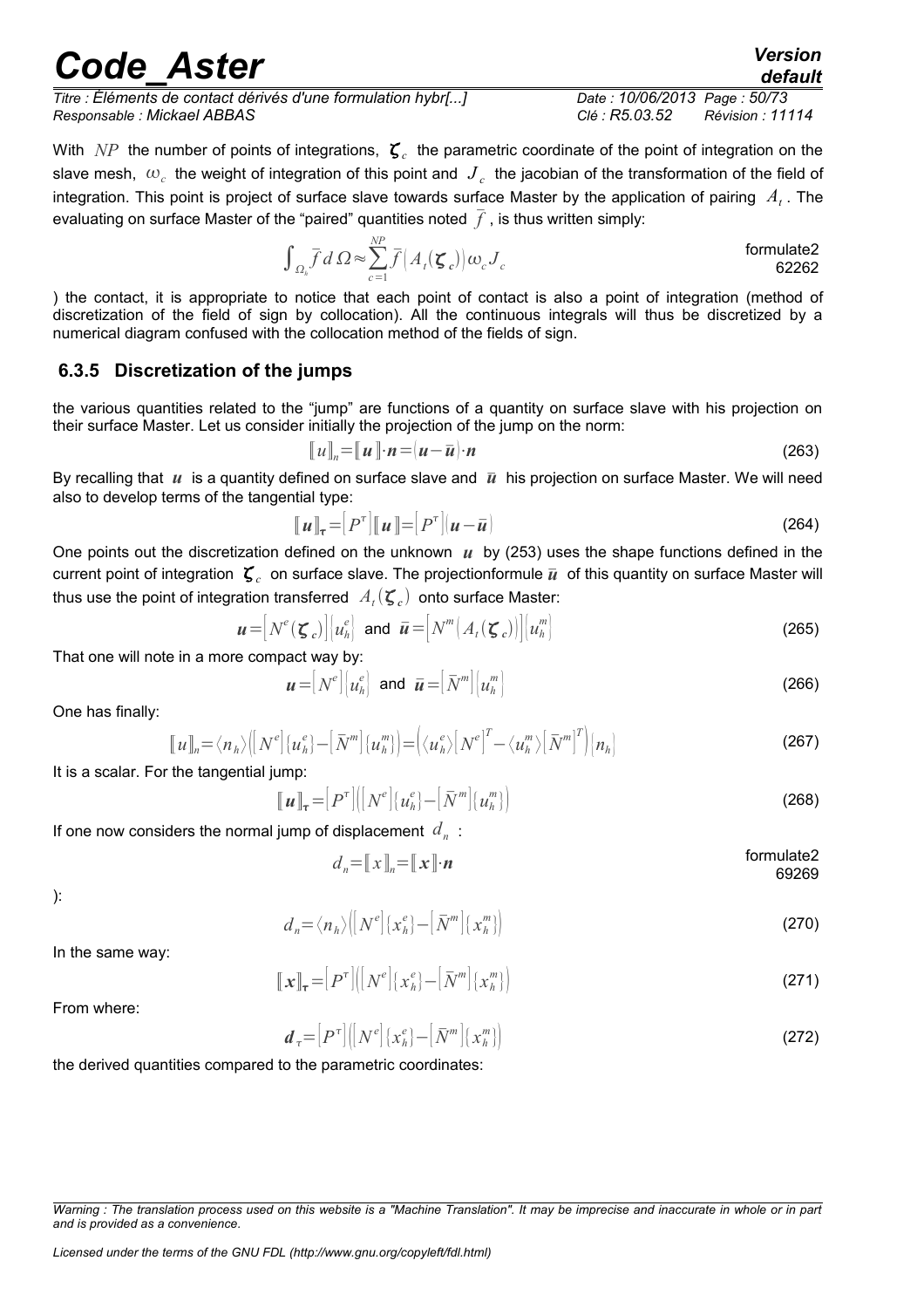*Titre : Éléments de contact dérivés d'une formulation hybr[...] Date : 10/06/2013 Page : 51/73 Responsable : Mickael ABBAS Clé : R5.03.52 Révision : 11114*

$$
\frac{\partial \bar{x}}{\partial \zeta^{\alpha}} = \sum_{j=1}^{NN_m} \begin{bmatrix} \frac{\partial \bar{N}_j^m}{\partial \zeta^{\alpha}} & 0 & 0 \\ 0 & \frac{\partial \bar{N}_j^m}{\partial \zeta^{\alpha}} & 0 \\ 0 & 0 & \frac{\partial \bar{N}_j^m}{\partial \zeta^{\alpha}} \end{bmatrix} \begin{bmatrix} x_j^m \\ y_j^m \\ y_j^m \\ z_j^m \end{bmatrix}
$$
(273)

By noting  $\big|\bar B^m_\alpha\big|$  the matrix of derivatives of the shape functions compared to the coordinated parametric  $\,\zeta^\alpha$  . That is to say:

$$
\frac{\partial \bar{\mathbf{x}}}{\partial \zeta^{\alpha}} = \left[ \bar{B}_{\alpha}^{m} \middle| \{ x_{h}^{m} \} \right]
$$
\n(274)

### **6.3.6 Discretization of (semi) - multiplying**

Let us consider the increased multiplier of contact *g<sup>n</sup>* :

 $g_n = \lambda - \rho_n d_n$ (275)

Its discretization gives:

$$
g_n = \langle \psi \rangle [\lambda_h] - \rho_n \langle n_h \rangle \langle [N^e] \{ x_h^e \} - [\bar{N}^m] \{ x_h^m \} \rangle
$$
 (276)

now Consider the increased semi-multiplier of friction  $\vert\bm{h}_\tau\vert$  :

$$
h_{\tau} = \Lambda + \rho_t v_{\tau} \tag{277}
$$

We consider the incremental writing in displacement (see [§33\)](#page-32-0):

<span id="page-50-0"></span>
$$
h_{\tau} = \Lambda + \bar{\rho}_t \llbracket u \rrbracket_{\tau} \tag{278}
$$

the discretization of the semi-multiplier gives:

$$
\boldsymbol{h}_{\tau} = [T][\boldsymbol{\psi}][\Lambda_h] + \overline{\rho}_{\tau} [P^{\tau}][[N^e][u_h^e] - [\overline{N}^m][u_h^m]] \qquad (279)
$$

### **6.3.7 Statutes of contact and of friction**

One defined the field of sign of contact noted  $S_u^{g_n}$  by the following statement:

$$
S_u^{g_n} = \begin{cases} 1 & \text{si } g_n \le 0 \\ 0 & \text{si } g_n > 0 \end{cases} \tag{280}
$$

This operator is the function characteristic of the increased multiplier of contact  $g_n$  on the convex  $\mathbb{R}^+$ . One also defined the field of sign of friction noted  $\ S^{h_\tau}_f$  by the following statement:

$$
S_f^{h_\tau} = \begin{cases} 1 & \text{si } h_\tau \in B(0,1) \\ 0 & \text{sinon} \end{cases} \tag{281}
$$

This operator is the function characteristic of the semi-multiplier increased of friction  $h_{\tau}$  on the convex one  $B(0,1)$ . The discretization of the fields of the signs is commonplace because one uses collocation on these discontinuous fields of nature (see [§42\)](#page-41-1). The discretized value of a multiplier (of contact or friction) is equal to its value at the point of integration. These operators being discontinuous, their linearization does not have a meaning. One thus writes directly the value of these fields at time running *k* but right before the current iteration of Newton:

*Warning : The translation process used on this website is a "Machine Translation". It may be imprecise and inaccurate in whole or in part and is provided as a convenience.*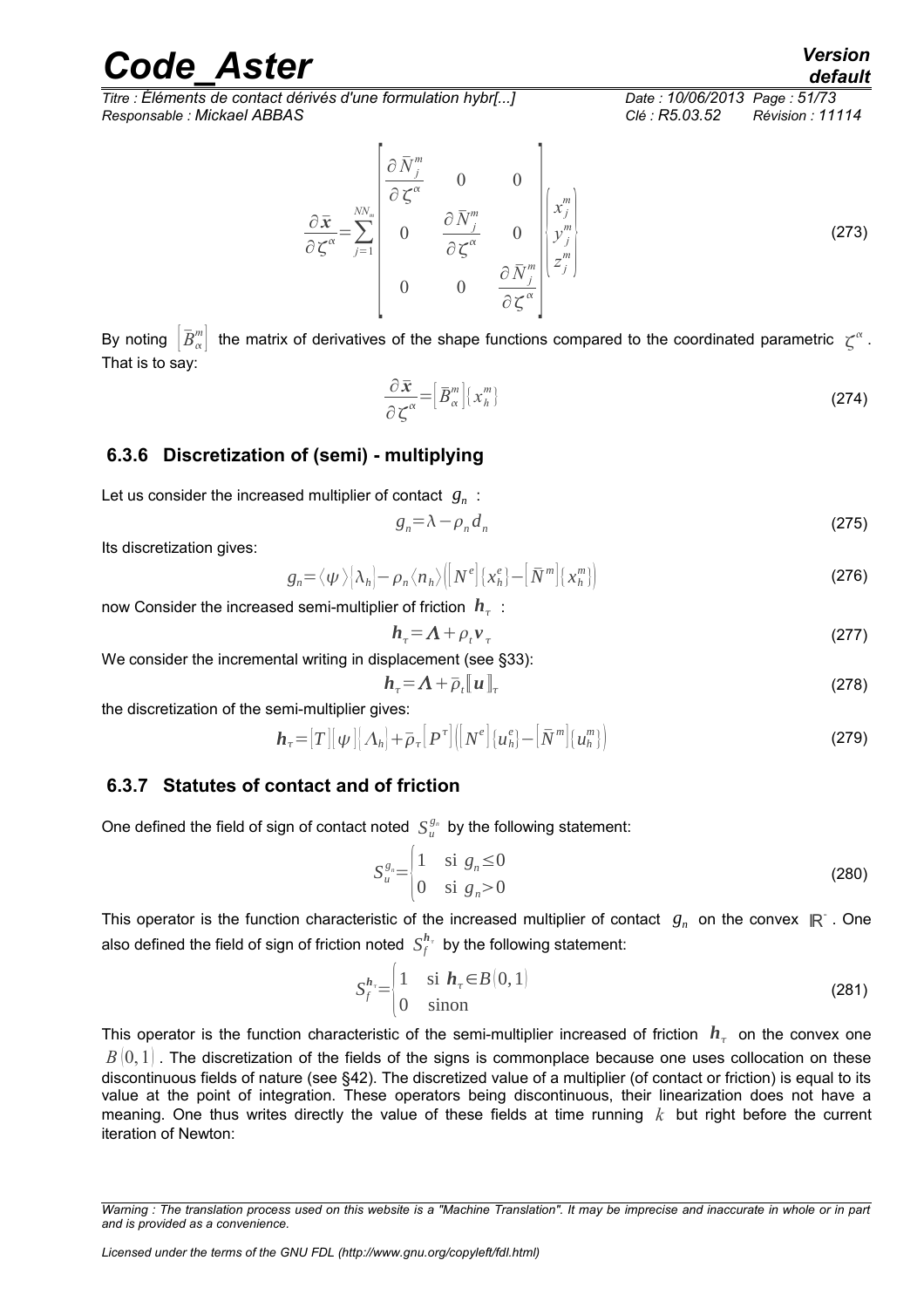*Titre : Éléments de contact dérivés d'une formulation hybr[...] Date : 10/06/2013 Page : 52/73 Responsable : Mickael ABBAS Clé : R5.03.52 Révision : 11114*

$$
\hat{S}_{u,k}^{g_n} = \begin{cases} 1 & \text{si } \hat{g}_{n,k} \le 0 \\ 0 & \text{si } \hat{g}_{n,k} > 0 \end{cases} \text{ and } \hat{S}_{f,k}^{h_\tau} = \begin{cases} 1 & \text{si } \hat{h}_{\tau,k} \in B(0,1) \\ 0 & \text{sinon} \end{cases} \tag{282}
$$

### **6.3.8 Discretization of the virtual quantities**

We now will consider the writing of the discretized forms of the virtual quantities. For  $\,\delta\,d_{_n}\,$  :

$$
\delta d_n = \langle n_h \rangle \left( \left[ N^e \right] \left[ \delta u_h^e \right] - \left[ \overline{N}^m \right] \left[ \delta u_h^m \right] \right) = \left( \langle \delta u_h^e \rangle \left[ N^e \right]^T - \langle \delta u_h^m \rangle \left[ \overline{N}^m \right]^T \right) \left[ n_h \right] \tag{283}
$$

For  $\delta \textit{\textbf{d}}_{\tau}$  :

$$
\delta d_{\tau} = [P^{\tau}][[N^e][\delta u_h^e] - [\bar{N}^m][\delta u_h^m]\big)
$$
\n(284)

the variation of the increased semi-multiplier of friction is worth:

$$
\delta \mathbf{h}_{\tau} = [T][\psi] [\delta \Lambda_h] + \overline{\rho}_{\tau} [P^{\tau}] ([N^e] [\delta u_h^e] - [\overline{N}^m] [\delta u_h^m])
$$
\n(285)

## **6.4 resulting discretized System**

One sets out again of the system [\(199\)](#page-32-1), which represents the equilibrium of system (PTV) in incremental form:

To find the fields  $W_k \in CA^1 \times CA^2 \times H \times H$  such as:

$$
\begin{cases}\n\sum_{i=1}^{2} \left[ G_{\text{int},k}^{i} \left( \boldsymbol{W}_{k}, \delta \boldsymbol{W}_{k} \right) - G_{\text{ext},k}^{i} \left( \boldsymbol{W}_{k}, \delta \boldsymbol{W}_{k} \right) \right] - G_{\text{c},k} \left( \boldsymbol{W}_{k}, \delta \boldsymbol{W}_{k} \right) - G_{\text{f},k} \left( \boldsymbol{W}_{k}, \delta \boldsymbol{W}_{k} \right) = 0 & (a) \\
\tilde{G}_{\text{c},k} \left( \boldsymbol{W}_{k}, \delta \boldsymbol{W}_{k} \right) = 0 & (b) \\
\tilde{G}_{\text{f},k} \left( \boldsymbol{W}_{k}, \delta \boldsymbol{W}_{k} \right) = 0 & (c)\n\end{cases}
$$
\n(286)

<span id="page-51-1"></span> $\forall \delta W_k \in CA^1 \times CA^2 \times H \times H$ 

After discretization, we obtain the following linearized system:

$$
\begin{vmatrix}\n\sum_{i=1}^{2} \left[ G_{\text{int},k}^{i} - G_{\text{ext},k}^{i} \right] - G_{\text{c},k} - G_{\text{f},k} = 0 & \stackrel{\text{Discr\'eitsation}}{\rightarrow} \left[ L_{u,k} \right] = 0 \\
\tilde{G}_{\text{c},k} = 0 & \stackrel{\text{Discr\'eitsation}}{\rightarrow} \left[ L_{c,k} \right] = 0 \\
\tilde{G}_{\text{f},k} = 0 & \stackrel{\text{Discr\'eitsation}}{\rightarrow} \left[ L_{f,k} \right] = 0\n\end{vmatrix}
$$
\n
$$
\forall \delta \mathbf{W}_{k} \in \mathbf{CA}^{1} \times \mathbf{CA}^{2} \times \mathbf{H} \times \mathbf{H}
$$
\n(287)

This system is linearized (see [§36\)](#page-35-0):

$$
\begin{cases}\nL_{u,k}\n\\ L_{c,k}\n\\ L_{f,k}\n\end{cases}\n\approx\n\begin{cases}\nL_{u,k-1}\n\\ L_{c,k-1}\n\\ L_{f,k-1}\n\end{cases} +\n\begin{cases}\nJ_{uu} & J_{uc} & J_{uf} \\
J_{cu} & J_{cc} & J_{cf} \\
J_{fu} & J_{fc} & J_{ff} \\
J_{fu} & J_{fc} & J_{ff} \\
J_{fv} & J_{fv} \\
J_{fv} & J_{fv} \\
J_{fv} & J_{fv}\n\end{cases} =\n\begin{cases}\nL_{u,k-1}\n\\ L_{c,k-1}\n\\ L_{f,k-1}\n\end{cases} +\n[J|\Delta W_k]\n\\
$$
\n
$$
\forall \delta W \in \text{CA}^1 \times \text{CA}^2 \times H \times H\n\end{cases} \tag{288}
$$

After linearization, one thus finds itself with a system of the following form:

$$
[\boldsymbol{J}(\delta \boldsymbol{W})][\Delta \boldsymbol{W}] + [\boldsymbol{L}_{k-1}(\delta \boldsymbol{W})]^{\text{Discrétisation}} \langle \delta \boldsymbol{W} \rangle ([\boldsymbol{K}] \langle \Delta \boldsymbol{W} | + [\boldsymbol{L}] = 0 \tag{289}
$$

With the vector of the nodal unknowns (real or virtual)  $\langle \delta W \rangle$ :

 $\langle \delta W \rangle = \langle \delta u^e \quad \delta u^m \quad \delta \lambda \quad \delta \Lambda \rangle$  (290)

the matrix  $[K]$ :

<span id="page-51-0"></span>

*Warning : The translation process used on this website is a "Machine Translation". It may be imprecise and inaccurate in whole or in part and is provided as a convenience.*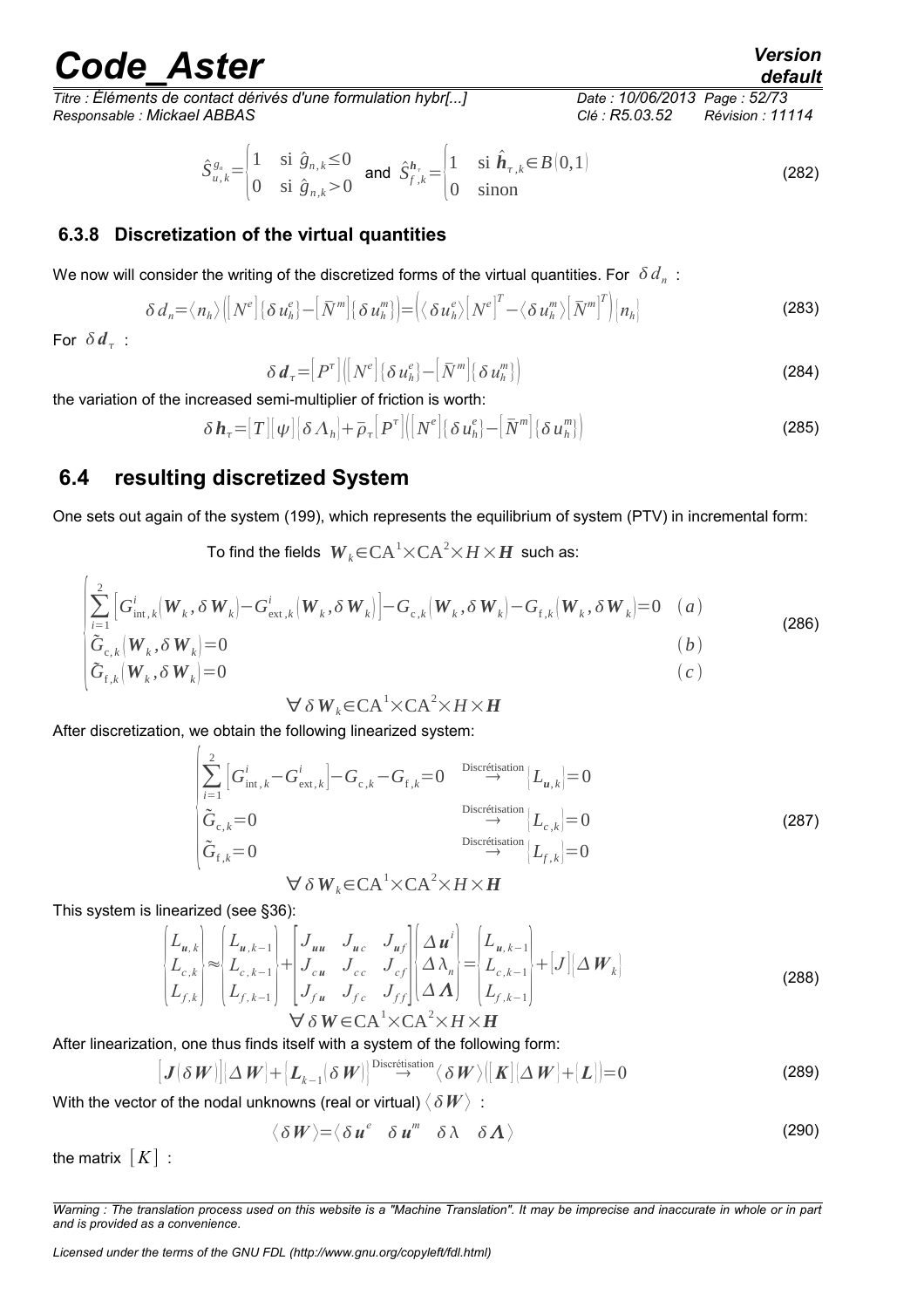*Titre : Éléments de contact dérivés d'une formulation hybr[...] Date : 10/06/2013 Page : 53/73 Responsable : Mickael ABBAS Clé : R5.03.52 Clé : R5.03.52* 

> $| K | =$  $\begin{matrix} \phantom{-} & \phantom{-} & \phantom{-} & \phantom{-} \\ \phantom{-} & \phantom{-} & \phantom{-} & \phantom{-} \\ \phantom{-} & \phantom{-} & \phantom{-} & \phantom{-} \end{matrix}$  $\begin{bmatrix} K_{ee}^t \end{bmatrix} + \begin{bmatrix} K_{ee} \end{bmatrix}$   $\begin{bmatrix} K_{en} \end{bmatrix}$   $\begin{bmatrix} K_{ec} \end{bmatrix}$   $\begin{bmatrix} K_{ef} \end{bmatrix}$  $[K_{me}]$   $[K_{mm}^t]+[K_{mm}^t]$   $[K_{mc}^t]$   $[K_{mf}^t]$  $|K_{ce}|$   $|K_{cm}|$   $|K_{cc}|$   $|K_{cf}|$  $\begin{bmatrix} K_{fe} \ K_{fe} \end{bmatrix}$   $\begin{bmatrix} K_{fn} \ K_{fn} \end{bmatrix}$   $\begin{bmatrix} K_{fc} \ K_{fp} \end{bmatrix}$ (291)

the vector  $|L|$  :

$$
[\boldsymbol{L}] = \begin{pmatrix} L_{int}^{e} + L_{c}^{e} + L_{f}^{e} \\ L_{int}^{m} + L_{c}^{m} + L_{f}^{m} \\ \tilde{L}_{c}^{e} \\ \tilde{L}_{f}^{f} \end{pmatrix}
$$
(292)

the matrixes  $\left|K_{ee}^t\right|$  and  $\left|K_{mm}^t\right|$  are the tangent matrixes coming from the linearization of the internal forces (discretization of the jacobian matrixes  $J_{uu}^u$ , to see p[.59\)](#page-58-1). The other matrixes come from the linearization of the terms of contact and friction (see [§36\)](#page-35-0). The system to be solved will be thus:

$$
|K||\Delta W| = -|L| \tag{293}
$$

In the developed statements, one will always consider the case of generalized Newton, while basing itself on the "incrémentalo-iterative" discretization specified in the [§46.](#page-45-1) The discretized quantities **will be written in only one** point of integration of coordinate  $\zeta_c$ , in such a way that one will introduce the weight of integration  $\omega_c$  of this point and the jacobian  $\, J_{\,c} \,$  of the transformation of the field of integration:

$$
\int_{\Omega_{\hbar}} f \, d\Omega^{\text{Discr\'etisation}} f(\zeta_c) \omega_c J_c \tag{294}
$$

**important Remark: It is advisable to notice that with the notations above it is in fact** −[ *L*] **that one finds on the right of equal sign. However as the forces of contact-friction are added in the code to the internal forces which themselves are cut off with the second member, one does not need to take account of this change of sign. The statements which are written in the elementary terms of the code are thus quite identical to those presented.**

The statement of the second member vector is found in appendix with the p. [65](#page-64-0) and that of the tangent matrix to p. [68](#page-67-0) .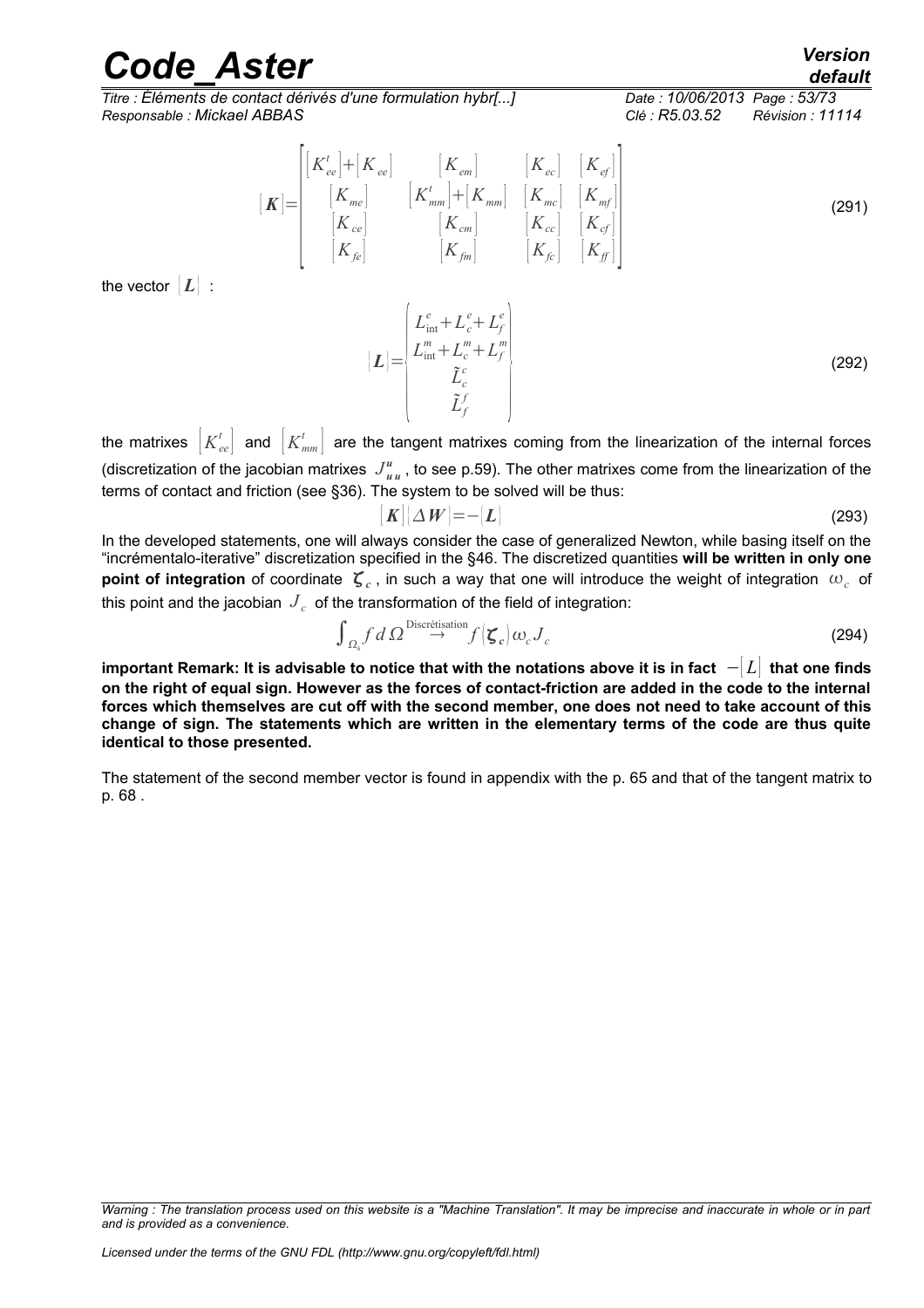*Titre : Éléments de contact dérivés d'une formulation hybr[...] Date : 10/06/2013 Page : 54/73 Responsable : Mickael ABBAS Clé : R5.03.52 Révision : 11114*

## **7 Management of the incompatibilities in the processing of the contact**

the presence of contact and boundary conditions of Dirichlet imposed on points of a common surface can generate problems of redundancy leading to the failure of computation (in general, the tangent stiffness matrix becomes singular). In what follows, we present some typical cases of redundancy which we identified, and the specific processing suggested in [\[7\]](#page-56-0).

## **7.1 Redundancy between the boundary conditions and the conditions of contact-friction**

## **7.1.1 Example**

the case more flow is a redundancy of the conditions of contact with the boundary conditions. Let us take the example of a block in contact rubbing on a rigid level (ssnv128 benchmark, to see [Figure 13\)](#page-53-0): one models half of this block, at the end of which the conditions of symmetry are applied:  $u_x=0$ . The loading is a pressure imposed *F* on the sides of dimensioned and top. The face of bottom is, as one said, in contact rubbing with his support. On the segment [ *AC*] , one will have redundancy between the boundary condition and the condition of sliding.

When one discretized the mixed formulation variational, one wrote that there was coupling between displacements and the semi-multipliers of friction (matrixes  $\left|A_\mu^A\right|$  and  $\left|A_\Lambda^\mu\right|$ ), which wants to say that the condition of NON-sliding will give  $u_x=0$ , whereas this last condition is already imposed in the total system (the matrix  $[B]$  of the boundary conditions). One thus imposes twice the relation  $u_x=0$ . This situation leads to an error of null pivot during the inversion of the tangent stiffness matrix.



<span id="page-53-0"></span>**Figure 13: Plate in contact rubbing on a rigid level**

## **7.1.2 Choice of the space of approximation**

the adopted solution is always to give precedence to the boundary conditions of the conditions of dependancysliding. For that, it is enough and to uncouple the multipliers from friction displacements for the component to the node concerned with the redundancy (to take again our example, one will uncouple  $u_x$  and  $\varLambda_x$  with the nodes *A* and *C* ). That amounts by means of modifying the space of approximation of the field of the multiplier of friction a function which is worth zero for the suitable degree of freedom. This operation is illustrated on figure [14](#page-54-0) in the case 2D where the condition of redundancy is at the point *A* .

One takes  $\left| \bm{H}_{h} \right|$  for space of approximation of the semi-multiplier of friction  $\left| \mu_h \right|$ :

*Warning : The translation process used on this website is a "Machine Translation". It may be imprecise and inaccurate in whole or in part and is provided as a convenience.*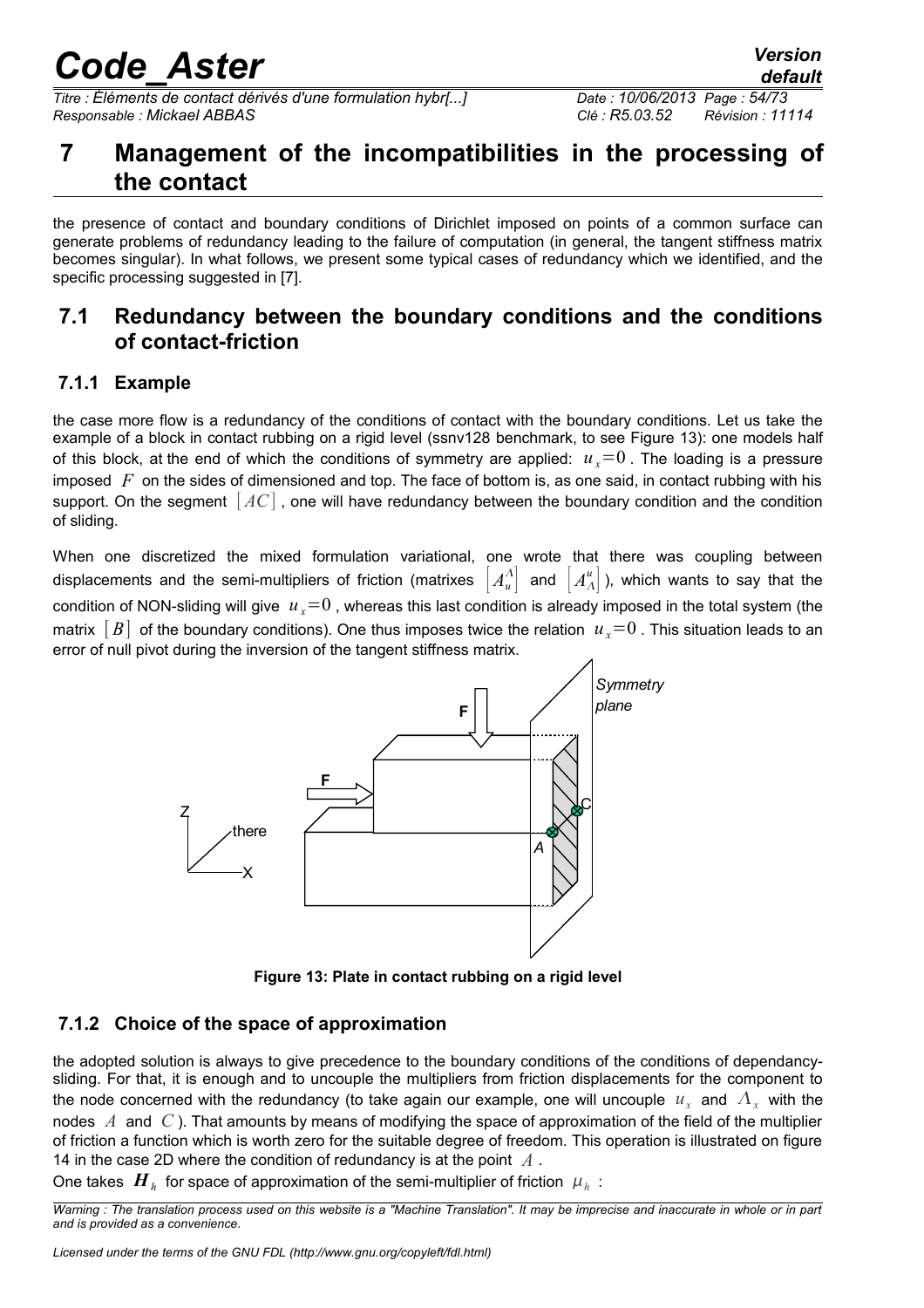*Titre : Éléments de contact dérivés d'une formulation hybr[...] Date : 10/06/2013 Page : 55/73 Responsable : Mickael ABBAS Clé : R5.03.52 Révision : 11114*

$$
H_{h} = \left[ \mu_{h} \in \text{CA}_{h}; \mu_{h}(A) = 0 \right] \tag{295}
$$

This space is in conformity from the point of view of condition LBB. In practice, one puts simply of the zeros at the suitable sites of the matrixes  $\left| \,A^{\varLambda}_{e}\right|$  and  $\left| \,A^e_{\varLambda}\right|$   $^{3}.$  $^{3}.$  $^{3}.$ 

Option SANS\_GROUP\_NO\_FR/SANS\_NOEUD\_FR of *Code\_Aster* makes it possible to remove the contribution to the matrix of friction of a set of nodes, while keeping the boundary conditions and of unilateral contact in these nodes.



<span id="page-54-0"></span>**Figure 14: Modification of spaces of approximation for the redundancy friction/condition limits**

In 2D, one and only one direction of sliding exists. The suppression of the condition of dependancy for the problematic points is thus sufficient to eliminate any redundancy. It is done by uncoupling the semi-multiplier from friction associated with a connection with the unknowns with displacement.

In 3D on the other hand, the sliding or the dependancy occurring in the tangent plane, one can want to privilege a particular direction of sliding (for example perpendicular to a blocking). For that, the user provides under key word DIRE\_EXCL\_FROT the direction to be excluded. This direction allows the construction of a local coordinate system which facilitates the decoupling of only one semi-multiplier of friction. If no direction is provided then that amounts not treating friction on the nodes concerned (decoupling of the two multipliers).

<span id="page-54-1"></span><sup>3</sup> acts only on the coupling displacement multiplying slave/of friction because the risk of redundancy will appear only if the boundary conditions are imposed on surface slave, owing to the fact that the Lagrange multipliers (contact and friction) are discretized on surface slave

*Warning : The translation process used on this website is a "Machine Translation". It may be imprecise and inaccurate in whole or in part and is provided as a convenience.*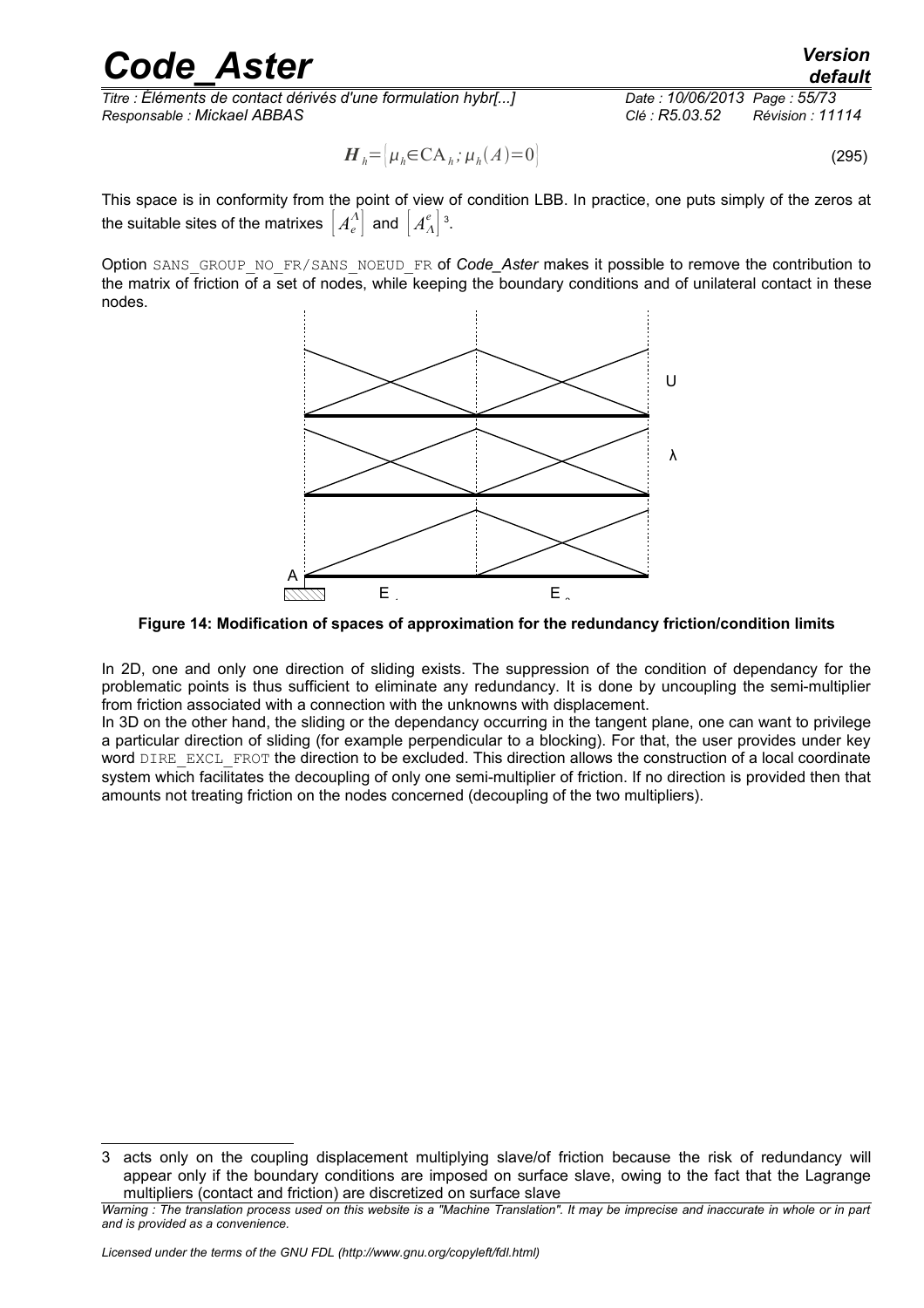*Titre : Éléments de contact dérivés d'une formulation hybr[...] Date : 10/06/2013 Page : 56/73 Responsable : Mickael ABBAS Clé : R5.03.52 Révision : 11114*

## **8 Sometimes cycling during the process of**

## **8.1 Newton Problématiqu**

E the use of an algorithm of Newton on nondifferentiable quantities reveals phenomena of numerical cycling. In a rigorous way , one can use the algorithm of Newton on quasi-differentiable quantities (with the classical meaning), in fact, one will speak here about *B-différentiabilité* [\[11\]](#page-57-0), i.e. the points of non-differentiability belong to a space of measurement null. In practice, with the numerical approximations introduced by the discretization and the transition with an algebra in floating point makes that it "probable very little" that one meets these points of non-differentiability, but problems of cycling are not excluded, particularly if the contact/friction is coupled with other non-linearities.

A cycling corresponds on the way of a point of non-differentiability during the process of Newton (i.e. of an iteration of Newton to the other).

In [ [11](#page-57-0) ], O N distinguishes from three kinds (see figure [15](#page-55-0) ) :

–Cycling on the statute of contact: a point of the mesh passes alternatively from a case of contact to a case of lack of contact;

–Cycling on the statute of friction: a point of the mesh passes alternatively from a case of sliding to a case of dependancy;

–Cycling on the threshold of sliding: a point of the mesh passes alternatively from a case of front sliding to a case of back sliding;

From a more heuristic point of view, one also shows that only cycles of order 2 with more are likely to occur the iterations of Newton during (what corresponds to at least three iterations of Newton) .



<span id="page-55-0"></span>*Warning : The translation process used on this website is a "Machine Translation". It may be imprecise and inaccurate in whole or in part and is provided as a convenience.*

*Licensed under the terms of the GNU FDL (http://www.gnu.org/copyleft/fdl.html)*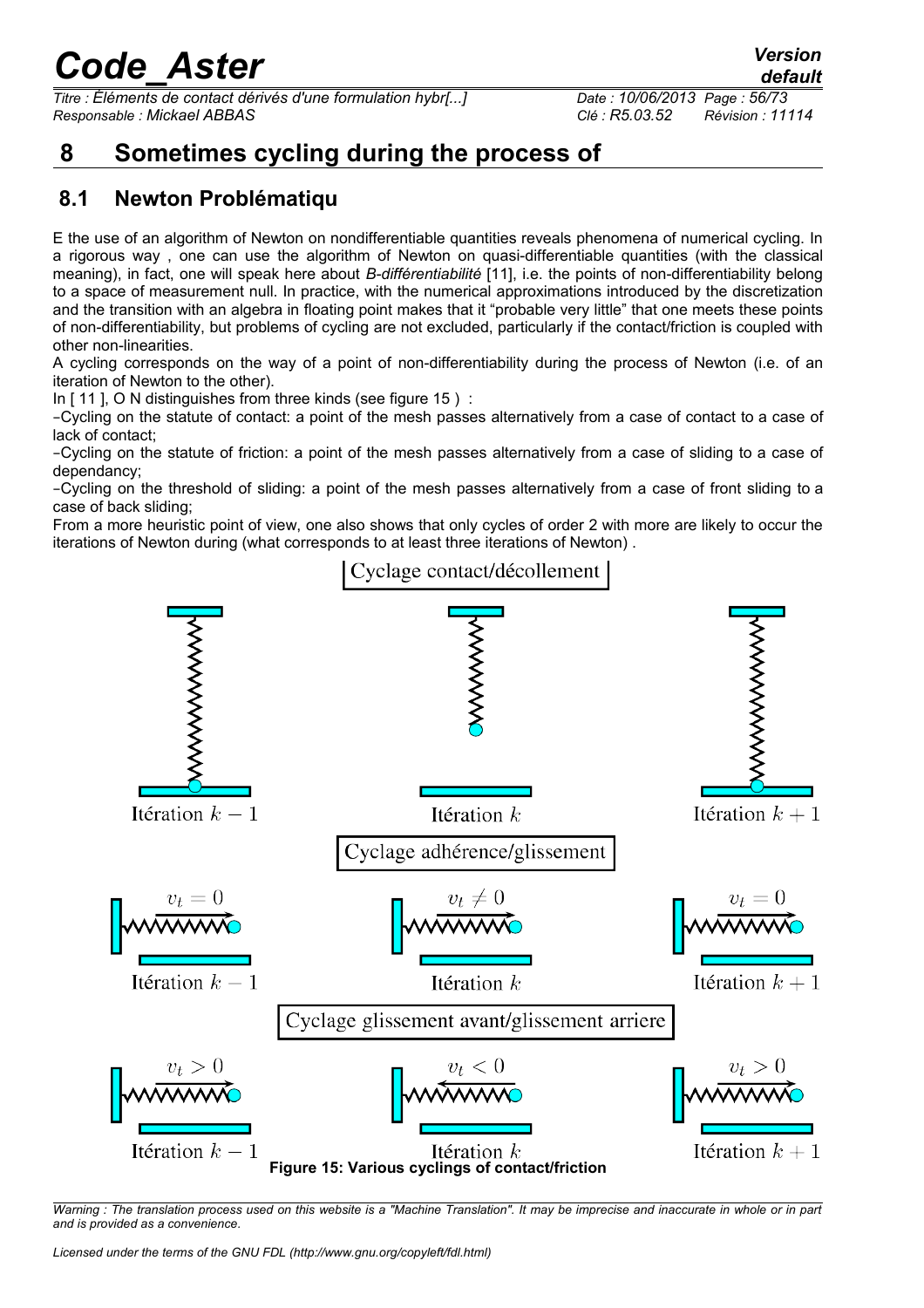*Titre : Éléments de contact dérivés d'une formulation hybr[...] Date : 10/06/2013 Page : 57/73 Responsable : Mickael ABBAS Clé : R5.03.52 Révision : 11114*

## **8.2 Detection**

the three kinds of cycle are detected automatically by Code\_Aster. An additional column appears then in the table of convergence with the mention CYCLING CONT , CYCLING AV/AR and CYCLING ADH/GLIS for, respectively, the cycling of contact, the cycling of sliding before/back and the cycling of friction dependancy/sliding.

It is important to note that there is a priority of detection between the cycles: cycling sliding before/back is priority in front of the cycling dependancy/sliding which itself is priority in front of the cycling of contact. In other words, one will display only the highest cycle of priority in the column, and this, on all the points of contact.

## **8.3 Processing**

It does not have there, for time, automatic processing of these cyclings. For the user, the appearance of these cyclings is the sign of a certain difficulty of converging and one can deal with this problem of three ways:

–To use a more robust algorithm like partial Newton or incomplete Newton. In this last case, another type of cycling appear: it is the flip-flop, a cycling of type contact but of order 15 (!);

–To modify the parameters of increase. Here, there are no rules pre-established on the meaning of the modification (to decrease or increase the value ) and on its amplitude. Nevertheless, it is advisable to observe that the parameter of increase  $\rho_{t}$  is very sensitive.

– To modify its model. Maybe by refining/déraffinant the mesh (attention! refinement can exacerbate the phenomena of cycling), that is to say while degrading the model (transition with an elastic material, even rigid).

## **9 Features and checking**

This documentation describes the modelization of contact-friction by the method known as "continuous", for its use, one can refer to the documentation of use of the command DEFI CONTACT and the handbook of U2.04.04 modelization.

There exist about sixty benchmarks validating the various features related to the rubbing contact , among which: •The benchmark of the contact of Hertz: to see ssnv104;

•The benchmark of the rubbing shoe: to see ssnv128;

•Benchmarks of benchmark NAFEMS on the contact/friction: to see ssna122, ssnp154, ssnp155, ssnp156 and ssnp157;

•The case test "shallow ironing", to see ssnp153;

## **10 Bibliography**

[1] Alart P., Curnier A. *A mixed formulation for frictional contact problems preaches to Newton like solution methods.* Comput. Methods. Appl. Mech. Engrg., vol. 9, pp. 353-375, 1991.

[2] Hallquist Olympic Games, Goudreau G.L., Benson D.J. *Sliding interfaces with contact-impact in broadscale langrangian computations.* Comput. Methods. Appl. Mech. Engrg., vol. 51, pp. 107-137, 1985.

[3] Laursen T.A. , S imo J.C.A *continuum-based finite element formulation for the implicit solution of multibodies, broad strain frictional contact problems.* Int. J. Num. Meth. Engng., vol. 36, pp. 3451-3485, 1993.

[4] Ben-Dhia H., Zarroug Mr. *Hybrid frictional contact particles-in elements*. European review of the finite elements, n°9, pp. 417-430, 2002.

[5] Zarroug Mr. *Élémentsmixtes of contact rubbing in great transformations and applications*. Doctorate of the Central School Paris, 2002.

[6] Zammali C. *Contribution to the mechanical and numerical modelization of the problems of contact-impact.* Doctorate of L" Central School Paris, 2005.

<span id="page-56-0"></span>[7] Torkhani Mr. *C ontribution with the numerical development of elements of contact and modelization of the wear of thin structures.* Doctorate of the Central School Paris, 2008.

*Warning : The translation process used on this website is a "Machine Translation". It may be imprecise and inaccurate in whole or in part and is provided as a convenience.*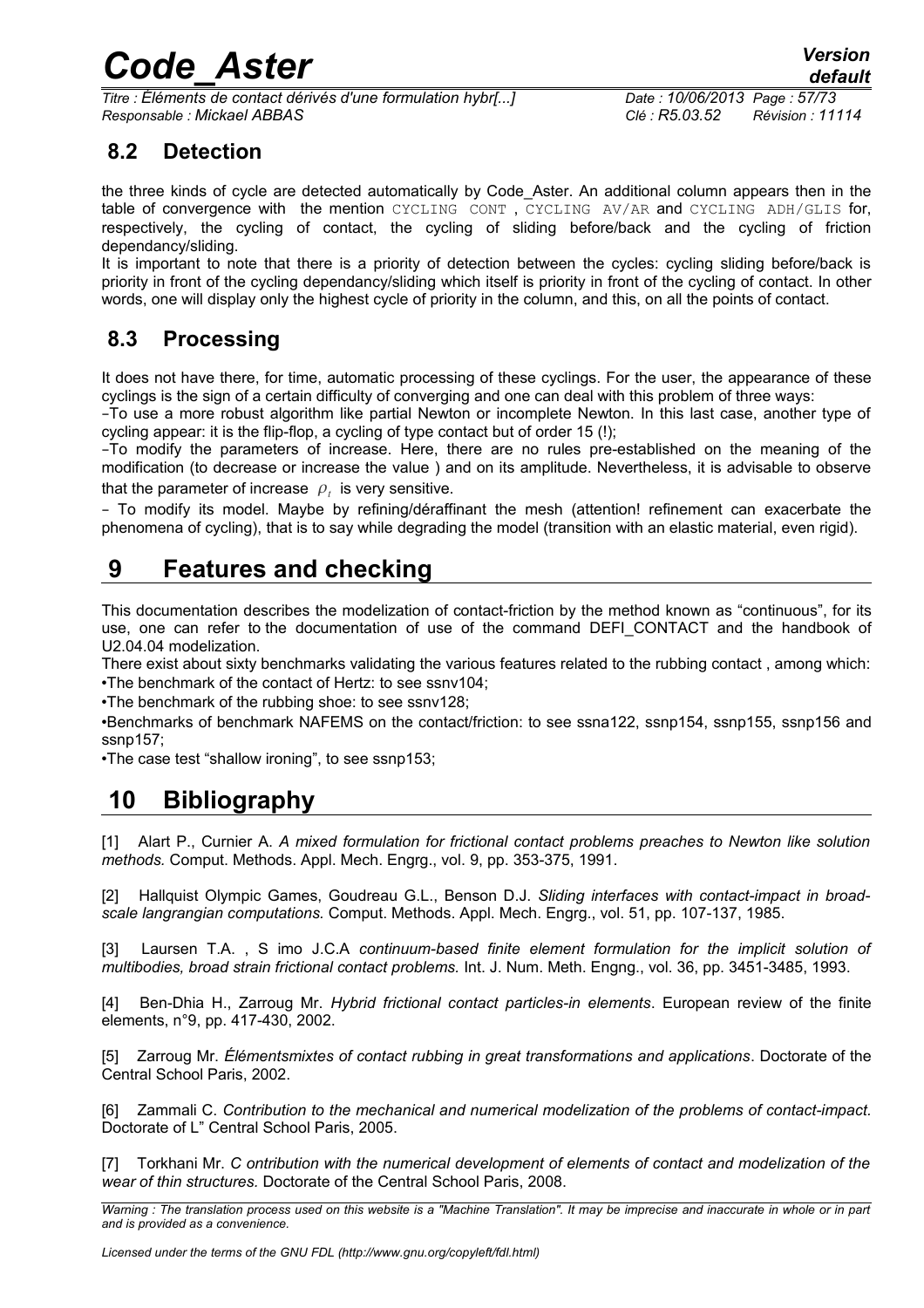*Titre : Éléments de contact dérivés d'une formulation hybr[...] Date : 10/06/2013 Page : 58/73 Responsable : Mickael ABBAS Clé : R5.03.52 Révision : 11114*

[8] Yastrebov V.A. *Computational contact mechanics - Geometry, detection and numerical technical*. Doctorate of the University of the Mines of Paris, 2011.

[9] Kudawoo D. *industrial Problèmes of great dimension in numerical mechanics of the contact: performance, reliability and robustness.* Doctorate of the University of Aix-Marseilles, 2012.

[10] Jean Mr. *The non-smooth contact dynamics method*. Comput. Methods. Appl. Mech. Engrg., vol. 177, pp. 235-257, 1999.

<span id="page-57-0"></span>[11] Alart P. *Méthode of Newton generalized in mechanics of the contact*. J. Math. Pure Appl., vol. 76, pp. 83 - 108,1997.

[12] Klarbring. *Broad displacement frictional contact: continuum framework for finite element discretization has*. Eur. J. Mech. A/Solids, vol. 14 , pp. 237-253, 1995.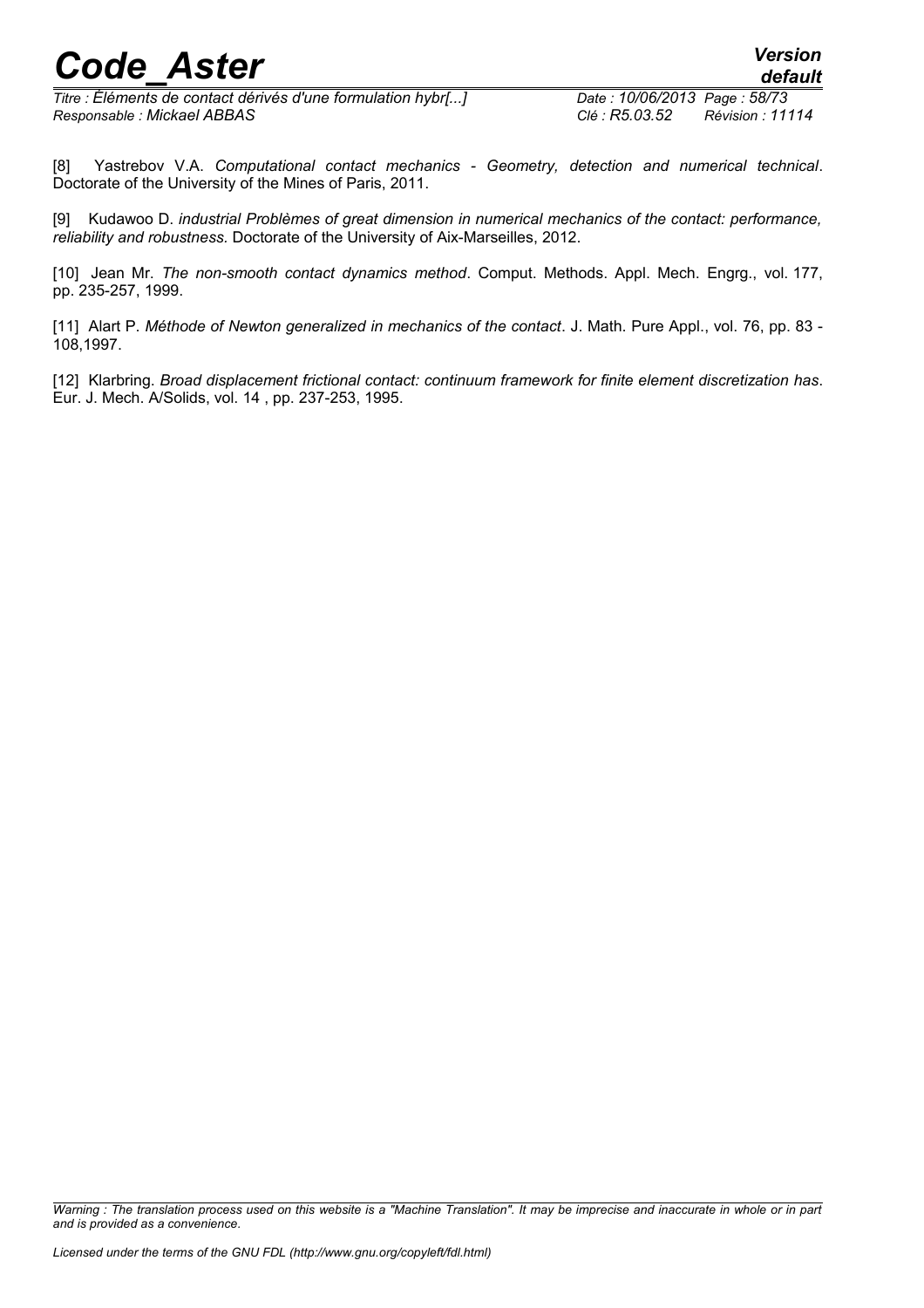*Titre : Éléments de contact dérivés d'une formulation hybr[...] Date : 10/06/2013 Page : 59/73 Responsable : Mickael ABBAS Clé : R5.03.52 Révision : 11114*

## <span id="page-58-0"></span> **11 Appendix a: computation of the terms of the jacobienne**

## **11.1 Balance equation**

For the balance equation the virtual quantities are total variations compared to displacements. The notation  $\delta$ will thus be employed. The first line of the jacobian matrix  $|J|$  consists of three terms:

$$
J_{uu} = J_{uu}^{\text{ext}} + J_{uu}^{\text{int}} + J_{uu}^c + J_{uu}^f
$$
  
\n
$$
J_{uc} = J_{uc}^c + J_{uc}^f
$$
  
\n
$$
J_{uf} = J_{uf}^c + J_{uf}^f
$$
\n(296)

One knows already that the internal forces and external bodies will not depend on Lagrangian on contact, nor of Lagrangian of friction:

$$
J_{u}^{\text{int}} = J_{u}^{\text{ext}} = 0 \text{ and } J_{u}^{\text{int}} = J_{u}^{\text{ext}} = 0
$$
 (297)

But also that the contact pressure does not depend on the pressure of friction:

$$
J_{uf}^c = 0 \tag{298}
$$

Whereas the pressure of friction depends on the contact pressure (see [§38\)](#page-37-0):

$$
J_{u}^{\text{f}} \neq 0 \tag{299}
$$

It does not act of assumptions of simplification, but of the logical consequence of the writing of the physical model.

#### <span id="page-58-1"></span> **11.1.1 Second variation compared to displacements**

In this paragraph, the second variation will get along like total *variation* compared to displacements  $u^i$  . It will be noted  $\varDelta_{u}=\tilde{\varDelta}$  . We will not reconsider in detail the computation of the nonlinear terms  $J_{uu}^{\rm int}$  and  $J_{uu}^{\rm ext}$  with the internal forces  $G^i_{\rm int}$  and external  $G^i_{\rm ext}$  since they relate to the behavior and the kinematics of solids without contact-friction. For example, the variation of the work of the internal forces introduces the tangent matrixes  $\underline{K}^i_l$ such as :

$$
J_{uu}^{\text{int}} = \tilde{\Delta} \left( G_{\text{int}}^i \right) = \delta u^i \underline{\mathbf{K}}_t^i \Delta u^i \tag{300}
$$

We start by evaluating  $\left. J_{u\,u}^{\mathrm{c}}\right.$  written with the variation of normal clearance:

$$
J_{uu}^c = -\tilde{\Delta} \left( G_c \right) = -\tilde{\Delta} \left( \int_{\Gamma_c} S_u^{g_n} g_n \, \tilde{\delta} \, d_n d \, \Gamma_c \right) \text{ with } g_n = \left( \lambda_n - \rho_n d_n \right) \tag{301}
$$

Crudely:

<span id="page-58-2"></span>
$$
\tilde{\Delta} g_n = -\rho_n \tilde{\Delta} d_n \tag{302}
$$

By developing the statement:

$$
J_{uu}^c = -\int_{\Gamma_c} S_u^{g_n} g_n \tilde{\Delta} \, \tilde{\delta} \, d_n d\Gamma_c + \int_{\Gamma_c} S_u^{g_n} \rho_n \tilde{\Delta} \, d_n \tilde{\delta} \, d_n d\Gamma_c \tag{303}
$$

Take again the statements drawn up in the § [13](#page-12-0) . The first total variation of normal clearance is worth (see ( [74](#page-14-0) )) :

$$
\tilde{\delta} d_n = \left( \delta_t x - \delta_t \overline{x} \right) \cdot \mathbf{n} \text{ and } \tilde{\Delta} d_n = \left( \Delta_t x - \Delta_t \overline{x} \right) \cdot \mathbf{n}
$$
\n(304)

And thus, by application of ( [205](#page-35-1) ):

$$
\tilde{\delta} d_n = \left( \delta_t \mathbf{u} - \delta_t \overline{\mathbf{u}} \right) \cdot \mathbf{n} \text{ and } \tilde{\Delta} d_n = \left( \Delta_t \mathbf{u} - \Delta_t \overline{\mathbf{u}} \right) \cdot \mathbf{n}
$$
\n(305)

the second variation is much more compl E Xe (see ( [107](#page-17-0) )) :

*Warning : The translation process used on this website is a "Machine Translation". It may be imprecise and inaccurate in whole or in part and is provided as a convenience.*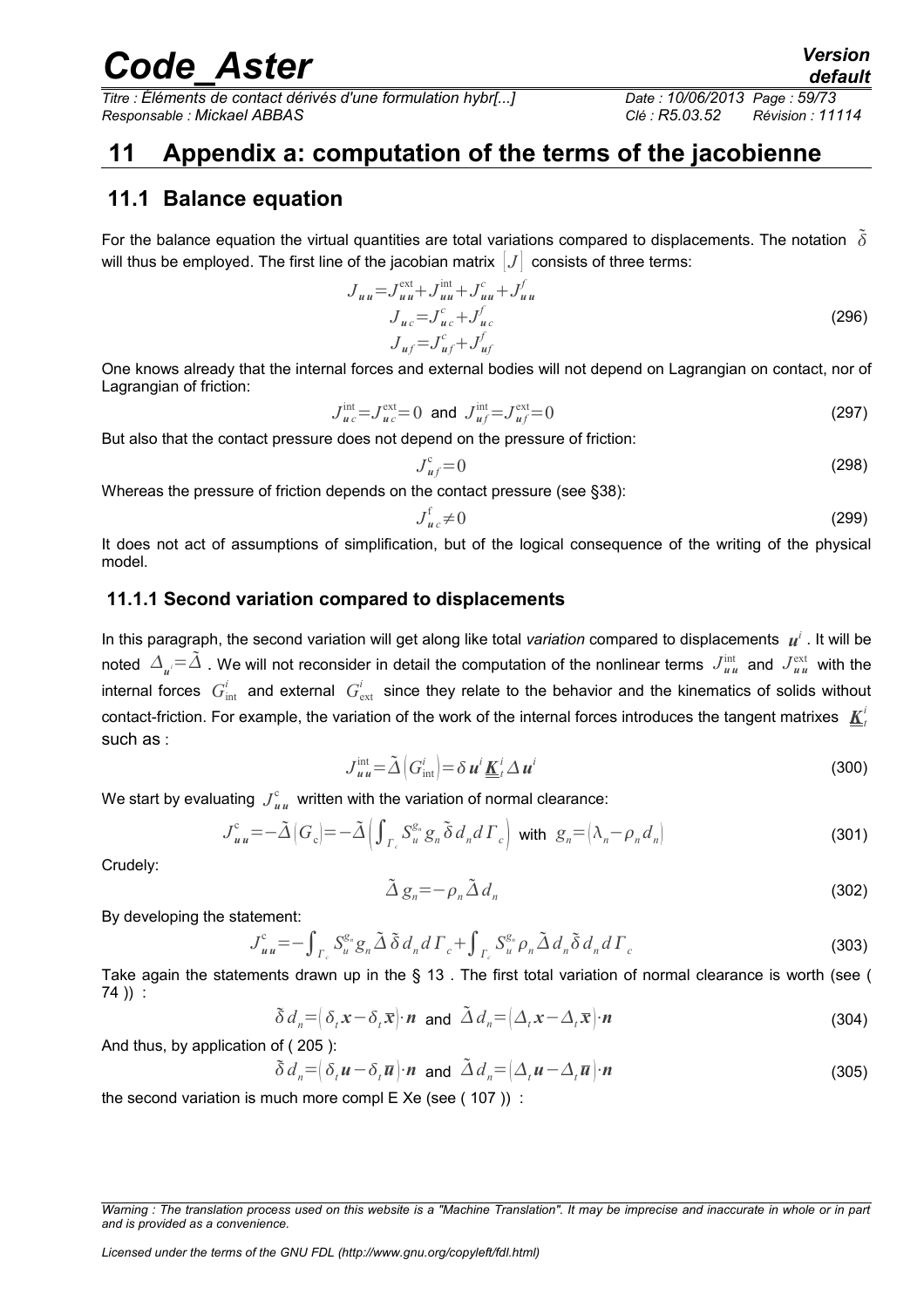*Titre : Éléments de contact dérivés d'une formulation hybr[...] Date : 10/06/2013 Page : 60/73 Responsable : Mickael ABBAS Clé : R5.03.52 Révision : 11114*

<span id="page-59-2"></span>

$$
\tilde{\Delta}\tilde{\delta}d_{n} = \Delta_{t}\delta_{t}d_{n} = -n \cdot \left(\Delta \zeta_{\alpha} \frac{\partial (\delta_{t}\overline{x})}{\partial \zeta_{\alpha}} + \frac{\partial (\Delta_{t}\overline{x})}{\partial \zeta_{\alpha}} \delta \zeta_{\alpha}\right) \n- \delta \zeta_{\alpha} \kappa_{\alpha\beta} \Delta \zeta_{\beta} \n- d_{n} \left(n \cdot \frac{\partial (\delta_{t}\overline{x})}{\partial \zeta_{\alpha}} + \kappa_{\alpha\gamma} \delta \zeta^{\gamma}\right) m^{\alpha\beta} \left(n \cdot \frac{\partial (\delta_{t}\overline{x})}{\partial \zeta_{\beta}} + \kappa_{\beta\sigma} \delta \zeta^{\sigma}\right)
$$
\n(306)

One uses the metric tensor  $m$  and the tensor of the second fundamental form  $K$ . All these statements intervene only in the event of contact (  $S_u^{g_n}=1$  ) and thus when  $d_n=0$  . This assumption simplifies much the statement. For [\(306\)](#page-59-2), by removing the term in  $\ d_{_n}$  and with [\(205\)](#page-35-1):

$$
\tilde{\Delta}\,\tilde{\delta}\,d_{n} = \Delta_{t}\,\delta_{t}d_{n} = -n.\left(\Delta\,\zeta_{\alpha}\frac{\partial(\delta_{t}\overline{u})}{\partial\,\zeta_{\alpha}} + \frac{\partial(\Delta_{t}\overline{u})}{\partial\,\zeta_{\alpha}}\,\delta\,\zeta_{\alpha}\right) - \delta\,\zeta_{\alpha}\,\kappa_{\alpha\beta}\,\Delta\,\zeta_{\beta} \tag{307}
$$

to find  $\,\delta\,\zeta_\alpha\,$  and  $\,\Delta\,\zeta_\alpha$  , it is necessary to solve the following system (version contravariante of [\(82\)](#page-15-1)):

$$
m^{\alpha\beta} \delta \zeta_{\alpha} = \frac{\partial \bar{x}}{\partial \zeta^{\beta}} \cdot (\delta_{t} x - \delta_{t} \bar{x}) \rightarrow \delta \zeta_{\alpha} = m_{\alpha\beta} (\delta_{t} u - \delta_{t} \bar{u}) \cdot \frac{\partial \bar{x}}{\partial \zeta^{\beta}}
$$
  
\n
$$
m^{\alpha\beta} \Delta \zeta_{\alpha} = \frac{\partial \bar{x}}{\partial \zeta^{\beta}} \cdot (\Delta_{t} x - \Delta_{t} \bar{x}) \rightarrow \Delta \zeta_{\alpha} = m_{\alpha\beta} (\Delta_{t} u - \Delta_{t} \bar{u}) \cdot \frac{\partial \bar{x}}{\partial \zeta^{\beta}}
$$
  
\n= 0 , which simplifies the statements of (83). Finally, one a:  
\n
$$
J_{uu}^{c} = -\int_{\Gamma_{c}} S_{u}^{s_{u}} g_{n} \tilde{\Delta} \tilde{\delta} d_{n} d \Gamma_{c} + \int_{\Gamma_{c}} S_{u}^{s_{n}} \rho_{n} \tilde{\Delta} d_{n} \tilde{\delta} d_{n} d \Gamma_{c}
$$
  
\n
$$
J_{uu}^{c,1}
$$
 (309)

O N has Pr is  $\,d_{\rm n}^{}\text{=}0\,$  , which simplifies the statements of ( 83 ). Finally, one a:

$$
J_{uu}^c = \underbrace{-\int_{\Gamma_c} S_u^{g_n} g_n \tilde{\Delta} \, \tilde{\delta} \, d_n d \, \Gamma_c}_{J_{uu}^c} + \underbrace{\int_{\Gamma_c} S_u^{g_n} \rho_n \tilde{\Delta} \, d_n \tilde{\delta} \, d_n d \, \Gamma_c}_{J_{uu}^c}
$$
(309)

With:

$$
J_{uu}^{c,1} = \int_{\Gamma_c} S_u^{g_n} g_n \boldsymbol{n} \cdot \left( (\delta_t \boldsymbol{u} - \delta_t \overline{\boldsymbol{u}}) \cdot \frac{\partial \overline{x}}{\partial \zeta^{\beta}} m_{\alpha \beta} \frac{\partial (\Delta_t \overline{\boldsymbol{u}})}{\partial \zeta_{\alpha}} \right) d\Gamma_c
$$
  

$$
\int_{\Gamma_c} S_u^{g_n} g_n \boldsymbol{n} \cdot \left( \frac{\partial (\delta_t \overline{\boldsymbol{u}})}{\partial \zeta_{\alpha}} \frac{\partial \overline{x}}{\partial \zeta^{\beta}} m_{\alpha \beta} \cdot (\Delta_t \boldsymbol{u} - \Delta_t \overline{\boldsymbol{u}}) \right) d\Gamma_c
$$
  

$$
\int_{\Gamma_c} S_u^{g_n} g_n (\delta_t \boldsymbol{u} - \delta_t \overline{\boldsymbol{u}}) \cdot \frac{\partial \overline{x}}{\partial \zeta^{\beta}} m_{\alpha \beta} \kappa_{\alpha \beta} m_{\alpha \beta} \frac{\partial \overline{x}}{\partial \zeta^{\alpha}} \cdot (\Delta_t \boldsymbol{u} - \Delta_t \overline{\boldsymbol{u}}) d\Gamma_c
$$
 (310)

And:

$$
J_{uu}^{c,2} = \int_{\Gamma_c} S_u^{g_n} \rho_n \Big( \Big| \delta_t u - \delta_t \overline{u} \Big| \cdot n \Big| \Big\{ n \cdot \Big( \Delta_t u - \Delta_t \overline{u} \Big) \Big| d \Gamma_c \tag{311}
$$

We now will consider the term of equilibrium  ${\,J}_{u\,u}^{\rm f} \,$  corresponds to the reaction for friction:

$$
J_{uu}^{\rm f} = -\tilde{\Delta}_{u'}(G_{\rm f}) = -\tilde{\Delta}_{u'}\left(\int_{\Gamma_c} \mu \,\lambda_n S_u^{g_n} S_f^{h_r} h_\tau \cdot \tilde{\delta} \,d_\tau d\,\Gamma_c + \int_{\Gamma_c} \mu \,\lambda_n S_u^{g_n} \left(1 - S_f^{h_r}\right) \tau \cdot \tilde{\delta} \,d_\tau d\,\Gamma_c\right) \tag{312}
$$

the equation [\(312\)](#page-59-1) uses the total variation of tangent clearance  $\,\,\tilde{\delta}\,d_{_{\,{\sf \!{\scriptscriptstyle{T}}}}}$  compared to displacements. We will make assumptions of simplification. One will neglect the second variation of tangent clearance, i.e.:

<span id="page-59-4"></span><span id="page-59-3"></span><span id="page-59-1"></span><span id="page-59-0"></span>
$$
\tilde{\Delta}\,\tilde{\delta}\,d_{\tau}=0\tag{313}
$$

What gives us:

$$
J_{uu}^{\rm f} = -\int_{\Gamma_c} \mu \,\lambda_n S_u^{\rm g} S_f^{\rm h} \tilde{\Delta} \, h_{\tau} \cdot \tilde{\delta} \, d_{\tau} \, d \, \Gamma_c - \int_{\Gamma_c} \mu \,\lambda_n S_u^{\rm g} \left( 1 - S_f^{\rm h} \right) \tilde{\Delta} \, \tau \cdot \tilde{\delta} \, d_{\tau} \, d \, \Gamma_c \tag{314}
$$

One writes the variation of the semi-multiplier of Lagrange of friction *h* . By means of the kinematical assumption [\(202\)](#page-33-0):

$$
\boldsymbol{h}_{\tau} = \boldsymbol{\Lambda} + \rho_t \boldsymbol{v}_{\tau} = \boldsymbol{\Lambda} + \overline{\rho}_t [\![\boldsymbol{u}]\!]_{\tau}
$$
\n(315)

And thus:

*Warning : The translation process used on this website is a "Machine Translation". It may be imprecise and inaccurate in whole or in part and is provided as a convenience.*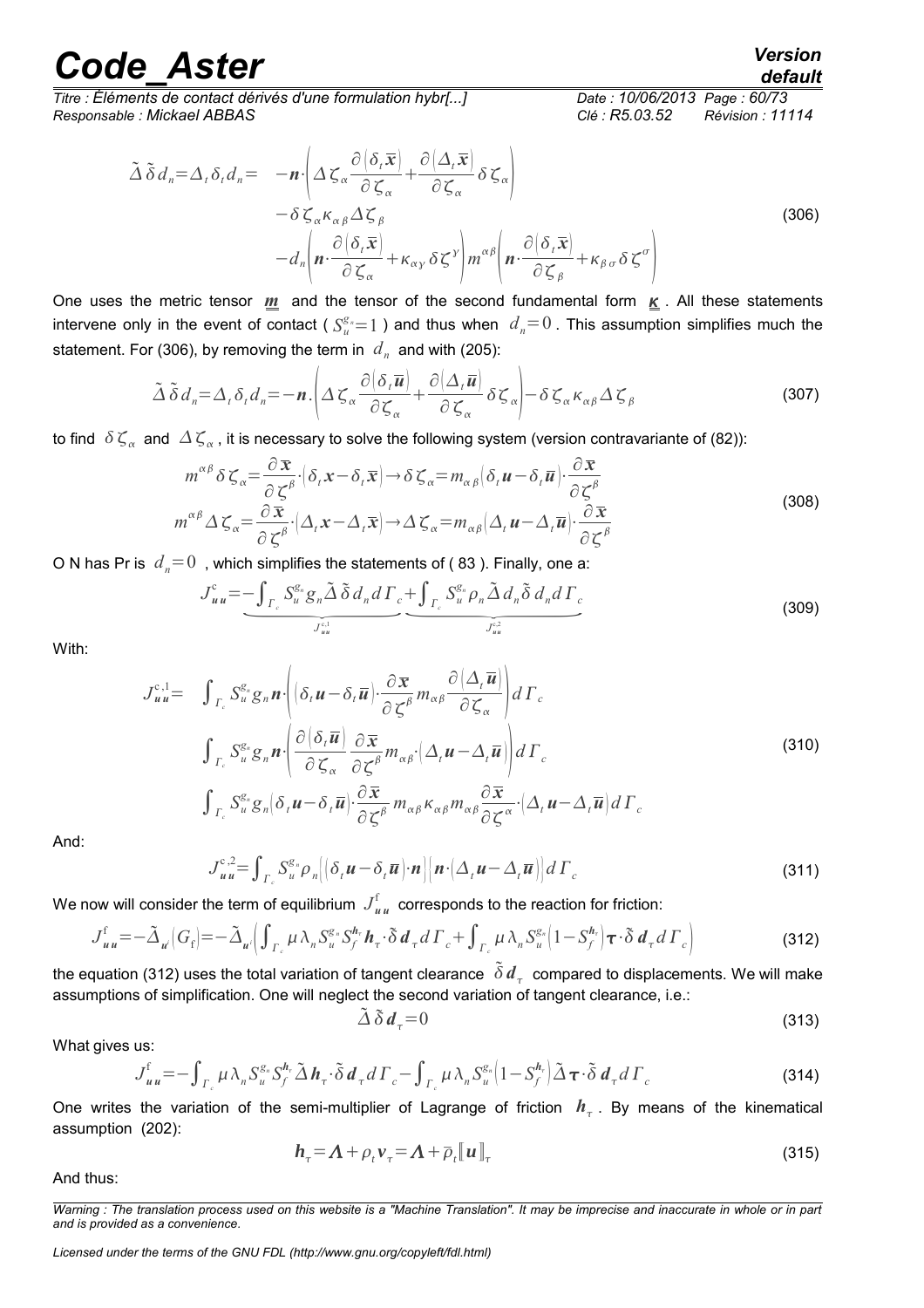*Titre : Éléments de contact dérivés d'une formulation hybr[...] Date : 10/06/2013 Page : 61/73 Responsable : Mickael ABBAS Clé : R5.03.52 Révision : 11114*

$$
\tilde{\delta} \, h_{\tau} = \tilde{\delta} \, A + \bar{\rho}_t \left[ \tilde{\delta} \, u \right]_{\tau} = \bar{\rho}_t \left[ \tilde{\delta} \, u \right]_{\tau} \text{ because } \tilde{\delta} \, A = 0 \tag{316}
$$

As follows:

$$
\tilde{\delta} \, h_{\tau} = \bar{\rho}_t \underline{P}^{\tau} \big( \delta_t u - \delta_t \overline{u} \big) \tag{317}
$$

In a similar way:

$$
\tilde{\delta} d_{\tau} = \underline{\mathbf{P}}^{\tau} \big( \delta_{\tau} u - \delta_{\tau} \overline{u} \big) \tag{318}
$$

For the variation of the semi-multiplier normalized  $\tilde{\Delta} \tau$ , which corresponds to projection on the ball unit, one [\(134\)](#page-22-0)):

<span id="page-60-3"></span>
$$
\Delta_{h_r}(\tau) = \underline{\underline{P}}^{B(0,1)} \tag{319}
$$

By application of the variation of a made up function:

$$
\tilde{\Delta}\tau = \Delta_{h_{\tau}}(\tau)\tilde{\Delta}h_{\tau} = \bar{\rho}_{t}\underline{\boldsymbol{P}}^{\tau}\underline{\boldsymbol{P}}^{B(0,1)}(\Delta_{t}\boldsymbol{u}-\Delta_{t}\overline{\boldsymbol{u}})
$$
\n(320)

What gives us:

considers only the variation in sliding (
$$
S_f^{h_{\tau}} = 0
$$
) since the term is cancelled in the adherent case. One has (see  
\n(134)):  
\n
$$
\Delta_{h_{\tau}}|\tau) = \underline{\underline{P}}^{B(0,1)}
$$
\n(319)  
\nBy application of the variation of a made up function:  
\n
$$
\tilde{\Delta}\tau = \Delta_{h_{\tau}}|\tau) \tilde{\Delta} h_{\tau} = \overline{\rho}_t \underline{\underline{P}}^{\tau} \underline{\underline{P}}^{B(0,1)} \Big| \Delta_t u - \Delta_t \overline{u} \Big|
$$
\n(320)  
\nWhat gives us:  
\n
$$
J_{u}^f = -\int_{\Gamma_c} \mu \lambda_n S_u^{g_n} S_f^{h_r} \tilde{\Delta} h_{\tau} \cdot \tilde{\delta} d_{\tau} d\Gamma_c - \int_{\Gamma_c} \mu \lambda_n S_u^{g_n} \Big(1 - S_f^{h_{\tau}}\Big) \tilde{\Delta} \tau \cdot \tilde{\delta} d_{\tau} d\Gamma_c
$$
\n(321)  
\nWith:

With:

$$
J_{uu}^{\mathbf{f},1} = -\int_{\Gamma_c} \mu \,\lambda_n \,\overline{\rho}_t \, S_u^{\mathbf{g}_n} S_f^{\mathbf{h}_r} \Big[ \underline{\boldsymbol{P}}^{\mathbf{\tau}} \Big[ \delta_t \boldsymbol{u} - \delta_t \overline{\boldsymbol{u}} \Big] \Big] \cdot \Big[ \underline{\boldsymbol{P}}^{\mathbf{\tau}} \Big( \Delta_t \boldsymbol{u} - \Delta_t \overline{\boldsymbol{u}} \Big) \Big] d \Gamma_c \tag{322}
$$

And:

$$
J_{uu}^{f,2} = -\int_{\Gamma_c} \mu \,\lambda_n \,\overline{\rho}_t \, S_u^{g_n} \Big(1 - S_f^{h_n}\Big) \Big[ \underline{\underline{\pmb{P}}}^{\tau} \Big(\delta_t \underline{\pmb{u}} - \delta_t \overline{\underline{\pmb{u}}}\Big) \Big] \cdot \Big[ \underline{\underline{\pmb{P}}}^{\tau} \underline{\underline{\pmb{P}}}^{B(0,1)} \Big(\Delta_t \underline{\pmb{u}} - \Delta_t \overline{\underline{\pmb{u}}}\Big) \Big] d\Gamma_c
$$
\n(323)

#### **11.1.2 Second variation compared to the contact pressure**

Now, the second variation gets along like variation compared to  $|\lambda_n|$ . We start by evaluating  $|J^\text{c}_{uc}|$  such as:

$$
J_{uc}^c = -\Delta_{\lambda_n} (G_c) = -\Delta_{\lambda_n} \left( \int_{\Gamma_c} S_u^{g_n} g_n \, \tilde{\delta} \, d_n d \, \Gamma_c \right) \tag{324}
$$

One recalls that L has variation of normal clearance is worth ( [305](#page-58-2) ) :

<span id="page-60-2"></span>
$$
\tilde{\delta} d_n = \left(\delta_t u - \delta_t \overline{u}\right) \cdot n \tag{325}
$$

And:

$$
\Delta_{\lambda_n}[\lambda_n] = \Delta \lambda_n \text{ and } \Delta_{\lambda_n}[\tilde{\delta} d_n] = 0 \tag{326}
$$

It remains:

$$
J_{uc}^{c} = -\int_{\Gamma_c} S_{u}^{g_n} \left( \delta_t \mathbf{u} - \delta_t \overline{\mathbf{u}} \right) \cdot \mathbf{n} \, \Delta \, \lambda_n d \Gamma_c \tag{327}
$$

We now consider to evaluate  $\left. J_{u\,c}^{\mathrm{f}}\right.$  such as:

$$
J_{uc}^{\rm f} = -\Delta_{\lambda_n} \left( G_{\rm f} \right) = -\Delta_{\lambda_n} \left( \int_{\Gamma_c} \mu \, \lambda_n \, S_u^{\rm g} \, S_f^{h} \, h_{\tau} \cdot \tilde{\delta} \, d_{\tau} \, d \, \Gamma_c + \int_{\Gamma_c} \mu \, \lambda_n \, S_u^{\rm g} \left( 1 - S_f^{h_{\tau}} \right) \tau \cdot \tilde{\delta} \, d_{\tau} \, d \, \Gamma_c \right) \tag{328}
$$

We supposed (alternative 5, to see § 38 ):

<span id="page-60-4"></span><span id="page-60-1"></span>
$$
\Delta_{\lambda_n}(\tau) = 0 \tag{329}
$$

And we have:

$$
\Delta_{\lambda_n} \tilde{\delta} \, d_{\tau} = 0 \text{ and } \Delta_{\lambda_n} h_{\tau} = 0 \text{ and } \Delta_{\lambda_n} (\lambda_n) = \Delta \lambda_n \tag{330}
$$

It remains :

$$
-\Delta_{\lambda_n} (G_f) = -\Delta_{\lambda_n} \Big( \int_{\Gamma_c} \mu \lambda_n S_u^{g_n} S_f^{h_n} h_{\tau} \cdot \tilde{\delta} d_{\tau} d\Gamma_c + \int_{\Gamma_c} \mu \lambda_n S_u^{g_n} \Big( 1 - S_f^{h_{\tau}} \Big) \tau \cdot \tilde{\delta} d_{\tau} d\Gamma_c \Big)
$$
(328)  
ed (alternative 5, to see § 38):  

$$
\Delta_{\lambda_n} \tilde{\sigma} d_{\tau} = 0 \text{ and } \Delta_{\lambda_n} h_{\tau} = 0 \text{ and } \Delta_{\lambda_n} (\lambda_n) = \Delta \lambda_n
$$
  

$$
\vdots
$$

$$
J_{uc}^f = -\int_{\Gamma_c} \mu S_u^{g_n} S_f^{h_{\tau}} h_{\tau} \cdot \tilde{\delta} d_{\tau} \Delta \lambda_n d\Gamma_c - \int_{\Gamma_c} \mu S_u^{g_n} \Big( 1 - S_f^{h_n} \Big) \tau \cdot \tilde{\delta} d_{\tau} \Delta \lambda_n d\Gamma_c
$$
(331)

*Warning : The translation process used on this website is a "Machine Translation". It may be imprecise and inaccurate in whole or in part and is provided as a convenience.*

*Licensed under the terms of the GNU FDL (http://www.gnu.org/copyleft/fdl.html)*

<span id="page-60-0"></span>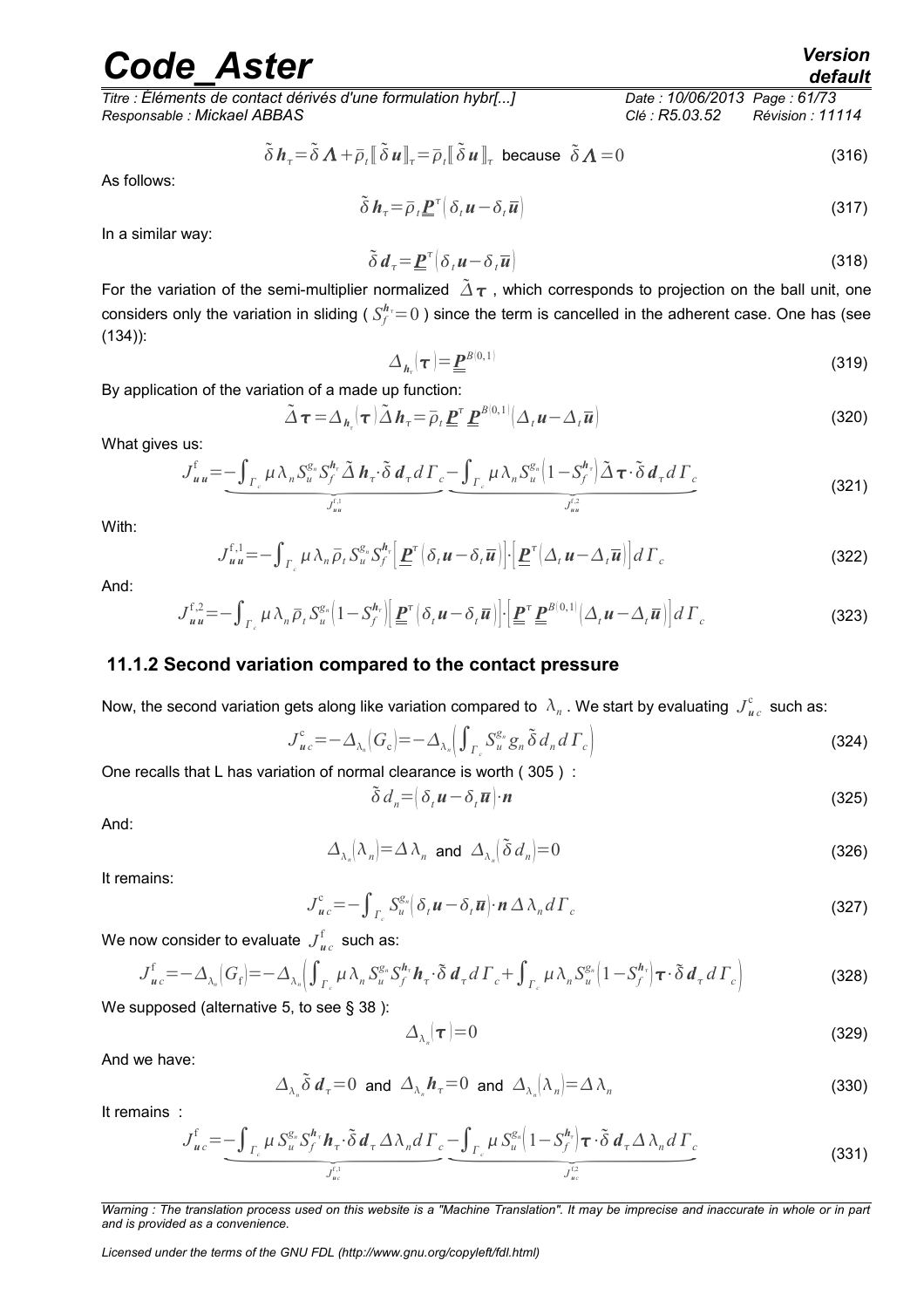*Titre : Éléments de contact dérivés d'une formulation hybr[...] Date : 10/06/2013 Page : 62/73 Responsable : Mickael ABBAS Clé : R5.03.52 Révision : 11114*

With:

$$
J_{uc}^{f,1} = -\int_{\Gamma_c} \mu \, S_u^{g_n} S_f^{h_r} \left[ \underline{\underline{\boldsymbol{P}}}^{\tau} \left( \delta_t \boldsymbol{u} - \delta_t \overline{\boldsymbol{u}} \right) \right] \cdot \boldsymbol{h}_{\tau} \Delta \, \lambda_n d \, \Gamma_c \tag{332}
$$

And:

$$
J_{uc}^{f,2} = -\int_{\Gamma_c} \mu S_{u}^{g_n} \Big(1 - S_{f}^{h_r}\Big) \Big[ \underline{\underline{P}}^{\tau} \Big(\delta_t u - \delta_t \overline{u}\Big) \Big] \cdot \tau \Delta \lambda_n d\Gamma_c \tag{333}
$$

#### **11.1.3 Second variation compared to the pressure of friction**

Finally, the second variation will get along like variation compared to  $\Lambda$  . The only term NON-no one is  $J_{u}^{\text{f}}$ such as:

$$
J_{uf}^{\rm f} = -\Delta_{\Lambda} \left( G_{\rm f} \right) = -\Delta_{\Lambda} \left( \int_{\Gamma_c} \mu \, \lambda_n S_u^{\rm g} S_f^{\rm h} \, \mathbf{h}_\tau \cdot \tilde{\delta} \, \mathbf{d}_\tau \, d \, \Gamma_c + \int_{\Gamma_c} \mu \, \lambda_n S_u^{\rm g} \left( 1 - S_f^{\rm h} \right) \tau \cdot \tilde{\delta} \, \mathbf{d}_\tau \, d \, \Gamma_c \right) \tag{334}
$$

the variations of  $\,h_\tau^{}\,$  compared to  $\,A\,$  are worth  $\,$  :

$$
\Delta_{\Lambda}[\boldsymbol{h}_{\tau}] = \Delta_{\Lambda}[\Lambda + \overline{\rho}_{t}[\![\boldsymbol{u}]\!]_{\tau}] = \Delta \Lambda \text{ because } \Delta_{\Lambda}([\![\boldsymbol{u}]\!]_{\tau}) = 0 \tag{335}
$$

One a:

$$
\Delta_{\Lambda} \tau = \Delta_{h_{\tau}}(\tau) \Delta_{\Lambda} \left( h_{\tau} \right) = \underline{\underline{P}}^{B(0,1)} \Delta \Lambda \tag{336}
$$

In the same way, crudely:

$$
\Delta_{\Lambda} \tilde{\delta} d_{\tau} = 0 \text{ because } \tilde{\delta} d_{\tau} = \underline{\mathbf{P}}^{\tau} \big[ \delta_{\tau} u - \delta_{\tau} \overline{u} \big] \tag{337}
$$

What gives us:

lations of 
$$
h_{\tau}
$$
 compared to  $\Lambda$  are worth :  
\n
$$
\Delta_{\Lambda}[h_{\tau}] = \Delta_{\Lambda}(\Lambda + \overline{\rho}_{t}[\![u]\!]_{\tau}) = \Delta \Lambda
$$
 because  $\Delta_{\Lambda}([\![u]\!]_{\tau}) = 0$  (335)  
\n
$$
\Delta_{\Lambda} \tau = \Delta_{h_{\tau}}(\tau) \Delta_{\Lambda}[h_{\tau}] = \underline{P}^{B(0,1)} \Delta \Lambda
$$
 (336)  
\nsame way, crudely:  $\Delta_{\Lambda} \delta d_{\tau} = 0$  because  $\delta d_{\tau} = \underline{P}^{\tau}[\delta_{t}u - \delta_{t}\overline{u}]$  (337)  
\njives us:  $J_{u_{f}}^{\tau} = -\int_{\Gamma_{c}} \mu \lambda_{n} S_{u}^{g_{n}} S_{f}^{h_{n}} \Delta \Lambda \cdot \delta d_{\tau} d\Gamma_{c} - \int_{\Gamma_{c}} \mu \lambda_{n} S_{u}^{g_{n}} [1 - S_{f}^{h_{n}}] \underline{P}^{B(0,1)} \Delta \Lambda \cdot \delta d_{\tau} d\Gamma_{c}$  (338)

With:

$$
J_{uf}^{f,1} = -\int_{\Gamma_c} \mu \,\lambda_n S_u^{g_n} S_f^{h_r} \Delta \Lambda \cdot \left[ \underline{\boldsymbol{P}}^{\tau} \left( \delta_t \boldsymbol{u} - \delta_t \overline{\boldsymbol{u}} \right) \right] d \Gamma_c \tag{339}
$$

And:

$$
J_{uf}^{f,2} = -\int_{\Gamma_c} \mu \lambda_n S_u^{g_n} \left(1 - S_f^{h_r}\right) \left[\underline{\underline{\pmb{P}}^{\tau}} \left(\delta_t \underline{\pmb{u}} - \delta_t \overline{\underline{\pmb{u}}}\right)\right] \cdot \left[\underline{\underline{\pmb{P}}^{B(0,1)} \Delta \Lambda} \right] d\Gamma_c
$$
\n(340)

## **11.2 Model of contact**

For the model of contact (in weak form) the virtual quantities are variations compared to the contact pressure  $\lambda_n$  . The notation  $\,\delta\,$  will thus be employed in this meaning. The second line of the jacobian matrix  $\,[J]\,$  consists of three terms:

<span id="page-61-3"></span>
$$
J_{cu} \quad J_{cc} \quad J_{cf} \tag{341}
$$

As the contact pressure does not depend on the pressure of friction, one knows already that:

<span id="page-61-6"></span>
$$
J_{cf} = 0 \tag{342}
$$

#### **11.2.1 Second variation compared to displacements**

In this paragraph, the second variation will always get along like total *variation* compared to displacements *u i* . It will be noted  $| \Delta_{\overline u^i} \!\!=\! \tilde\Delta$  . We start by evaluating  $| J_{\overline c u}|$  such as:

$$
J_{cu} = \Delta_{u'}(\tilde{G}_c) = \tilde{\Delta} \left( -\frac{1}{\rho_n} \int_{\Gamma_c} \left[ \lambda_n - S_u^{g_n} g_n \right] \delta \lambda_n d\Gamma_c \right)
$$
(343)

One has  $\tilde{\varDelta}\,\delta\,\lambda_n{=}0$  . There thus remains only the term  $\tilde{\varDelta}\,d_n$  whose statement is given by [\(74\)](#page-14-0):

$$
J_{cu} = -\int_{\Gamma_c} S_u^{g_n} \delta \lambda_n \boldsymbol{n} \cdot (\Delta_t \boldsymbol{u} - \Delta_t \overline{\boldsymbol{u}}) d\Gamma_c
$$
 (344)

*Warning : The translation process used on this website is a "Machine Translation". It may be imprecise and inaccurate in whole or in part and is provided as a convenience.*

*Licensed under the terms of the GNU FDL (http://www.gnu.org/copyleft/fdl.html)*

<span id="page-61-5"></span><span id="page-61-4"></span><span id="page-61-2"></span><span id="page-61-1"></span><span id="page-61-0"></span>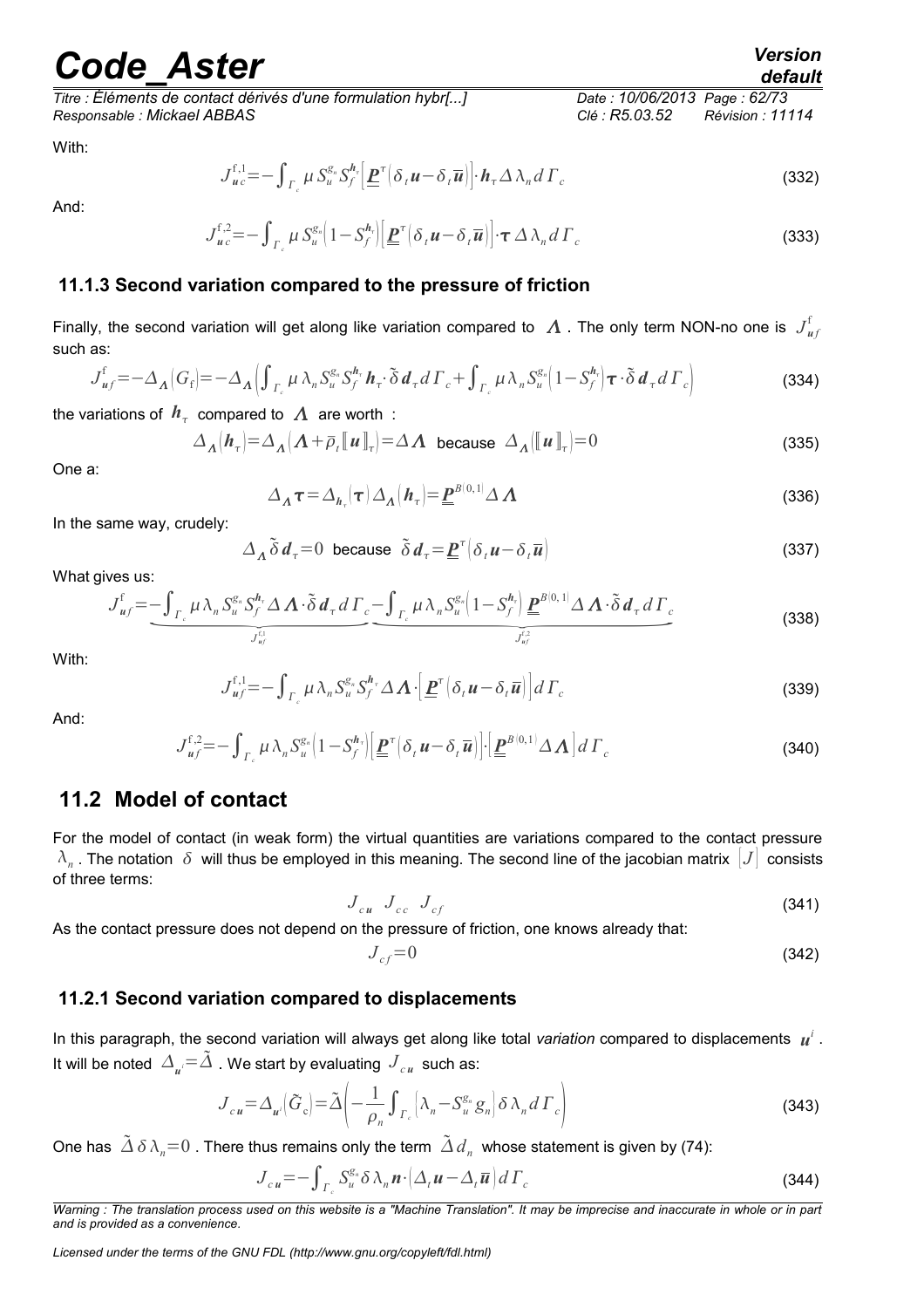*Titre : Éléments de contact dérivés d'une formulation hybr[...] Date : 10/06/2013 Page : 63/73 Responsable : Mickael ABBAS Clé : R5.03.52 Révision : 11114*

<span id="page-62-0"></span>

One observes immediately that  $J_{cu} \neq J_{uc}$  because of [\(331\)](#page-60-1). In friction, the matrix is not symmetric.

#### **11.2.2 Second variation compared to the contact pressure**

the second variation will get along like variation compared to  $\ \lambda_n$  . We calculate  $\ J_{\,c\,c}\,$  such as:

$$
J_{cc} = \Delta_{\lambda_n} \left( \tilde{G}_c \right) = \Delta_{\lambda_n} \left( -\frac{1}{\rho_n} \int_{\Gamma_c} \left[ \lambda_n - S_u^{g_n} \left( \lambda_n - \rho_n d_n \right) \right] \delta \lambda_n d \Gamma_c \right)
$$
(345)

the second variation  $\varDelta_{\lambda_n}\delta\,\lambda_n{=}0\,$  is null and  $\varDelta_{\lambda_n}[\lambda_n]{=}\varDelta\,\lambda_n$  , therefore:

$$
J_{cc} = -\frac{1}{\rho_n} \int_{\Gamma_c} \Delta \lambda_n \left( 1 - S_u^{\mathcal{S}_n} \right) \delta \lambda_n d\Gamma_c \tag{346}
$$

One notices ruffle which C E term intervenes only when there is no contact (  $S_u^{\mathcal{S}_n}=0$  ).

#### **11.2.3 Second variation compared to the pressure of friction**

L has second variation will get along like variation compared to  $\varLambda\,$  . L E formula  $\,J_{\,cf}$  is null  $\,$ :

$$
J_{cf} = \Delta_{\mathbf{A}} \left( \tilde{G}_{c} \right) = 0 \tag{347}
$$

### **11.3 Friction law**

For the friction law (in weak form) the virtual quantities are variations compared to the pressure of friction  $\Lambda$ . The notation  $\delta$  will thus be employed in this meaning. The back-row forward of the jacobian matrix  $|J|$ consists of three terms:

$$
J_{fu} \quad J_{fc} \quad J_{ff} \tag{348}
$$

#### **11.3.1 Second variation compared to displacements**

In this paragraph, the second variation will always get along like total *variation* compared to displacements *u i* . It will be noted  $\varDelta_{_{\boldsymbol{u}^i}}{=}\tilde{\varDelta}$  . We start by evaluating  $J_{_{f\boldsymbol{u}}}$  such as:

$$
J_{fu} = \Delta_{u'}(\tilde{G}_{t}) = + \tilde{\Delta} \left( \frac{1}{\overline{\rho}_{t}} \int_{\Gamma_{c}} \mu \lambda_{n} S_{u}^{g_{n}} \Lambda \cdot \delta \Lambda d\Gamma_{c} \right)
$$
  
\n
$$
- \tilde{\Delta} \left( \frac{1}{\overline{\rho}_{t}} \int_{\Gamma_{c}} \mu \lambda_{n} S_{u}^{g_{n}} S_{f}^{h_{r}} h_{\tau} \cdot \delta \Lambda d\Gamma_{c} \right)
$$
  
\n
$$
- \tilde{\Delta} \left( \frac{1}{\overline{\rho}_{t}} \int_{\Gamma_{c}} \mu \lambda_{n} S_{u}^{g_{n}} (1 - S_{f}^{h_{r}}) \tau \cdot \delta \Lambda d\Gamma_{c} \right)
$$
  
\n
$$
- \tilde{\Delta} \left( \int_{\Gamma_{c}} \left( 1 - S_{u}^{g_{n}} \right) \Lambda \cdot \delta \Lambda d\Gamma_{c} \right)
$$
  
\n
$$
\tilde{\Delta} \tau = \overline{\rho}_{t} \underline{P}^{\tau} \underline{P}^{g_{(0,1)}} \left( \Delta_{t} u - \Delta_{t} \overline{u} \right)
$$
  
\n
$$
\Delta = 0 \text{ and } \tilde{\Delta} \Lambda = 0. \text{ As follows:}
$$
  
\n
$$
\frac{\Gamma_{c}}{\Gamma_{c}} \mu \lambda_{n} S_{u}^{g_{n}} S_{f}^{h_{r}} \delta \Lambda \cdot \tilde{\Delta} h_{\tau} d\Gamma_{c} - \frac{1}{\overline{\rho}_{t}} \int_{\Gamma_{c}} \mu \lambda_{n} S_{u}^{g_{n}} (1 - S_{f}^{h_{r}}) \delta \Lambda \cdot \tilde{\Delta} \left( \frac{h_{\tau}}{\|h_{\tau}\|} \right) d\Gamma_{c}} \qquad (350)
$$

One re-uses (320):

$$
\tilde{\Delta}\tau = \bar{\rho}_t \underline{\boldsymbol{P}}^{\tau} \underline{\boldsymbol{P}}^{B(0,1)} \big(\Delta_t \boldsymbol{u} - \Delta_t \overline{\boldsymbol{u}}\big)
$$
\n(350)

One has also  $\tilde{\Delta} \delta \Lambda = 0$  and  $\tilde{\Delta} \Lambda = 0$ . As follows:

$$
- \tilde{\Delta} \left( \int_{\Gamma_c} f_t \left( 1 - S_u^{g_n} \right) \Lambda \cdot \delta \Lambda \, d \Gamma_c \right)
$$
\nis also

\n
$$
\tilde{\Delta} \sigma = \overline{\rho}_t \underline{P}^{\tau} \underline{P}^{B(0,1)} \left( \Delta_t \underline{u} - \Delta_t \overline{u} \right)
$$
\nis also

\n
$$
\tilde{\Delta} \delta \Lambda = 0 \text{ and } \tilde{\Delta} \Lambda = 0. \text{ As follows:}
$$
\n
$$
J_{fu} = -\frac{1}{\overline{\rho}_t} \int_{\Gamma_c} \mu \lambda_n S_u^{g_n} S_f^{h_r} \delta \Lambda \cdot \tilde{\Delta} h_r d \Gamma_c - \frac{1}{\overline{\rho}_t} \int_{\Gamma_c} \mu \lambda_n S_u^{g_n} (1 - S_f^{h_r}) \delta \Lambda \cdot \tilde{\Delta} \left( \frac{h_\tau}{\| h_\tau \|} \right) d \Gamma_c
$$
\n(351)

With:

*Warning : The translation process used on this website is a "Machine Translation". It may be imprecise and inaccurate in whole or in part and is provided as a convenience.*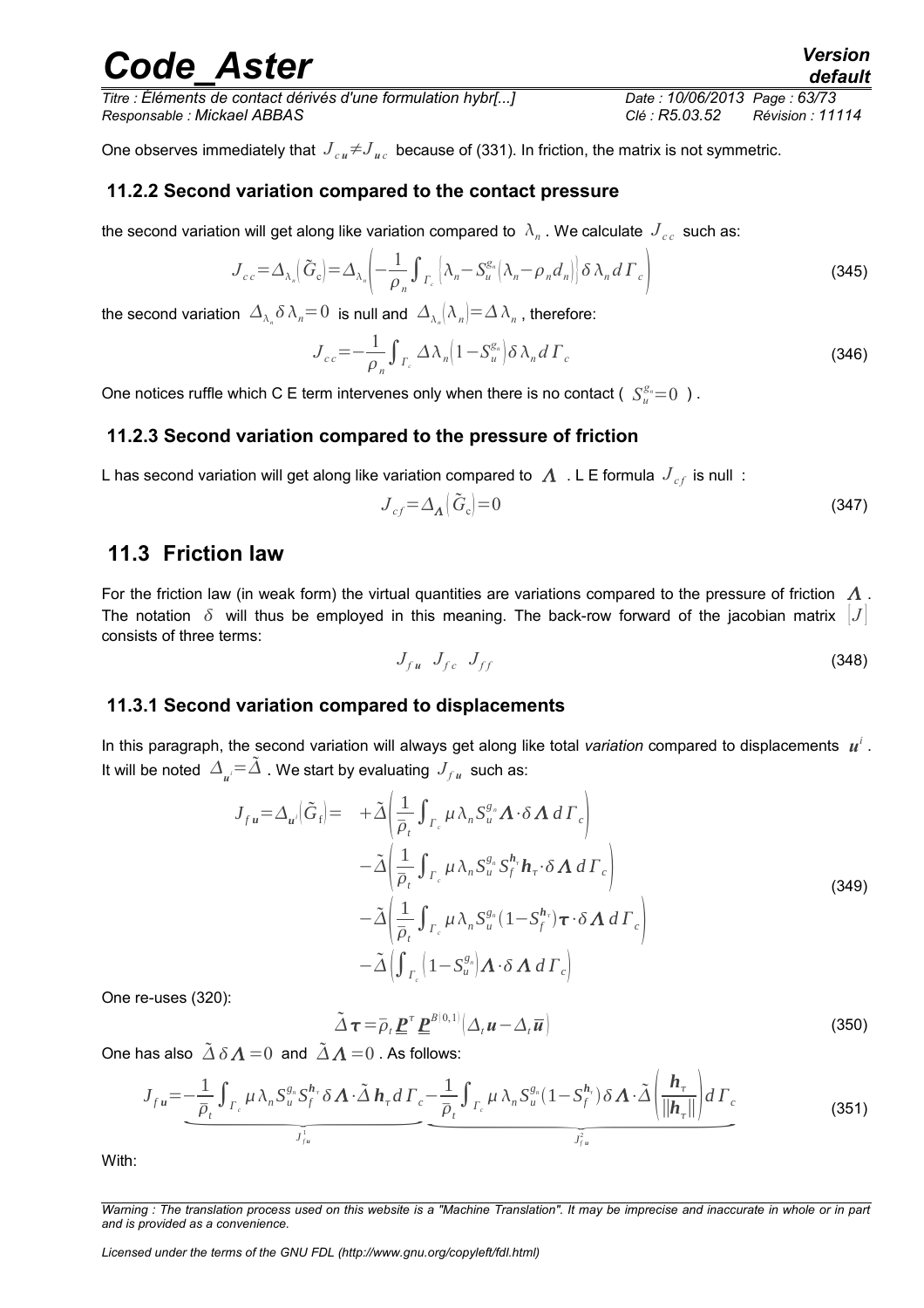*Titre : Éléments de contact dérivés d'une formulation hybr[...] Date : 10/06/2013 Page : 64/73 Responsable : Mickael ABBAS Clé : R5.03.52 Révision : 11114*

$$
J_{fu}^{1} = -\int_{\Gamma_c} \mu \,\lambda_n S_u^{g_n} S_f^{h_r} \delta \Lambda \cdot \left[ \underline{\mathbf{P}}^{\tau} \left( \Delta_t \mathbf{u} - \Delta_t \overline{\mathbf{u}} \right) \right] d \Gamma_c \tag{352}
$$

And:

$$
J_{fu}^2 = -\int_{\Gamma_c} \mu \,\lambda_n S_u^{g_n} (1 - S_f^{h_n}) \delta \Lambda \cdot \left[ \underline{\underline{\mathbf{P}}}^{\tau} \underline{\underline{\mathbf{P}}}^{B[0,1]} \left( \Delta_t \underline{\mathbf{u}} - \Delta_t \overline{\underline{\mathbf{u}}} \right) \right] d \Gamma_c \tag{353}
$$

#### **11.3.2 Second variation compared to the contact pressure**

L has second variation will get along like variation compared to  $\,\lambda_n\,$  . We start by evaluating  $\,J_{fc}\,$  such as:

<span id="page-63-1"></span><span id="page-63-0"></span> $J_{fc} = \Delta_{\lambda_n}(\tilde{G}_f)$ formulate3 54354

) alternative 5 (see § [38](#page-37-0) ), one has  $\ket{\Delta_{\lambda_a}}\!(\widetilde{G}_f)\!=\!0\,$  , which implies  $\ket{J_{fc}\!=\!0}$  .

### **11.3.3 Second variation compared to the pressure of friction**

L has second variation will get along like variation compared to  $~\Lambda$  . We start by evaluating  $~J_{ff}$  such as:

$$
J_{ff} = \Delta_{\Lambda} \Big( \tilde{G}_{f} \Big) = + \Delta_{\Lambda} \Big( \frac{1}{\bar{\rho}_{t}} \int_{\Gamma_{c}} \mu \lambda_{n} S_{u}^{g_{n}} \Lambda \cdot \delta \Lambda \, d\Gamma_{c} \Big) - \Delta_{\Lambda} \Big( \frac{1}{\bar{\rho}_{t}} \int_{\Gamma_{c}} \mu \lambda_{n} S_{u}^{g_{n}} S_{f}^{h_{\tau}} \mathbf{h}_{\tau} \cdot \delta \Lambda \, d\Gamma_{c} \Big) - \Delta_{\Lambda} \Big( \frac{1}{\bar{\rho}_{t}} \int_{\Gamma_{c}} \mu \lambda_{n} S_{u}^{g_{n}} (1 - S_{f}^{h_{\tau}}) \tau \cdot \delta \Lambda \, d\Gamma_{c} \Big) - \Delta_{\Lambda} \Big( \int_{\Gamma_{c}} \Big( 1 - S_{u}^{g_{n}} \Big) \Lambda \cdot \delta \Lambda \, d\Gamma_{c} \Big)
$$
(355)

the variations of  $\,h_{_{\tau}}\,$  compared to  $\,A\,$  are worth ( [335](#page-61-1) ):

$$
\Delta_{\Lambda}(\boldsymbol{h}_{\tau}) = \Delta_{\Lambda}(\Lambda + \overline{\rho}_{t}[\![\boldsymbol{u}]\!]_{\tau}) = \Delta \Lambda \quad \text{because} \quad \Delta_{\Lambda}([\![\boldsymbol{u}]\!]_{\tau}) = 0 \tag{356}
$$

the contact pressure does not depend on the pressure of friction, therefore:

$$
\Delta_{\Lambda}[\lambda_n] = 0 \text{ and } \Delta_{\Lambda}(\Lambda) = \Delta \Lambda \tag{357}
$$

One also has ( [336](#page-61-0) ):

<span id="page-63-2"></span>
$$
\Delta_{\Lambda} \tau = \underline{P}^{B(0,1)} \Delta \Lambda \tag{358}
$$

Finally:

$$
J_{ff} = \frac{1}{\bar{\rho}_t} \int_{\Gamma_c} \mu \, \lambda_n S_u^{g_n} \left( 1 - S_f^{h_r} \right) \left( \underline{\mathbf{1}} - \underline{\underline{P}}^{B(0,1)} \right) \Delta \Lambda \cdot \delta \Lambda \, d\Gamma_c
$$
\n
$$
- \int_{\Gamma_c} \left( 1 - S_u^{g_n} \right) \Delta \Lambda \cdot \delta \Lambda \, d\Gamma_c
$$
\n(359)

It has there a contribution only in slipping contact and when the contact is inactive.

*Warning : The translation process used on this website is a "Machine Translation". It may be imprecise and inaccurate in whole or in part and is provided as a convenience.*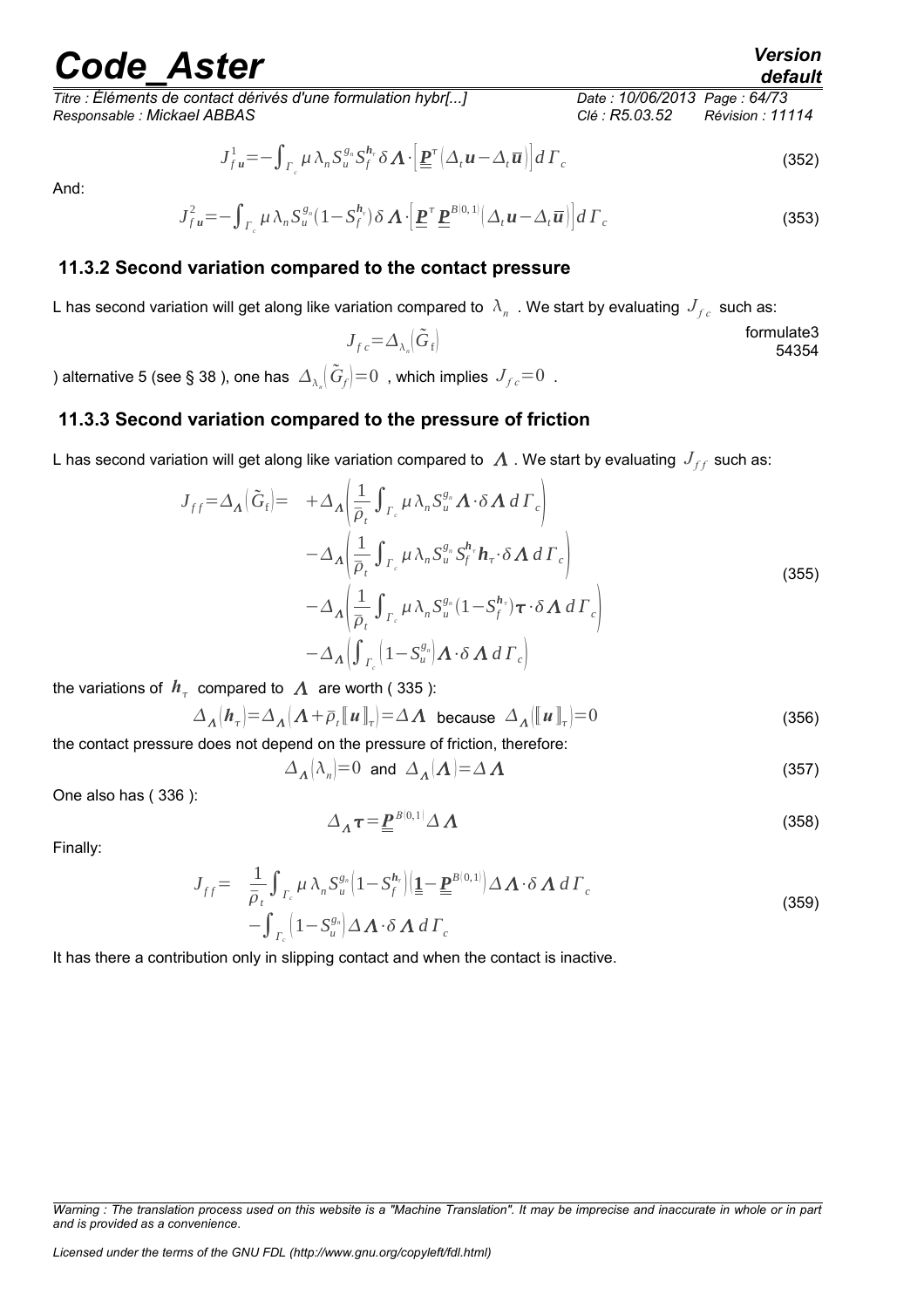*Titre : Éléments de contact dérivés d'une formulation hybr[...] Date : 10/06/2013 Page : 65/73 Responsable : Mickael ABBAS Clé : R5.03.52 Révision : 11114*

## <span id="page-64-0"></span> **12 Appendix b: second member vector**

the statements considered here relate to only the terms related to the contact friction. It is thus a question of discretizing the statement of the virtual wors given by the equations [\(206\)](#page-35-3) to [\(209\)](#page-36-1). It is pointed out that the system to be solved is:

$$
[K][\Delta W] = -[L] \tag{360}
$$

## **12.1 Terms of equilibrium**

One starts with the statement of the reaction of contact in the balance equation, from  $G_c$  [\(206\)](#page-35-3) which one time step writes on the configuration known with *k* , since the beginning of the process of Newton:

$$
G_c = \int_{\Gamma_c} \hat{S}^{g_n}_{u,k} \hat{g}_{n,k} \tilde{\delta} \, d_n d\Gamma_c \tag{361}
$$

After discretization:

$$
-G_c \stackrel{\text{Discrétisation}}{\longrightarrow} \left[L_c^e\right], \left[L_c^m\right] \tag{362}
$$

the sign *–* comes from the statement of the equilibrium in [\(287\)](#page-51-1). One obtains, by means of [\(283\)](#page-51-0) and by separating the contributions slave and Master:

$$
\begin{aligned}\n\left[L_c^e\right] &= -\omega_c J_c \hat{S}_{u,k}^{g_n} \hat{g}_{n,k} \left[N^e\right]^T \{n_h\} \\
\left[L_c^m\right] &= +\omega_c J_c \hat{S}_{u,k}^{g_n} \hat{g}_{n,k} \left[\bar{N}^m\right]^T \{n_h\}\n\end{aligned}\n\tag{363}
$$

These terms are active only when there is contact (formula  $\hat{S}^{g_s}_{u,\,k} \! = \! 1$  .

One considers then the reaction of friction [\(207\)](#page-35-2):

$$
G_f = \int_{\Gamma_c} \mu \,\hat{\lambda}_k \hat{S}_{u,k}^{g_s} \hat{S}_{f,k}^{h_{\tau}} \mathbf{h}_{\tau,k} \cdot \tilde{\delta} \, \mathbf{d}_{\tau} \, d\Gamma_c + \int_{\Gamma_c} \mu \,\hat{\lambda}_k \hat{S}_{u,k}^{g_s} \left(1 - \hat{S}_{f,k}^{h_{\tau}}\right) \hat{\tau}_k \cdot \tilde{\delta} \, \mathbf{d}_{\tau} \, d\Gamma_c
$$
 formulate3

) the operator of projection [\(240\)](#page-46-1). After discretization:

$$
-G_f \stackrel{\text{Discr\'eitsation}}{\longrightarrow} [L_f^e], [L_f^m]
$$
 (365)

One obtains:

$$
\begin{aligned}\n\left[L_f^e\right] &= -\mu \,\hat{\lambda}_k \hat{S}_{u,k}^{g_n} \omega_c J_c \left[N^e\right]^T \left[P^\tau\right] \left(\hat{S}_{f,k}^{h_\tau} \left(\hat{h}_{\tau,k}\right) + \left(1 - \hat{S}_{f,k}^{h_\tau}\right) \left(\hat{\tau}_k\right)\right] \\
\left[L_f^m\right] &= +\mu \,\hat{\lambda}_k \hat{S}_{u,k}^{g_n} \omega_c J_c \left[\bar{N}^m\right]^T \left[P^\tau\right] \left(\hat{S}_{f,k}^{h_\tau} \left(\hat{h}_{\tau,k}\right) + \left(1 - \hat{S}_{f,k}^{h_\tau}\right) \left(\hat{\tau}_k\right)\right]\n\end{aligned}\n\tag{366}
$$

One observes an active term in slipping contact (  $\hat{S}_{f,k}^{h_\tau}\!\!=\!0$  ):

$$
\begin{aligned}\n\left\{ L_f^e \right\}_{\text{glissant}} &= -\mu \,\hat{\lambda}_k \omega_c J_c \left[ N^e \right]^T \left[ P^\tau \right] \left( \hat{\tau}_k \right) \\
\left\{ L_f^m \right\}_{\text{glissant}} &= +\mu \,\hat{\lambda}_k \omega_c J_c \left[ \bar{N}^m \right]^T \left[ P^\tau \right] \left( \hat{\tau}_k \right)\n\end{aligned}
$$
\n(367)

And an active term in adherent contact (  $\hat{S}_{f,k}^{h}\!=\!1\;$  :

$$
\begin{aligned}\n\left[L_{f}^{e}\right]_{\text{adhérent}} &= -\mu \,\hat{\lambda}_{k} \,\omega_{c} J_{c} \left[N^{e}\right]^{T} \left[P^{\tau}\right] \left(\hat{h}_{\tau,k}\right) \\
\left[L_{f}^{m}\right]_{\text{adhérent}} &= +\mu \,\hat{\lambda}_{k} \,\omega_{c} J_{c} \left[\,\overline{N}^{m}\right]^{T} \left[P^{\tau}\right] \left(\hat{h}_{\tau,k}\right)\n\end{aligned} \tag{368}
$$

## **12.2 Terms of the model of Signorini**

We now will consider the term corresponding to the unknown in contact pressure, that is to say from [\(208\)](#page-36-0):

$$
\tilde{G}_c = -\frac{1}{\rho_n} \int_{\Gamma_c} \left[ \hat{\lambda}_k - \hat{S}_{u,k}^{g_n} \hat{g}_{n,k} \right] \delta \lambda \, d\,\Gamma_c \tag{369}
$$

After discretization:

*Warning : The translation process used on this website is a "Machine Translation". It may be imprecise and inaccurate in whole or in part and is provided as a convenience.*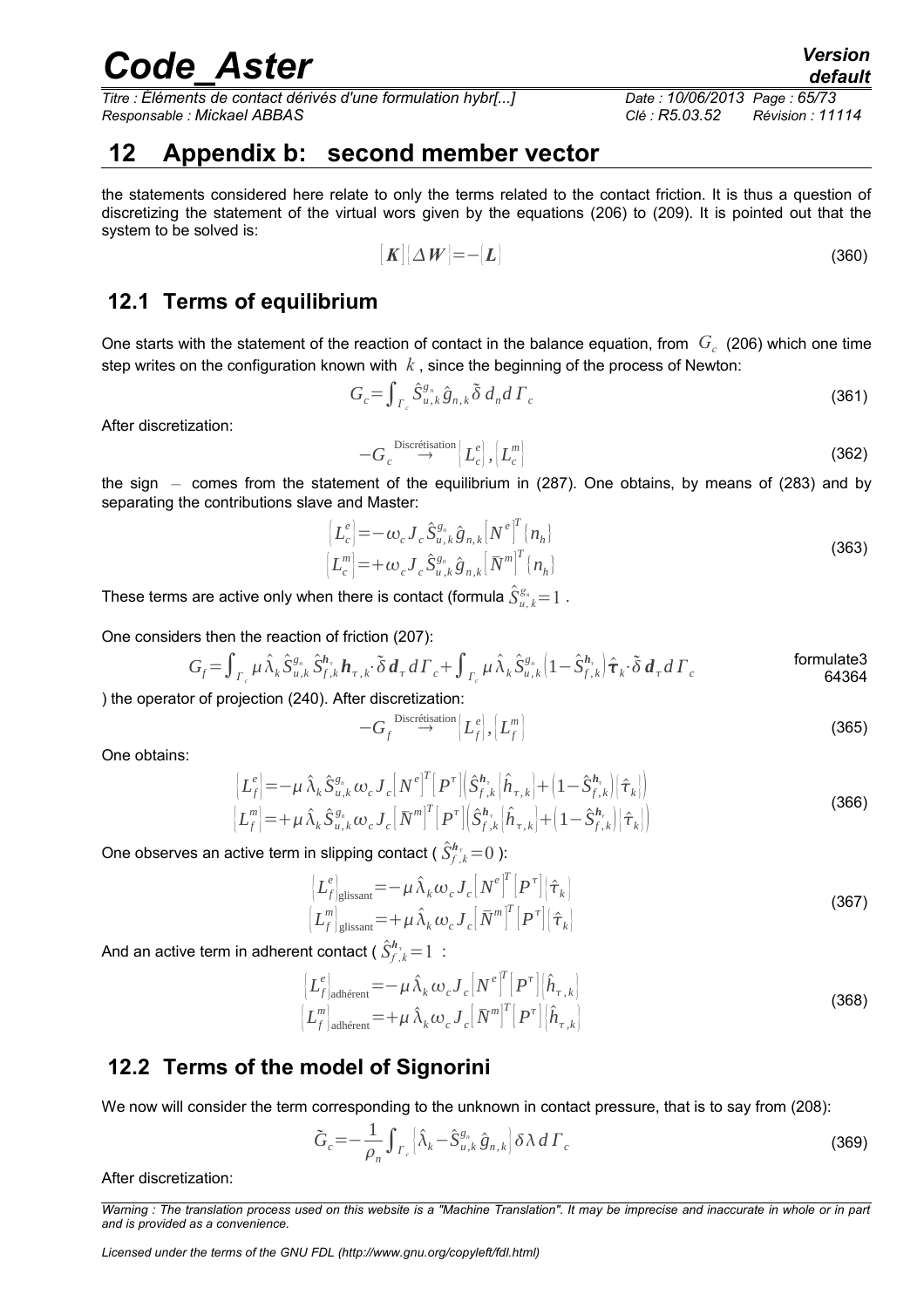*Titre : Éléments de contact dérivés d'une formulation hybr[...] Date : 10/06/2013 Page : 66/73 Responsable : Mickael ABBAS Clé : R5.03.52 Révision : 11114*

$$
\tilde{G}_c \stackrel{\text{Discrétisation}}{\longrightarrow} \Big[ L_c^c \Big] \tag{370}
$$

One obtains:

$$
\left[L_c^c\right] = -\frac{1}{\rho_n} \left(\hat{\lambda}_k - \hat{S}_{u,k}^{g_n} \hat{g}_{n,k}\right) \omega_c J_c[\psi]
$$
\n(371)

This statement can break up into two parts. If the contact is inactive (  $\hat{S}^{g_s}_{u,k}{=}0$  ), one a:

$$
\left[L_c^c\right]_{\text{sans contact}} = -\frac{1}{\rho_n} \hat{\lambda}_k \omega_c J_c[\psi]
$$
\n(372)

If the contact is active (  $\hat{S}^{g_s}_{u,k}$   $=$   $1$  ), one has terms being simplified between  $\;\hat{\lambda}_k\;$  and  $\;\hat{g}_{n,k}$  , which gives:

$$
\left[L_c^c\right]_{\text{avec contact}} = -\hat{d}_{n,k} \omega_c J_c \left[\psi\right]
$$
formulate3

## **12.3 ) Terms of the model of**

Coulomb the term corresponds to the unknown in pressure of friction, from the weak statement of the model of Coulomb [\(209\)](#page-36-1):

$$
\tilde{G}_{f} = \frac{1}{\overline{\rho}_{t}} \int_{\Gamma_{c}} \mu \hat{\lambda}_{k} \hat{S}_{u,k}^{g_{n}} \hat{\Lambda}_{k} \cdot \delta \Lambda d\Gamma_{c} -
$$
\n
$$
\frac{1}{\overline{\rho}_{t}} \int_{\Gamma_{c}} \mu \hat{\lambda}_{k} \hat{S}_{u,k}^{g_{n}} \hat{S}_{f,k}^{h_{r}} \hat{h}_{\tau,k} \cdot \delta \Lambda d\Gamma_{c} -
$$
\n
$$
\frac{1}{\overline{\rho}_{t}} \int_{\Gamma_{c}} \mu \hat{\lambda}_{k} \hat{S}_{u,k}^{g_{n}} (1 - \hat{S}_{f,k}^{h_{r}}) \hat{\tau}_{k} \cdot \delta \Lambda d\Gamma_{c} +
$$
\n
$$
\int_{\Gamma_{c}} (1 - \hat{S}_{u,k}^{g_{n}}) \hat{\Lambda}_{k} \cdot \delta \Lambda d\Gamma_{c}
$$
\n(374)

After discretization:

<span id="page-65-0"></span>
$$
\tilde{G}_f \stackrel{\text{Discrétisation}}{\longrightarrow} \left[ L_f^f \right] \tag{375}
$$

One obtains:

$$
\begin{split}\n[L_{f}^{f}] &= \frac{1}{\bar{\rho}_{t}} \mu \omega_{c} J_{c} \hat{\lambda}_{k} \hat{S}_{u,k}^{g_{n}} [\psi]^{T} [T]^{T} [\hat{\Lambda}_{k}] - \\
&\frac{1}{\bar{\rho}_{t}} \mu \omega_{c} J_{c} \hat{\lambda}_{k} \hat{S}_{u,k}^{g_{n}} \hat{S}_{f,k}^{h} [\psi]^{T} [T]^{T} [\hat{h}_{\tau,k}] - \\
&\frac{1}{\bar{\rho}_{t}} \mu \omega_{c} J_{c} \hat{\lambda}_{k} \hat{S}_{u,k}^{g_{n}} (1 - \hat{S}_{f,k}^{h}) [\psi]^{T} [T]^{T} [\hat{\tau}_{k}] + \\
&\left(1 - \hat{S}_{u,k}^{g_{n}} \right) \omega_{c} J_{c} [\psi]^{T} [T]^{T} [\hat{\Lambda}_{k}]\n\end{split}
$$
\n(376)

This complex statement can break up into three parts. If the contact is inactive (  $S^{g_s}_{u,k}$  = 0 ), one a:

$$
\left[L_f^f\right]_{\text{sans contact}} = \omega_c J_c[\psi]^T [T]^T [\hat{\Lambda}_k]
$$
\n(377)

If one is in slipping contact (  $S^{g_n}_{u,k}$  = 1 and  $S^{h_\tau}_{f,k}$  = 0 ), one a:

$$
\left[L_f^f\right]_{\text{glissant}} = \frac{1}{\bar{\rho}_t} \mu \,\hat{\lambda}_k \omega_c J_c[\psi]^T [T]^T \left( \left[\hat{\lambda}_k\right] - \left[\hat{\tau}_k\right] \right) \tag{378}
$$

If one is in adherent contact (  $\hat{S}^{g_n}_{u,k}$   $=$   $1$   $\,$  and  $\,$   $\hat{S}^{h_\tau}_{f,k}$   $=$   $1$  ), one has, certain terms are simplified between the first and the second-row forward of [\(376\)](#page-65-0), in particular, one a:

$$
\left[\hat{\Lambda}_k\right] - \left[\hat{h}_{\tau,k}\right] = -\bar{\rho}_\tau\left[\left[\hat{x}\right]\right]_{\tau,k}\right\} \tag{379}
$$

With:

*Warning : The translation process used on this website is a "Machine Translation". It may be imprecise and inaccurate in whole or in part and is provided as a convenience.*

*Licensed under the terms of the GNU FDL (http://www.gnu.org/copyleft/fdl.html)*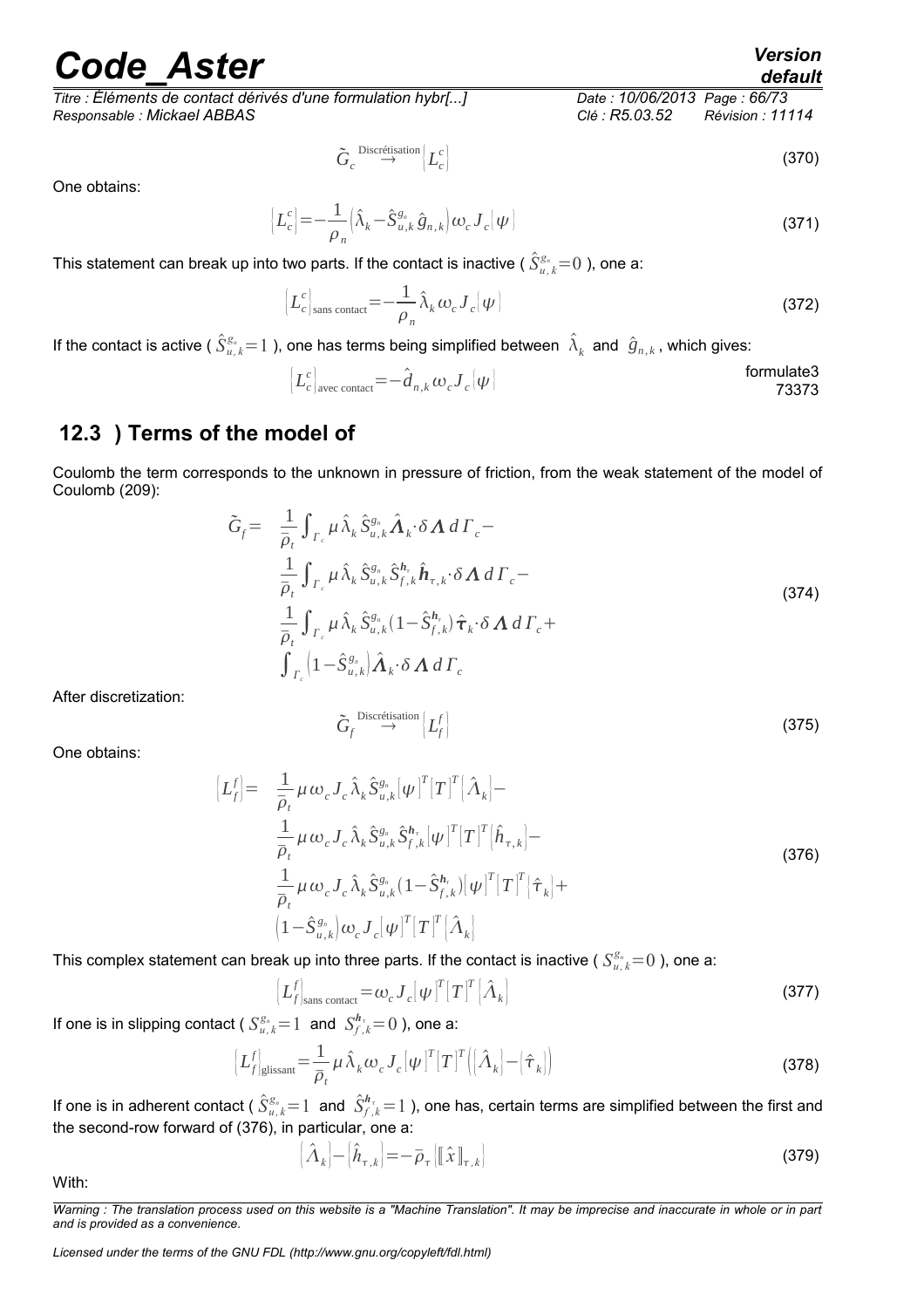*Titre : Éléments de contact dérivés d'une formulation hybr[...] Date : 10/06/2013 Page : 67/73 Responsable : Mickael ABBAS Clé : R5.03.52 Révision : 11114*

*Warning : The translation process used on this website is a "Machine Translation". It may be imprecise and inaccurate in whole or in part and is provided as a convenience.*

$$
\left[L_{f}^{f}\right]_{\text{adhérent}} = -\mu \,\hat{\lambda}_{k} \,\omega_{c} J_{c} [\psi]^{T} [T]^{T} [P^{\tau}] \left\{ [\hat{x}]\right\}_{k} \right]
$$
\n(381)

In short:

):

| III SHOLL           |                                                                                                                                                                                                                                                                                                                                                                                                                                                                                                                                                                                                                                                                                                                                                                                                                                                                                 |
|---------------------|---------------------------------------------------------------------------------------------------------------------------------------------------------------------------------------------------------------------------------------------------------------------------------------------------------------------------------------------------------------------------------------------------------------------------------------------------------------------------------------------------------------------------------------------------------------------------------------------------------------------------------------------------------------------------------------------------------------------------------------------------------------------------------------------------------------------------------------------------------------------------------|
| Without contact     | $\left\{L_c^c\right\}_{\text{sans contact}} = -\frac{1}{\rho_n} \hat{\lambda}_k \omega_c J_c \left\{\psi\right\}$<br>$\left[L_{f}^{f}\right]_{\text{sans contact}} = \omega_{c} J_{c}[\psi]^{T} [T]^T \big[\hat{A}_{k}\big]$                                                                                                                                                                                                                                                                                                                                                                                                                                                                                                                                                                                                                                                    |
| slipping formulates | $\left\{L_{c}^{e}\right\} = -\left[N^{e}\right]^{T}\left\{n_{h}\right\}\hat{g}_{n,k}\omega_{c}J_{c}$<br>$\left\{L_c^m\right\}_{\text{glassant}} = + \left[N^m\right]^T\left\{n_h\right\}\hat{g}_{n,k}\omega_c J_c$<br>$\left\{L_{f \text{disstant}}^{e}\!=\!-\mu\,\hat{\lambda}_{k}\omega_{c}J_{c}\right[N^{e}]^{T}\!\left[P^{\tau}\right]\!\left[\hat{\boldsymbol{\tau}}_{k}\right]$<br>$\left\{L_{f}^{m}\right\}_{\rm dissant} = +\mu\,\hat{\lambda}^{}_{k}\,\omega^{}_{c} J^{}_{c} \big[\,\bar{N}^{m}\big]^{T}\big[P^{\tau}\big]\big[\hat{\boldsymbol{\tau}}^{}_{k}\big]$<br>$\left\{L_c^c\right\}_{\text{disstant}} = -\hat{d}_{n,k} \omega_c J_c[\psi]$<br>$\left[L_{f}^{f}\right]_{\text{glissant}} = \frac{1}{\overline{\rho}} \mu \hat{\lambda}_{k} \omega_{c} J_{c}[\psi]^{T} [T]^{T} (\left[\hat{\Lambda}_{k}\right] - \left[\hat{\tau}_{k}\right]) \hat{\omega}_{c}$ |
| adherent Contact    | $\left[L_c^e\right]_{\text{adhérent}} = -\left[N^e\right]^T\left\{n_h\right\}\hat{g}_{n,k}\omega_c J_c$<br>$\left\{L_c^m\right\}_{\text{adhérent}} = +\left[N^m\right]^T\{n_h\}\hat{g}_{n,k}\omega_c J_c$<br>$\left\{L_f^e\right\}_{\mathrm{adi}\acute{e} \mathrm{ent}}\!=\!-\mu\,\hat{\lambda}_{k}\,\omega_{c}J_{\,c}\big[N^{\,e}\big]^{\!T}\big[P^{\tau}\big]\!\big[\hat{h}_{\tau_{\,\cdot\,k}}\big]$<br>$\left\{L_{f}^{m}\right\}_{\mathrm{adhérent}}\!=\!+\mu\,\hat{\lambda}_{k}\omega_{c}\,J_{c}\big[\,\bar{N}^{m}\big]^{T}\big[P^{\tau}\big]\!\big[\hat{h}_{\tau,k}\big]$<br>$\left L_c^c\right _{\text{adhérent}} = -\hat{\pmb{d}}_{n,k} \omega_c \boldsymbol{J}_c[\psi]$<br>$\left\lceil L_f^f \right\rceil_{\text{subfront}} = - \mu \, \hat{\lambda}_k \, \omega_c J_c [\psi]^T [\, T \,]^T \bigl[ P^\tau \bigr] \{\llbracket \hat{\chi} \rrbracket_k \rrbracket \}$  |

# *default*

formulate3 80380

$$
\left[ \hat{\boldsymbol{\Lambda}}_k \right] \hspace{-0.05cm} - \hspace{-0.05cm} \left[ \hat{\boldsymbol{\Lambda}}_{\tau, k} \right] \hspace{-0.05cm} = \hspace{-0.05cm} - \hspace{-0.05cm} \overline{\rho}_\tau \hspace{-0.05cm} \left[ \mathbb{I} \, \hat{\boldsymbol{x}} \, \mathbb{I}_{\pi, k} \right] \hspace{-0.05cm} = \hspace{-0.05cm} - \hspace{-0.05cm} \overline{\rho}_\tau \hspace{-0.05cm} \left[ \boldsymbol{P}^\tau \right] \hspace{-0.05cm} \left[ \mathbb{I} \, \hat{\boldsymbol{x}} \, \mathbb{I}_{k} \right]
$$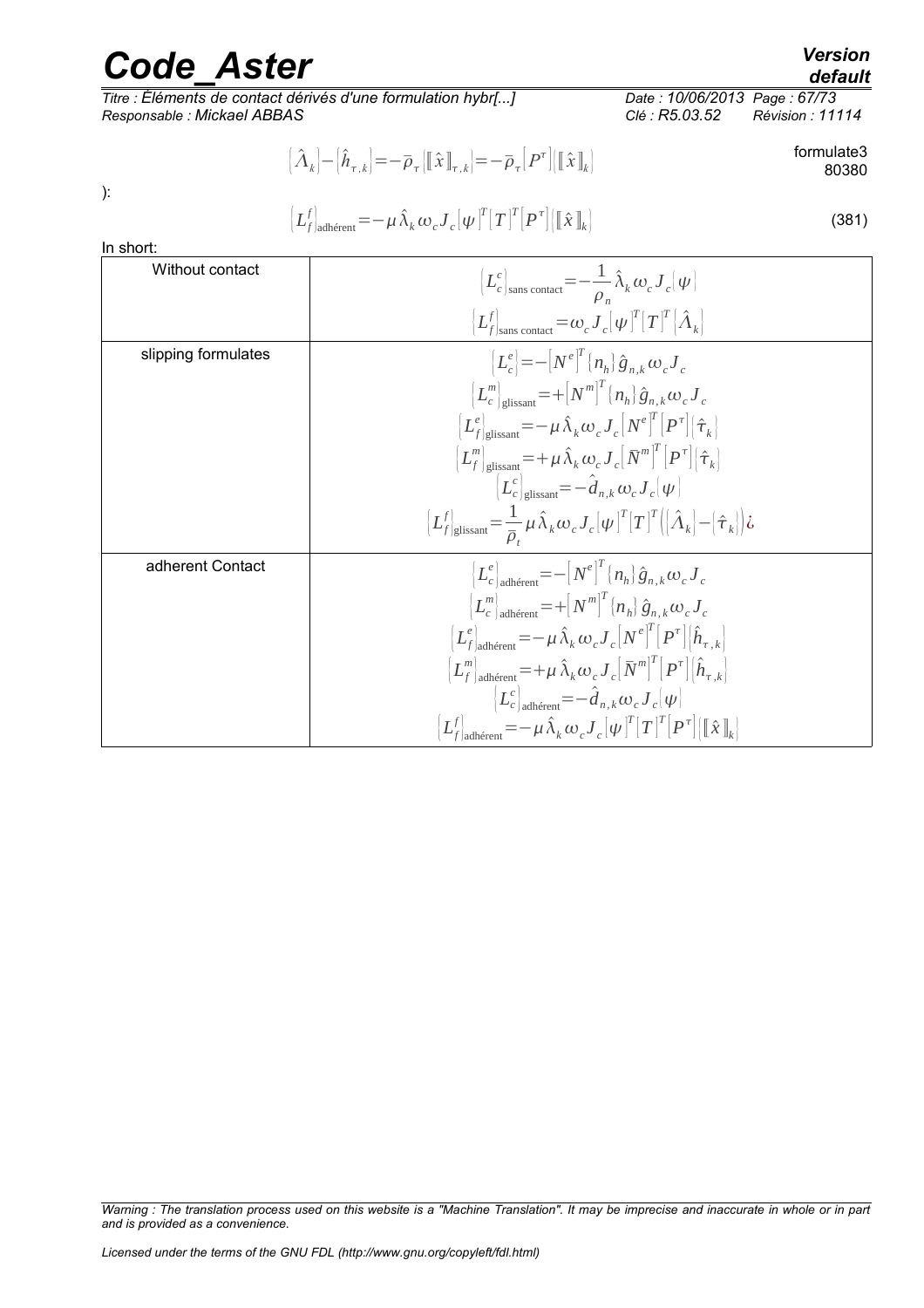*Titre : Éléments de contact dérivés d'une formulation hybr[...] Date : 10/06/2013 Page : 68/73 Responsable : Mickael ABBAS Clé : R5.03.52 Révision : 11114*

## <span id="page-67-0"></span> **13 Annexes C : stamp tangent**

the statements considered relate to always only the terms related to contact-friction. It is thus a question of discretizing the linearized statements. The process of linearization reveals matric terms which we will discretize here.

## **13.1 Preliminary matric quantities**

One starts by describing the discretized form of a certain number of quantities. The discretization of the direction  $\hat{\boldsymbol{\tau}}_k$  will give us:

$$
\hat{\tau}_{k} = \frac{\hat{\boldsymbol{h}}_{\tau,k}}{\|\hat{\boldsymbol{h}}_{\tau,k}\|}
$$
\n(382)

Discretization of the operator of projection on the ball unit:

$$
\underline{\hat{\mathbf{P}}}_{k}^{B(0,1)} \stackrel{\text{Discr\'eitsation}}{\rightarrow} \left[ \hat{P}_{k}^{B} \right]
$$
\n(383)

the process of linearization of the quantity relating to the ball unit ([§22,](#page-21-0) to see [\(135\)](#page-22-1)) we gives:

$$
\hat{\underline{\mathbf{P}}}_{k}^{B(0,1)} = \frac{1}{\|\hat{\mathbf{h}}_{\tau,k}\|} \left( 1 - \frac{\hat{\underline{\mathbf{h}}}_{\tau,k} \otimes \hat{\underline{\mathbf{h}}}_{\tau,k}}{\|\hat{\underline{\mathbf{h}}}_{\tau,k}\|^2} \right)
$$
(384)

One will note the identity on the way:

<span id="page-67-1"></span>
$$
\underline{\hat{\mathbf{P}}}_{k}^{B(0,1)} = \frac{1}{\|\hat{\mathbf{h}}_{\tau,k}\|} \Big| \frac{1 - \hat{\tau}_k \otimes \hat{\tau}_k}{\| \hat{\mathbf{h}}_{\tau,k} \|} \tag{385}
$$

the discretization uses the definition [\(279\)](#page-50-0), with [\(238\)](#page-46-2) one can thus write:

$$
\hat{\mathbf{P}}_{k}^{B(0,1)\text{Discr\'etisation}}\left[\hat{\mathbf{P}}_{k}^{B}\right]=\frac{1}{\|\hat{\mathbf{h}}_{\tau,k}\|}\left[\left[1-\left|\hat{\boldsymbol{\tau}}_{k}\right|\left\langle \hat{\boldsymbol{\tau}}_{k}\right\rangle\right]\right]
$$
(386)

## **13.2 Quantities for the equilibrium**

*P*

One starts by considering the matric terms resulting from the linearization of the balance equation. Discretization of the jacobiennes [\(310\)](#page-59-3) and [\(311\)](#page-59-4):

$$
J_{uu}^{c,1} \stackrel{\text{Discr\'eitsation}}{\rightarrow} \left[K_{ee}^{c,1}\right], \left[K_{em}^{c,1}\right], \left[K_{me}^{c,1}\right], \left[K_{mm}^{c,1}\right] \tag{387}
$$
\n
$$
J_{uu}^{c,2} \stackrel{\text{Discr\'eitsation}}{\rightarrow} \left[K_{ee}^{c,2}\right], \left[K_{em}^{c,2}\right], \left[K_{me}^{c,2}\right], \left[K_{mm}^{c,2}\right]
$$

One starts with [\(311\)](#page-59-4) :

$$
J_{\boldsymbol{u}\boldsymbol{u}}^{c,2} = \int_{\Gamma_c} \rho_n \hat{S}_{\boldsymbol{u},k}^{g_n} \left\{ \left[ \delta_t \hat{\boldsymbol{u}}_k^e - \delta_t \hat{\boldsymbol{u}}_k^m \right] \cdot \hat{\boldsymbol{n}}_k \right\} \left[ \hat{\boldsymbol{n}}_k \cdot \left( \Delta_t \, \boldsymbol{u}^e - \Delta_t \, \boldsymbol{u}^m \right) \right] d \, \Gamma_c
$$
 formulate38388

):

$$
\left[K_{uu}^{c,2}\right]=\omega_c J_c \rho_n \hat{S}_{u,k}^{g_n}\left(\langle \delta_t u_h^e \rangle \left[N^e\right]^T - \langle \delta_t u_h^m \rangle \left[\bar{N}^m\right]^T\right)\left\{n_h\right\}\langle n_h \rangle \left(\left[N^e\right]\left\{\Delta u_h^e\right\} - \left[\bar{N}^m\right]\left\{\Delta u_h^m\right\}\right) \tag{389}
$$

One uses  $\left[ \left. P^{n} \right| =\right\{ n_{\textit{h}} \right\} \left\langle n_{\textit{h}} \right\rangle$  . Finally:

$$
\begin{aligned}\n\left[K_{ee}^{c,2}\right] &= +\omega_c J_c \rho_n \hat{S}_{u,k}^{g_n} \left[N^e\right]^T \left[P^n\right] \left[N^e\right] \\
\left[K_{mm}^{c,2}\right] &= +\omega_c J_c \rho_n \hat{S}_{u,k}^{g_n} \left[\bar{N}^m\right]^T \left[P^n\right] \left[\bar{N}^m\right] \\
\left[K_{em}^{c,2}\right] &= -\omega_c J_c \rho_n \hat{S}_{u,k}^{g_n} \left[N^e\right]^T \left[P^n\right] \left[\bar{N}^m\right] \\
\left[K_{me}^{c,2}\right] &= -\omega_c J_c \rho_n \hat{S}_{u,k}^{g_n} \left[\bar{N}^m\right]^T \left[P^n\right] \left[N^e\right]\n\end{aligned}\n\tag{390}
$$

From [\(310\)](#page-59-3):

*Warning : The translation process used on this website is a "Machine Translation". It may be imprecise and inaccurate in whole or in part and is provided as a convenience.*

*Licensed under the terms of the GNU FDL (http://www.gnu.org/copyleft/fdl.html)*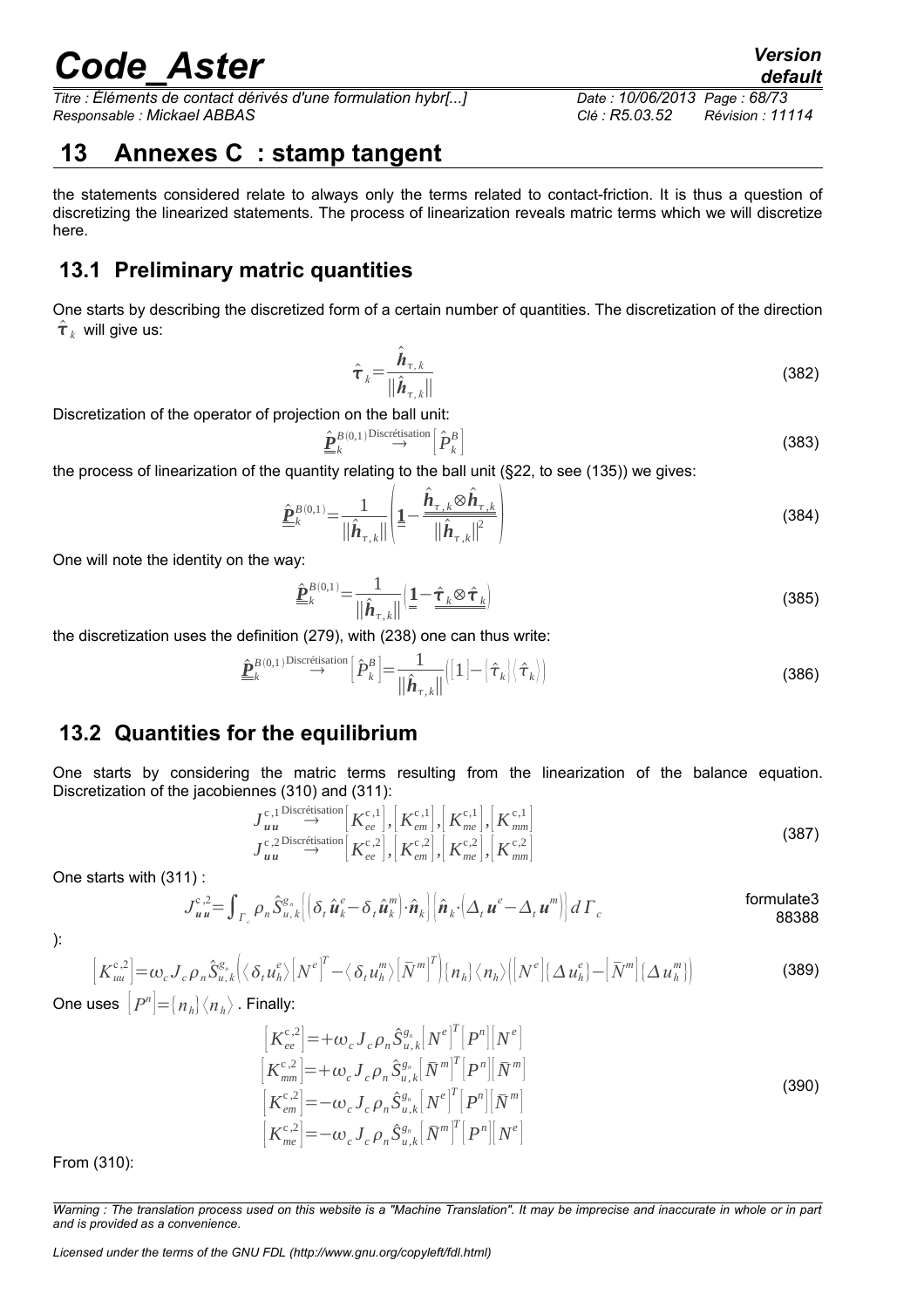*Titre : Éléments de contact dérivés d'une formulation hybr[...] Date : 10/06/2013 Page : 69/73 Responsable : Mickael ABBAS Clé : R5.03.52 Révision : 11114*

$$
J_{uu}^{c,1} = \int_{\Gamma_c} \hat{S}_{u,k}^{g_n} \hat{g}_{n,k} \hat{n}_k \cdot \left\{ \left( \delta_t \hat{u}_k^e - \delta_t \hat{u}_k^m \right) \cdot \frac{\partial \overline{x}}{\partial \zeta^\beta} m_{\alpha\beta} \frac{\partial (\Delta_t \overline{u})}{\partial \zeta_\alpha} \right\} d\Gamma_c
$$
\n
$$
\int_{\Gamma_c} \hat{S}_{u,k}^{g_n} \hat{g}_{n,k} \hat{n}_k \cdot \left\{ \frac{\partial (\delta_t \overline{u})}{\partial \zeta_\alpha} m_{\alpha\beta} \frac{\partial \overline{x}}{\partial \zeta^\beta} \cdot (\Delta_t u^e - \Delta_t u^m) \right\} d\Gamma_c
$$
\n
$$
\int_{\Gamma_c} \hat{S}_{u,k}^{g_n} \hat{g}_{n,k} \left( \delta_t \hat{u}_k^e - \delta_t \hat{u}_k^m \right) \cdot \frac{\partial \overline{x}}{\partial \zeta^\beta} m_{\alpha\beta} \kappa_{\alpha\beta} m_{\alpha\beta} \frac{\partial \overline{x}}{\partial \zeta^\alpha} \cdot (\Delta_t u^e - \Delta_t u^m) d\Gamma_c
$$
\n(391)

Consider the first integral, while discretizing, one obtains:

$$
J_{uu}^{c,1a \text{Discr\'eitsation}} \left[ K_{em}^{c,1a} \right], \left[ K_{mm}^{c,1a} \right] \tag{392}
$$

With the statements:

$$
\begin{aligned}\n&\left[K_{em}^{c,1a}\right] = +\omega_c J_c \hat{S}_{u,k}^{g_n} \hat{g}_{n,k} \left[N^e\right]^T[G][\bar{N}^m] \\
&\left[K_{mm}^{c,1a}\right] = -\omega_c J_c \hat{S}_{u,k}^{g_n} \hat{g}_{n,k} [\bar{N}^m]^T[G][\bar{N}^m]\n\end{aligned} \tag{393}
$$

With the matrix  $[G]$  such as:

$$
[G] = m_{11} [\overline{B}_1^m] \{x_h^m\} \langle n_h \rangle [\overline{B}_1^m] + m_{21} [\overline{B}_2^m] \{x_h^m\} \langle n_h \rangle [\overline{B}_1^m] + m_{12} [\overline{B}_1^m] \{x_h^m\} \langle n_h \rangle [\overline{B}_2^m] + m_{22} [\overline{B}_2^m] \{x_h^m\} \langle n_h \rangle [\overline{B}_2^m]
$$
(394)

Consider the second integral, while discretizing, one obtains:

$$
J_{uu}^{c,2a \text{Discr\'eitsation}} \left[ K_{me}^{c,2a} \right], \left[ K_{mm}^{c,2a} \right] \tag{395}
$$

With the statements:

$$
\begin{aligned}\n&\left[K_{me}^{c,2a}\right] = +\omega_c J_c \hat{S}_{u,k}^{g_n} \hat{g}_{n,k} \left[\bar{N}^m\right]^T \left[H\right] \left[N^e\right] \\
&\left[K_{mm}^{c,2a}\right] = -\omega_c J_c \hat{S}_{u,k}^{g_n} \hat{g}_{n,k} \left[\bar{N}^m\right]^T \left[H\right] \left[\bar{N}^m\right]\n\end{aligned} \tag{396}
$$

With the matrix  $[H]$  such as:

$$
[H] = m_{11} \left[ B_1^m \right]^T \left\{ n_h \right\} \left\langle x_h^m \right\rangle \left[ B_1^m \right]^T + m_{21} \left[ B_2^m \right]^T \left\{ n_h \right\} \left\langle x_h^m \right\rangle \left[ B_1^m \right]^T + m_{12} \left[ B_1^m \right]^T \left\{ n_h \right\} \left\langle x_h^m \right\rangle \left[ B_2^m \right]^T + m_{22} \left[ B_2^m \right]^T \left\{ \right. \tag{397}
$$
\nLastly, the last contribution:

$$
J_{uu}^{c,3a \text{Discr\'eitsation}} \left[ K_{me}^{c,3a} \right], \left[ K_{mm}^{c,3a} \right], \left[ K_{ee}^{c,3a} \right], \left[ K_{em}^{c,3a} \right] \tag{398}
$$

With the statements:

$$
\begin{aligned}\n&\left[K_{ee}^{c,3a}\right] = +\omega_c J_c \hat{S}_{u,k}^{g_n} \hat{g}_{n,k} \left[N^e\right]^T [L] \left[N^e\right] \\
&\left[K_{mm}^{c,3a}\right] = +\omega_c J_c \hat{S}_{u,k}^{g_n} \hat{g}_{n,k} \left[\bar{N}^m\right]^T [L] \left[\bar{N}^m\right] \\
&\left[K_{em}^{c,2a}\right] = -\omega_c J_c \hat{S}_{u,k}^{g_n} \hat{g}_{n,k} \left[N^e\right]^T [L] \left[N^m\right] \\
&\left[K_{me}^{c,2a}\right] = -\omega_c J_c \hat{S}_{u,k}^{g_n} \hat{g}_{n,k} \left[\bar{N}^m\right]^T [L] \left[N^e\right]\n\end{aligned}
$$
\n(399)

With the matrix  $[L]$  such as:

$$
[H] = m_{11} \kappa_{11} m_{11} [B_1^m]^T [B_1^m] + m_{21} \kappa_{21} m_{21} [B_2^m]^T [n_h] \langle x_h^m \rangle [B_1^m] + m_{12} \kappa_{12} m_{12} [B_1^m]^T [n_h] \langle x_h^m \rangle [B_2^m] + m
$$
 (400)  
One considers the discretization of the jacobianness now (322) and (323):

$$
\begin{array}{c} \boldsymbol{J}^{\mathrm{f,1\,Discr\acute{e}tisation}}_{\boldsymbol{uu}} \left[\boldsymbol{K}^{\mathrm{f,1}}_{ee}\right] , \left[\boldsymbol{K}^{\mathrm{f,1}}_{em}\right] , \left[\boldsymbol{K}^{\mathrm{f,1}}_{me}\right] , \left[\boldsymbol{K}^{\mathrm{f,1}}_{mm}\right] \\ \boldsymbol{J}^{\mathrm{f,2\,Discr\acute{e}tisation}}_{\boldsymbol{uu}} \left[\boldsymbol{K}^{\mathrm{f,2}}_{ee}\right] , \left[\boldsymbol{K}^{\mathrm{f,2}}_{em}\right] , \left[\boldsymbol{K}^{\mathrm{f,2}}_{me}\right] , \left[\boldsymbol{K}^{\mathrm{f,2}}_{mm}\right] \end{array}
$$

the first part relates to the adherent case (  $\hat{S}^{g_{n}}_{u,\,k}$   $\!=$   $1$   $\,$  and  $\, \hat{S}^{h_{\tau}}_{f,\,k}$   $\!=$   $\!1$   $\,$   $\!:$ 

$$
J_{uu}^{\mathrm{f},1} = -\int_{\Gamma_c} \mu \, \overline{\rho}_t \hat{\lambda}_k \Big[ \underline{\underline{\mathbf{P}}}^{\mathrm{T}} \Big[ \delta_t \hat{\underline{\mathbf{u}}}^e_k - \delta_t \hat{\underline{\mathbf{u}}}^m_k \Big] \Big] \cdot \Big[ \underline{\underline{\mathbf{P}}}^{\mathrm{T}} \Big( \Delta_t \underline{\mathbf{u}}^e - \Delta_t \underline{\mathbf{u}}^m \Big) \Big] d \Gamma_c \tag{402}
$$

*Warning : The translation process used on this website is a "Machine Translation". It may be imprecise and inaccurate in whole or in part and is provided as a convenience.*

*Licensed under the terms of the GNU FDL (http://www.gnu.org/copyleft/fdl.html)*

(401)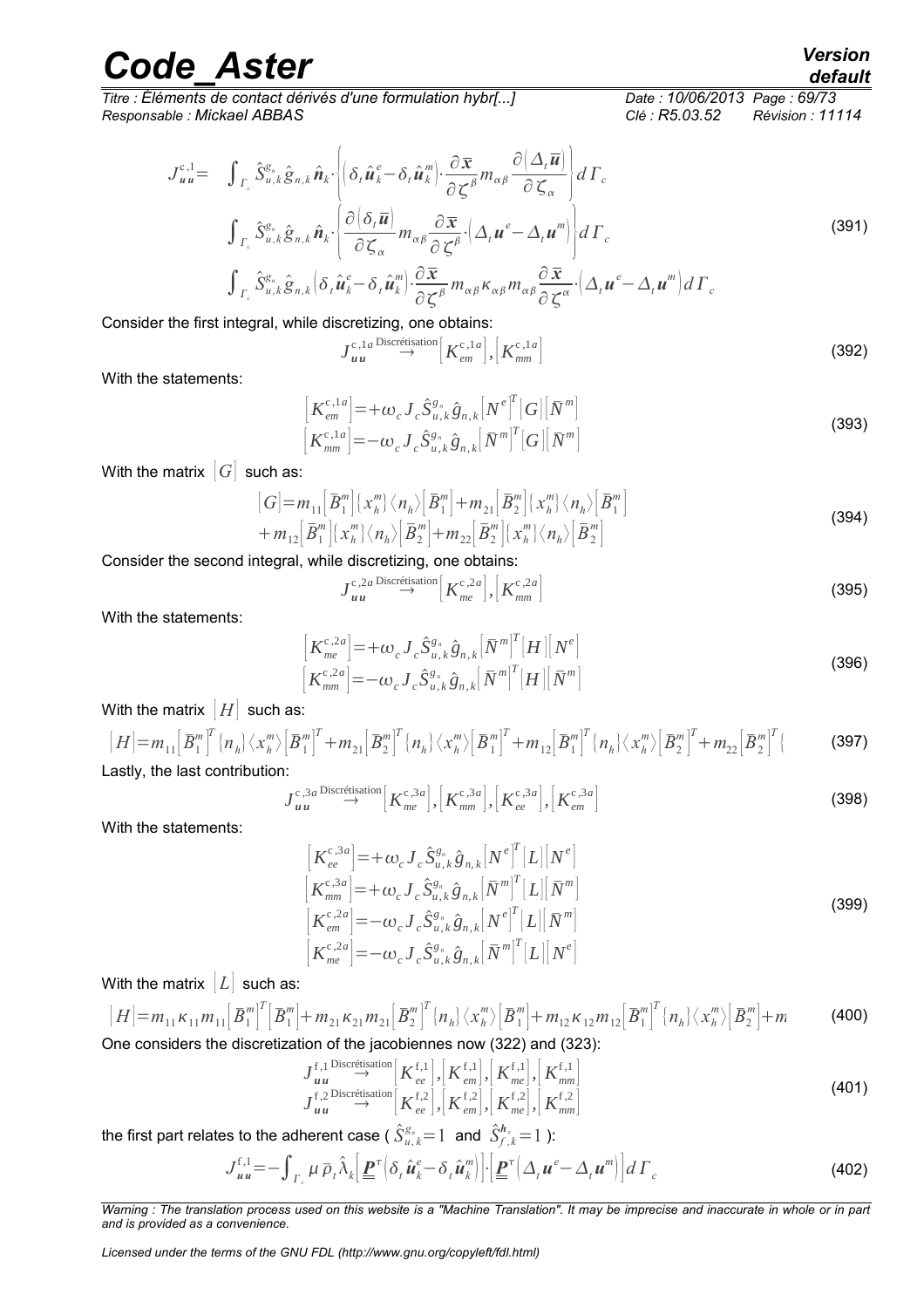*Titre : Éléments de contact dérivés d'une formulation hybr[...] Date : 10/06/2013 Page : 70/73 Responsable : Mickael ABBAS Clé : R5.03.52 Révision : 11114*

the discretization of  $\underline{\bm{P}}^{\tau}$  and displacements gives us:

$$
\begin{aligned}\n\left[K_{ee}^{f,1}\right] &= -\omega_c J_c \mu \, \bar{\rho}_t \hat{\lambda}_k \left[N^e\right]^T \left[P^\tau\right] \left[N^e\right] \\
\left[K_{mm}^{f,1}\right] &= -\omega_c J_c \mu \, \bar{\rho}_t \hat{\lambda}_k \left[N^m\right]^T \left[P^\tau\right] \left[N^m\right] \\
\left[K_{em}^{f,1}\right] &= +\omega_c J_c \mu \, \bar{\rho}_t \hat{\lambda}_k \left[N^e\right]^T \left[P^\tau\right] \left[N^m\right] \\
\left[K_{me}^{f,2}\right] &= +\omega_c J_c \mu \, \bar{\rho}_t \hat{\lambda}_k \left[N^m\right]^T \left[P^\tau\right] \left[N^e\right]\n\end{aligned}\n\tag{403}
$$

the second part relates to the slipping case (  $\hat{S}^{g_{n}}_{u,\,k} {=} 1\;$  and  $\hat{S}^{h_{\tau}}_{f,\,k} {=} 0$  ):

$$
J_{uu}^{f,2} = -\int_{\Gamma_c} \mu \, \overline{\rho}_t \, \widehat{\lambda}_k \Big[ \underline{\underline{\boldsymbol{P}}}^{\tau} \Big( \delta_t \, \widehat{\boldsymbol{u}}_k^e - \delta_t \widehat{\boldsymbol{u}}_k^m \Big) \Big] \cdot \Big[ \underline{\underline{\boldsymbol{P}}}^{\tau} \, \underline{\widehat{\boldsymbol{P}}}^{B(0,1)} \Big( \Delta_t \, \boldsymbol{u}^e - \Delta_t \, \boldsymbol{u}^m \Big) \Big] d \, \Gamma_c \tag{404}
$$

What is written, by means of in particular discretization of projection on the ball unit [\(386\)](#page-67-1):

$$
\begin{aligned}\n\left[K_{ee}^{f,2}\right] &= -\omega_c J_c \mu \, \overline{\rho}_t \hat{\lambda}_k \left[N^e\right]^T \left[P^{\tau}\right] \left[\hat{P}_k^B\right] \left[P^{\tau}\right] \left[N^e\right] \\
\left[K_{mm}^{f,2}\right] &= -\omega_c J_c \mu \, \overline{\rho}_t \hat{\lambda}_k \left[N^m\right]^T \left[P^{\tau}\right] \left[\hat{P}_k^B\right] \left[P^{\tau}\right] \left[N^m\right] \\
\left[K_{em}^{f,2}\right] &= +\omega_c J_c \mu \, \overline{\rho}_t \hat{\lambda}_k \left[N^e\right]^T \left[P^{\tau}\right] \left[\hat{P}_k^B\right] \left[P^{\tau}\right] \left[N^m\right] \\
\left[K_{me}^{f,2}\right] &= +\omega_c J_c \mu \, \overline{\rho}_t \hat{\lambda}_k \left[N^m\right]^T \left[P^{\tau}\right] \left[\hat{P}_k^B\right] \left[P^{\tau}\right] \left[N^e\right]\n\end{aligned} \tag{405}
$$

We now will discretize the quantities concerning the second column, relating to the contact pressure. From the reaction of contact and jacobienne [\(327\)](#page-60-4):

$$
J_{uc}^c = -\int_{\Gamma_c} \hat{S}_{u,\,k}^{g_n} \Big( \delta_t \hat{\boldsymbol{u}}_k^e - \delta_t \hat{\boldsymbol{u}}_k^m \Big) \cdot \boldsymbol{n}_k \, \Delta \lambda \, d \, \Gamma_c \tag{406}
$$

One must discretize:

$$
J_{uc}^c \stackrel{\text{Discretisation}}{\longrightarrow} \left[K_{ec}^c\right], \left[K_{mc}^c\right] \tag{407}
$$

What gives us:

$$
\begin{aligned}\n\left[K_{ec}^c\right] &= -\omega_c J_c \hat{S}_{u,k}^{g_n} \left[N^e\right]^T \left\{n_h\right\} \langle\psi\rangle \\
\left[K_{mc}^c\right] &= +\omega_c J_c \hat{S}_{u,k}^{g_n} \left[N^m\right]^T \left\{n_h\right\} \langle\psi\rangle\n\end{aligned}\n\tag{408}
$$

From the reaction of friction, i.e. jacobiennes [\(332\)](#page-61-5) and [\(333\)](#page-61-4):

$$
J_{uc}^{f,1} \stackrel{\text{Discr\'eitsation}}{\longrightarrow} \left[K_{ec}^{f,1}\right], \left[K_{mc}^{f,1}\right] \\
 J_{uc}^{f,2} \stackrel{\text{Discr\'eitsation}}{\longrightarrow} \left[K_{ec}^{f,2}\right], \left[K_{mc}^{f,2}\right] \tag{409}
$$

the first part relates to the adherent case (  $\hat{S}^{g_s}_{u,k}$   $=$   $1$  and  $\hat{S}^{h_\tau}_{f,k}$   $=$   $1$   $\,$   $)$   $\,$  :

(410)

the discretization of  $\underline{\bm{P}}^\tau$  , of displacements  $\bm{\,\bm{u}}\,$  and of the contact pressure  $\,\lambda\,$  gives us:

$$
\begin{aligned}\n\left[K_{ec}^{f,1}\right] &= -\omega_c J_c \mu \left[N^e\right]^T \left[P^\tau\right] \left(\psi\right] \\
\left[K_{mc}^{f,1}\right] &= +\omega_c J_c \mu \left[N^m\right]^T \left[P^\tau\right] \left(\psi\right)\n\end{aligned} \tag{411}
$$

the second part relates to the slipping case (  $\hat{S}^{g_{n}}_{u,\,k} {=} 1\;$  and  $\hat{S}^{h_{\tau}}_{f,\,k} {=} 0$  ):

$$
J_{uc}^{\mathrm{f},2} = -\int_{\Gamma_c} \mu \Big[ \underline{\underline{\boldsymbol{P}}}^{\mathrm{T}} \Big( \delta_t \hat{\boldsymbol{u}}_k^e - \delta_t \hat{\boldsymbol{u}}_k^m \Big) \Big] \cdot \hat{\boldsymbol{\tau}}_k \Delta \lambda \, d \, \Gamma_c \tag{412}
$$

What is written, by means of in particular discretization of projection on the ball unit [\(386\)](#page-67-1):

$$
\begin{aligned}\n\left[K_{ec}^{f,2}\right] &= -\omega_c J_c \mu \left[N^e\right]^T \left[P^\tau\right] \left(\hat{\tau}_k\right] \left(\psi\right) \\
\left[K_{mc}^{f,2}\right] &= +\omega_c J_c \mu \left[N^m\right]^T \left[P^\tau\right] \left(\hat{\tau}_k\right] \left(\psi\right)\n\end{aligned} \tag{413}
$$

We now will discretize the quantities concerning the third column, relating to the pressure of friction. From the reaction of friction and jacobiennes [\(339\)](#page-61-3) and [\(337\)](#page-61-2):

*Licensed under the terms of the GNU FDL (http://www.gnu.org/copyleft/fdl.html)*

*Warning : The translation process used on this website is a "Machine Translation". It may be imprecise and inaccurate in whole or in part and is provided as a convenience.*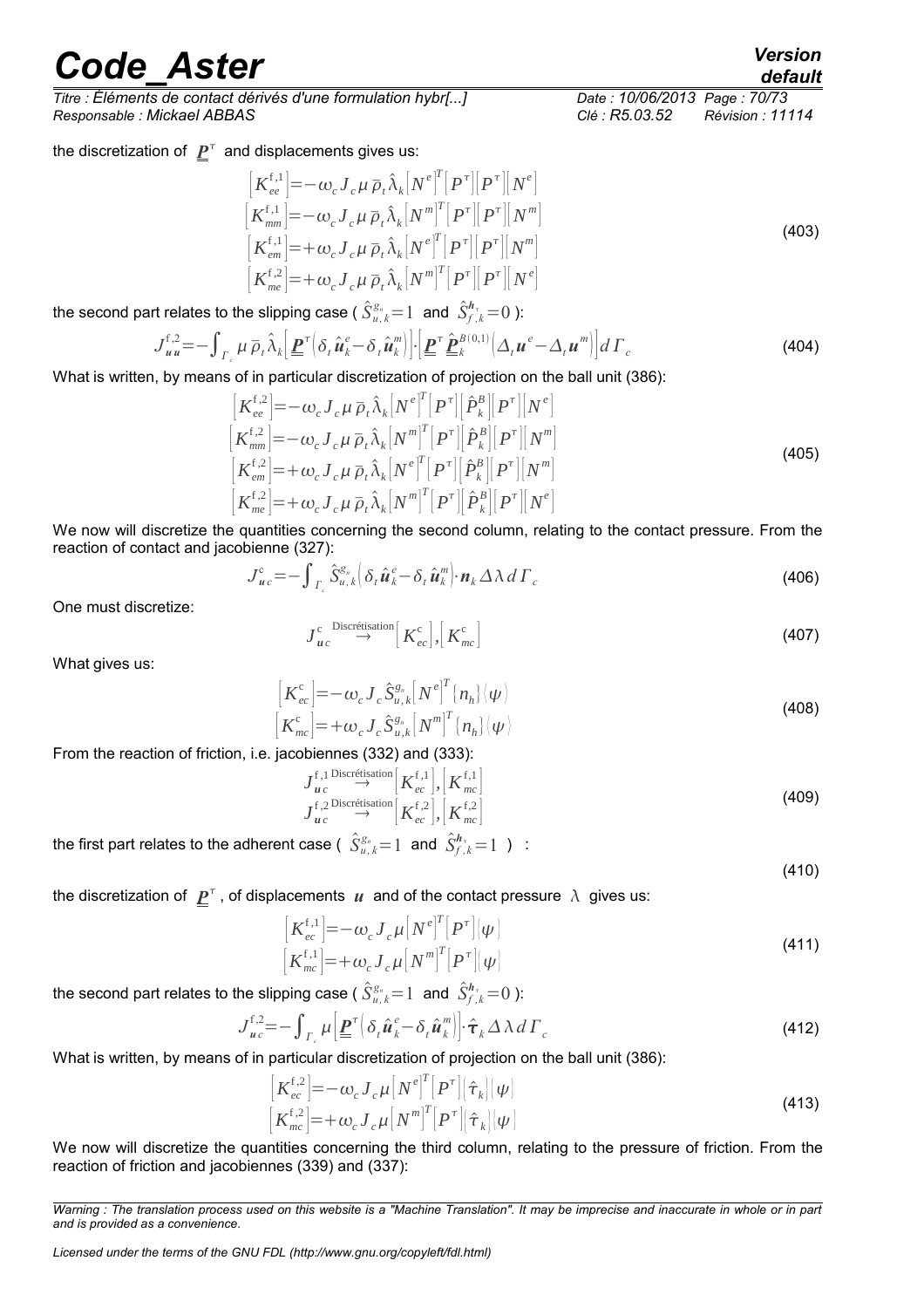*Titre : Éléments de contact dérivés d'une formulation hybr[...] Date : 10/06/2013 Page : 71/73 Responsable : Mickael ABBAS Clé : R5.03.52 Révision : 11114*

> $J_{uf}^{\mathrm{f},1}$  Discrétisation $\left[K_{ef}^{\mathrm{f},1}\right],\left[K_{mf}^{\mathrm{f},1}\right]$  $J_{uf}^{\mathrm{f},2}\rightarrow\hspace{-0.7cm}\stackrel{\mathrm{Discr\acute{e}t}~\mathrm{station}}{\rightarrow}\hspace{-0.7cm}\left[K_{ef}^{\mathrm{f},2}\right]\hspace{-0.7cm},\left[K_{mf}^{\mathrm{f},2}\right]$ (414)

the first part relates to the adherent case (  $\hat{S}^{g_{n}}_{u,\,k}$   $\!=$   $1$   $\,$  and  $\, \hat{S}^{h_{\tau}}_{f,\,k}$   $\!=$   $\!1$   $\,$   $\!:$ 

$$
J_{uf}^{\mathrm{f},1} = -\int_{\Gamma_c} \mu \,\hat{\lambda}_k \Big[ \underline{\underline{\boldsymbol{P}}}^{\mathrm{T}} \Big| \delta_t \hat{\boldsymbol{u}}_k^e - \delta_t \hat{\boldsymbol{u}}_k^m \Big] \cdot \Delta \,\Lambda \, d \,\Gamma_c \tag{415}
$$

the discretization of  $\mathbf{\underline{P}}^{\tau}$  , displacements  $\,$   $\,$  and of the pressure of friction  $\,$   $\Lambda\,$  gives us:

$$
\begin{aligned}\n\left[K_{ef}^{f,1}\right] &= -\omega_c J_c \mu \hat{\lambda}_k \big[N^e\big]^T \big[P^\tau\big][T\big][\psi] \\
\left[K_{mf}^{f,1}\right] &= +\omega_c J_c \mu \hat{\lambda}_k \big[N^m\big]^T \big[P^\tau\big][T\big][\psi]\n\end{aligned} \tag{416}
$$

the second part relates to the slipping case (  $\hat{S}^{g_{n}}_{u,\,k} {=} 1\,$  and  $\,\hat{S}^{h_{\tau}}_{f,\,k} {=} 0$  ):

$$
J_{uf}^{f,2} = -\int_{\Gamma_c} \mu \,\hat{\lambda}_k \Big[\underline{\underline{\boldsymbol{P}}}^{\tau} \Big(\delta_t \hat{\boldsymbol{u}}_k^e - \delta_t \hat{\boldsymbol{u}}_k^m\Big)\Big] \cdot \Big[\underline{\hat{\underline{\boldsymbol{P}}}^{B(0,1)}_{k}} \Delta \Lambda \Big] d\,\Gamma_c
$$
\n(417)

What is written, by means of in particular discretization of projection on the ball unit [\(386\)](#page-67-1):

$$
\begin{aligned}\n\left[\mathbf{K}_{ef}^{t,2}\right] &= -\omega_c \, \mathbf{J}_c \, \mu \, \hat{\lambda}_k \big[\mathbf{N}^e\big]^T \big[\mathbf{P}^\tau\big] \big[\hat{\mathbf{P}}_k^B\big] \big[\mathbf{T}\big] \big[\psi\big] \\
\left[\mathbf{K}_{mf}^{t,2}\right] &= +\omega_c \, \mathbf{J}_c \, \mu \, \hat{\lambda}_k \big[\mathbf{N}^m\big]^T \big[\mathbf{P}^\tau\big] \big[\hat{\mathbf{P}}_k^B\big] \big[\mathbf{T}\big] \big[\psi\big]\n\end{aligned}\n\tag{418}
$$

## **13.3 Quantities for the model of contact**

One considers the matric terms resulting from the linearization of the model of contact and thus with the second line from the total matrix. Discretization of the jacobienne [\(344\)](#page-61-6) corresponding to the first column of the total matrix:

$$
J_{cu} \stackrel{\text{Discr\'eitsation}}{\longrightarrow} [K_{ce}], [K_{cm}]
$$
\n(419)

From the jacobienne:

$$
J_{cu} = -\int_{\Gamma_c} \hat{S}_{u,k}^{g_n} \delta \lambda \left( \Delta_t \boldsymbol{u}^e - \Delta_t \boldsymbol{u}^m \right) \boldsymbol{\cdot} \boldsymbol{n}_k d \Gamma_c
$$
 (420)

One obtains two quantities:

$$
\begin{aligned}\n\left[K_{ce}\right] &= -\omega_c J_c \hat{S}_{u,k}^{g_n} \left[\psi\right] \langle n_h \rangle \left[N^e\right] \\
\left[K_{cm}\right] &= +\omega_c J_c \hat{S}_{u,k}^{g_n} \left[\psi\right] \langle n_h \rangle \left[N^m\right]\n\end{aligned} \tag{421}
$$

By the discretization of the jacobienne ( [346](#page-62-0) ), one obtains the statement of the quantities corresponding to the second column:

$$
J_{cc} \stackrel{\text{Discrétisation}}{\longrightarrow} \left[K_{cc}\right] \tag{422}
$$

From the jacobienne:

$$
J_{cc} = -\frac{1}{\rho_n} \int_{\Gamma_c} \Delta \lambda \left( 1 - \hat{S}_{u,k}^{g_n} \right) \delta \lambda \, d\,\Gamma_c \tag{423}
$$

One obtains:

$$
[K_{cc}] = -\omega_c J_c \frac{1}{\rho_n} (1 - \hat{S}_{u,k}^{g_n}) [\psi] \langle \psi \rangle
$$
\n(424)

### **13.4 Quantities for the friction law**

One considers the matric terms resulting from the linearization of the friction law and thus with the back-row forward from the total matrix. Discretization of the jacobiennes [\(352\)](#page-63-1) and [\(353\)](#page-63-0) corresponding to the first column of the total matrix:

*Warning : The translation process used on this website is a "Machine Translation". It may be imprecise and inaccurate in whole or in part and is provided as a convenience.*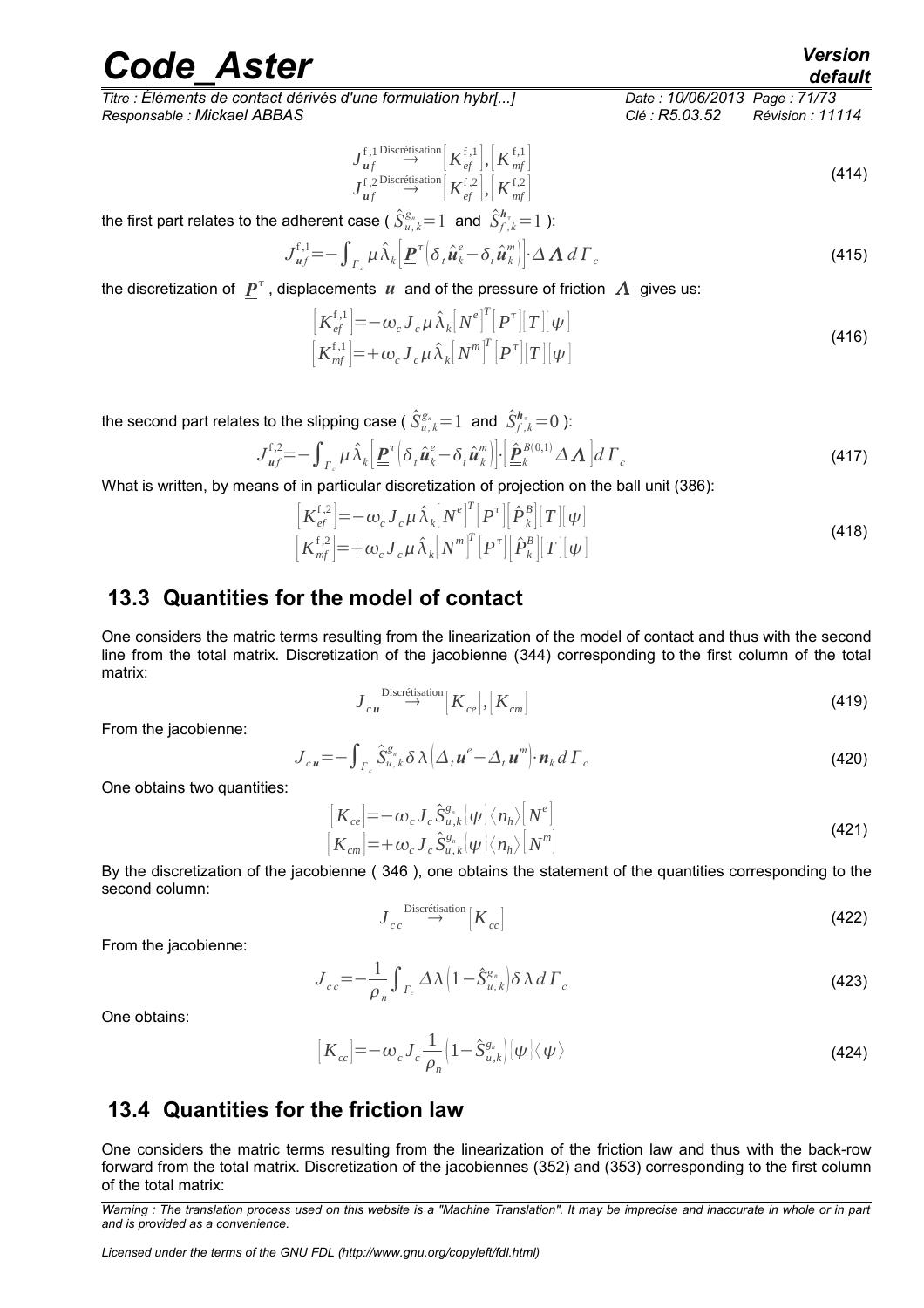*Titre : Éléments de contact dérivés d'une formulation hybr[...] Date : 10/06/2013 Page : 72/73 Responsable : Mickael ABBAS Clé : R5.03.52 Révision : 11114*

$$
J_{fu}^{1} \stackrel{\text{Discr\'eitsation}}{\rightarrow} [K_{fe}^{1}], [K_{fm}^{1}]
$$
  
\n
$$
J_{fu}^{2} \stackrel{\text{Discr\'eitsation}}{\rightarrow} [K_{fe}^{2}], [K_{fm}^{2}]
$$
 (425)

the first part relates to the adherent case (  $\hat{S}^{g_{n}}_{u,\,k}$   $\!=$   $1$   $\,$  and  $\, \hat{S}^{h_{\tau}}_{f,\,k}$   $\!=$   $\,$   $\!1$   $\,$   $\!$   $\!$ 

$$
J_{fu}^{1} = -\int_{\Gamma_c} \mu \,\hat{\lambda}_k \,\delta \,\Lambda \cdot \left[ \underline{\mathbf{P}}^{\tau} \left( \Delta_t \, \mathbf{u}^e - \Delta_t \, \mathbf{u}^m \right) \right] d \,\Gamma_c \tag{426}
$$

the discretization of  $\underline{\pmb{P}}^\tau$  , displacements  $\pmb{u}$  and of the pressure of friction  $\|\pmb{\Lambda}\|$  gives us:

 $\left[ K^1_{fe} \middle| = -\omega_c J_c \, \mu \, \hat{\lambda}_k [\psi]^T [T]^T \middle| P^\tau \middle| \right] N^e \right]$  $\left[ K^1_{\text{fm}} \right] = + \omega_c J_c \mu \hat{\lambda}_k [\psi]^T [T]^T [P^{\tau}] [N^m]$ (427)

the second part relates to the slipping case (  $\hat{S}^{g_{n}}_{u,\,k} {=} 1\;$  and  $\hat{S}^{h_{\tau}}_{f,\,k} {=} 0$  ):

$$
J_{fu}^2 = -\int_{\Gamma_c} \mu \,\hat{\lambda}_k \delta \Lambda \cdot \left[ \underline{\underline{\mathbf{P}}}^{\tau} \, \underline{\hat{\underline{\mathbf{P}}}^{B(0,1)}} \Big| \Delta_t \underline{\mathbf{u}}^e - \Delta_t \underline{\mathbf{u}}^m \Big| \right] d \Gamma_c \tag{428}
$$

What is written, by means of in particular discretization of projection on the ball unit [\(386\)](#page-67-1):

$$
\begin{aligned}\n\left[K_{fe}^{2}\right] &= -\omega_{c}J_{c}\,\mu\,\hat{\lambda}_{k}[\psi\,]^{T}\left[T\right]^{T}\left[P^{*}\right]\left[\hat{P}_{k}^{B}\right]\left[N^{e}\right] \\
\left[K_{fe}^{2}\right] &= +\omega_{c}J_{c}\,\mu\,\hat{\lambda}_{k}[\psi\,]^{T}\left[T\right]^{T}\left[P^{*}\right]\left[\hat{P}_{k}^{B}\right]\left[N^{m}\right]\n\end{aligned} \tag{429}
$$

the discretization of the jacobienne [\(359\)](#page-63-2) corresponding to the third column of the total matrix:

$$
J_{ff} \stackrel{\text{Discr\'eitsation}}{\longrightarrow} [K_{ff}] \tag{430}
$$

the jacobienne being written:

$$
J_{ff} = \frac{1}{\bar{\rho}_t} \int_{\Gamma_c} \mu \,\hat{\lambda}_k \hat{S}_{u,k}^{g_n} \left(1 - \hat{S}_{f,k}^{h_r}\right) \left(\underline{\mathbf{1}} - \underline{\hat{P}}_k^{B(0,1)}\right) \Delta \Lambda \cdot \delta \Lambda \, d\Gamma_c
$$
\n
$$
- \int_{\Gamma_c} \left(1 - \hat{S}_{u,k}^{g_n}\right) \Delta \Lambda \cdot \delta \Lambda \, d\Gamma_c
$$
\n(431)

One prefers to divide it into two. A contribution in the case of slipping contact (  $\hat{S}_{u,k}^{g_u}=1\,$  and  $\,\hat{S}_{f,k}^{h_\tau}=0$  ):

$$
J_{ff}^{1} = \frac{1}{\bar{\rho}_{t}} \int_{\Gamma_{c}} \mu \,\hat{\lambda}_{k} \left( \underline{\mathbf{1}} - \underline{\hat{\mathbf{P}}}_{k}^{B(0,1)} \right) \Delta \Lambda \cdot \delta \Lambda \, d\,\Gamma_{c}
$$
\n(432)

And a contribution for the case without contact:

$$
J_{ff}^2 = -\int_{\Gamma_c} \Delta \Lambda \cdot \delta \Lambda \, d\Gamma_c \tag{433}
$$

*Warning : The translation process used on this website is a "Machine Translation". It may be imprecise and inaccurate in whole or in part and is provided as a convenience.*